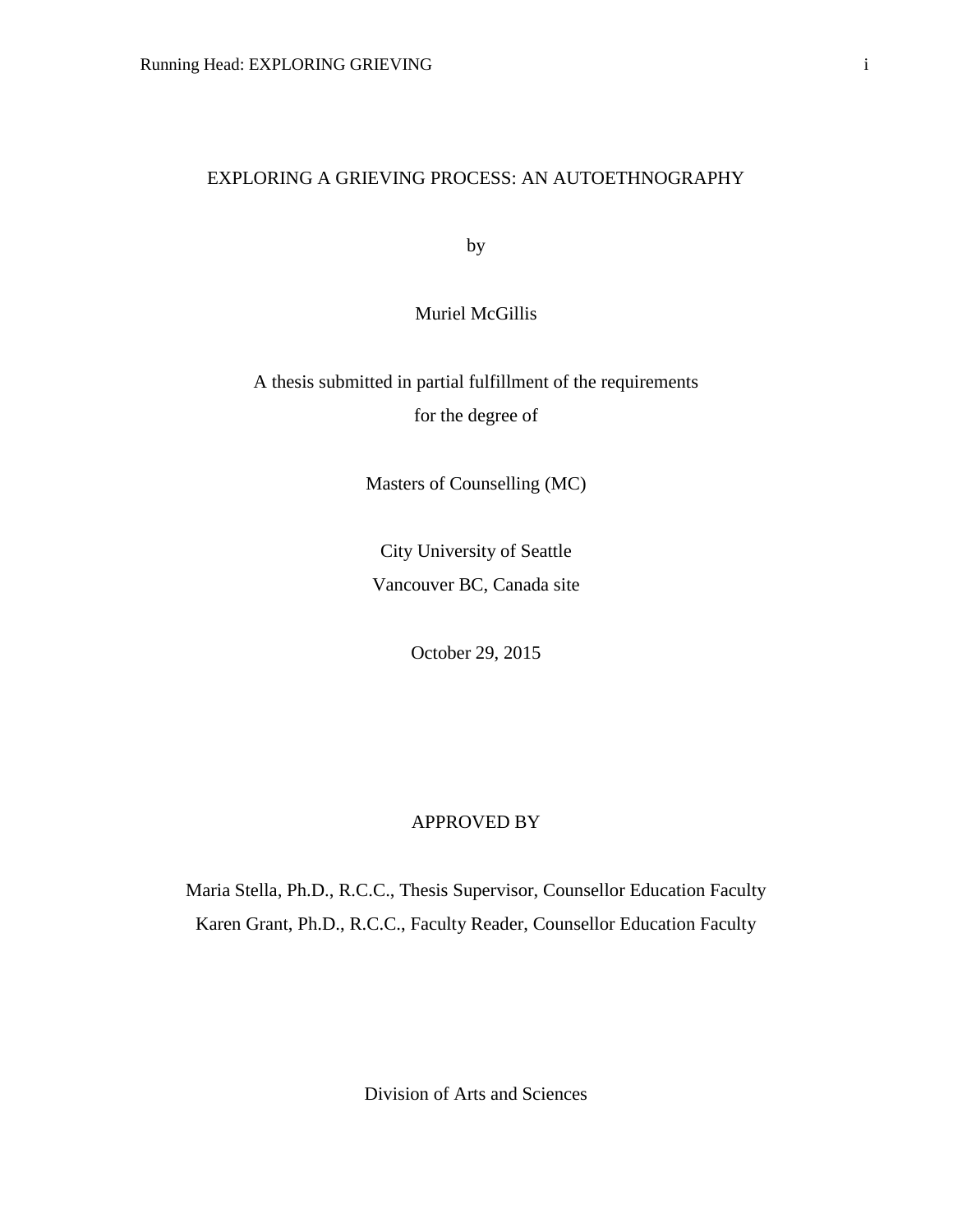# Table of Contents

| Chapter III: A Grieving Process Begins with the Guidance of my Mother32 |  |
|-------------------------------------------------------------------------|--|
|                                                                         |  |
|                                                                         |  |
|                                                                         |  |
|                                                                         |  |
| Appendix B: CityU Research Participant Informed Consent142              |  |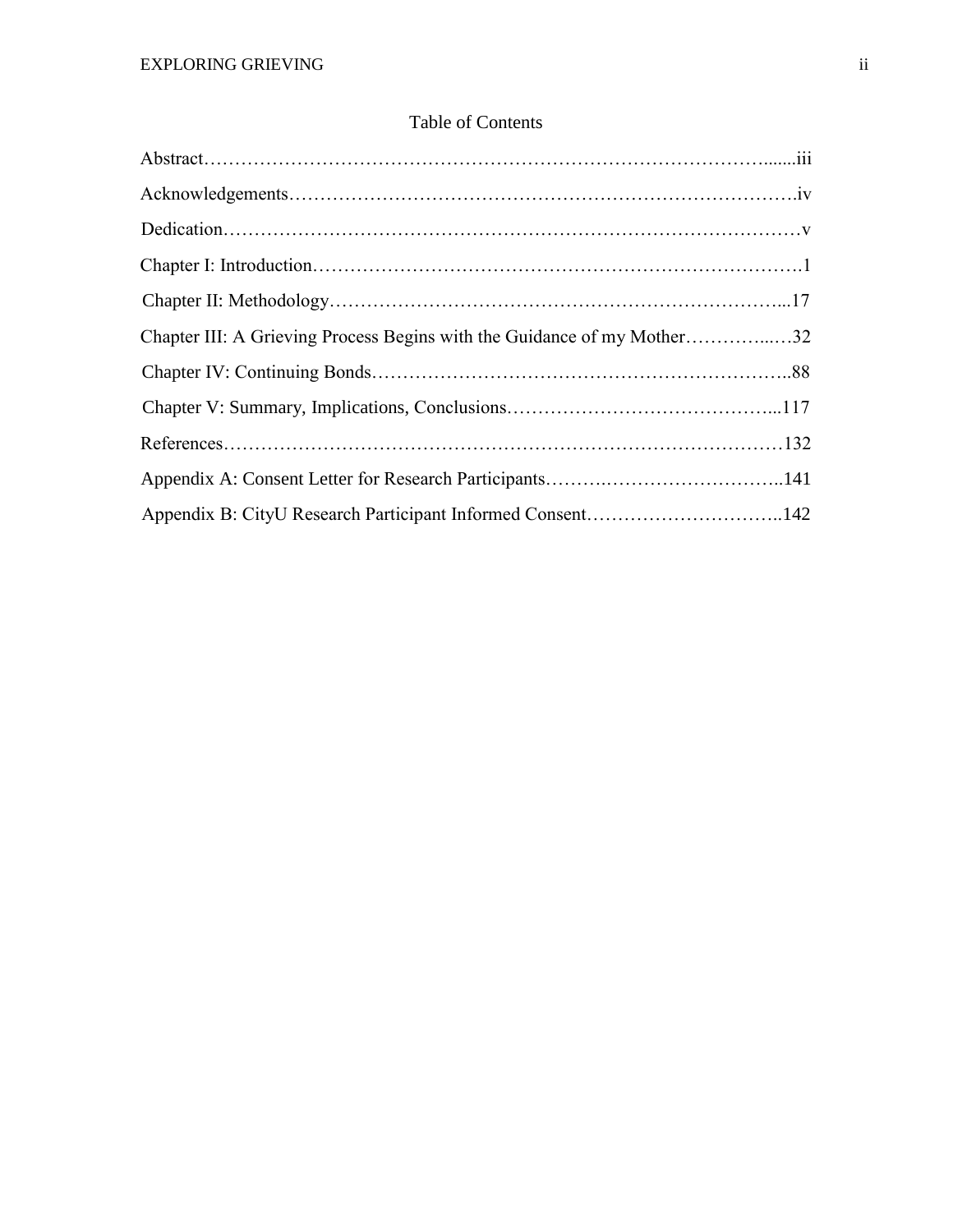#### Abstract

Grief is often regarded as a pathological emotion or a set of prescriptive phases, but I believe exploring grief as an adaptive, complex process unique to individuals may create more meaningful and diverse understandings of human experience, thus fostering empathy and connection. In this thesis, I use the autoethnographic method to explore, analyze, and convey meaningful experiences related to my grieving process as a result of my mother's terminal cancer and death through sharing stories and reflections in an embodied first-person narrative. My research questions included: What was my experience of my grieving process? How did I engage in my grieving process and what have I learned about this process? I discovered that my grieving process was deeply connected to the influence that my mother and family have had on me. Our familial culture valued open communication, emotional processing, and the sacredness and spiritual aspects of life and death, which enabled me to make meaning about my grief. Also, my continuing bond with my mother and the way that I expressed it by writing to her helped me to engage in my grieving process and grow from it. I hope this thesis provides some understanding into how grieving can be a source of meaning, connection, positive identity development, and lasting love. Finally, I believe that exploring grieving and the meanings we make of this process may foster self-awareness, empathy, and witnessing in our lives and make us more understanding and accepting of others.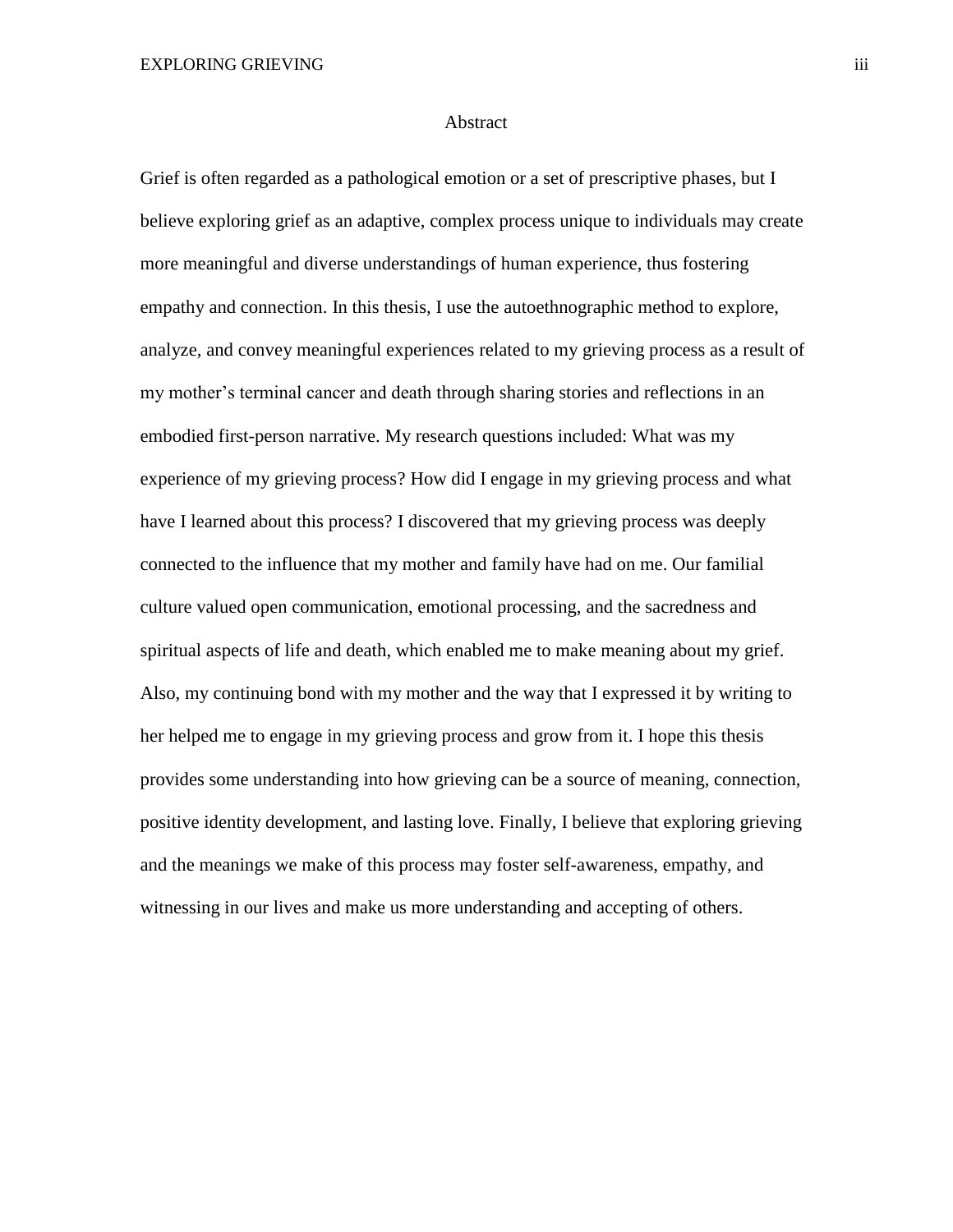#### Acknowledgements

I would like to acknowledge the people that have helped me to navigate the process of writing this thesis. First, I have to thank my partner, Grant Ngieng, who has been a pillar of support and encouragement during this writing and revising process, always offering a listening ear, gentle reassurance, and, even in the hardest of times, a loving and understanding presence. To my thesis supervisor, Maria Stella, who provided the structure, constructive feedback, and compassionate support that helped to guide me on this daunting path of doing research and writing a thesis, I owe many thanks; without her encouragement and guidance, it would have been a much rougher road. Also, to Karen Grant, my faculty reader, to whom I am so grateful for her kind and generous words of support; close to the end of the writing process when I was feeling overwhelmed and uncertain, her words lifted me up. Finally, I would not be able to tell my story and share my exploration of grieving without the love and support of my family. My father and my siblings have graciously allowed me to write about our lives and the loss of the person we hold most dear, my mother. Without their courage and encouragement, I could not have found my voice or shared my story with as much honesty or vulnerability. I owe them everything, and I am so grateful to call my brothers and sister, my father and my fiancé, my family.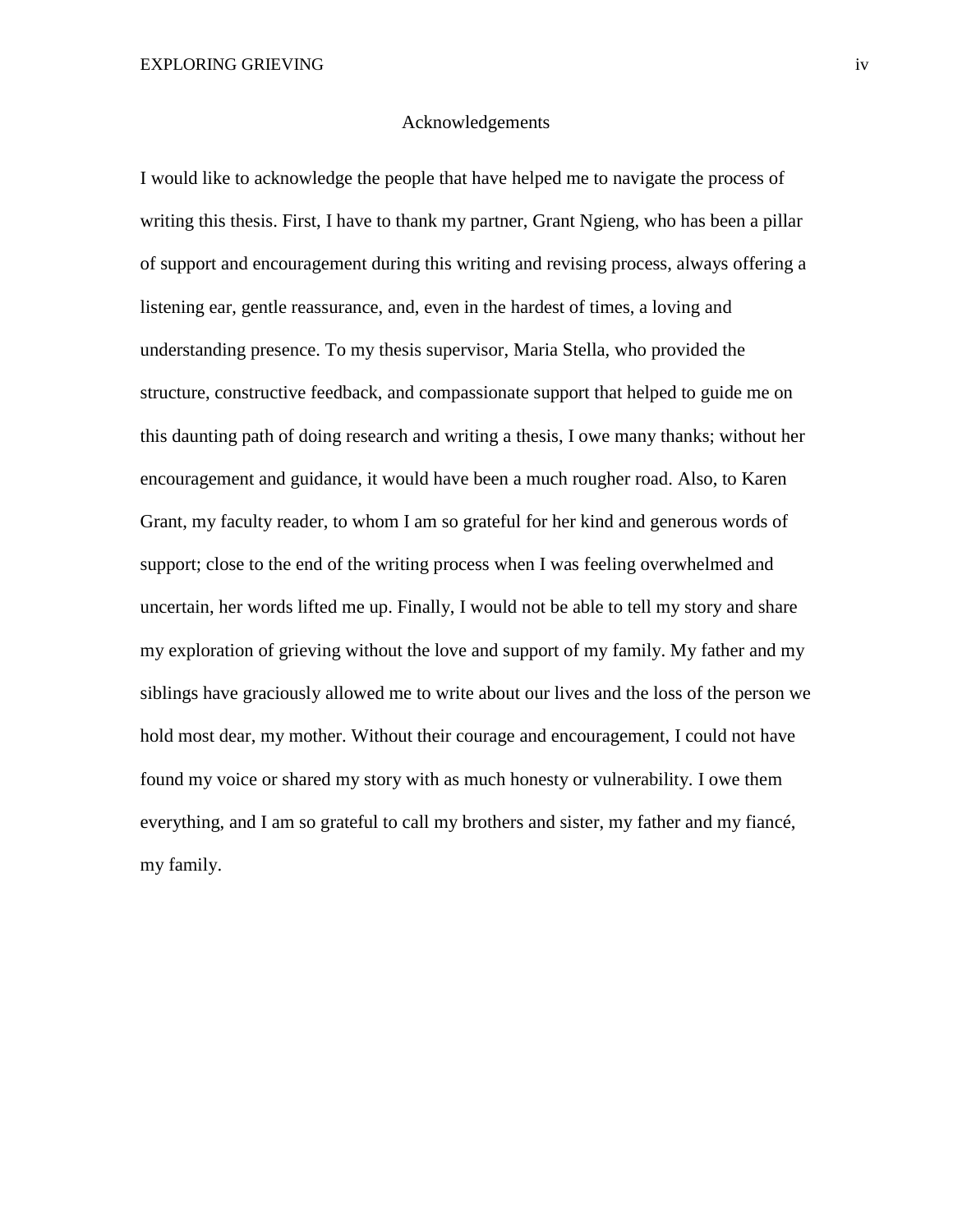# Dedication

For my mother, M., who showed me how to love unconditionally, how to have compassion for myself and others, and how to find inspiration and wonder in the world around me. Mom, I carry you and your love with me. Thank you for sharing joy with us.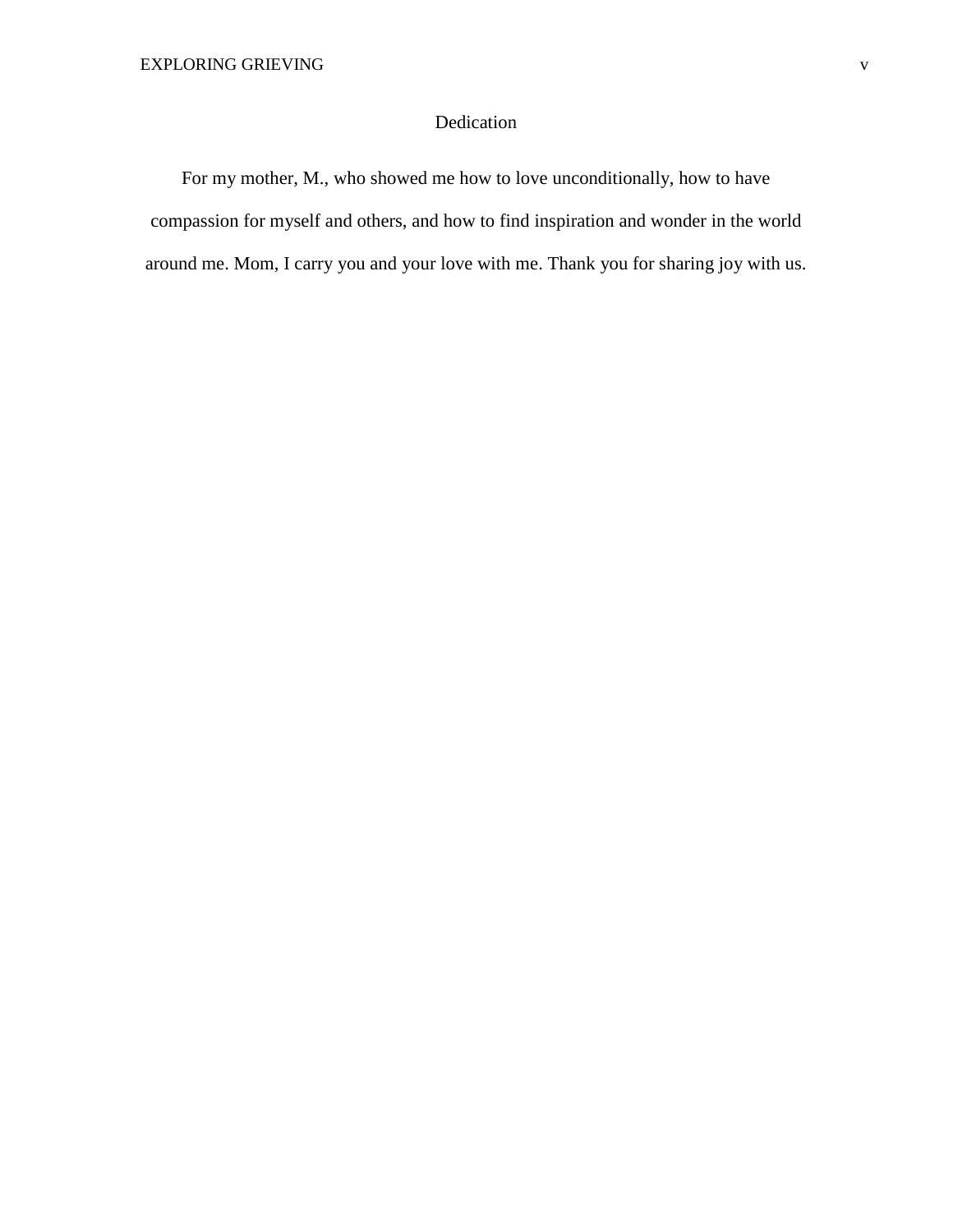#### **Chapter I: Introduction**

We don't choose grief, it chooses us. But we do have a choice in how we deal with it. We have the choice to let it be, not to rush it, to honor it in the way that we are called to

(Greenspan, 2003, p. 94).

My mother helped to prepare me for facing the reality of her death and the inevitable grief that accompanied my loss. She was an intuitive and loving woman who nurtured a close connection with her children. Perhaps that deep sense of intuition and connection was what guided her to bring me along with her to her oncologist appointment. It was January, 2006; a new year in which we were still clinging to the hope that the colon cancer, which is often curable, had in fact been cured. It had been almost 2 years of bad news, surgery, hope, and then more bad news. The colon cancer had metastasized to my mother's liver, but after liver surgery, we were hopeful that it was gone for good. After surgeries, chemotherapy, and dashed hopes, I still believed that my mother would be okay, like a naïve princess in the fairy tales of my youth.

We arrived at the hospital in Victoria, just the two of us. I don't remember why I was the only one with her; maybe my Dad was working, or maybe my mom knew that I would need to hear the prognosis directly from the doctor. We knew this appointment was important; it would tell us whether the cancer had been successfully beaten back, or not. I don't remember the waiting really, just the smell of disinfected floors, as I tried to keep my breathing measured, calm. I walked beside my Mom, sensing the tension in her body, as if she was about to find out if she had passed some ultimate test of survival. I do remember the oncologist's office: lit with fluorescent bulbs and starkly white, right down to the white board perched precariously in front of us. The oncologist was a woman with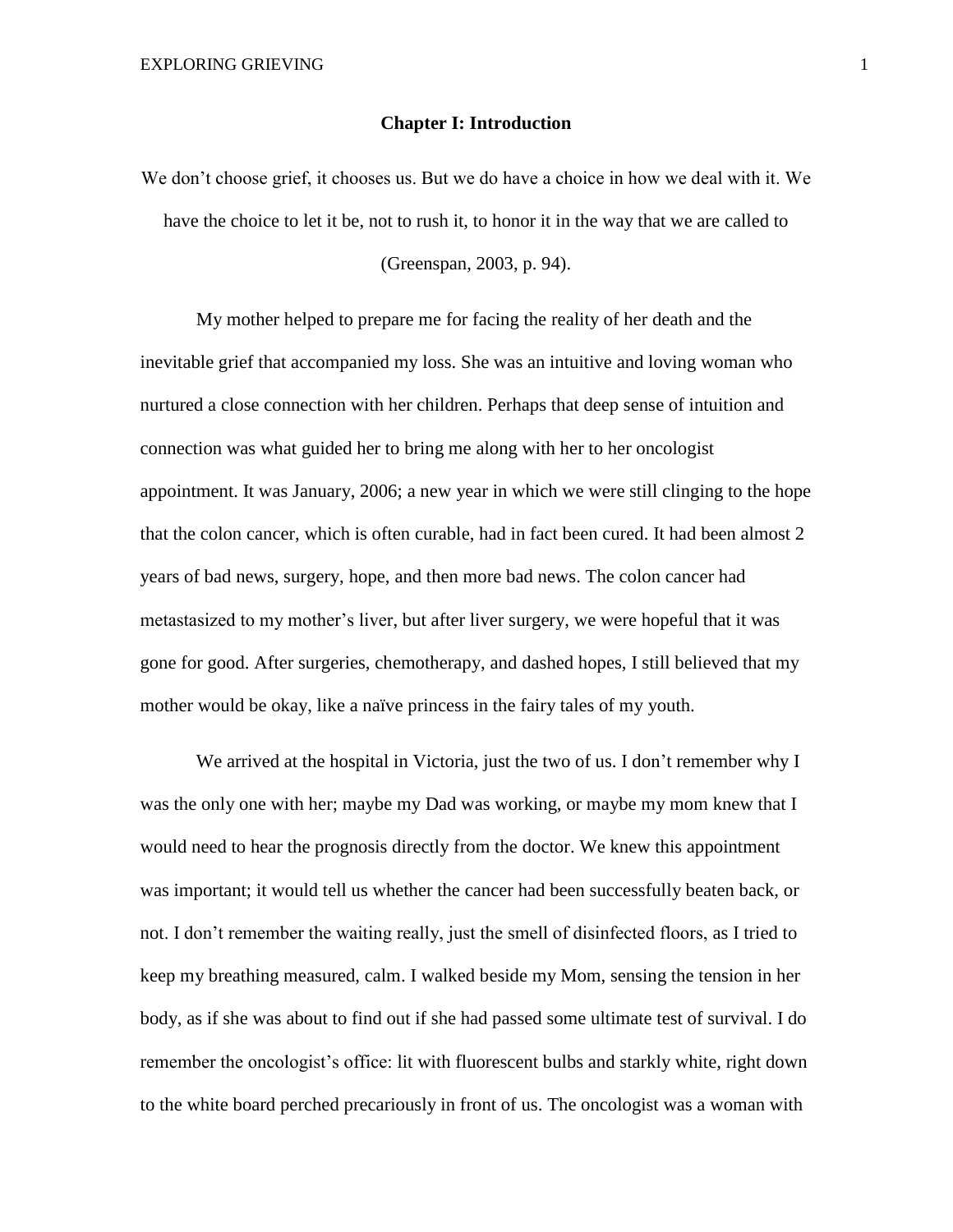#### EXPLORING GRIEVING 2

a kind face, and my Mom had spoken highly of her, so I did not busy myself with analyzing or judging her demeanor, perhaps because I wanted to ignore the meaning behind her sober yet compassionate expression, her tentative greeting.

"So, we did some thorough diagnostics to see how things were doing… I'm afraid it does not look good. The cancer has metastasized." Immediately I am thinking about what she will say next, what treatment, what surgery, what options. But she continues in another direction. She picks up a dry-erase marker and touches it to the white board, drawing a generic outline of a woman's body. She draws some circles in the lung area, and some near the abdomen.

"There is cancer in your lungs," she says, slowly pointing to what look like internalized wings on the white board, "and also in your ovaries. There are also cancer cells in your lymph system, and the pain in your back might be from a tumor pressing on a spinal nerve. It metastasized very quickly," she says, pausing to look at my mother, the marker limp in her hand.

The contrast between black and white on the board mimics the stark contrast of everything before this moment, and everything after. This was an earth-shattering moment, in a quiet, tidy office, in an ordinary hospital. That white board is imprinted in my mind, like an x-ray that reveals something invisible to the naked eye, the difference between life and death: it juxtaposes the reality of the temporary nearness of my mother's body (who is beside me in this moment and whose hand would be warm if I reached out to hold it) with the prophecy of an inevitable erasure of that warm body from the plane of this world. She will be gone, the board wiped clean, new bodies drawn and riddled with black circles, here in this office. The crude drawing is blurring as I look at it through my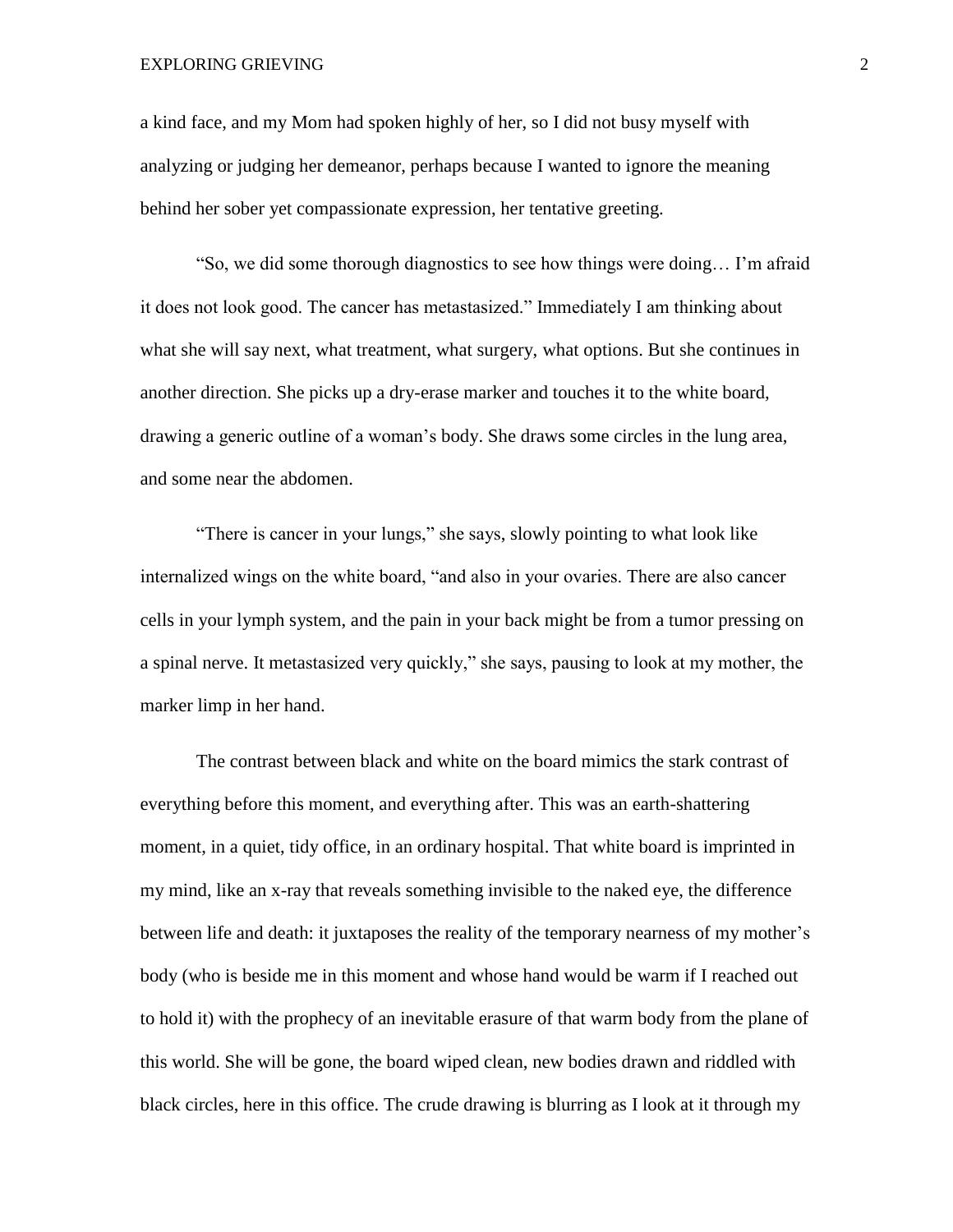tears and the foggy haze of stunned disbelief. How does my mother, who I love completely and absolutely, feel? That is her body and her life up on that board, and I don't know what to do.

"Oh," my Mom breathes. "Does that mean its terminal?" She looks at the board and back at the doctor, who is nodding.

"Yes. We will focus on palliative treatments, to keep you comfortable, and we may be able to slow the process down. But we are no longer looking at cure here… I'm so sorry," she whispers, her eyes welling up with tears. The silence hangs there like an empty page.

After this terminal diagnosis, and this shattering news, I would begin a grieving process that would affect my identity, my relationships, and the meaning that I ascribe to life and death. As Neimeyer suggests (1999; 2001; 2010), losing a loved one shatters our understandings about ourselves, our lives, and our futures, and grieving is a process that allows us to move forward as we reconstruct the meaning of our lives and ourselves. We are relational beings and when we are faced with losing our loved ones, this can challenge our sense of identity and continuity "because we find affirmation for our selfnarratives in the responses of significant others" (Neimeyer, 2001, p. 266). Neimeyer's (2001) metaphor for losing a significant other is fitting: "Like a novel that loses a central character in the middle chapters, the life story disrupted by loss must be reorganized, rewritten, to find a new strand of continuity that bridges the past with the future" (p. 263). My expectations and assumptions about my life and my future were shattered when I found out my mother was dying, and I had to find a way to fill the empty pages.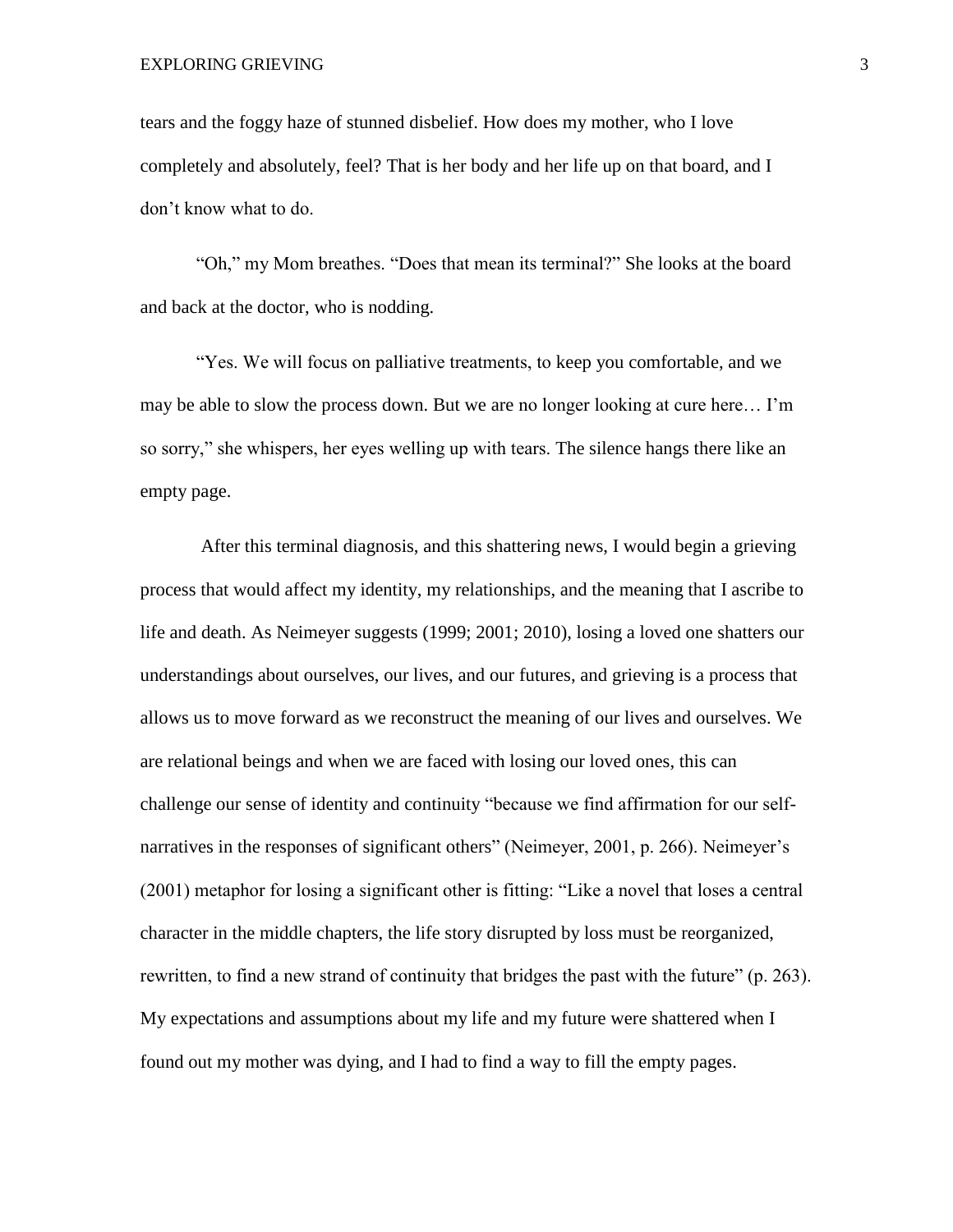I do not think there is one correct way to grieve, but rather that we are influenced by our culture, social context, relationships, philosophical and theoretical worldview, life experiences, and a multitude of other factors. I see grief as an adaptive and intuitive process that is influenced by our own choices and inherent gifts as well as by forces outside of ourselves (Attig, 2004; Winokuer & Harris, 2012). I believe my view of grieving as adaptive and intuitive has helped me engage in a grieving process that has been transformative, meaningful, spiritual, and honoring of my mother's legacy (Attig, 2004; Hedtke, 2014; Neimeyer, 1999; Neimeyer, Burke, Mackay, & van Dyke Stringer, 2010). Because of my mother's intuitive and wise preparations, and the gifts that she gave to her family, I was able to begin my grieving process before my mom died and also to draw on the meanings that we made as a family about loss, death, grief, and spirituality since losing my mom. Her influence and my family culture of open communication, unconditional love, spirituality, and the valuing of emotion allows me to look forward to my future, in which I hope to pass on my mother's legacy of love in my personal and professional life. I believe that an intuitive grieving process may be more helpful, transformative and inclusive of diversity than grief theories that propose phases, stages, and tasks, which can be pathologizing for people who do not fit into specific models of grieving (Konigsberg, 2011; Neimeyer, 2010).

# **Background**

My mother gave me Greenspan's (2003) *Healing through the Dark Emotions* in the months before she died in June, 2006; I believe she knew that it would be helpful for me to have a wise and compassionate guide who describes the 'dark' emotions as rich soil in which we can learn, grow, and expand, finding gratitude and spiritual connection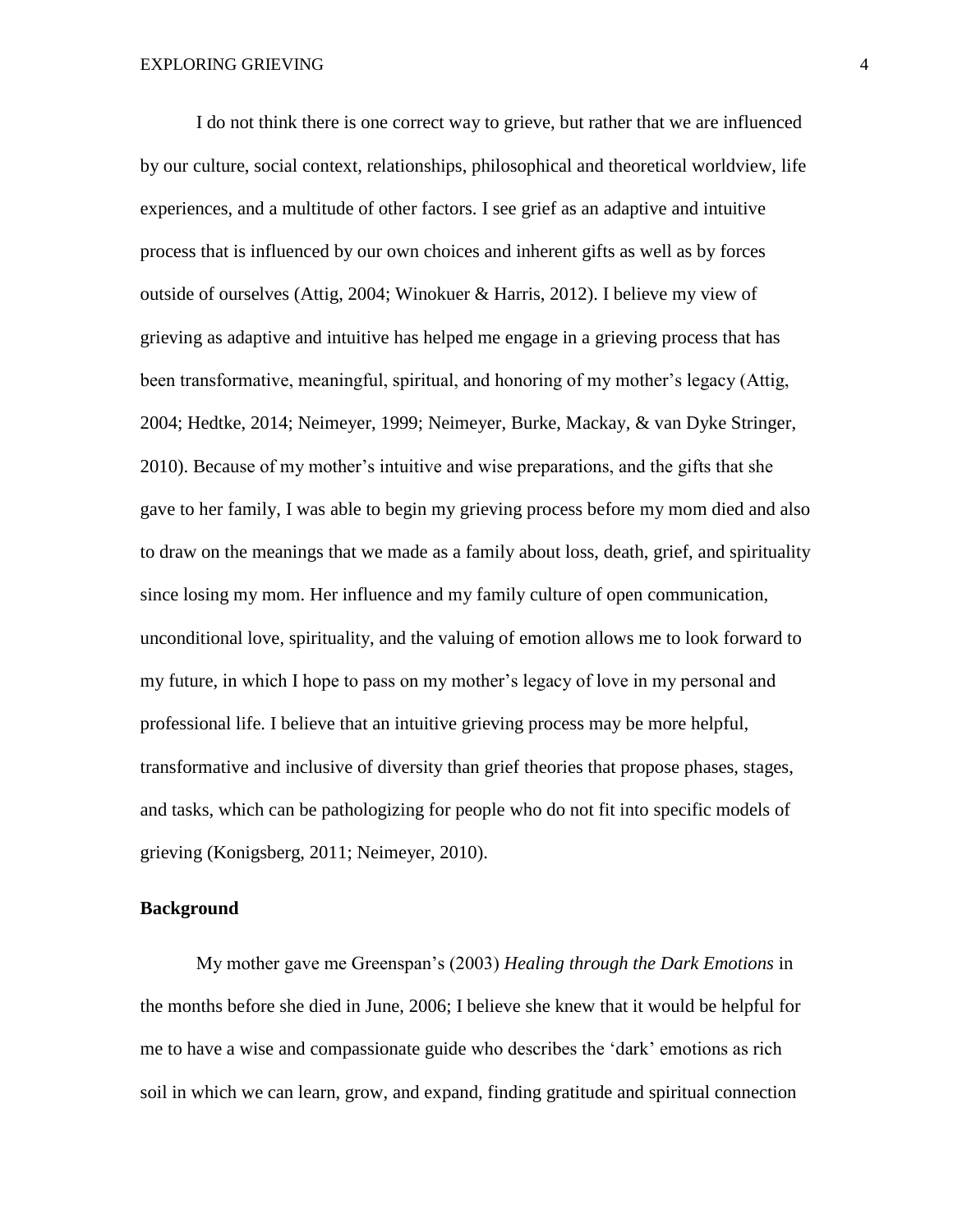in the process of grieving. Greenspan (2003) also highlights how our culture denies death and views grief as something to be hidden or fixed:

In a culture in which death is desacralized and treated as the enemy at the gates, to be warded off at any cost, grief itself is suspect as a 'tainted' emotion, and the grieving process is seen in a pathological light. (p. 102)

Greenspan goes on to critique psychiatry and the *Diagnostic and Statistical Manual of Mental Disorders* (DSM; American Psychiatric Association, 2013) for treating grief like a pathology, instead of as a normal part of life, which it is. In questioning how grief has become pathologized and how we, as a discipline, have labelled it as a disease, a pathology, or a problem to be fixed (Granek, 2010) or understood by phases, stages, and prescriptive interventions (Klass, 2006; Konigsberg, 2011), it is important to consider the historical and theoretical influences that the psychoanalytic, psychiatric, and psychological disciplines have had on grief and grieving. Granek (2010) discusses the historical and psychological origins of grief as pathology, beginning with Freud's suggestion that everyday human issues such as grief could be included within the study of human behavior, on a "continuum" (p. 51) of normal and abnormal, healthy and pathological. Granek (2010) suggests that these ideas set the stage for psychiatry and modern scientific methods to research concepts such as grief in order to categorize, diagnose, and treat them as disorders in the *DSM*. The historical circumstances and scientific perspectives of knowledge and research affected psychological concepts such as grief:

The development and use of the DSM and the focus on the scientific status of psychology both contributed to the shift of thinking about grief as a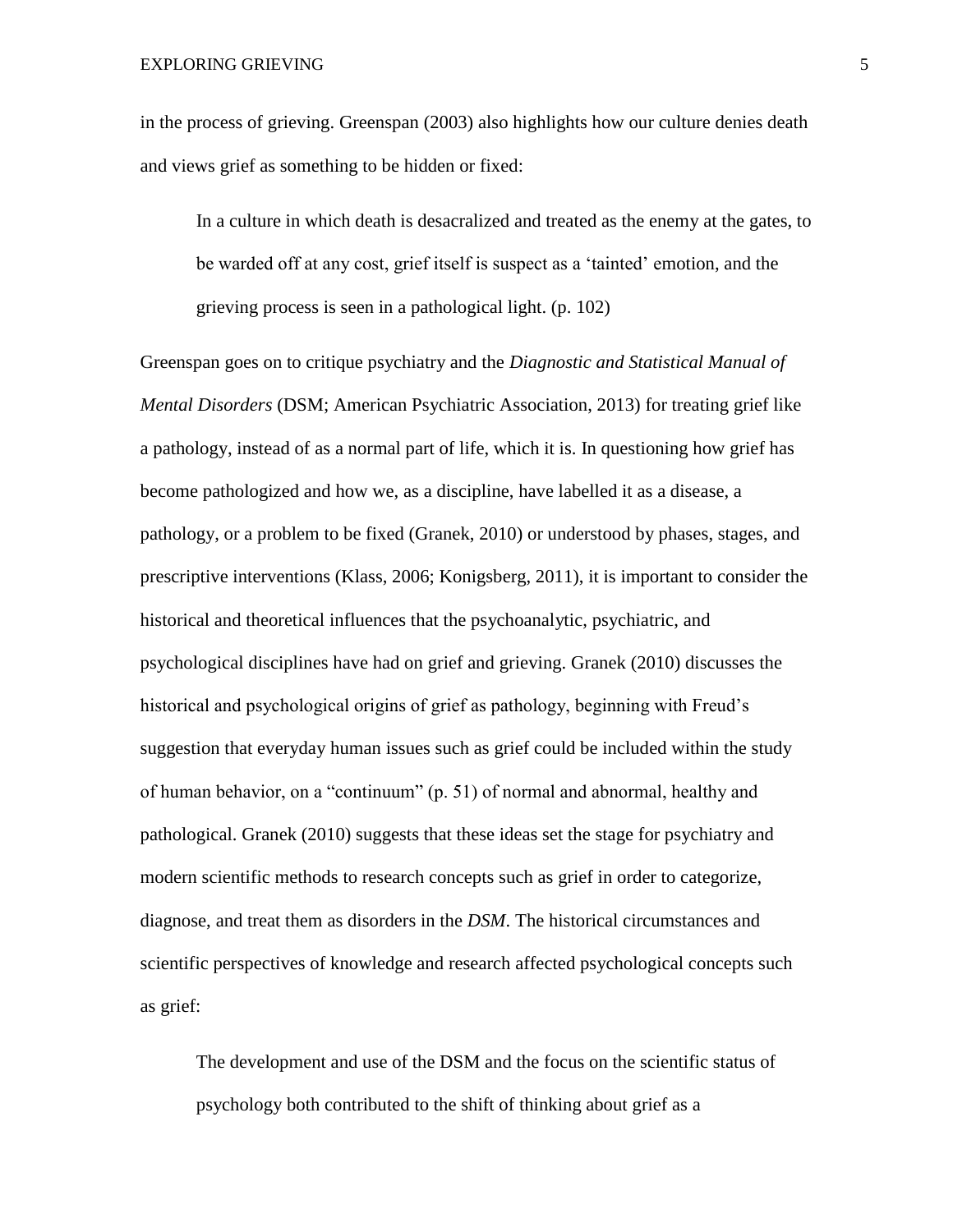psychoanalytic concept on a continuum to a more distinct diagnostic pathology to be treated by mental health professionals. (Granek, 2010, p. 57)

This dominance of the medical model and quantitative research in psychology may have contributed to us trying to quantify grief through phases, stages, and symptoms, but as a culture, we also have a tendency to shrink away from death and grief (Cait, 2010; Dennis & Kunkel, 2012; Granek, 2010; Klass, 2006; Konigsberg, 2011). Cait (2010) calls attention to our societal fear of death and our culture of 'death-denial' and suggests that we try to control grief by medicalizing it and limiting the amount of time that people should grieve.

The importance of Greenspan's (2003) book is that it reminds us that grief is not a pathology, but rather a deeply human experience that is both universal, and at the same time, unique to each individual. Greenspan (2003) encouraged me to grieve in my own way, and to disregard society's expectations for me to keep my grief 'under control' and within the parameters of time-limited phases and stages, which gave me a sense of validation during the most difficult time in my life. Greenspan (2003) also helped me to consider grieving as a healing and transformative process, using the metaphor of alchemy to describe how grief can lead to gratitude and spiritual expansion:

The gift that grief offers us is the capacity to see deeply into the way things are. Life is limited. We are here for a short time. Grief asks us to know this, not only in a disembodied, cerebral way, but in the marrow of our bones – to look into the reality of death and loss without our usual egoic blinders on. The alchemical gift of gratitude comes from looking into the face of death, not from turning away. (p. 103)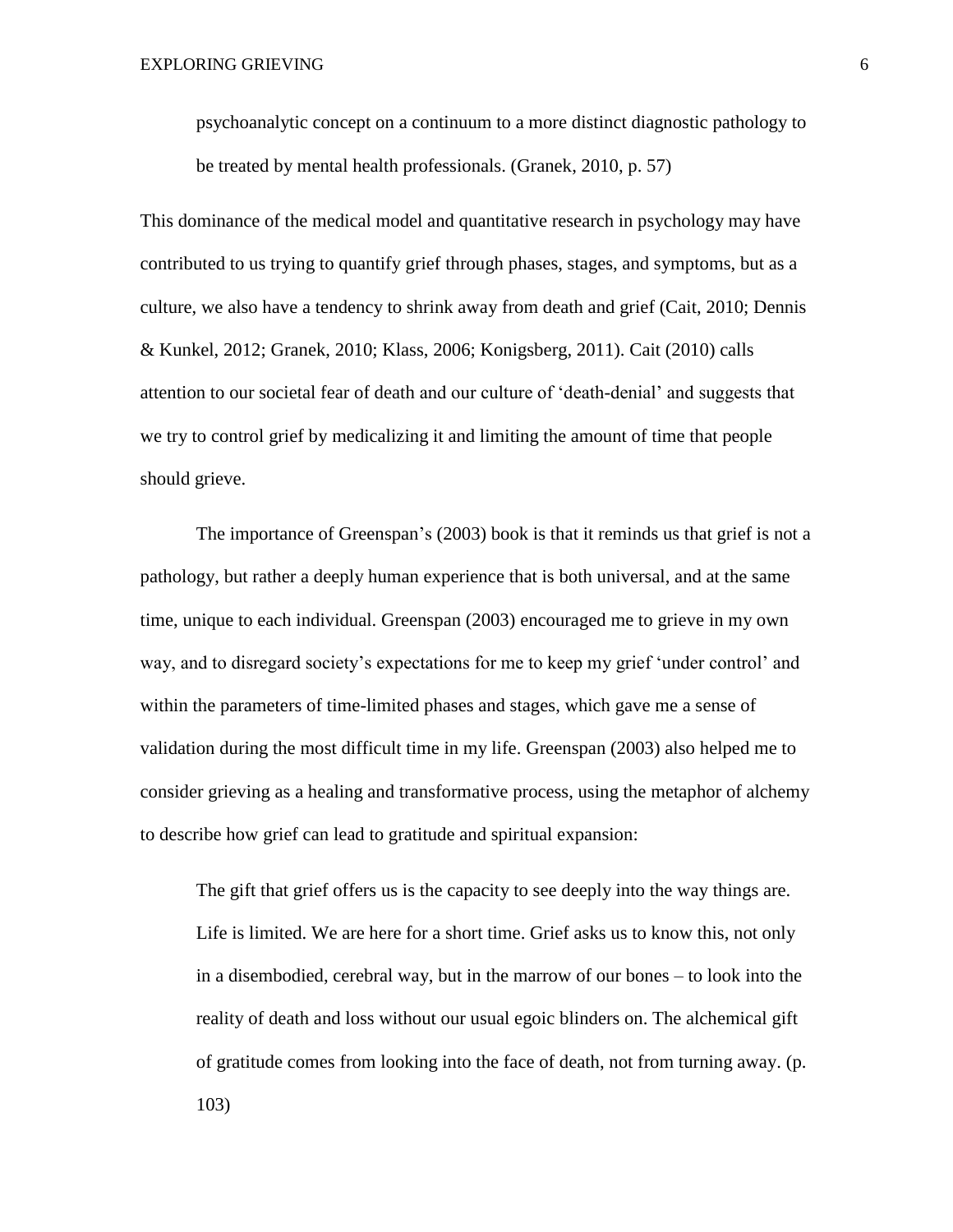EXPLORING GRIEVING 7

Nevertheless, not all people have been acquainted with a more positive and adaptive view of grief, and the remnants of our culture's aversion to mortality, death and grief may contribute to people feeling stigmatized and pathologized when they are grieving (Dennis and Kunkel, 2012; Greenspan, 2003; Yalom, 2002).

Many theories have been proposed to explain grief and to suggest the appropriate way to deal with, heal from, or cope with it. Theories or models of grief that involve stages and phases may be useful for some individuals who are experiencing grief, but I believe that it could be harmful for counsellors to suggest to clients that grief happens in a certain way and within an acceptable amount of time (Cait, 2004; Winokuer & Harris, 2012). When grief is medicalized, pathologized or seen as a prescriptive, time-limited set of stages (Attig, 2004; Cait, 2012; Winokuer & Harris, 2012), individuals' unique experiences of grieving may be invalidated. I want to move away from harmful ideas about grief in our culture, such as that grief is a pathology that needs to be treated (Granek, 2010) or, as Konigsberg (2011) suggests, that grief is "debilitating" and one can only overcome it by working through "a series of stages, steps, tasks, phases, passages, or needs" (p. 40). If we continue to propagate the notions that grief is a disease, pathology, or defined set of stages or phases, anyone who is grieving could feel pathologized if they do not fit into the idea of what 'normal' grief should be (Greenspan, 2003; Konigsberg, 2011). I agree with Konigsberg (2011) that having set stages, phases, or manualized therapeutic interventions is not necessarily helpful for the majority of people who are grieving. Instead, I believe that the psychology and counselling disciplines, as well as our culture as a whole, need to regard grieving as a unique process, varying in length of time, challenges, and opportunities for growth and transformation for each individual.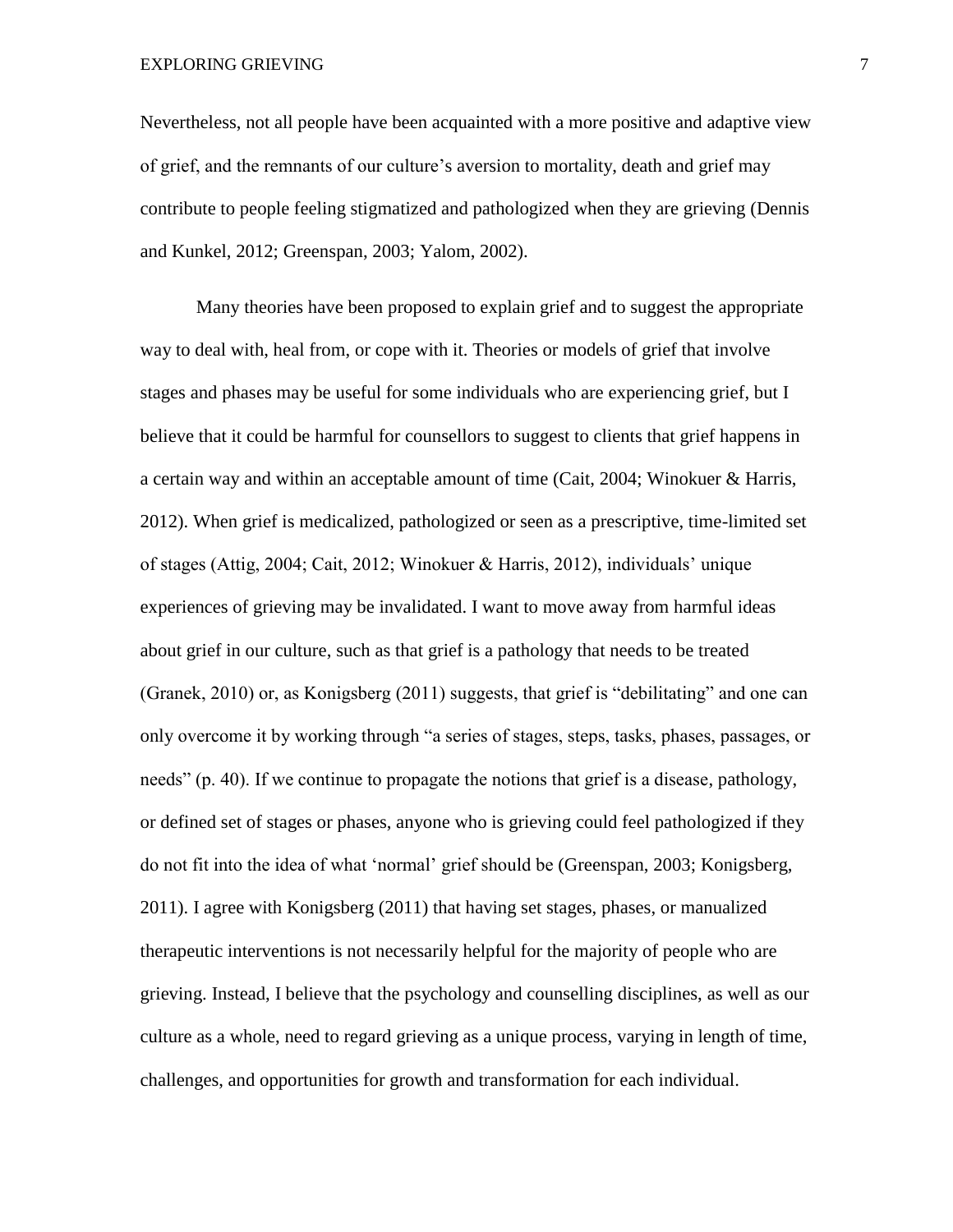#### EXPLORING GRIEVING 8

Furthermore, we may help to depathologize grief through more qualitative, subjective research, and the vulnerable sharing of stories which help us to make meaning about our lives and connect to others (Berzoff, 2011; Bochner, 2012; Greenspan, 2003; Hedtke, 2014; Neimeyer, Botella, Herrero, Pacheco, Figueras, & Werner-Wilder, 2002).

Fortunately, as Neimeyer et al. (2002) describe, a new grief theory based on constructivist and narrative ideas is emerging in which there is a shift away from stage models and toward qualitative research and narrative, nonpathologizing models of grief. In this new understanding of grieving, meaning making and meaning reconstruction are central, including the transformative and beneficial aspects of grief (Neimeyer et al., 2002). Also, continuing bonds with the deceased, which were once seen as negative and abnormal, are now regarded as normal and perhaps adaptive for many people (Dennis & Kunkel, 2012; Klass, 2006; Neimeyer et al., 2002). As Dennis and Kunkel (2012) suggest, a new paradigm of grief that includes continuing bonds recognizes the possibility that "actual relationships may be maintained, even interactively, despite lacking the material presence of one relational partner" (p. 201). A new grief paradigm that highlights the importance of reconstructing meaning and continuing bonds after the death of a loved one may allow those who are grieving to better understand their identity, their connection to their lost loved ones, and their existence and purpose as they continue to live (Attig, 2004; Hedtke, 2014; Neimeyer et al., 2002; Neimeyer, et al., 2010).

These new understandings of grief and grieving resonate with me because they touch on the human tendency and existential need to make meaning about both our lives and our eventual deaths, including the loss of the people that we hold most dear (Neimeyer, 1999; Neimeyer et al., 2010; Yalom, 2002). Perhaps my own grieving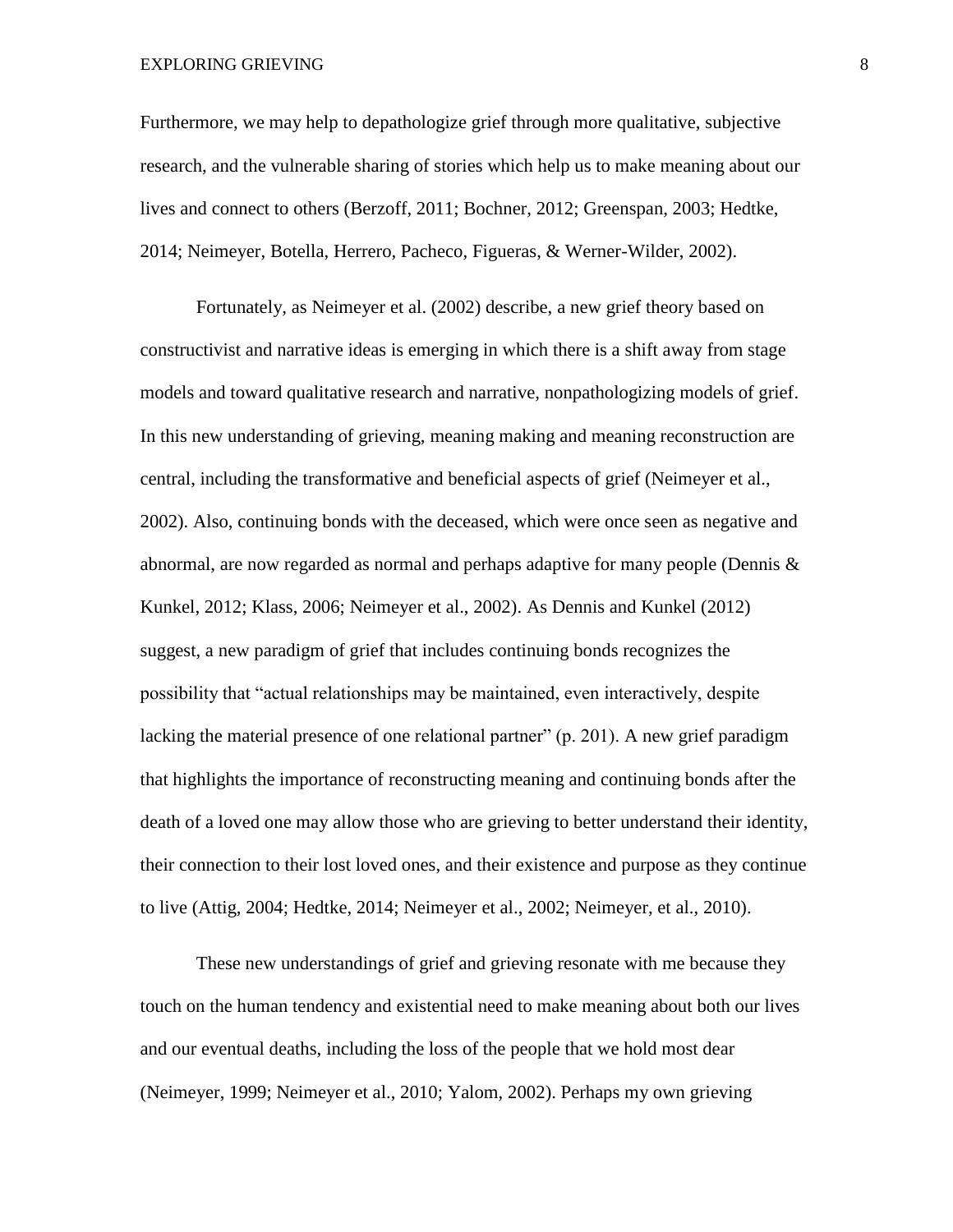process and my tendency to make meaning about my mother's death through such narrative approaches as writing to my mother is what aligns me with constructivist and narrative approaches, which Neimeyer et al. (2002) explain are important for understanding personal grief narratives as a way for people to make meaning about their lives and losses. Through my autoethnography, I hope to explore my process of grieving, not as a blueprint for anyone else's process, but rather to show that grieving can be adaptive, unique, and transformative without specific stages or interventions by a grief expert in most cases (Currier, Neimeyer, & Berman, 2008). Instead, as Neimeyer et al., (2002) suggest, perhaps we as counsellors can be guided by "our faith and celebration of the human capacity to find significance in the experience of suffering, and transformation in the midst of tragedy" (p. 44) and realize that our clients can intuitively find their way through their grieving process. This narrative and constructivist approach to grief theory and research have shaped my worldview and theoretical framework, the lens through which I have conducted my research.

## **Theoretical Framework**

My theoretical framework reflects my postmodern, constructivist worldview, which recognizes that meaning is constructed in social contexts and multiple perspectives should be valued (Creswell, 2012; Hare-Mustin, 2004; Ponterotto, 2005). I am most influenced by constructivism, and the theories that have come out of this paradigm, specifically narrative approaches and theories that recognize "we are always in the process of becoming" (Hedtke, 2014, p. 5) and creating or reconstructing meaning (Neimeyer, 1999, 2000; Neimeyer et al., 2002; Neimeyer et al., 2010). I intuitively used narrative approaches when I was grieving, engaging in therapeutic writing, poetry,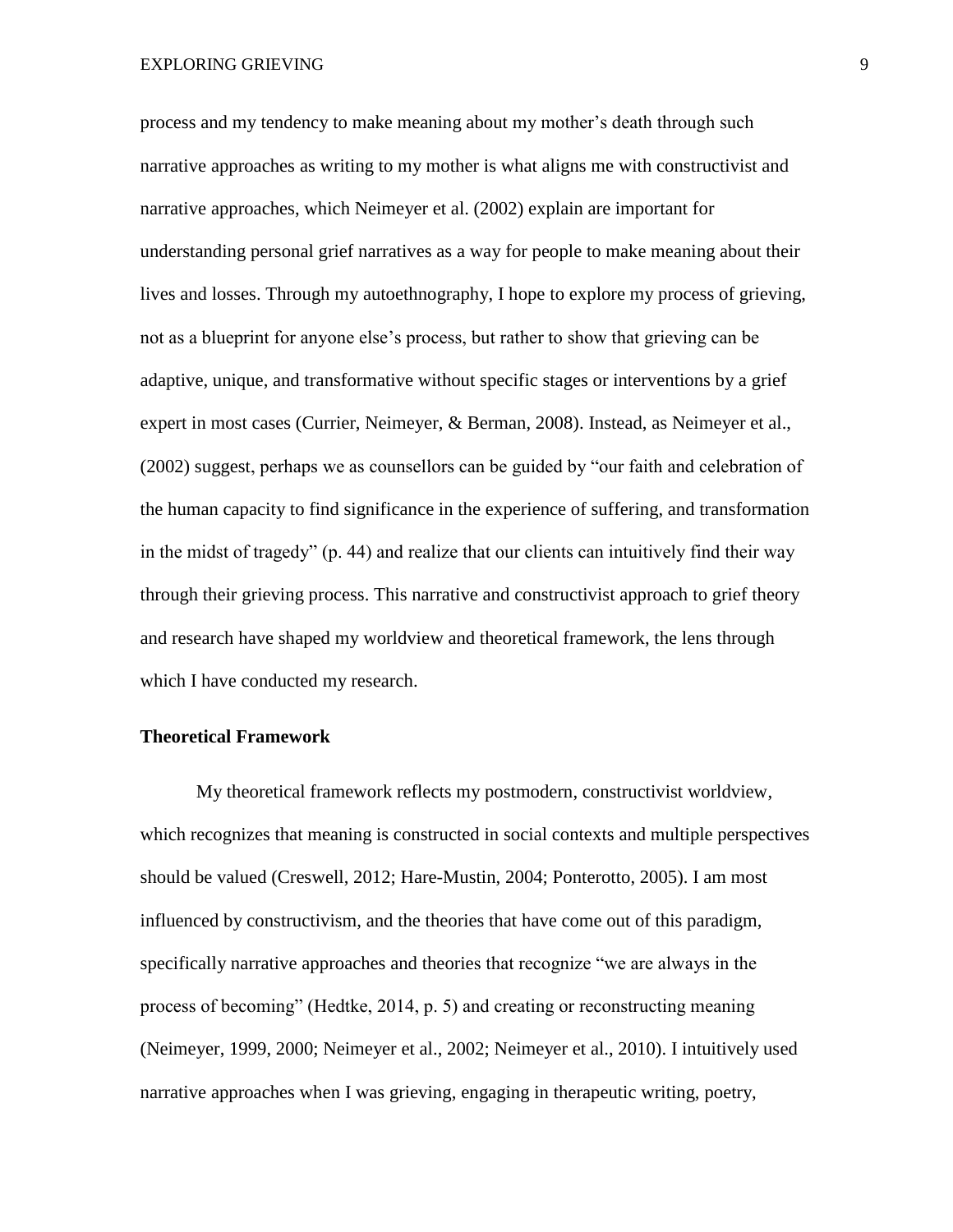EXPLORING GRIEVING 10

journaling, and holding onto artifacts from my mother in order to make meaning about my loss and to connect with my lost loved one (Neimeyer 1999, 2000). I have also been influenced by Attig's (2001, 2004) descriptions of grieving as an active process that involves freedom and agency as we make and find meaning and consider mysteries of life and death. My grieving process was intuitive and influenced by my mother, my family, my culture, and my inherent personality and intuitive choices, not necessarily by theory; however, my grieving process reflects how my theoretical framework is similar to constructivist and narrative ideas related to making meaning, discovering and shaping my identity, and creating a continuing bond with my mother by remembering her, visualizing being with her, talking to her, and writing to her and about her (Neimeyer, 1999; Neimeyer et al., 2010). I will further explore my grieving process through a lens of constructivist and narrative theory (Neimeyer, 1999; Neimeyer et al., 2002). I am also influenced by existential philosophy, which honors the encounter between beings and the issues that affect us all including death, meaning, freedom, choice, isolation, and connection (Yalom, 2002).

An important component of my worldview is postmodern feminist theory and discourse theory, which helps me to consider historical and cultural influences, to challenge dominant ideas, and, as Hare-Mustin (2004) describes, to ask vital questions, of both myself and our psychological discipline as a whole: "What ideas on the margins are co-opted so they lose their transformative potential? How are problems that are complex and challenging too easily dismissed?" (p. 15). These questions become glaringly necessary when considering a complex human experience such as grief. Furthermore, my worldview reflects how feminist theory and postmodern philosophy have made me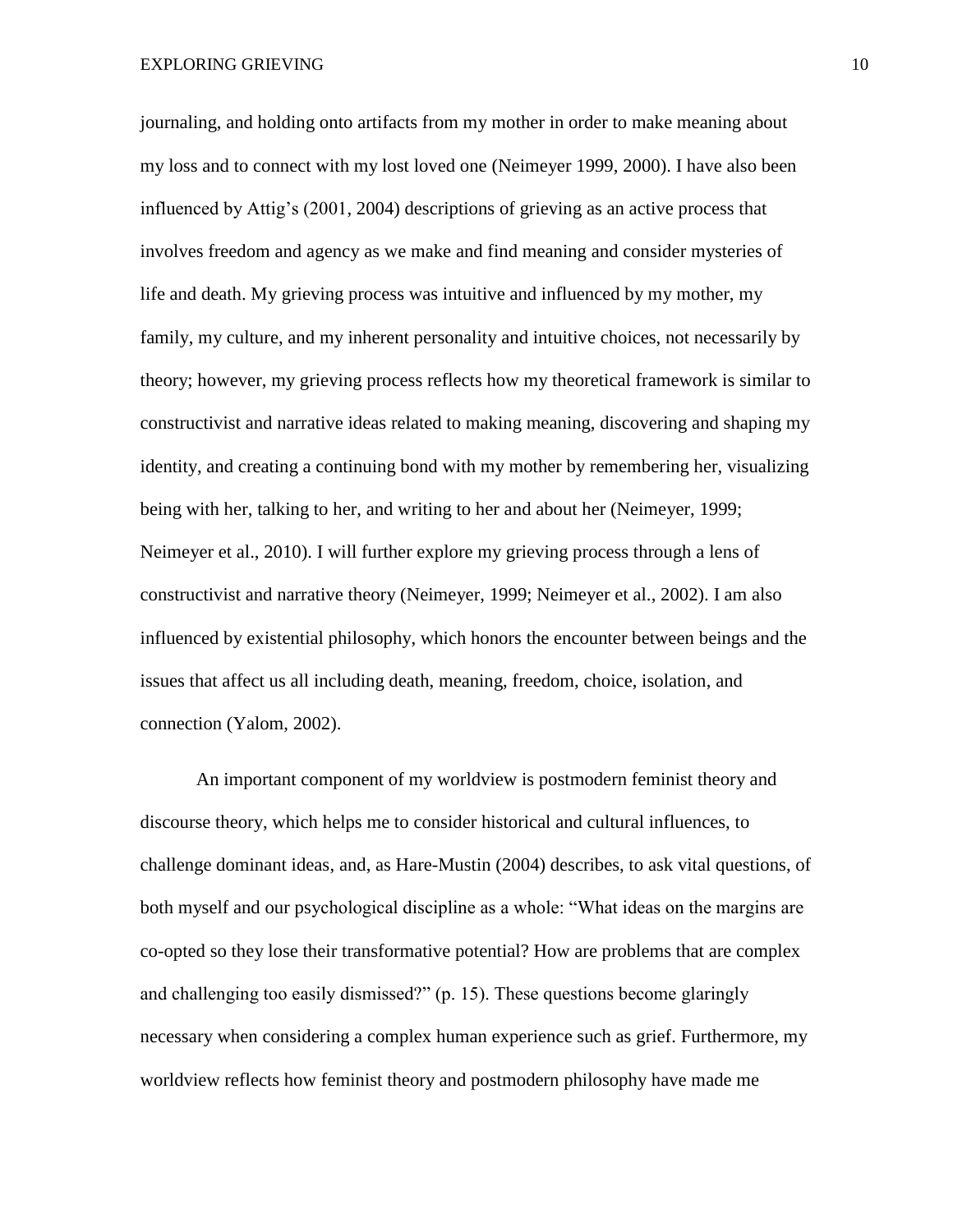EXPLORING GRIEVING 11

acutely aware of the need to make space for alternative perspectives that transcend the status quo and are necessary for understanding diverse human experiences (Bochner, 2012; Denshire, 2014; Hare-Mustin, 2004), which has also influenced my choice to do qualitative, autoethnographic research. We have begun to legitimize qualitative, subjective research that reflects personal processes and lived experiences, but I believe we need to continue to create new ways of representing this research so that we do not fall back on our historical origins of rational, objective, dominant discourses that do not reflect the diversity of human lives (Hare-Mustin, 2004). As Neimeyer et al. (2002) suggest, qualitative research and a new appreciation for constructivist and narrative approaches to understanding grief may help us to value "human complexity" (p. 35) and understand how we as human beings make meaning about "self, family, community, and broader culture" (p. 36) when we are grieving.

The sociocultural aspects of grief that have influenced my grieving process and my research, as well as my choice to use the autoethnographic method of writing will also be considered throughout my autoethnography. As Dennis and Kunkel (2012) explain, grief is situated in a cultural context and is experienced differently across cultures, which is why each experience is unique, including my own. My mother herself helped to create a familial culture around grief, one in which we spoke openly about her death, discussed death as a sacred part of life, processed emotions, and valued spirituality as a way to have an enduring connection with her. She prepared us to see her as continuing to live on in a spiritual way, which we could know intuitively. My mother's influence and the family culture that she created have guided both my grieving process and my view of the world, and have informed my exploration and analysis of my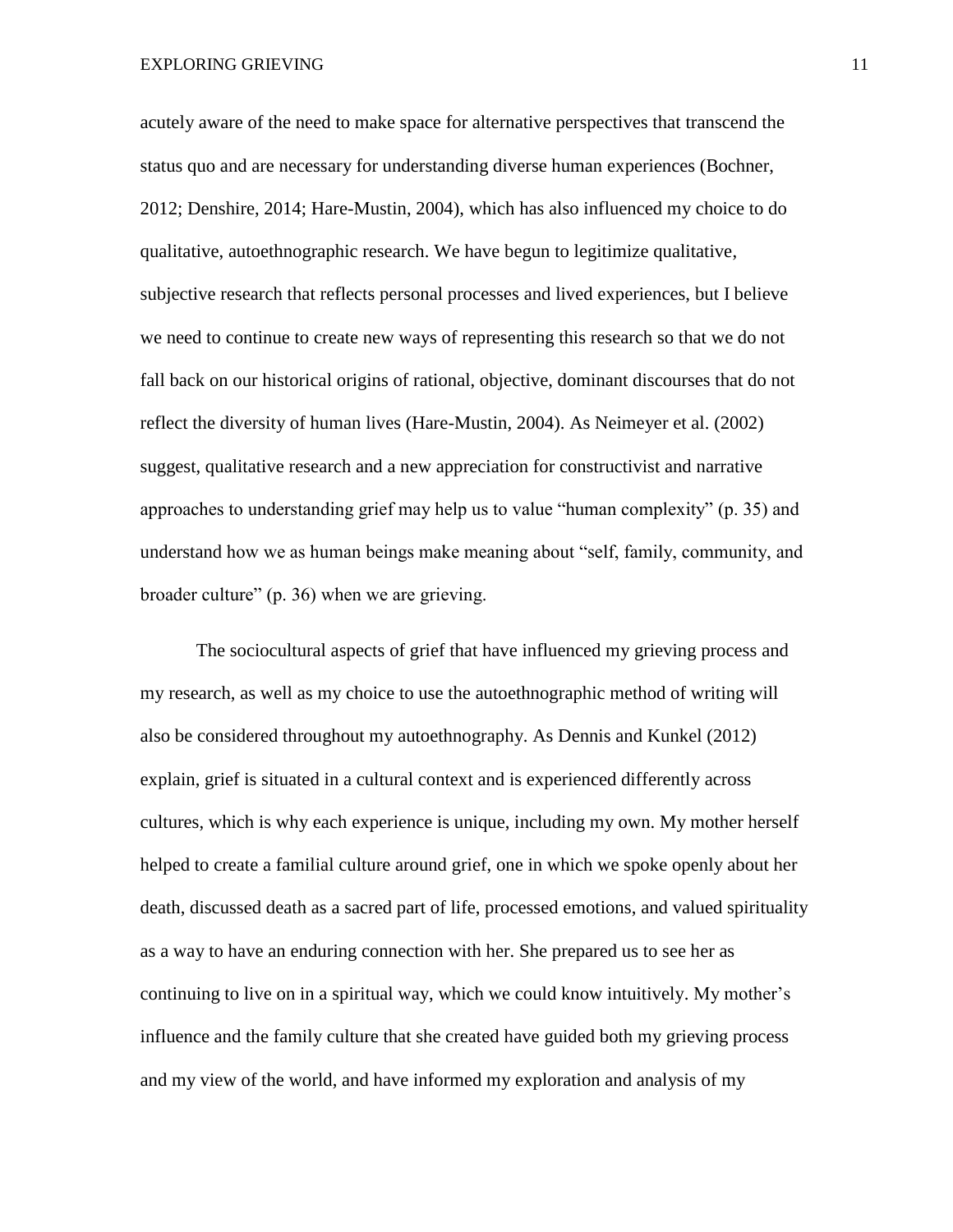grieving process. My story and my grieving process are unique because of who I lost, what my mother meant to me, and how we created a relationship both in life and death that has given me a unique perspective and identity.

My constructivist, feminist, postmodern and narrative worldview, as well as the sociocultural influence of my family, has led me to use autoethnography as a way to explore my grieving process. I wanted to share stories about my grieving process and reflect on how I made and found meaning about my life so that those who read this thesis can further reflect on the universal experience of grieving, which allows us to make meaning about our relationships, ourselves, and the contexts in which we live (Neimeyer, 2010). Furthermore, I chose autoethnography because it moves away from the objective distancing of traditional research, and embraces subjective and embodied writing that makes space for empathy, compassion, and caring (Bochner, 2012; Ellis & Bochner, 2000). This moving away from conventional research also means that autoethnography does not require a literature review or discussion section; thus the focus remains on the stories as primary, and the incorporation of theory and literature into my reflections and analysis was a way for me to make meaning about my experience and relate it to the experience of others (Ellis & Bochner, 2000).

My subjective experience as well as my worldview has led me to believe that grieving can be defined as an adaptive process (Winokuer & Harris, 2012) that is an active response to loss (Attig, 2004). Grieving also reveals the complexity of being human in that we "respond organically, in all dimensions of our being at once" (Attig, 2001, p. 41), spiritually, physically, emotionally, intellectually, and socially. It is also a unique and individual process of meaning making that cannot be dictated by someone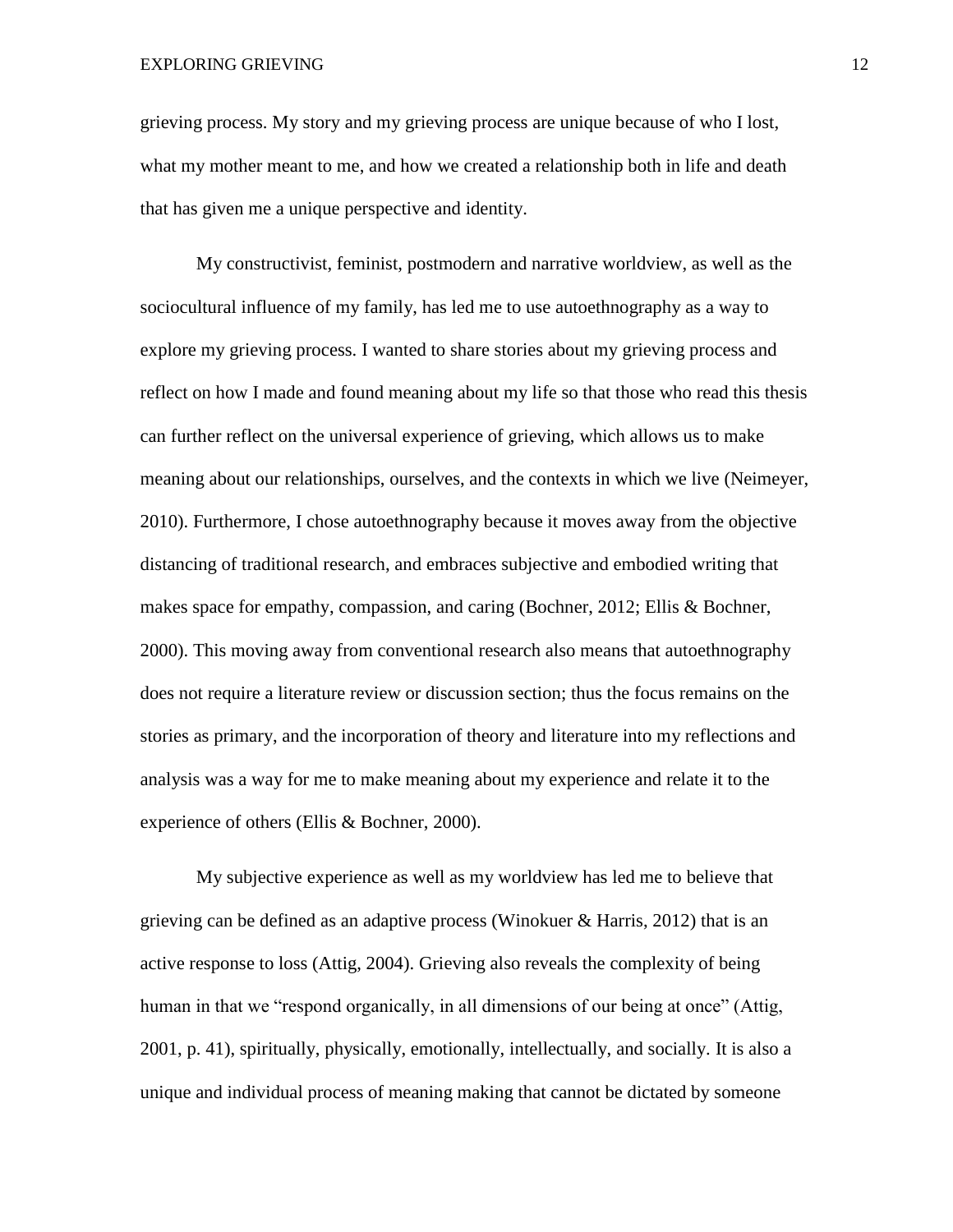else (Greenspan, 2003; Neimeyer, 1999; Neimeyer, et al., 2002; Neimeyer et al., 2010). Next, I will discuss the purpose for my research and my hope that my autoethnography will validate the grieving processes of others, depathologizing grief and empowering others to recognize its value (Granek, 2010; Greenspan, 2003). I hope that sharing my stories of my grieving process will show that our responses to loss and grief are adaptive, intuitive, and unique to our individual experiences, beliefs, contexts, and ways of being.

#### **Purpose of the Study**

The purpose of this narrative autoethnography is to explore my grieving process with the use of my research questions: What was my experience of my grieving process as a consequence of the death of my mother when I was 21? In particular, how did I engage in the grieving process after the death of my mother? What have I learned about this process? How have I made meaning about my mother's death? What actions and choices helped me to process my grief? And how has my mother's influence affected my grieving process? I explored my research questions through the use of the autoethnographic method, sharing vulnerable stories and reflecting on their meaning. I hope to depathologize grieving by showing that it can be an adaptive, intuitive, and complex process (Attig, 2004; Greenspan, 2003; Martin & Doka, 2012; Neimeyer, 2010). I also hope that sharing stories of loss and grief will help to foster empathy, witnessing, awareness and reflection in myself and others (Berzoff, 2012; Bochner, 2012; Hayes et al., 2007; Neimeyer, 2000; Neimeyer, Roisin, 2015). Finally, I want share my research and my stories in order to honor my mother's legacy and my continuing bond with her (Hedtke, 2014; Neimeyer, 1999).

# **Significance of the Study**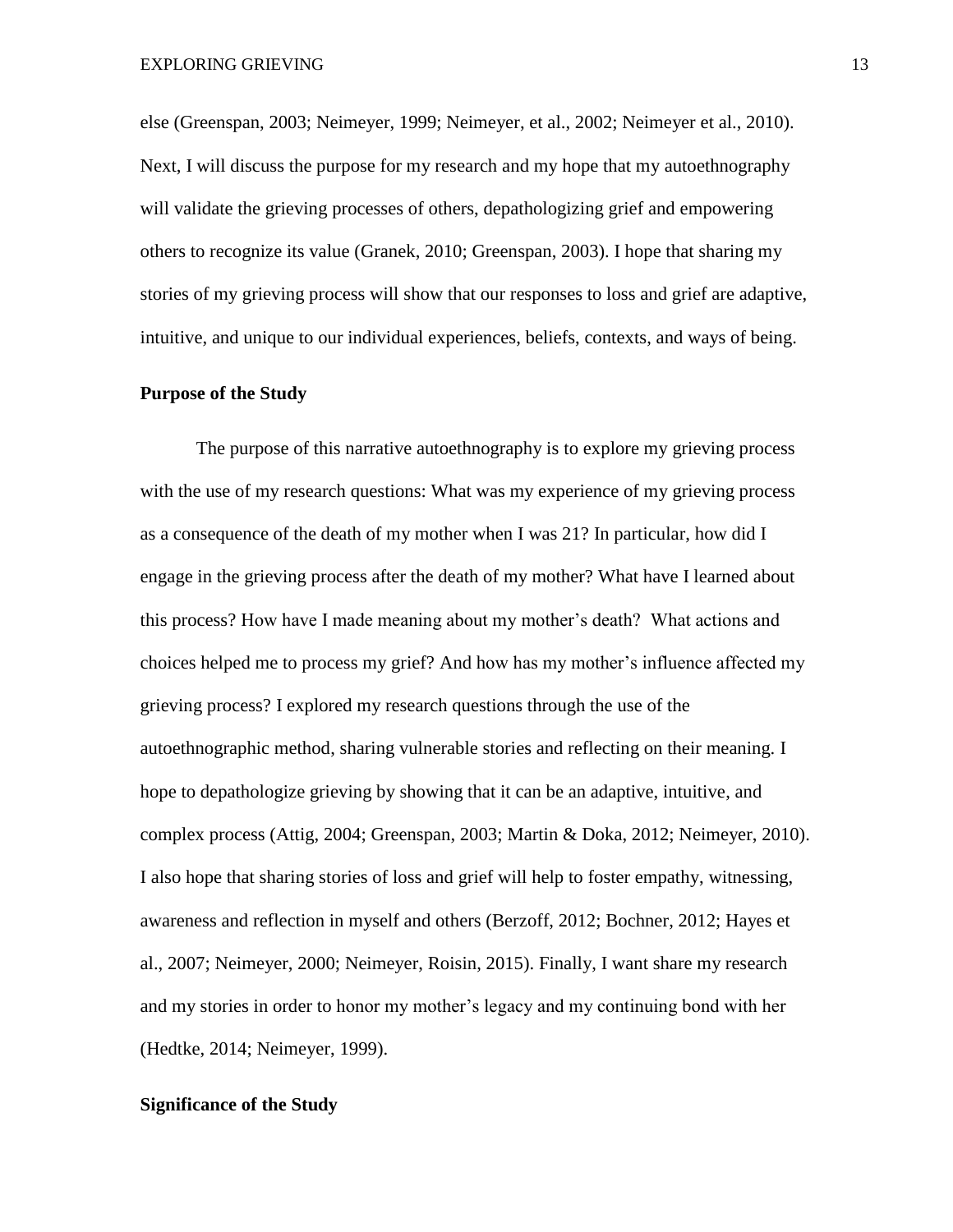I believe this research is important for counsellors, educators, students, and anyone who works with people who are grieving or who have lost someone because it represents an embodied account of how the grieving process is experienced and how I made meaning of my loss, which may help others to understand the grieving process as a subjective and individual process and to make meaning of their own experiences of loss and grief (Ellis, 1998). I also think it is an important undertaking because Bochner (2012) suggests that traditional research may add to "distancing readers from the actions and feelings of particular human beings engaged in the joint action of evolving relationships" (p. 159), and I believe more research is needed that connects readers to human experience, allows them to reflect on how others live and make meaning, and then make their own meaning, thus creating new knowledge (Denshire, 2014; Bochner, 2012; Ellis, 1998). I hope to contribute something to my profession by taking inspiration from Bochner (2012) who suggests that storytelling in social science "could be usefully conceived as a material intervention into people's lives, one that not only represents but also creates experience, putting meanings into motion" (p. 157), hopefully encouraging the counselling profession to legitimize autoethnography as an important research forum for diverse voices (Neimeyer et al., 2002). Neimeyer et al. (2002) suggest that personal narratives including autoethnography are important contributions for counsellors to understand loss and grief and constructivist and narrative approaches that foster empathy, diversity, and further research (Bochner, 2012; Denshire, 2014; Ellis and Bochner, 2000; Neimeyer et al., 2002). I also feel that grief as a process is best reflected in the process of autoethnography, as both represent the ongoing and unfolding nature of making meaning through communicating with others and contributing to a dialogue in which "self-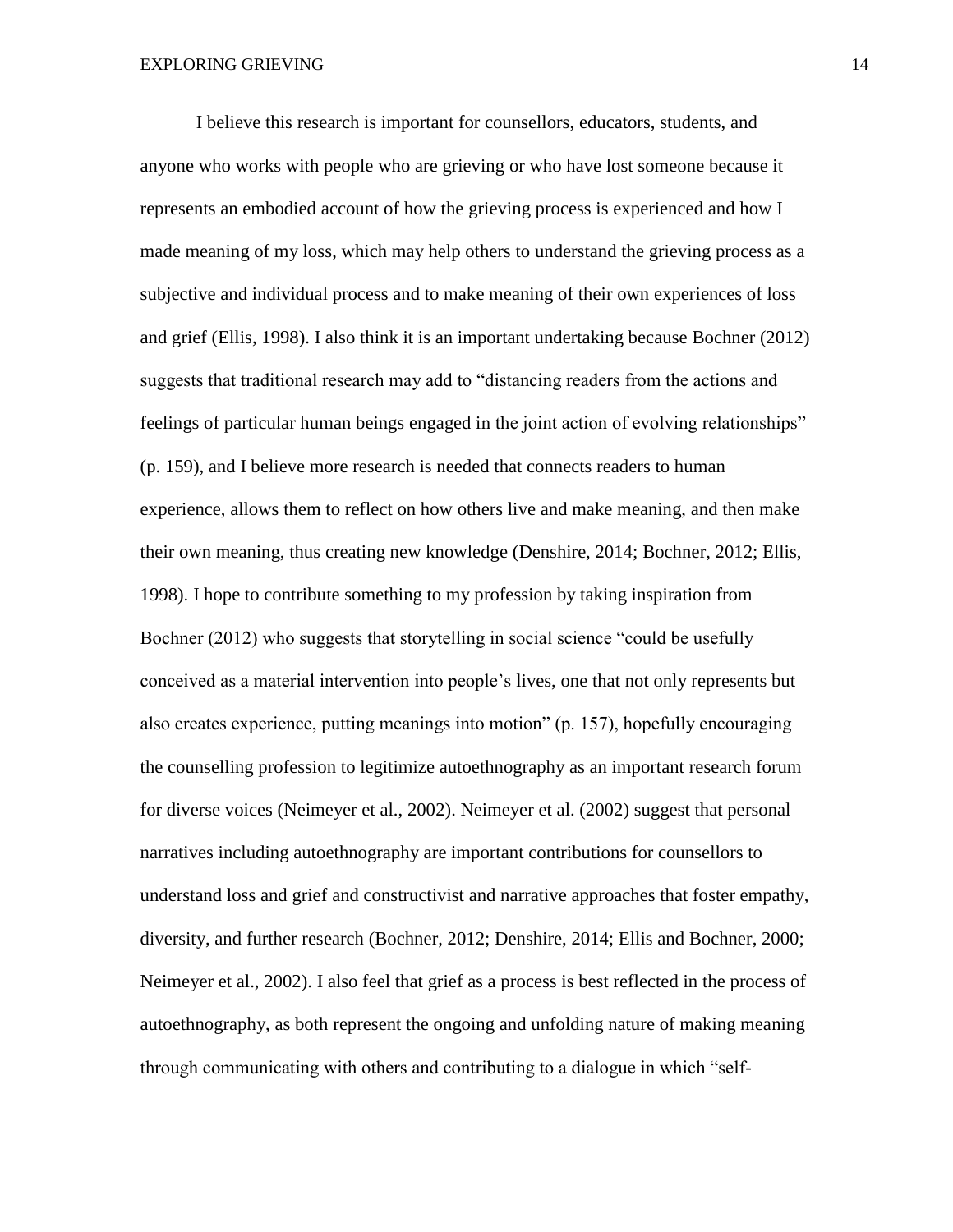narratives represent not only resources for self-reflection … but also responses to other potential discourses on the experience" (Neimeyer et al., 2002, p. 34) of grief. In this way, I hope to contribute to the dialogue by exploring a grieving process, linking the past to the present, and relating my research to the future of both my personal life and the professional field of counselling.

#### **Conclusion**

I have briefly described the historical and theoretical background of grieving, from it being seen as a pathology, to the current state of grief theory which views grief as a universal human process, which resonates with me. I have also outlined my theoretical framework and the cultural contexts that influence my worldview. Finally, I have discussed the purpose for sharing my autoethnographic exploration of a grieving process, which I hope will allow readers, including counsellors, students, and all people who have lost a loved one, to engage with subjective and evocative stories and reflections on grieving as an intuitive, adaptive and complex process. Perhaps more qualitative and subjective research on grief will encourage a movement away from ideas that pathologize grief and are inappropriate in addressing the diverse personal and interpersonal processes of grieving (Neimeyer, 2010). As Konigsberg (2011) suggests, there does not have to be one right way to experience, describe, or view the grieving process: "we have something to learn from the cultural relativity of loss. Different beliefs about grief and alternative modes of healing have value because they remind us that no one particular approach is more effective, or healthier, than another" (p. 195-196). As I will discuss in my next chapter on methodology, I believe that autoethnography is a poignant and appropriate form in which to convey my experience of grief and engage with readers. Through my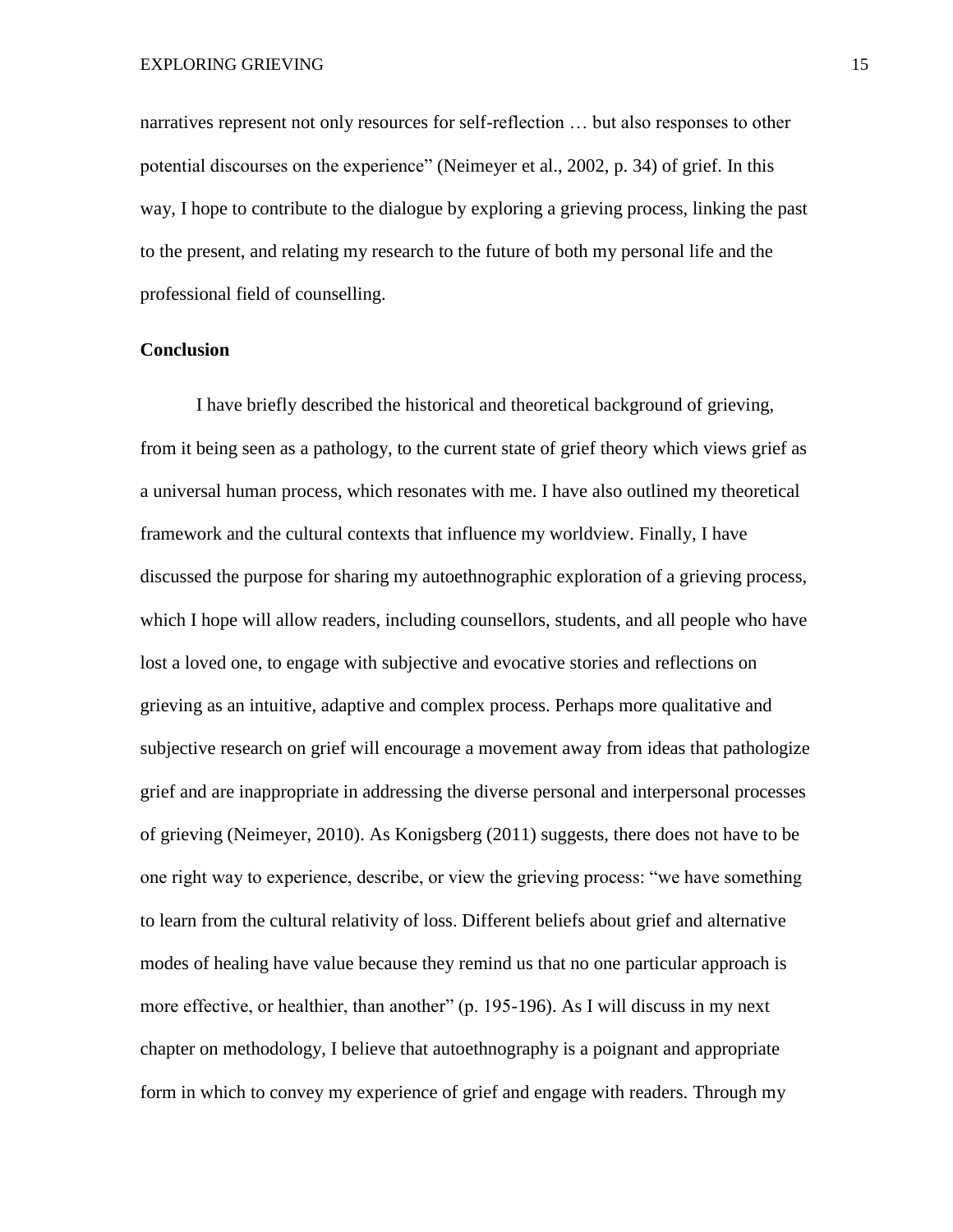autoethnography, I hope to facilitate readers to engage in a process of witnessing and creating meaning and dialogue that fosters their own ability to be reflective, aware, and empathic when they witness others who are grieving or when they encounter their own experiences of grief (Bochner, 2012; Ellis, 1998; Neimeyer, 2000; Neimeyer et al., 2002).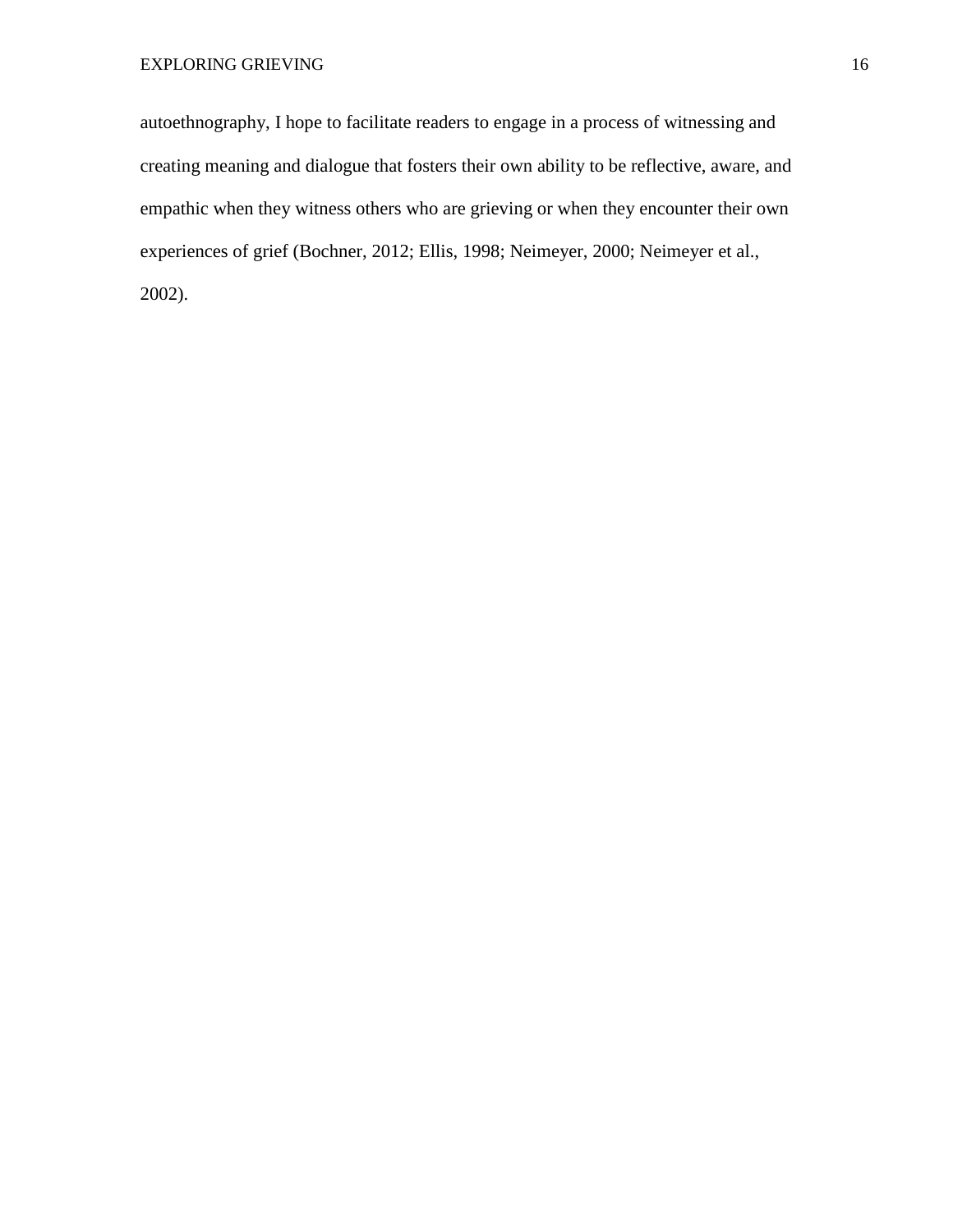### **Chapter II: Methodology**

## **Introduction**

In order to address my research questions related to exploring my grieving process, I used a qualitative method, in particular, autoethnography. I chose a qualitative method because I wanted to do research that reflects the complexities and contextspecific experiences of life as it is lived (Creswell, 2012; Ponterotto, 2005). I was drawn to qualitative research because I wanted to convey my experience with accessible language and a first-person voice so that readers can more readily engage with my work (Bochner, 2012; Ponterotto, 2005). I was most influenced by the constructivist paradigm because I value multiple perspectives and interpretations of lived experience and believe that my socially constructed values will be reflected in my research (Ponterotto, 2005). Also, a constructivist approach to qualitative research allowed me to immerse myself in the research with "methodological flexibility" (Ponterotto, 2005, p. 134), so that I could conduct my research with more creative license than other forms of research allow.

Specifically, I chose to use the method of autoethnography, which is a combination of autobiography and ethnography in which "the person retrospectively and selectively writes about meaningful experiences … that are made possible by being part of a culture and from possessing a particular cultural identity" (Adams & Ellis, 2012, p. 199). Adams and Ellis (2012) explain that autoethnography emerged as an alternative to other forms of research which have been associated with oppression and a depreciation of humanity; thus it is a form of research that is aligned with my values of equality and dignity for all human lives and my philosophy that dominant discourses should be challenged in order to make space for multiple perspectives, silenced voices, and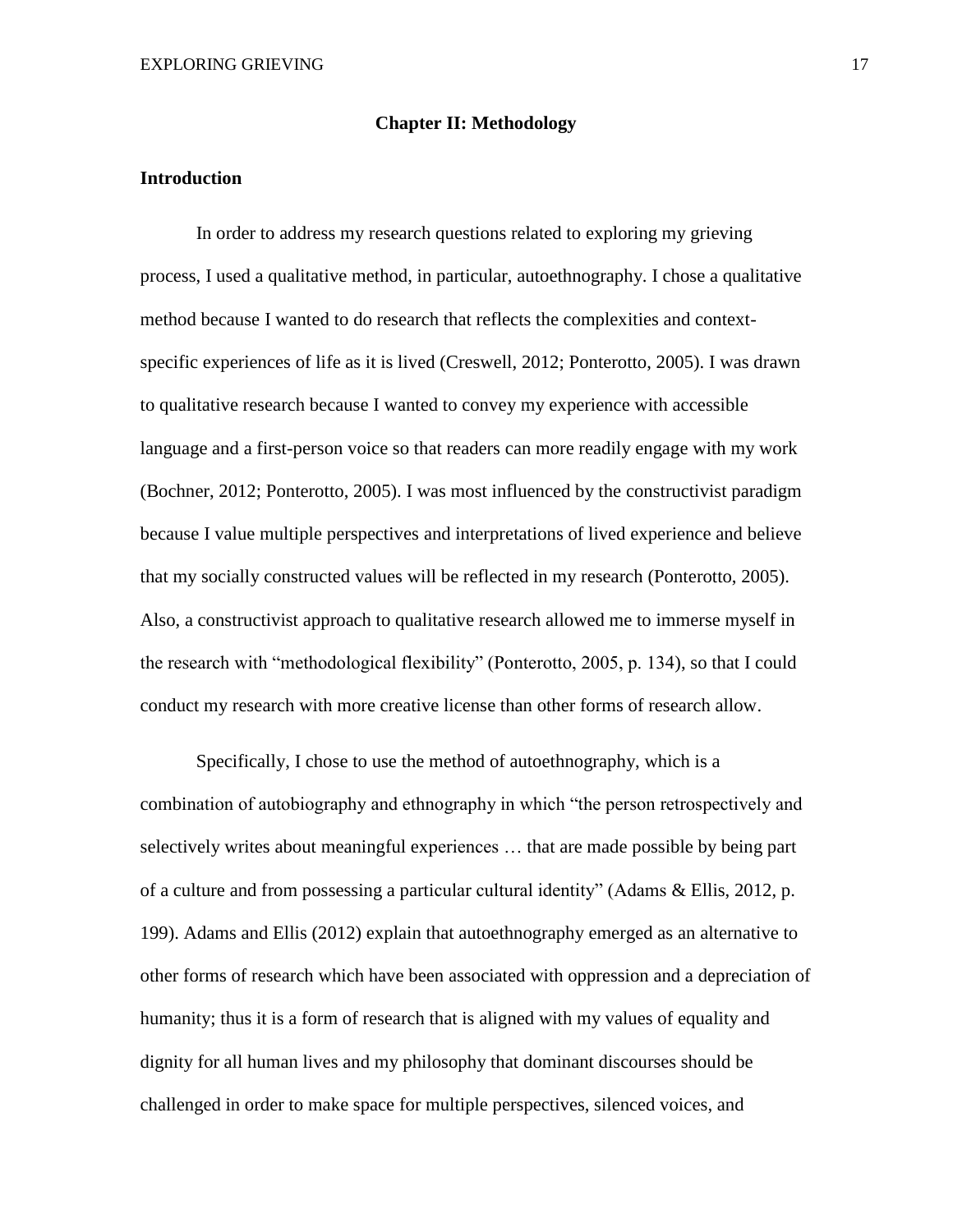EXPLORING GRIEVING 18

knowledge that may have been disqualified in the past (Hare-Mustin, 2004; Sanders, 2007). Traditional research is written in a way that often creates separation between reader and writer (Bochner, 2012) and re-enforces dominant psychological discourses that privilege expert, established knowledge over subjective, lived experience (Adams & Ellis, 2012; Ellis & Bochner, 2000; Hare-Mustin, 2004). On the other hand, subjective writing engages readers and connects them to the writer, encouraging reflection, understanding and empathy (Bochner, 2012), which is why I chose an autoethnographic method. Ellis and Bochner (2000) describe how evocative personal narratives can help to move us away from dominant and conventional forms of research so that we can connect:

The accessibility and readability of the text repositions the reader as a coparticipant in dialogue and thus rejects the orthodox view of the reader as a passive receiver of knowledge; the disclosure of hidden details of private life highlights the emotional experience and thus challenges the rational actor model of social performance; the narrative text refuses the impulse to abstract and explain, stressing the journey over the destination, and thus eclipses the scientific illusion of control and mastery; and the episodic portrayal of the ebb and flow of relationship experience dramatizes the motion of connected lives across the curve of time, and thus resists… portraying social life and relationships as a snapshot.

(p. 744)

Nevertheless, the literature on autoethnography stresses that it is difficult to break from convention (Ellis & Bochner, 2000; Ellis, 1998; Denshire, 2014; Wall, 2006) and the criticisms that suggest autoethnography is an illegitimate form of research. Ellis and Bochner (2000) suggest that the "conventions militate against personal and passionate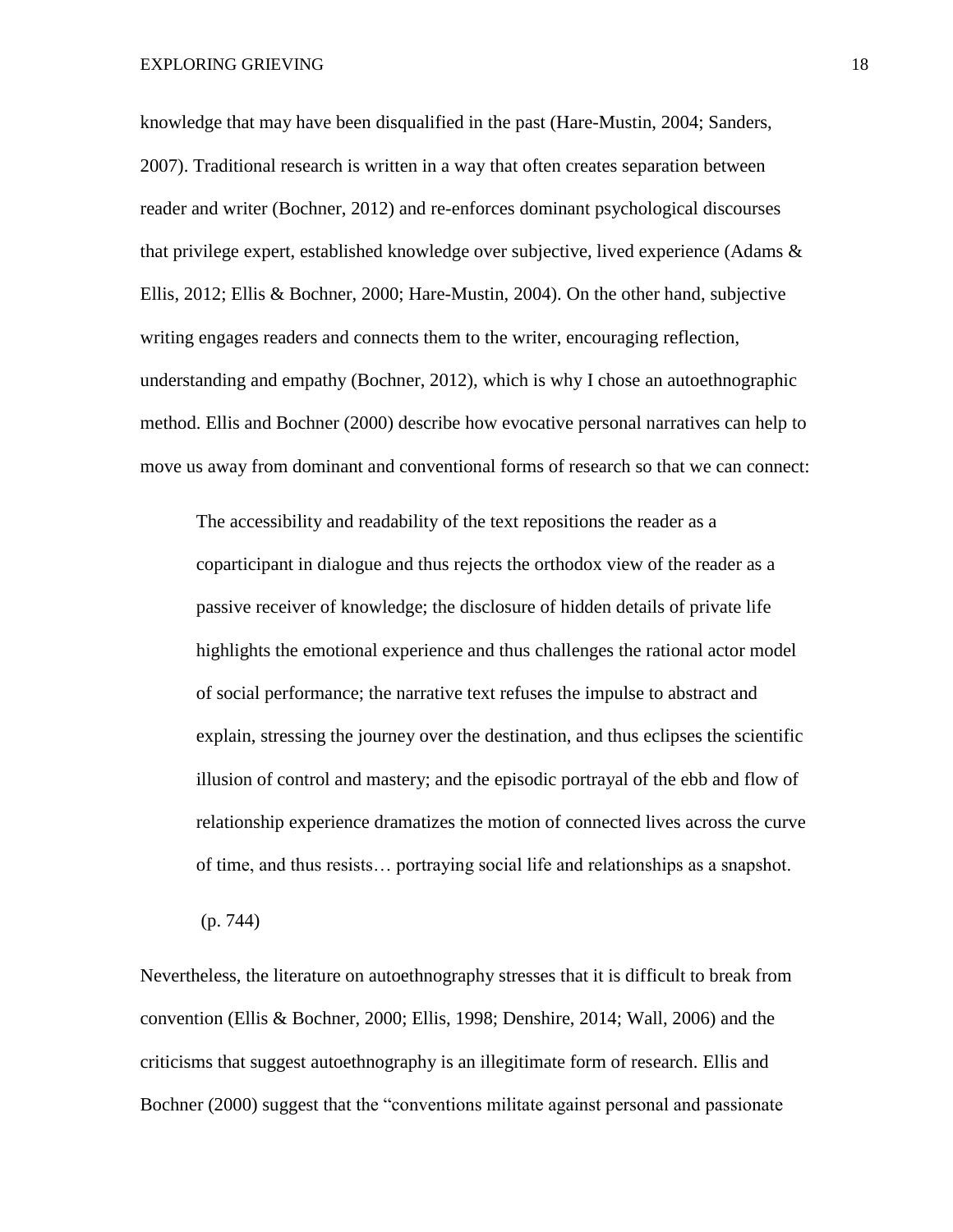writing" (p. 734), but stories by writers who care about their subject matter and evoke emotion and understanding from the reader are often the most impactful. Perhaps if more researchers engage in autoethnography, we will begin to sensitize people to the lived experiences of human beings who encounter loss, death and grief (Adams & Ellis, 2012; Denshire, 2014; Ellis, 2007; Hare-Mustin, 2004).

Multiple works by Adams, Bochner, and Ellis (Adams & Ellis 2012; Bochner, 2012; Bochner, Adams, & Ellis, 2011; Ellis 1998; Ellis, 2007; Ellis & Bochner, 2000) inspired me to realize the contribution I could make to the counselling field by sharing my autoethnography of my grieving process – which may be therapeutic for myself and my readers. Autoethnography and personal narratives may also benefit the fields of counselling and psychology by encouraging professionals to consider universal experiences of loss and grief, as well as their own experiences, in order to become more aware, reflective, and empathic when considering the diversity of human experiences (Adams & Ellis, 2012; Neimeyer, 2010; Roisin, 2015; Winokuer & Harris, 2012). As Adams and Ellis (2012) suggest, autoethnographic research has the therapeutic possibility to change the lives of those who engage with it, writers and readers alike. Autoethnography can facilitate witnessing and the ability to share stories that may involve stigma, pain, or difficult emotions such as grief (Ellis, Adams, and Bochner, 2011). In this way, autoethnography allows readers to witness another's experience, create meaning, and expand their awareness.

## **Design: Autoethnography**

I chose to use an autoethnographic method because I wanted to explore my grieving process, reflect on it, and write about it in a way that may help to validate the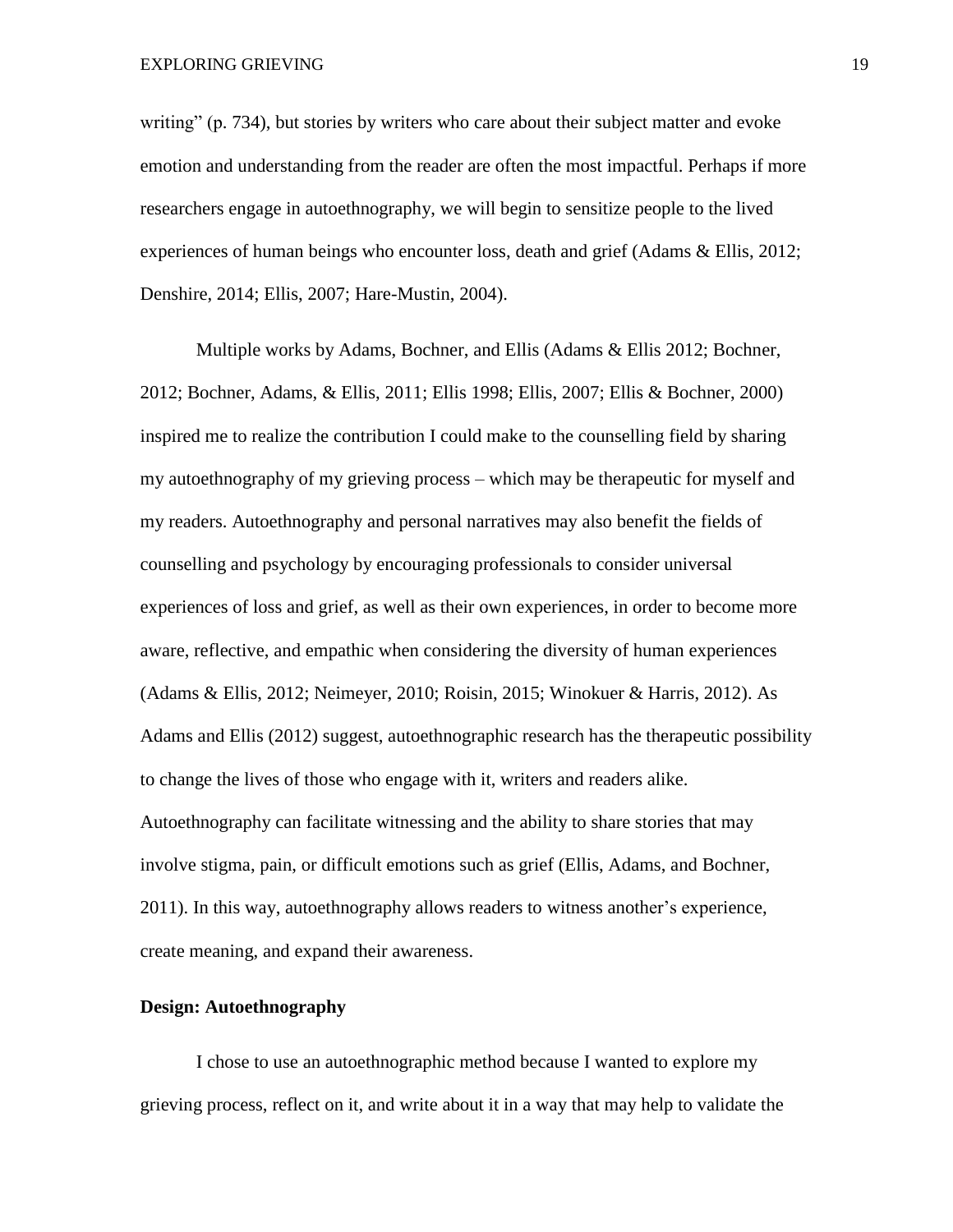experiences of others (Bochner, 2012). I wanted to engage in research that reflects not only my personal experience, but also my professional perspective, which can be interwoven in autoethnography in order to facilitate self-reflection and an ability to critique the taken-for-granted perspectives in counselling and psychology (Denshire, 2014). I wanted to explore my grieving process from an embodied, subjective, and creative stance, allowing myself the openness and curiosity to see how it would unfold (Ellis, 1998; Wall, 2006) instead of adhering to conventional methods of research, which represent an objective stance that is closed off from an embodied voice (Denshire, 2014; Wall, 2006). Autoethnography can also be seen as an ongoing learning experience (Chatham-Carpenter, 2010) and a process of making meaning (Adams & Ellis, 2012), which are descriptions that I believe also describe my grieving process; therefore, I believe autoethnography is a most suitable form for exploring grieving as an ongoing process of meaning reconstruction and transformation that will affect me throughout my life (Greenspan, 2003; Neimeyer, 1999; 2000; Neimeyer et al., 2010).

More specifically, I chose a personal narrative form of autoethnography because I wanted to share my exploration of my grieving process with readers from a first-person perspective that uses the elements of plot, dialogue, emotion, sensation, and evocative description to invite the reader to enter my experience with me and "use what they learn there to reflect on, understand, and cope with their own lives" (Ellis & Bochner, 2000, p. 742). I also wanted, perhaps selfishly, to learn more about my own grieving process and "understand a self or some aspect of a life lived in a cultural context" (Ellis & Bochner, 2000, p. 742). Bochner (2012) expresses that "personal, emotional, and embodied narratives" (p. 157) are important in social science for connecting our lives to our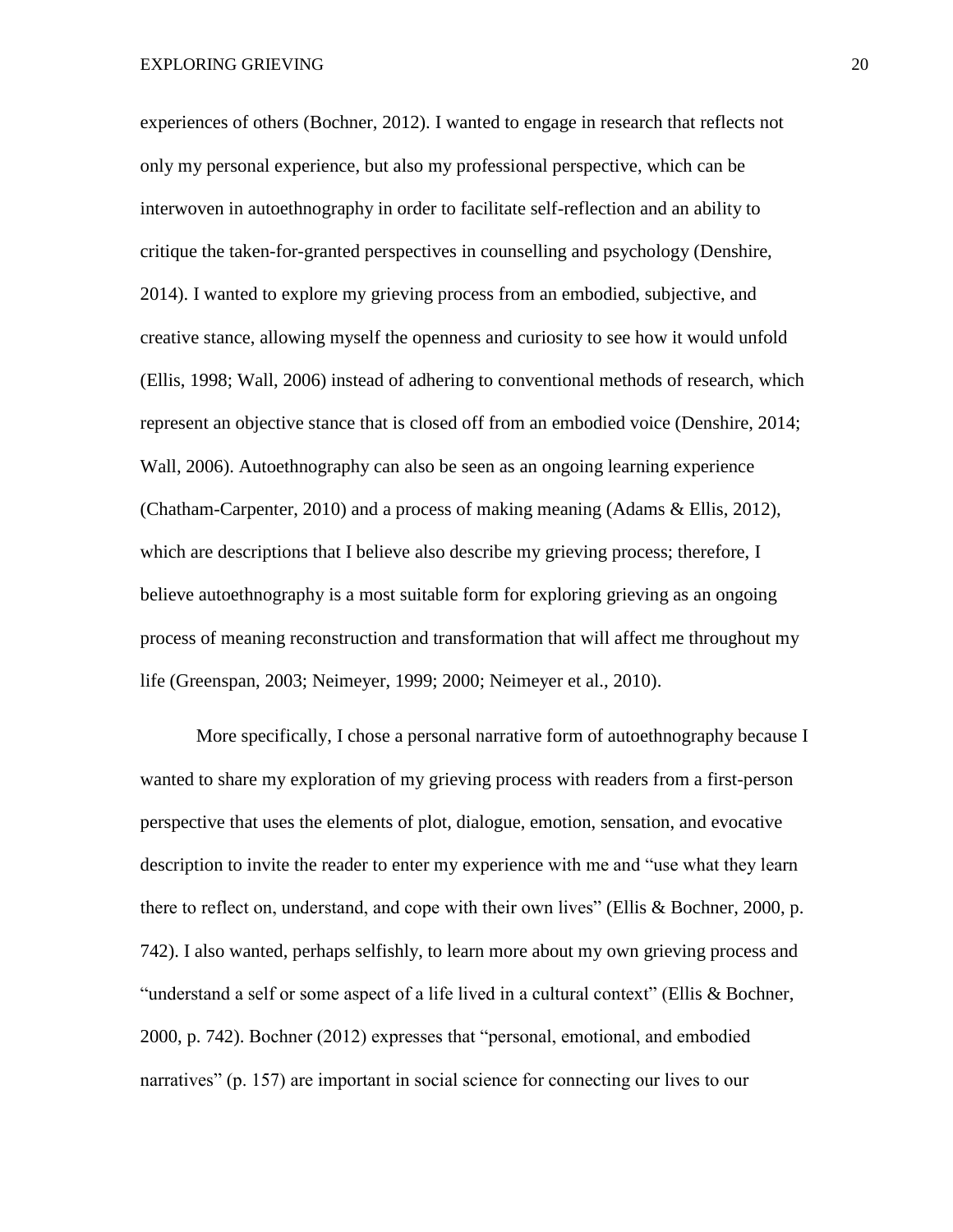research so that our work is meaningful and others can engage with our work and learn from it. My experience of losing my mother has been one of the most transformative of my life which may be why I feel compelled to share my stories and reflections; I hope they will be meaningful and "make a difference" (Ellis & Bochner, 2000, p. 742) to those who read them.

I have been inspired by other people's stories of loss and I have always had an affinity for language and writing that makes me feel, which helped me to choose to write personal narrative autoethnography. However, as Ellis and Bochner (2000) highlight, autoethnography of all forms are not necessarily distinct and have even become "blurred genres" (p. 742) along with other forms of literature such as memoir and even fiction. In other words, I do not feel that I have adhered to strict notions of what personal narrative autoethnography is, rather I have included aspects of poetry and literary autoethnography, and even allowed myself to write some parts that are fictional in order to protect people's identities and to fill in memory gaps while keeping the essence of my story (Ellis, 1998; Ellis & Bochner, 2000). In other words, I have attempted to write literature that I would want to read myself. Ellis (1998) captures the higher purpose of writing an autoethnography on loss:

[M]y colleagues and I seek to tell stories that show our experiences as lived intimately and deeply; that represent the uniqueness of our losses, yet connect them to the losses of others so that they might be used as points of comparison or lessons in living; that may offer guidance in figuring out how to live; that encourage tellers and readers to re-story their experience and themselves as survivors while acknowledging the pain of loss; and that help all of us – writers,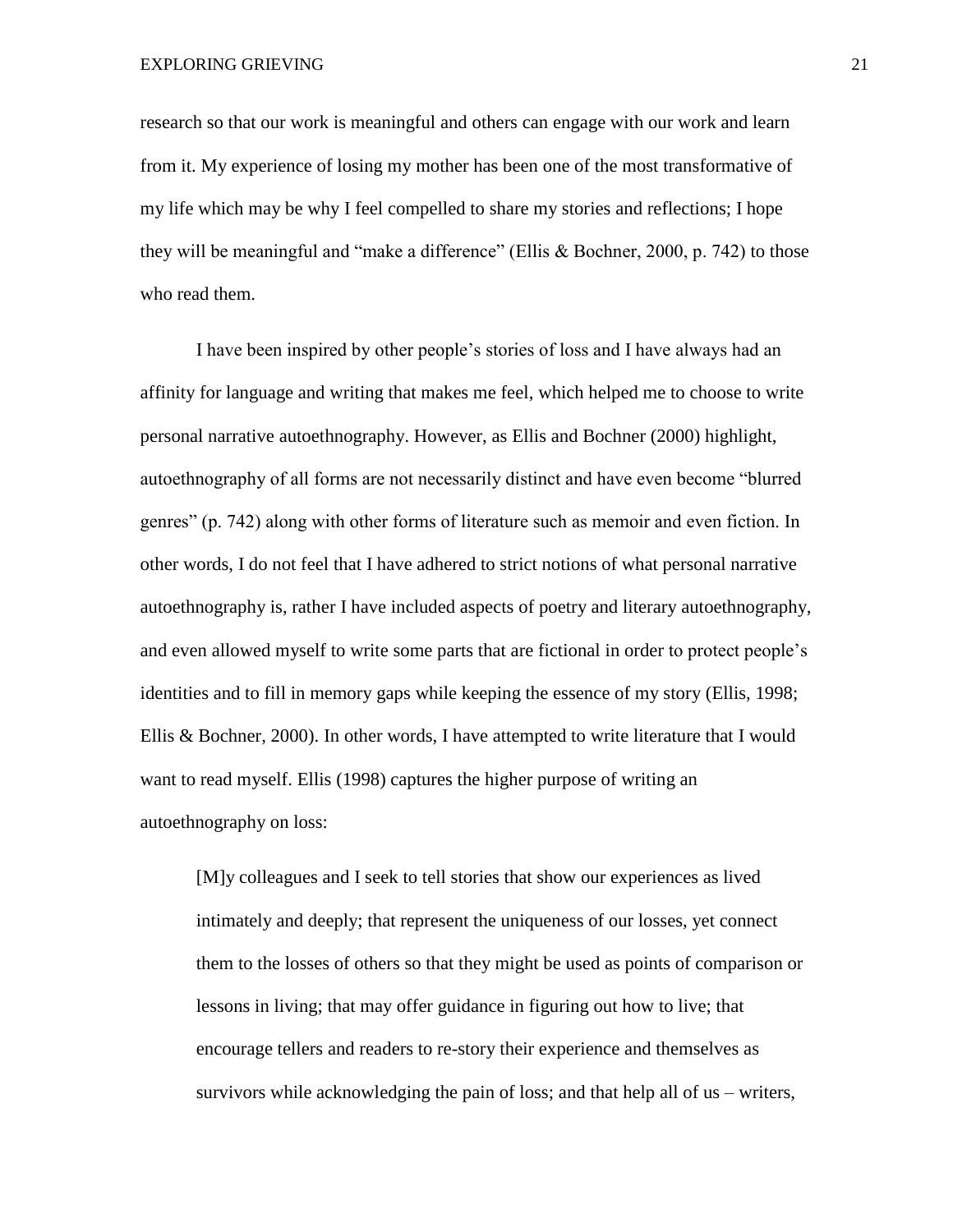readers, and participants in the studies – to understand and cope with our own losses, heal wounds, create meaning, and move ahead with our lives (p. 50).

This description reminds me of first-person narratives that have allowed me to feel along with the writer and connect to an awareness that there is a global community of people who have lost loved ones and who are grieving. Before she died, my mother gave me Greenspan's (2003) book *Healing through the Dark Emotions*, in which the author shares her grief over the death of her child as well as the experiences of the many clients she has seen who have also struggled with difficult emotions. My mother also shared other books which described poignant stories of loss, illness, death and grief, which I found to be particularly comforting. Even though these works were not classified as autoethnography, the authors reflected the spirit of the genre in that they used the self as subject and expressed both personal experiences and discussions about the therapeutic, medical, and psychiatric fields in which they work (Denshire, 2014; Ellis, 1998; Wall, 2006). I have drawn inspiration from these texts which are healing reminders of how my mother continues to care for me, on a spiritual level, which I will explore further in chapters 3 and 4.

#### **Participants and Procedure**

I have explored my own grieving process, with myself as subject. I have described my relationships with my mother, who is deceased, and my family, who are part of my social and cultural context (Wall, 2008). I have protected the identity of my family members by not using their names, and I have also obtained their informed consent to write about our family in my research (see appendices A and B). I will further discuss the ethical implications of doing autoethnography below, in ethical considerations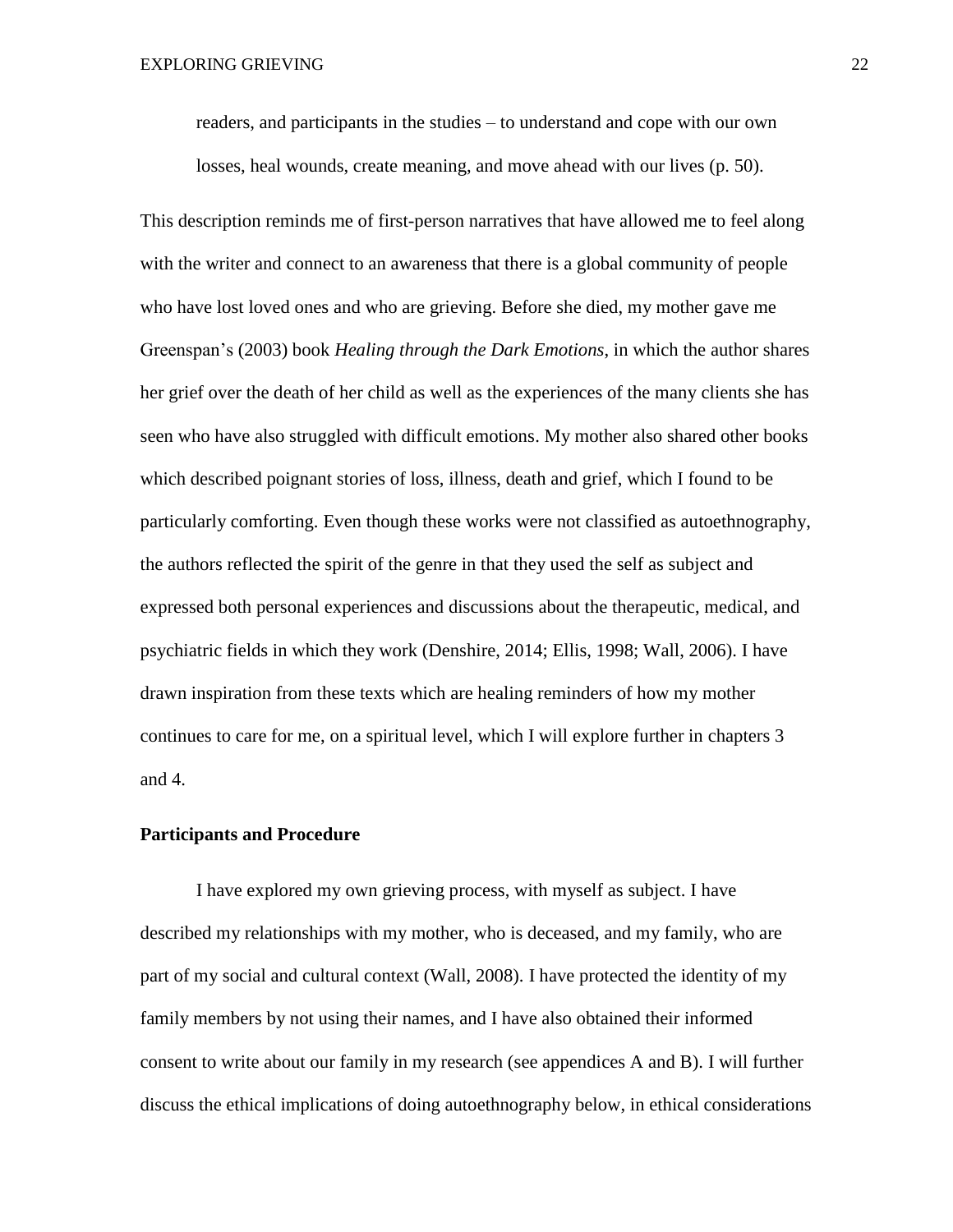(Ellis, 1998; 2007). I used my journals, artifacts and gifts from my mother (such as cards, letters, journals, jewellery, collages, and photo albums), family photos and home videos, artwork, poetry, my memories, and literature as sources of data, all of which are relevant to the exploration of my grieving process and my relationship with my mother, family, and culture. I also relied on my memory of 'epiphanies' that captured the essence of my grieving process (Adams & Ellis, 2012).

Wall (2006) argues that we should choose and perform our methodology thoughtfully when doing autoethnography. This is why I have chosen to use the methods described by autoethnographic researchers such as Ellis (1998), Bochner (2012), Ellis and Bochner (2000), and Muncey (2005). Even though autoethnography does not have a straightforward method (Wall, 2006) and allows for some creative license, there must be some limitations and direction for autoethnography. For instance, Ellis and Bochner (2000) suggest using emotional recall and systematic introspection, which allowed me to remember my "physical feelings, thoughts, and emotions" (p. 737) in relation to my lived experience, and write about these details of my life in a way that is not necessarily chronologically accurate, but is true to the emotion and meaning of my experience (Ellis, 1998). Muncey (2005) suggests using snapshots, artifacts, metaphors, and journeys as sources of data; I primarily used my journal, in which I had described my thoughts and emotions after my mother's death, and my family's home videos, in which we had gathered much footage of our family conversations and events in the months leading up to my mother's death, as well as before that. I also relied heavily on my vivid memories of my experience which are rooted in my very being because of their emotional poignancy and the meaning they have come to represent in my life. The metaphor of a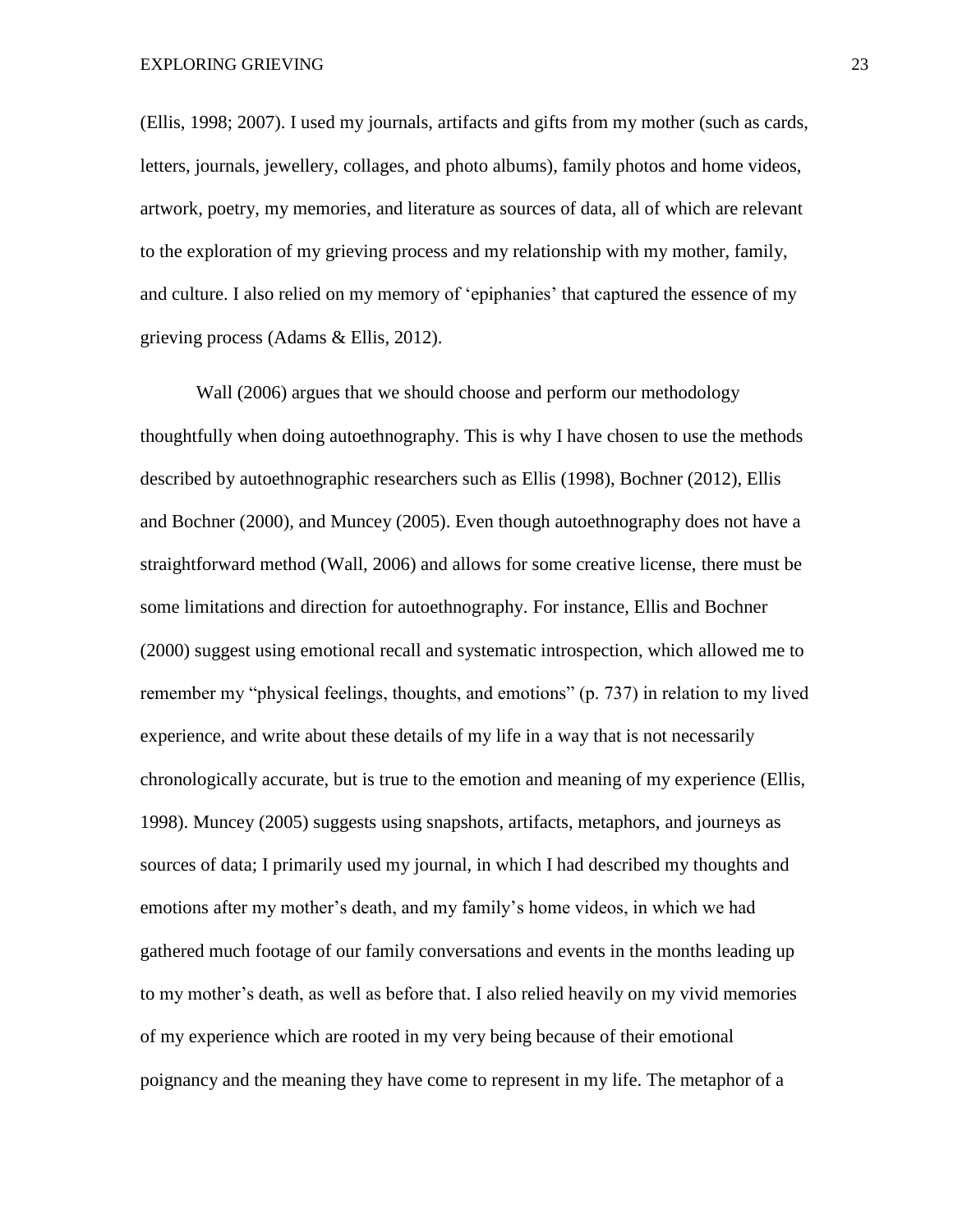tree reminds me that I am connected to my mother and grounded in my familial culture, as I have grown through my grieving process, and I further explore this image as a metaphor for grief and transformation, identity, and connection throughout my thesis. Adams and Ellis (2012) suggest that autoethnography uses these sources of data to discover "patterns of experience" (p. 201) to "produce an artful and evocative thick description of personal and interpersonal experience" (p. 201). According to Ellis and Bochner (2000), autoethnography also emphasizes the "moment-to-moment" (p. 737) experiences and details of life which require the author to be introspective and observant enough to question themselves and honestly explore their emotions, memories, contradictions, and connections, which I hope I have done.

I believe the strength of autoethnography is that it breaks from convention and allows more creativity and uncertainty. I have learned about my grieving process through the process of doing autoethnography, and reflecting on what it was like to live through the experience of witnessing the death of my mother and grieving that loss. I am drawn to a more fluid approach to writing, and I have included poetry, excerpts from my journal, and aspects of story such as plot, dialogue, and descriptions of the context in which my narrative exists (Ellis & Bochner, 2000; Ellis, 1998; Wall, 2006). I have also used layered writing, or changes in voice, such as from speaking about my mother to speaking directly to her, which I hope will reflect different levels of consciousness, from the wider cultural view as well as the visceral and embodied experience of my grief (Adams & Ellis, 2012; Ellis & Bochner, 2000). I have also included aspects of my mother's voice to reflect our continuing bond and her primary role in my autoethnographic narrative, as her influence is what drives me to tell my story and share her legacy of love with my readers. All in all,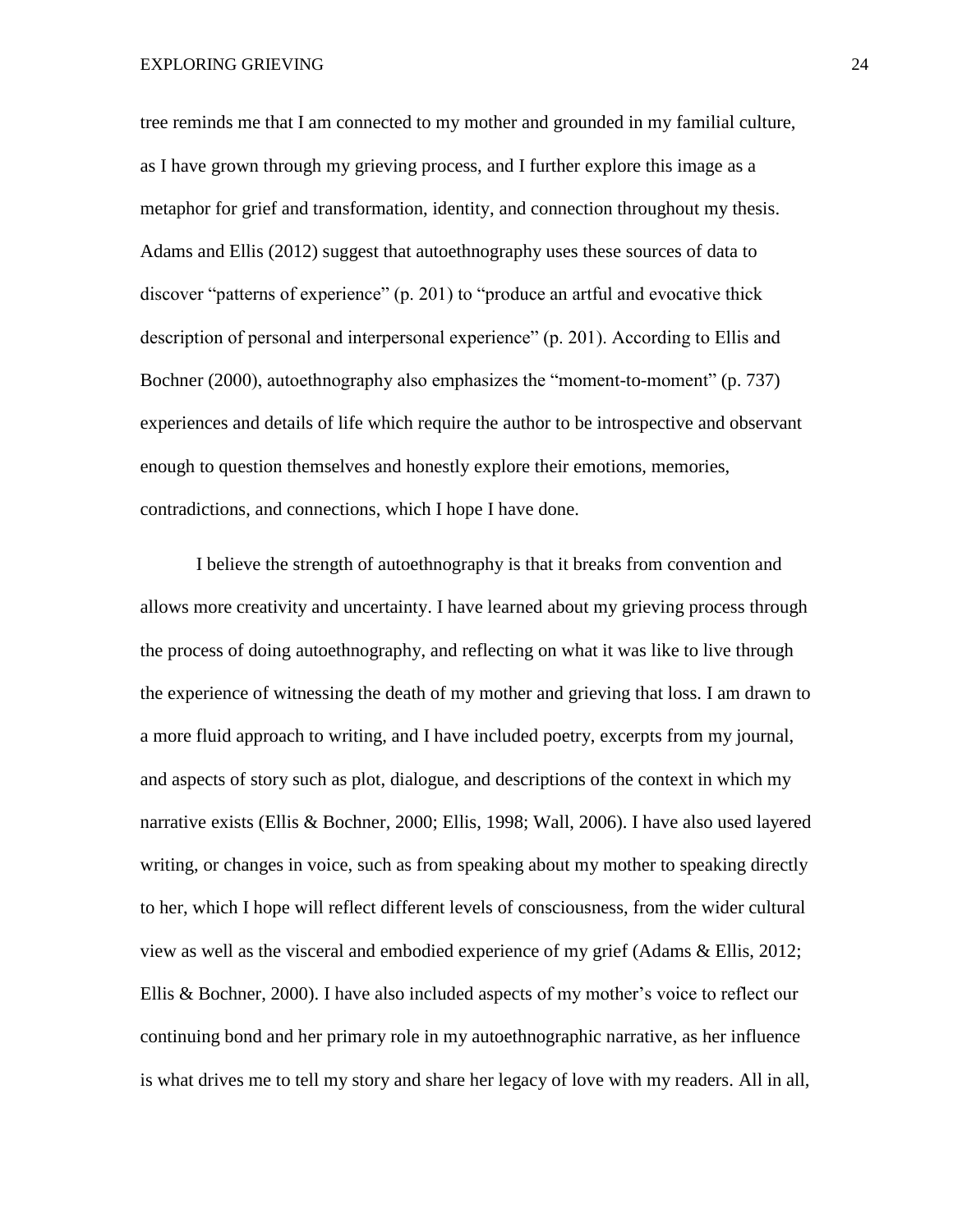I have attempted to create an evocative autoethnography that resonates with readers and that feels true to life (Adams & Ellis, 2012; Ellis, 1998; Ellis & Bochner, 2000).

## **Analysis**

I have drawn my analysis from multiple works by Adams, Bochner, and Ellis (Adams and Ellis, 2012; Ellis, Adams and Bochner, 2011; Ellis, 1998) which describe autoethnography as a combination of autobiography and ethnography; from this stance, I have written about 'epiphanies' that arose from my experience of being part of a culture and analyzed my experiences through self-reflection, comparison with relevant literature, and the theoretical lens of narrative, constructivist, and meaning reconstruction theories related to grief (Gillies & Neimeyer, 2006; Neimeyer, 1999; Neimeyer, 2001; Neimeyer, 2010; Neimeyer et al, 2002; Neimeyer et al., 2010). Some methods of analysis that I used were researching the topic of grief and studying artifacts related to my own grieving process, as well as other items that represent other people's experiences (such as books, literature, and movies; Adams & Ellis, 2012) and comparing my experience and process to the existing literature and artifacts related to grief (Ellis, Adams, & Bochner, 2011). I analyzed my narrative by relating my grieving process to theory and existing knowledge, but I did not do this at the expense of the narrative; rather, I only did this when I felt it was appropriate and necessary, such as when I recognized themes and patterns of experience (Ellis, 1998). Ellis (1998) suggests looking for themes that stand out, in order to try to make sense of them if possible, which I have done, including themes such as accepting the reality of the loss, death as a sacred part of life, a challenged sense of identity, processing difficult emotions, seeing grief as a unique process of transformation, and acknowledging the spiritual side of grief. Philaretou and Allen (2006) suggest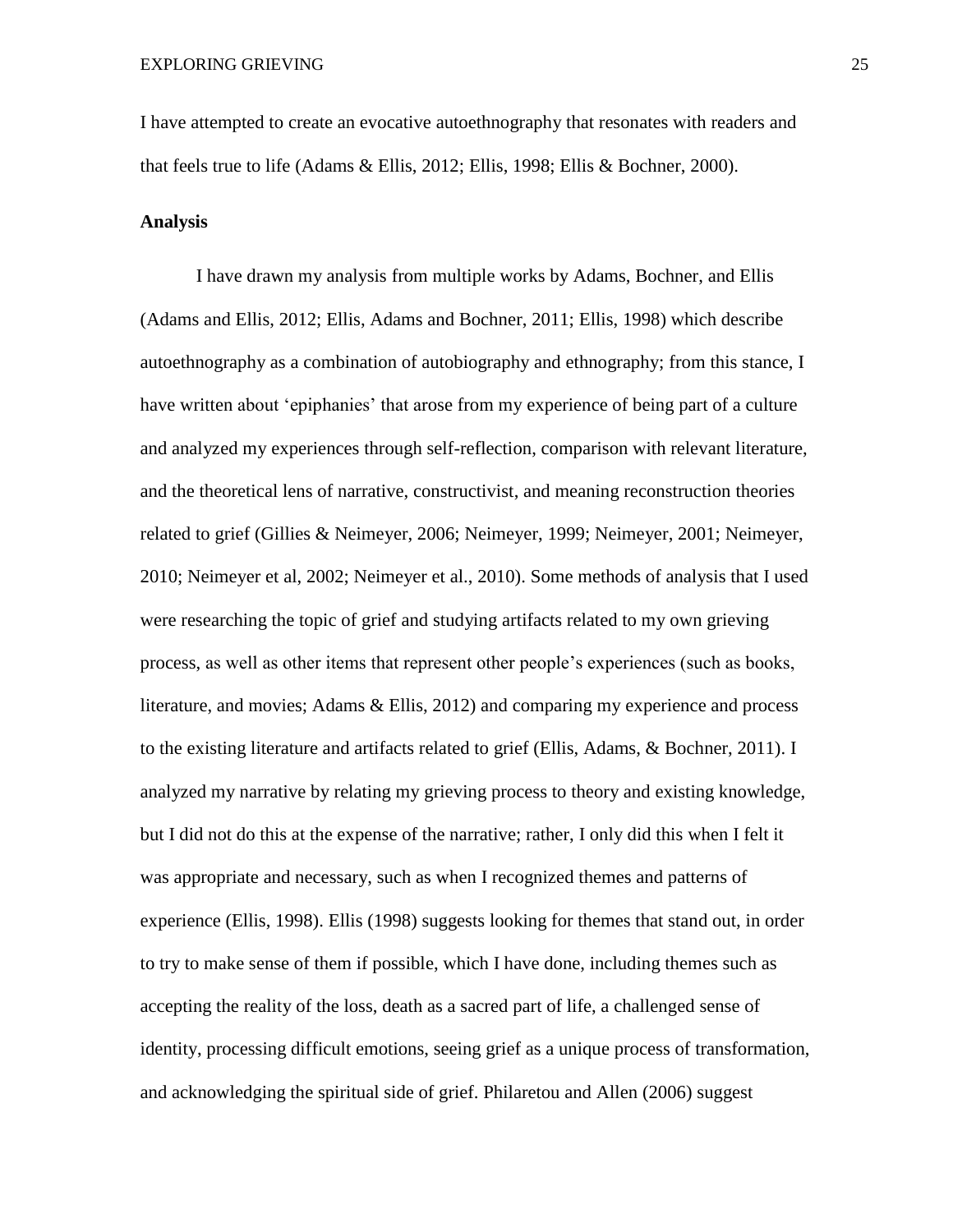reading the material several times and highlighting relevant themes that have sociocultural and psychological significance in relation to grief, which I have done with both my journal and home videos. While reading the material I had written – my personal accounts of the stories depicted in family home videos, my journal, and my memory – I would take notes in the margins, identifying themes and sub-themes (Philaretou & Allen, 2006) that I believe reflect the meaning and significance of my stories, in relation to grieving and experiencing the loss of a loved one.

Because autoethnography is not a conventional form of research, it does not need to be guided by traditional forms of analysis (Ellis & Bochner, 2000), and I used different methods at different points of my writing. For instance, sometimes it was useful for me to get distance from a chapter or journal entry about which I had written, and then to go back and look for themes and patterns in order to make meaning of my process after I reflected on it; at other times, I would review literature that inspired me to look at my experience from a wider point of view; and still at other times, I asked others if they could help me to see my own experiences in a new way, such as my partner, my family, and my thesis advisor. Ellis, Adams, and Bochner (2011) suggest that writing about cultural patterns through evocative storytelling may allow the research to be more accessible to diverse readers, providing opportunities for transformation. With this in mind, I connected my autoethnography with ideas about grief from my sociocultural context and existing literature and cultural interpretations of grief. However, my narrative truth, including the themes I have identified in relation to my grieving process, are the focus of my story.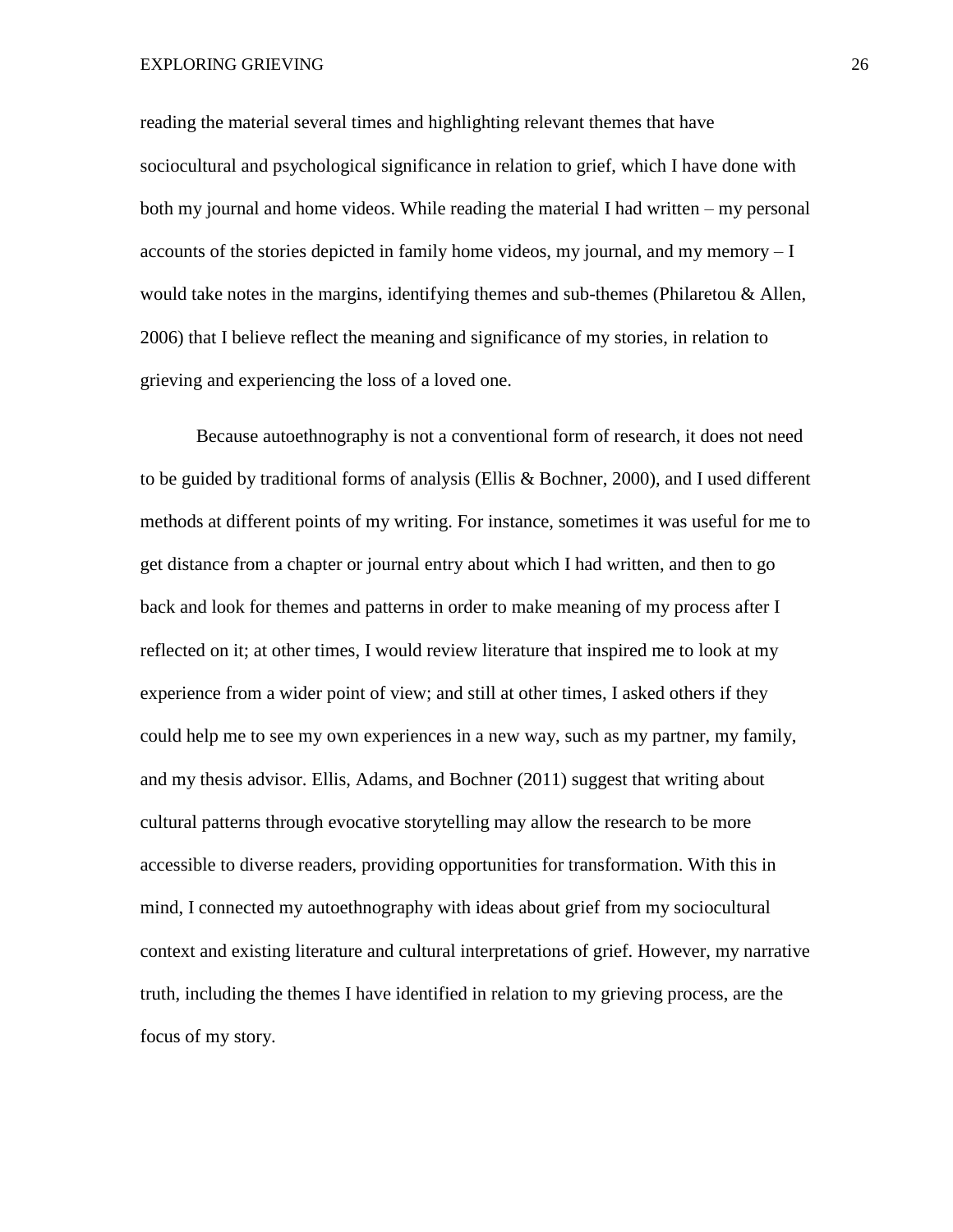Bochner (2012) suggests that autoethnography, as first-person narrative scholarship, "aspires to truth, but these truths are not literal truths; they're emotional, dialogic, and collaborative truths" (p. 161) that can exist between reader and writer; therefore part of my analysis is presented as a discussion of themes that are true to my process and that came out of reflecting on my stories and making sense and meaning of my grieving process. However, I have attempted to leave space for readers to see themselves in my writing, by drawing attention to contextual, social, or cultural issues without over-emphasizing analysis (Adams & Ellis, 2012; Ellis, 1998). As Ellis and Bochner (2000) highlight, evocative narratives and their "authors privilege stories over analysis, allowing and encouraging alternative readings and multiple interpretations" so that readers can "feel the truth" (p. 745) of an autoethnography and also create their own meanings and truths. From my constructivist worldview, I am also aware that my story will always be in a process of change and reconstruction because I am narrating from the present, with my current knowledge, identity, and state of being allowing me to interpret my past from a different perspective than the one in which I experienced my grieving process (Ellis and Bochner, 2000; Hedtke, 2014; Neimeyer, et al., 2002); in other words, my autoethnography represents a kind of personal narrative 'truth,' but not a true representation of 'reality' because, as Hedtke (2014) suggests, I am a person who is 'becoming' and I "do not have only one true story" (p. 5).

# **Ethical Considerations**

The most important ethical considerations in autoethnography are informed consent, confidentiality, and the need to protect the identities of research participants and minimize the risk of harm to all the people involved in my research, including myself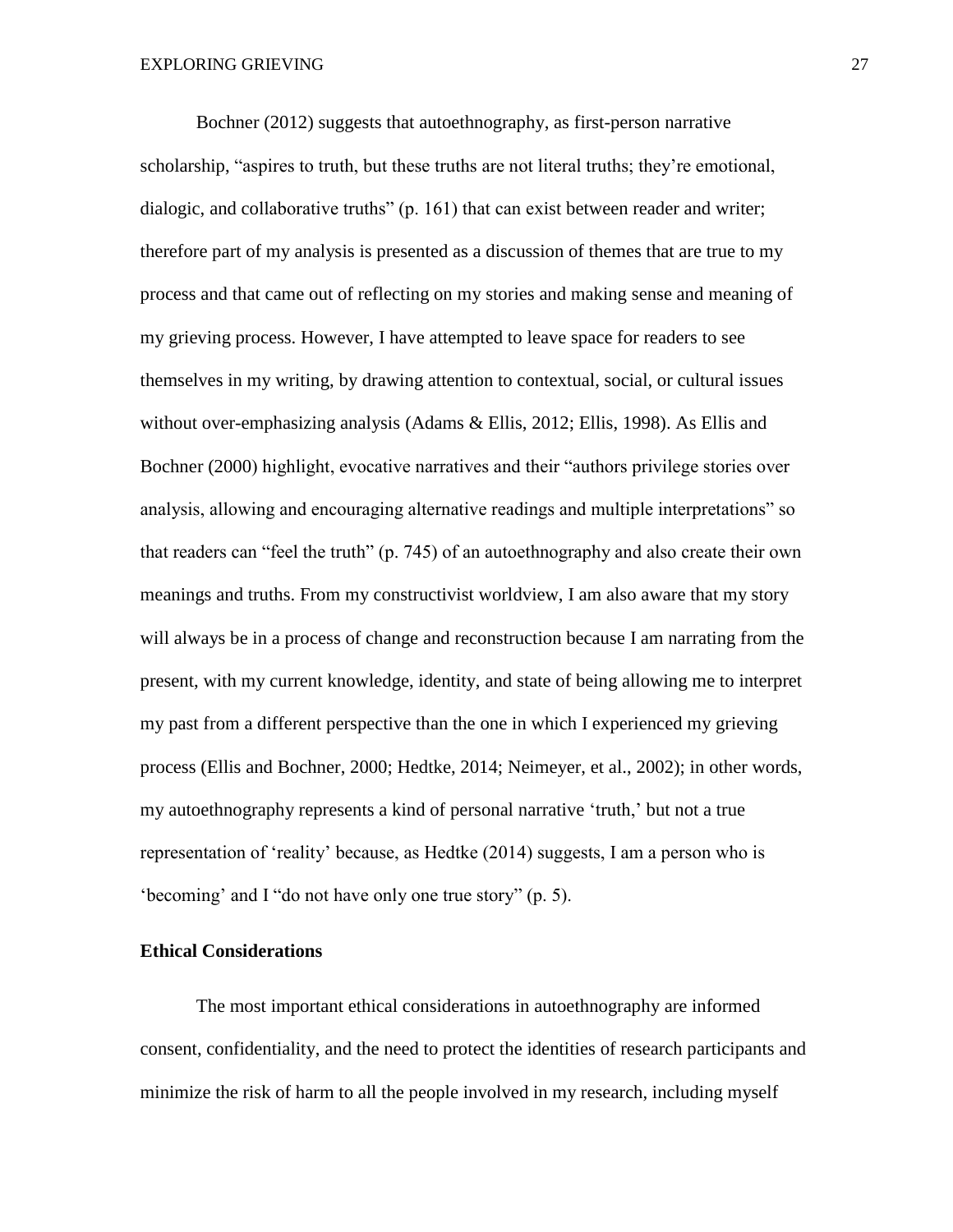(Denshire, 2014; Tolich, 2010). I have written about the death of my mother and my grieving process, so this work could affect my family, and I needed to be aware of the risks involved. I did not ask my family members to actively participate in my research, but they are identifiable due to our relationship, so I sent each family member a letter outlining my research topic and methods, informing them of the potential risks of participating in the study, such as being identifiable, and the fact that they can withdraw consent at any time with no negative consequences (see Appendix A). They all signed consent forms (see Appendix B). To ensure that I regarded informed consent as an ongoing process (Denshire, 2014; Ellis, 2007), my family members were able to review a copy of my autoethnography before I submitted it, in order to see if they were comfortable with what I had written about them. If they had chosen to revoke their consent to be mentioned in my research, I would have removed any mention of them, and allowed them to review an edited version, to ensure that the changes were acceptable to them. If my family members did not want to sign a consent form, I would not have included them in my autoethnography, and I may have had to use creative methods such as symbolic equivalents, composite characters, and fictional elements (Denshire, 2014). Or, I may have had to leave my family out of my writing all together, and only written about my own experience and personal memories of my mother, her death, and my grieving process. I am grateful that my family gave me consent to do this research.

Another ethical issue of autoethnography is relational ethics because I have written about my grieving process and my personal experiences, which are impossible to remove from my family because I am tied to my social context (Adams & Ellis, 2012; Ellis, 2007; Wall, 2008). Relational ethics refer to the inevitable connections and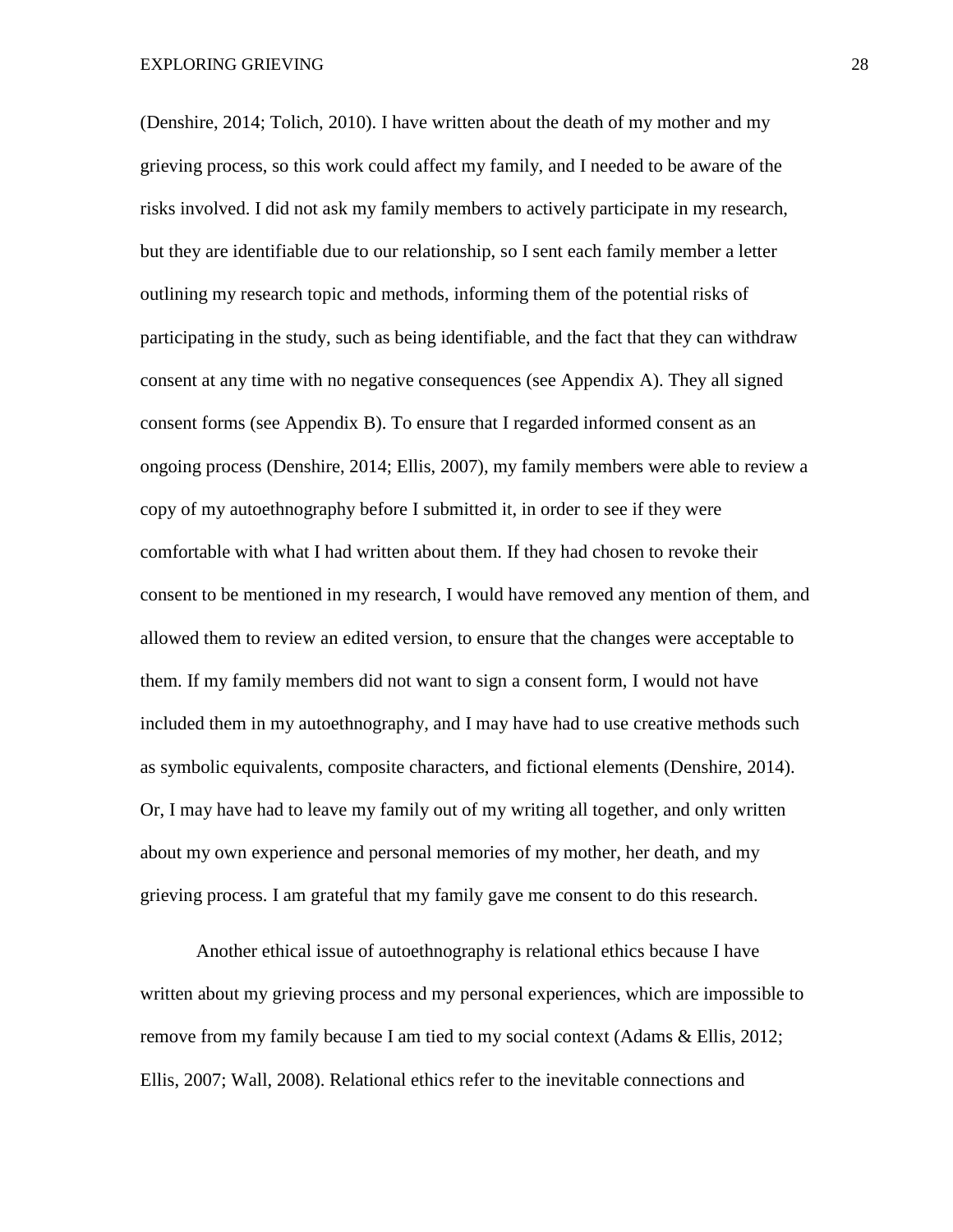responsibilities that researchers have to the people in their personal narratives and research, and their need to uphold the values of respect, dignity, and ethical action (Adams & Ellis, 2012; Ellis, 2007) because these people have rights (Tolich, 2010). Therefore, I prioritized my consideration of relational ethics in order to minimize risk to my family and those who know myself, my family, or my mother, and who may be affected by my autoethnography (Wall, 2008). As Tolich (2010) suggests, it is important to consult with both the IRB as well as to be self-reflective and minimize harm by not including information that I do not want my family to read. Nevertheless, even though the IRB approved my research, I continually revisited ethical issues, such as leaving out details that may be hurtful for members of my family or myself. I still revealed personal information about my life, and the people with whom I have shared both love and loss, but I was careful to reflect and carefully consider these details before including them (Ellis, 2007; Wall, 2008). As a final thought on relational ethics, I have also had to resolve my ethical concerns about writing about my mother, who is deceased, and thus cannot give her consent (Ellis, 2007). I know that the spirit of my autoethnography is to honor my mother's memory and the positive impact that she had on my life, and I feel that she would support me in writing a heartfelt and thoughtful account of my grieving process, which illustrates my deep connection to her.

I have considered all of these critical ethical concerns throughout my research and writing process. In order to address these ethical concerns, I used only the initials of my family members, and I did not provide data that I believed would harm the reputation of my mother, my family members or anyone who knows us, and I did not include information that would make other people in my story identifiable (Adams & Ellis, 2012;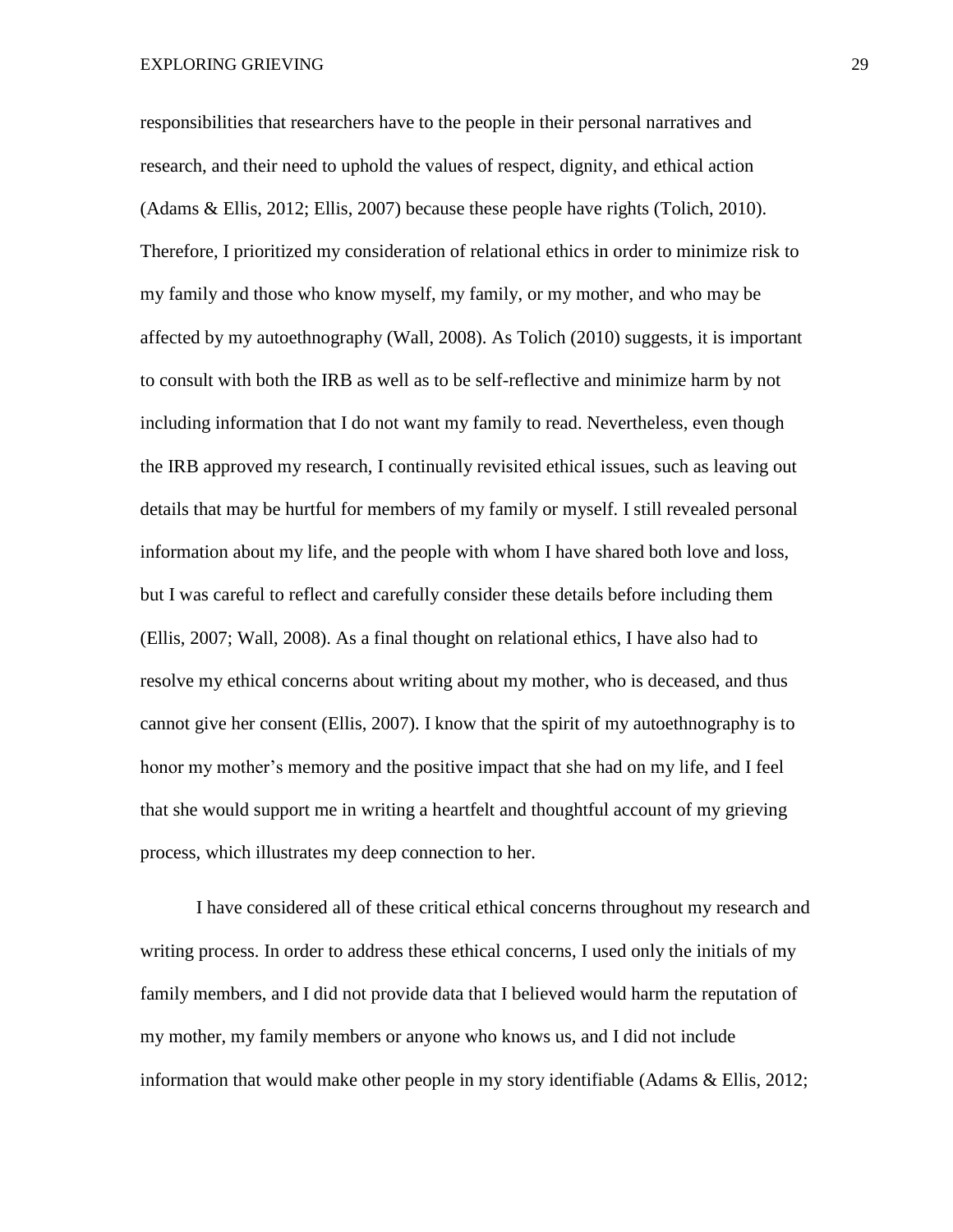Denshire, 2014). The people who will be the most affected by my autoethnography, my family, were given the opportunity to read it before I submitted the final draft. Ellis (2007) encourages autoethnographers to continue to question themselves and to talk to others in order to keep reflecting ethically and getting consent throughout the research and writing process. As Wall (2006) suggests, the "inextricable link between the personal and the cultural" makes autoethnography a rich, powerful form of "co-constructed meaning" (p. 9), and it was helpful for me to share some of this process with my family.

Finally, I am my own research subject which brings up the issues of self-harm, self-care, and the need for me to only share what I feel is ethical and safe for me to make public knowledge (Denshire, 2014; Ellis, 2007; Ellis & Bochner, 2000; Tolich, 2010). One consideration of being my own research subject is that I need to take responsibility for what I write, since anyone could one day read what I put out into the world (Ellis, 2007). Wall (2008) also helped me to question my ability to determine the ethical issues of my research, because, as my own research subject, I am subjectively and emotionally tied to my own experience. Another concern of using autoethnography is the risk of stirring up difficult emotions such as shame or unresolved grief while researching my grieving process (Denshire, 2014). Ellis and Bochner (2000) emphasize that doing autoethnography can be painful, vulnerable work, especially because I cannot control how my work will be interpreted or judged. It has been a challenging and difficult journey at times, but it is one that I am grateful to have travelled with self-care and a support network of caring and helpful people such as my fiancé, family, friends, colleagues, my thesis advisor, and my counsellor.

### **Conclusion**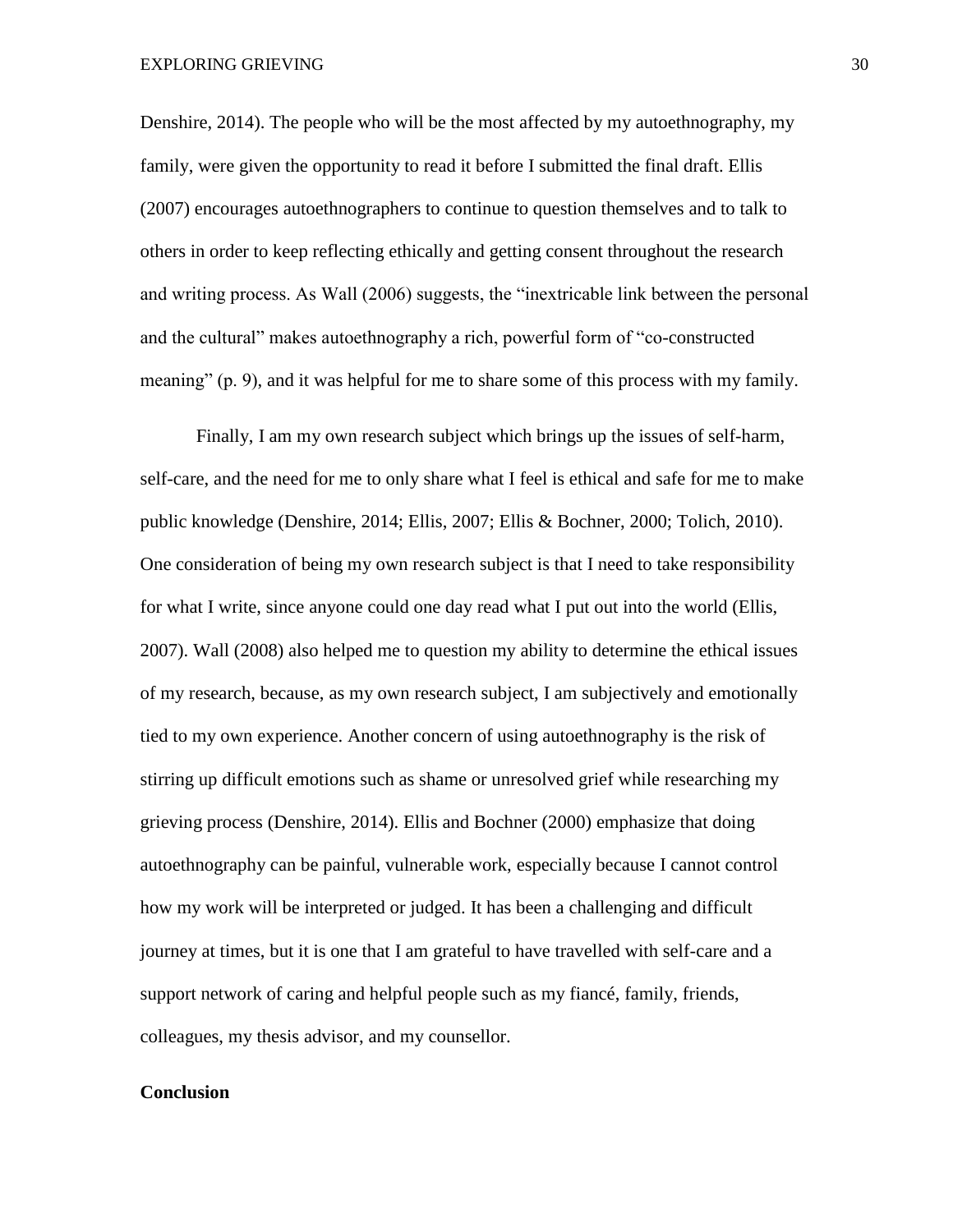I have briefly discussed my decision to use qualitative research, from a constructivist perspective, in order to explore my grieving process. I have also provided an overview of autoethnography, including its purpose, benefits and ethical considerations, as well as my reasons for choosing personal narrative autoethnography as a way to learn more about myself, connect my experience to larger sociocultural and psychological ideas, and share my exploration with readers in a way that is engaging and meaningful. In chapters 3 and 4 I will explore my grieving process with the use of "action, dialogue, emotion, embodiment, spirituality, and self-consciousness" (Ellis  $\&$ Bochner, 2000, p. 739) so that I can convey how I made meaning about losing my mother and experiencing my grieving process, which affected my identity, personal growth, relationships, spirituality, and ultimately, my continuing bond with my mother.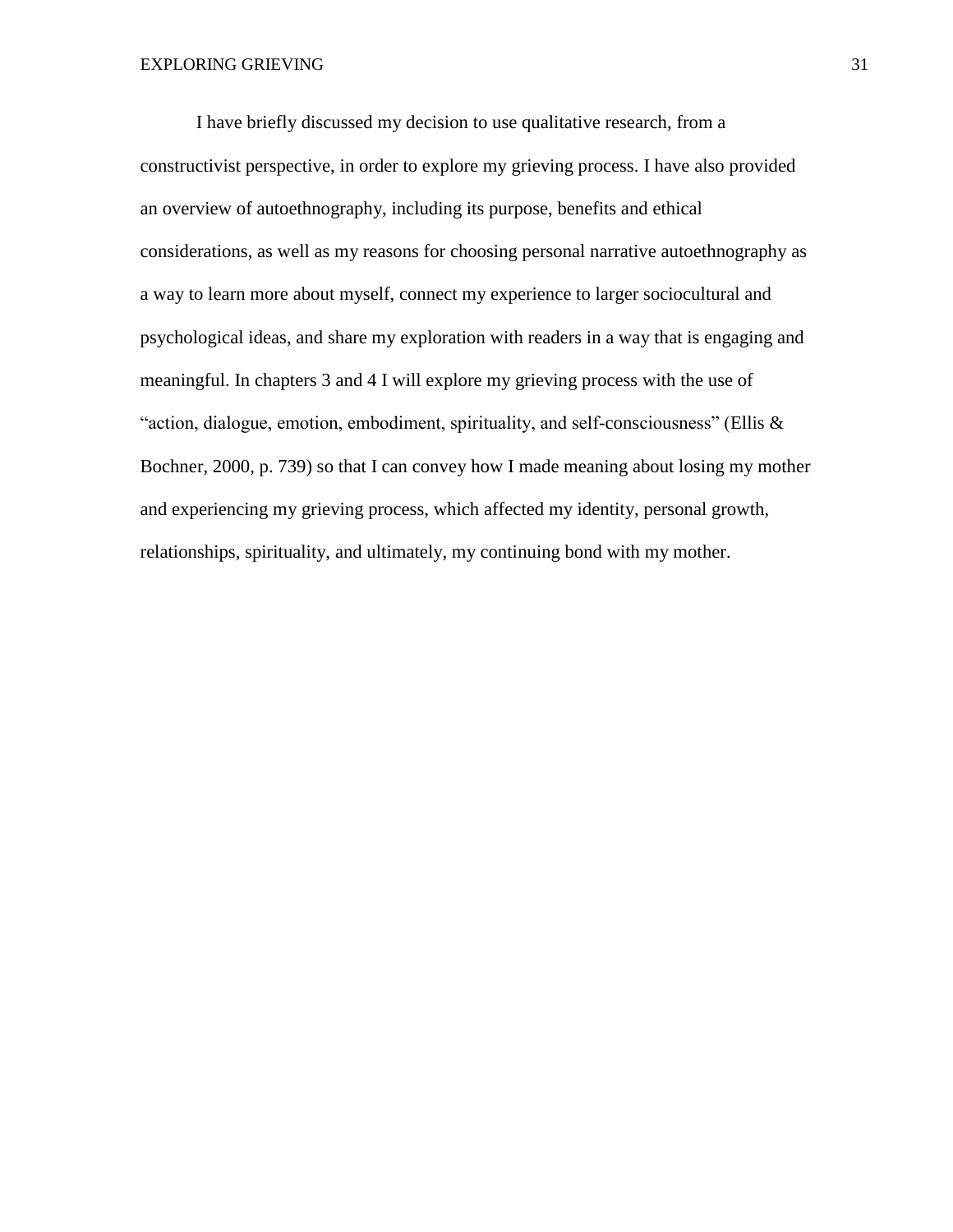#### **Chapter III: A Grieving Process Begins with the Guidance of my Mother**

*My grieving process began with the shattering news from the oncologist that my mother was terminally ill, but even then I could hardly grasp how her death would unfold, who I would be without her, or how I would deal with the loss of the most important person in my life. Facing loss was like the breakdown of my current reality (Neimeyer, 1999; Neimeyer, 2001; Neimeyer, Burke, Mackay, & Stringer, 2010; Winokuer and Harris, 2012), which created a sense of disbelief and a primal fear that somehow I could not survive without my mother. In a sense, this shattering of my assumptions about life – that my mother would live to be an old lady who I would have around until I was at least middle-aged – broke me open, and my grieving process became a way for me to make sense of the new reality I had to face (Neimeyer, 1999; Neimeyer, 2001; Neimeyer et al., 2010; Neimeyer, Botella, Herrero, Pacheco, Figueras, & Werner-Wilder, 2002), one in which my mother would no longer be alive. Reflecting*  back now, I see grieving as a process of creating new meanings about loss, death, life, *myself, and relationships so that I could survive my loss, exist in a new world, and face the uncertain future (Neimeyer, 1999; Neimeyer, 2001; Neimeyer, et al., 2010; Neimeyer et al., 2002). I now realize that, as Neimeyer (2010) suggests, making meaning of a highly disruptive life experience allowed me to create "a system of beliefs" (p. 67) that help me to move forward with my life and my self-narrative (Neimeyer, 2001).* 

*The context in which I would begin to grieve and create my new belief system was the familial culture that my mother created: it was a culture of open communication, the safety to process emotions, unconditional love, and spirituality. I intuitively drew on these elements of my context while engaging in my grieving process. It was my mother's*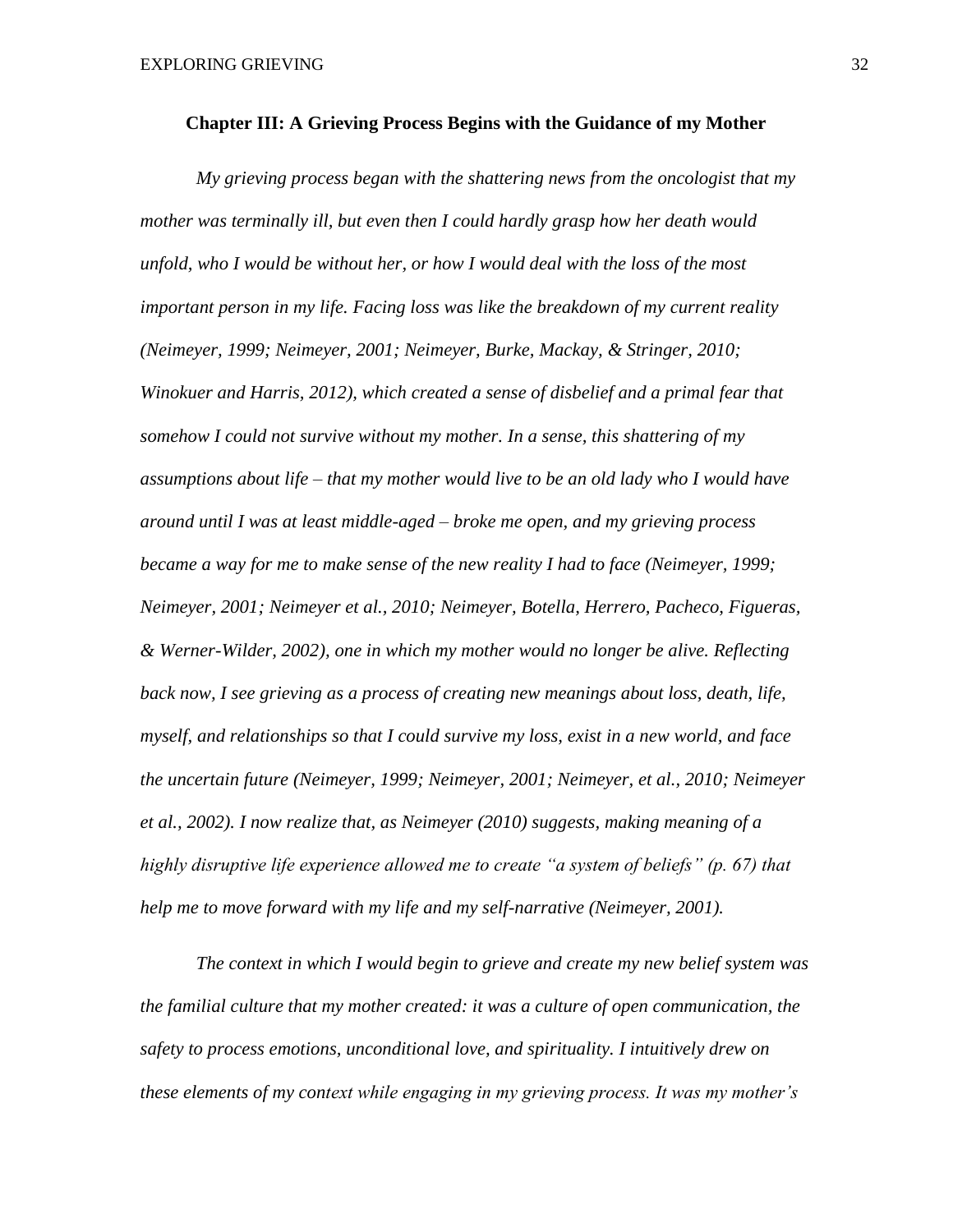EXPLORING GRIEVING 33

*influence and intuitive ability to guide my family that allowed me to begin to grieve and find ways to cope and make meaning about such a profound loss. I will share the stories and themes that have shaped my understanding of what it means to lose someone you love and to experience grieving as an ongoing, adaptive, and transformative process.*

*The most important aspects of my first stories of grieving reflect themes related to my engagement in my grieving process with the wisdom and influence of my mother, while she was still alive. For instance, the familial culture that my mother created of emotional vulnerability and safety, open communication, unconditional love, and spirituality enabled us to have meaning-making discussions that would help to shape my grieving process; through the influence of my familial culture I was able to connect with my family, recognize my potential for growth, find new spiritual meanings about life and death, and relate my past identity with "the one that has survived the unbidden transition" (Neimeyer et al., 2002, p. 34). As a family, we helped one another to consider how spirituality and the mystery of the soul can allow us to transcend even death, and to connect with our lost loved ones in new ways. My mother's encouragement for us to grieve in our own way and see death and loss as a sacred part of life helped me to engage in a grieving process that has ultimately led to me telling my story almost 9 years after losing my mother. The inevitability of death and loss, as experiences that all human beings face during their existence (Neimeyer, 2010), is what led to my grieving process in the first place, so my story begins there.* 

# **Stories of Facing the Reality of Loss**

**"I don't want to lose you": A story of the visit to the oncologist**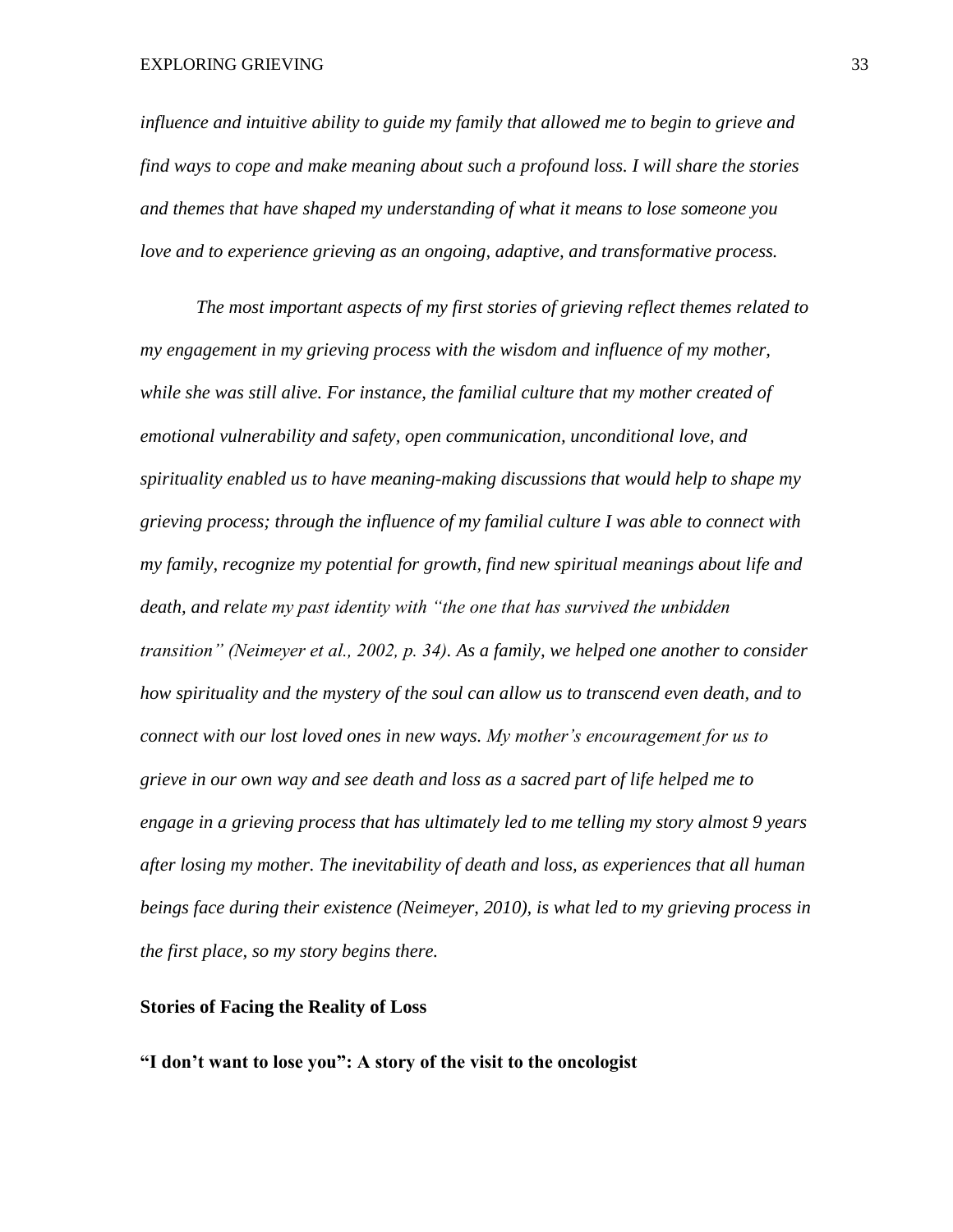After getting the news from the oncologist that my mother is going to die, I am in disbelief. I feel numb and stunned. I am not ready to have my hope obliterated by a stopwatch counting down the days of the only person that truly knows me. The prognosis tumbles around my dumbfounded mind: 6 months to a year, but it could be shorter or longer…

We leave the hospital and sit in the car for a few surreal minutes. I feel like there is a stone in my throat, a panic welling up from my belly, and an overwhelming desperation of limitless fears and emotions churning down from my head, meeting in my throat.

"I can't believe it," I choke out. My Mom takes my hand and rubs it between hers, her silver bracelets jingling, reminding me that she is here with me, for now.

"I think I knew this was coming," she finally says. I look at her face, which is tear-stained, but calm.

"I sure didn't," I say. "I really thought you were going to be okay. After your liver surgery, didn't they use the word 'cure'?" I ask desperately, trying to order my thoughts so I can find that memory, or was it just my own mind creating a story of false hope? "How could they let us think that everything was going to be alright? What am I going to do without you?" I feel angry and cheated but also guilty that I am adding to my Mom's burden. And beneath that nasty mixture of emotions is the disorienting fear of unimaginable loss. How can this be happening?

I break down, giving up the fight against my tears, letting the tide wash over me. The panic in my throat is still there, and it's spreading to my chest, choking out my sobs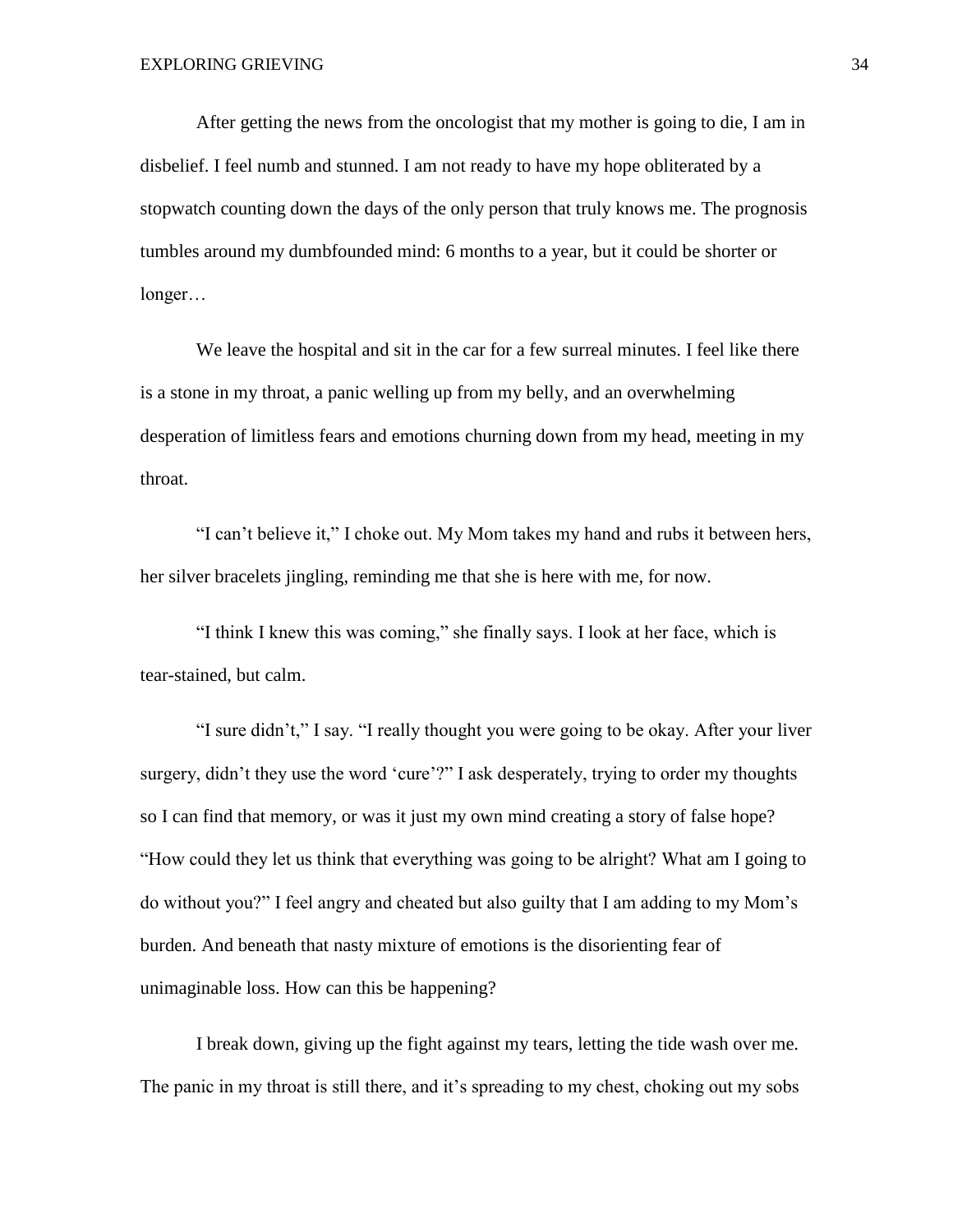and making my thoughts race: fears that life will be meaningless without her; that I will not survive; that life will be empty. But if I feel this messed up, what must she be feeling? It's her life that was on that white board, I think to myself.

"I'm sorry Mom… are you okay?" I manage to say through my tears.

"I will be. I guess I expected this somehow. It's hard to explain… I just had a feeling," she says.

"I just … don't want to lose you," I say as a fresh storm of tears surges down my face. Perhaps my Mom knows the fears that are overwhelming me because she has always been intuitive and able to tell when something is on my mind. Perhaps she even knows that these fears will not come to pass; that I will have a meaningful, transformative grieving process that allows me to continue to love her and remain connected to her, even after she dies.

But in that moment she says, "I know this is hard for you, sweetheart. I know…" she kisses my hand and puts it on her own wet face. "This dying thing is a part of my journey, and you losing me will be a part of yours… I love you and I know you'll be okay."

*My mother would have to reassure me many more times that I would be okay. I did not accept that my mother was going to die after the shattering news, it would take many more months of grieving, seeing my mom get sicker and sicker, and making meaning about death, loss and grief before I would come to some level of acceptance that she was really going to die. I clung to the idea of the 6 months to a year, hoping that it could somehow be wrong, or at least a gross underestimate of the actual time she would*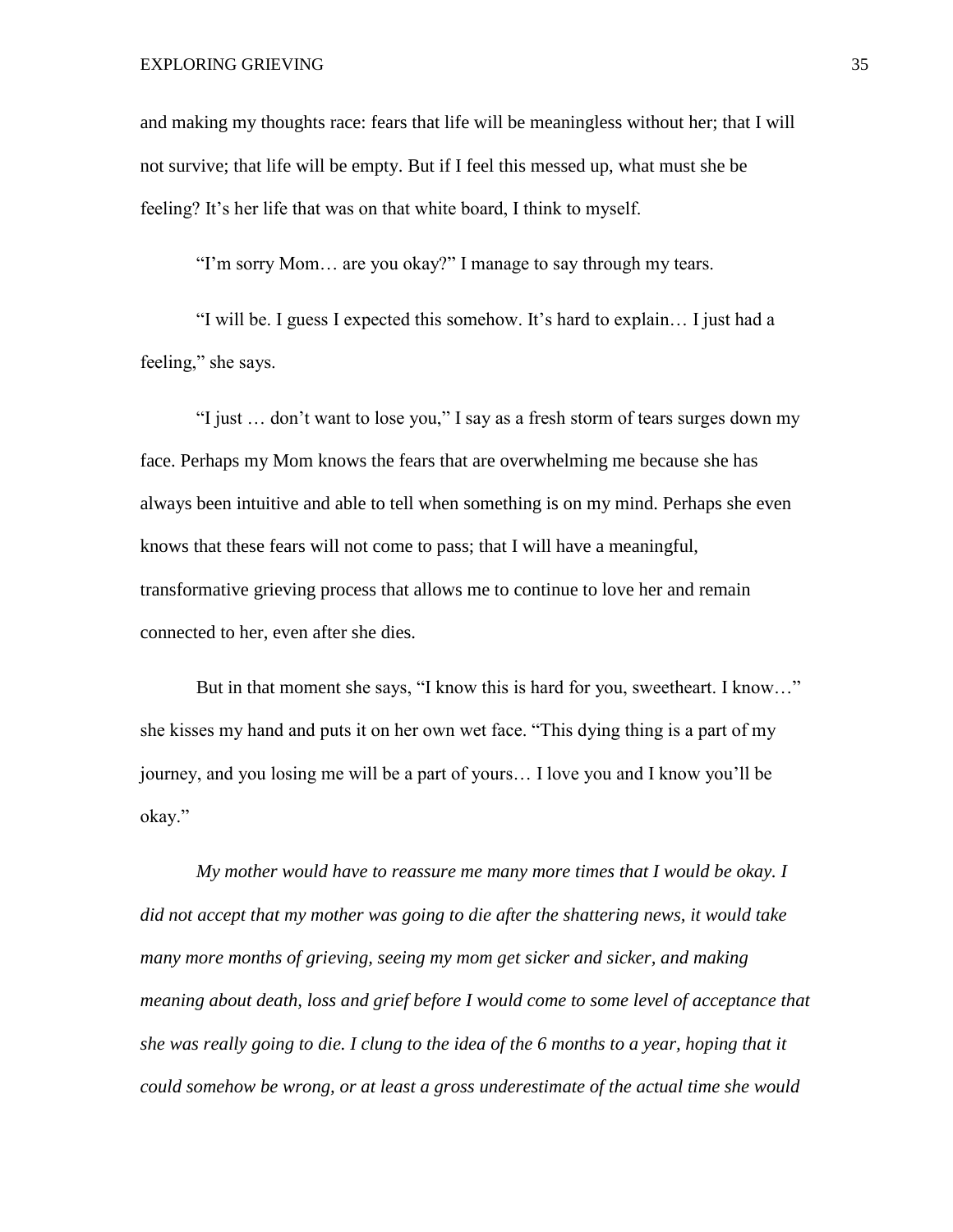*live. Unfortunately, these hopes were unrealistic, and may have caused me even more pain than necessary.*

# **Facing death, and the losses before it: A story about moving home**

*The visit to the oncologist was in January, and by April, our mother was very changed. I met my parents in Victoria to move home after leaving nursing school in Vancouver. When it became apparent that the cancer was aggressively killing her, I wished that I had moved home sooner. I had harboured the hope that she would get better for so long, and I believe there was still a naïve part of me that did not think she would decline as rapidly as she did.*

I plan to travel home with my parents, who are in Victoria for one of Mom's radiation treatments, to help shrink the tumor that is causing her the most pain, pressing on a nerve. When I meet them at the hotel, I am shocked to see how much she has changed in the months that I have been away. My mom is half dressed in her favorite white night shirt, worn and partially transparent. The skin on her legs is sagging because she has lost so much weight so quickly, and it is strange to see her so unnaturally slender as she has always been a curvaceous, pear-shaped woman. She is also jaundiced due to another tumor blocking her bile duct.

I hug her and hold her, happy to be with her but feeling how small she is in my arms. I try to push away my shock, but the physical changes have dashed any naïve hopes I had that she might have some sort of miraculous recovery. I had clung to the doctor's 6 months to a year prediction, hoping for the latter, but less than 3 months have gone by, and she no longer looks healthy. She is medicated and exhausted. I know she is happy to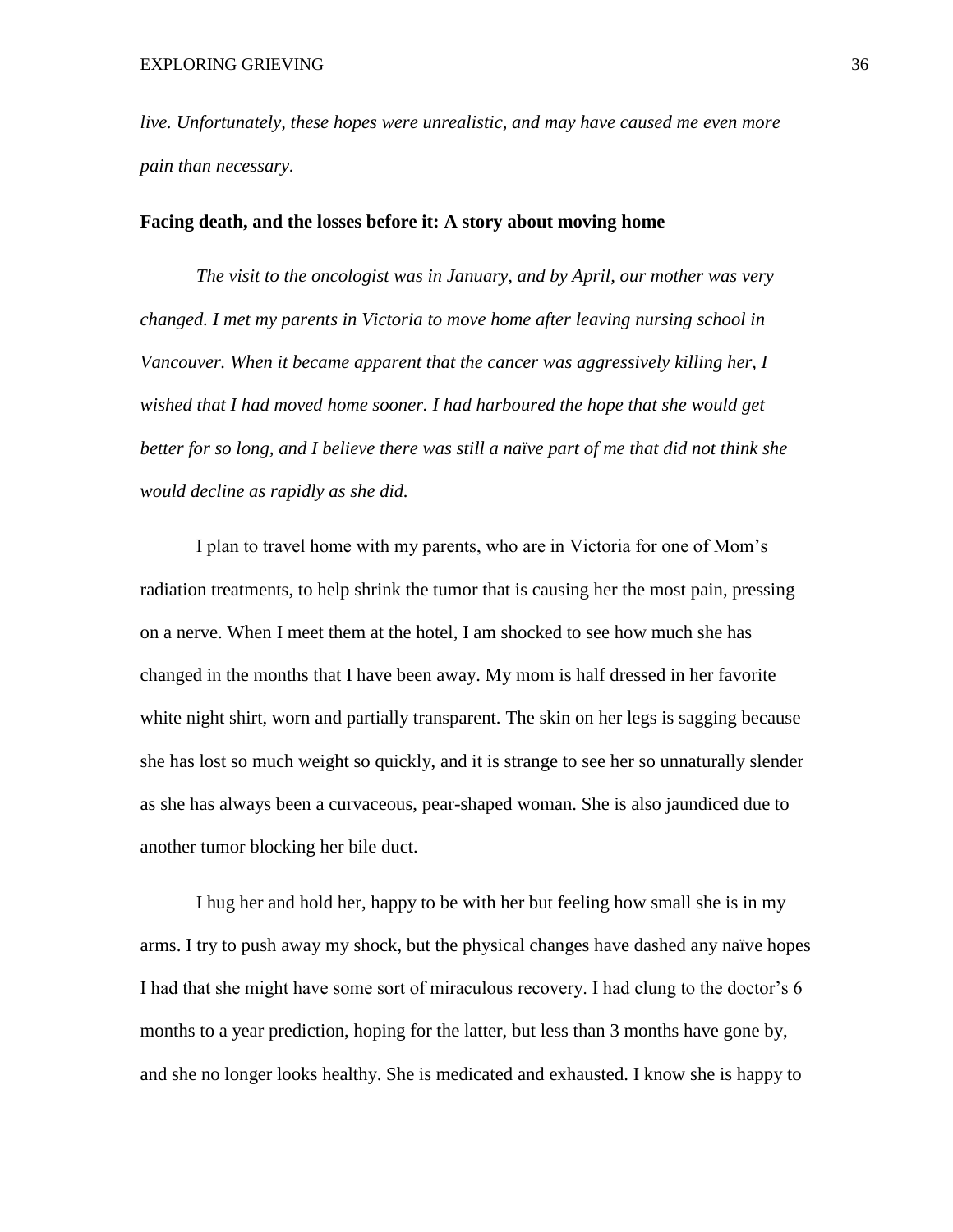see me, but it is not the same joyful, teasing, energetic reunion that I have always received from her in the past. I want to blame the radiation, and pretend that she is still okay, but I know we are beginning to lose her. A wave of grief washes over me. I do not know how long she has to live, and that makes me feel panicky, as if I am losing control, sliding down a slippery embankment, grabbing and reaching for anything that I can hold onto.

I watch how gentle and attentive my father is with her, sensing a new dynamic, a need for Mom to be supported by us. I can no longer rely on her to comfort me or reassure me that I will be okay because she needs me now. I can no longer rely on her to hold me up. I tell myself to 'be strong for her,' but behind that mantra is the fear that I am too weak to rise to the occasion. A nauseating concoction of fear, shame, anxiety, and regret mixes with my grief. I wish I could go back in time and be a better daughter, less selfish and more giving.

After the long drive home, we settle my mom into her bed at home. My father and I are sitting in their bedroom with her, chatting quietly, as she gets comfortable, propped up on pillows. She has her black journal in her hand, and is trying to describe something she wants for her celebration of life, the service after she dies. But we cannot understand what she is trying to communicate. It seems like she has some sort of grand plan, something to do with pictures and music, something that I desperately want to grasp. She continues to try to explain, but she is not getting any more detailed or coherent… The morphine seems to be dulling not just the pain, but her ability to string her thoughts into meaningful sentences: "you know, Mur… the pictures…with the, um… and that song… you know …ummm… oh, that one lady… um… she's got the purple thing… you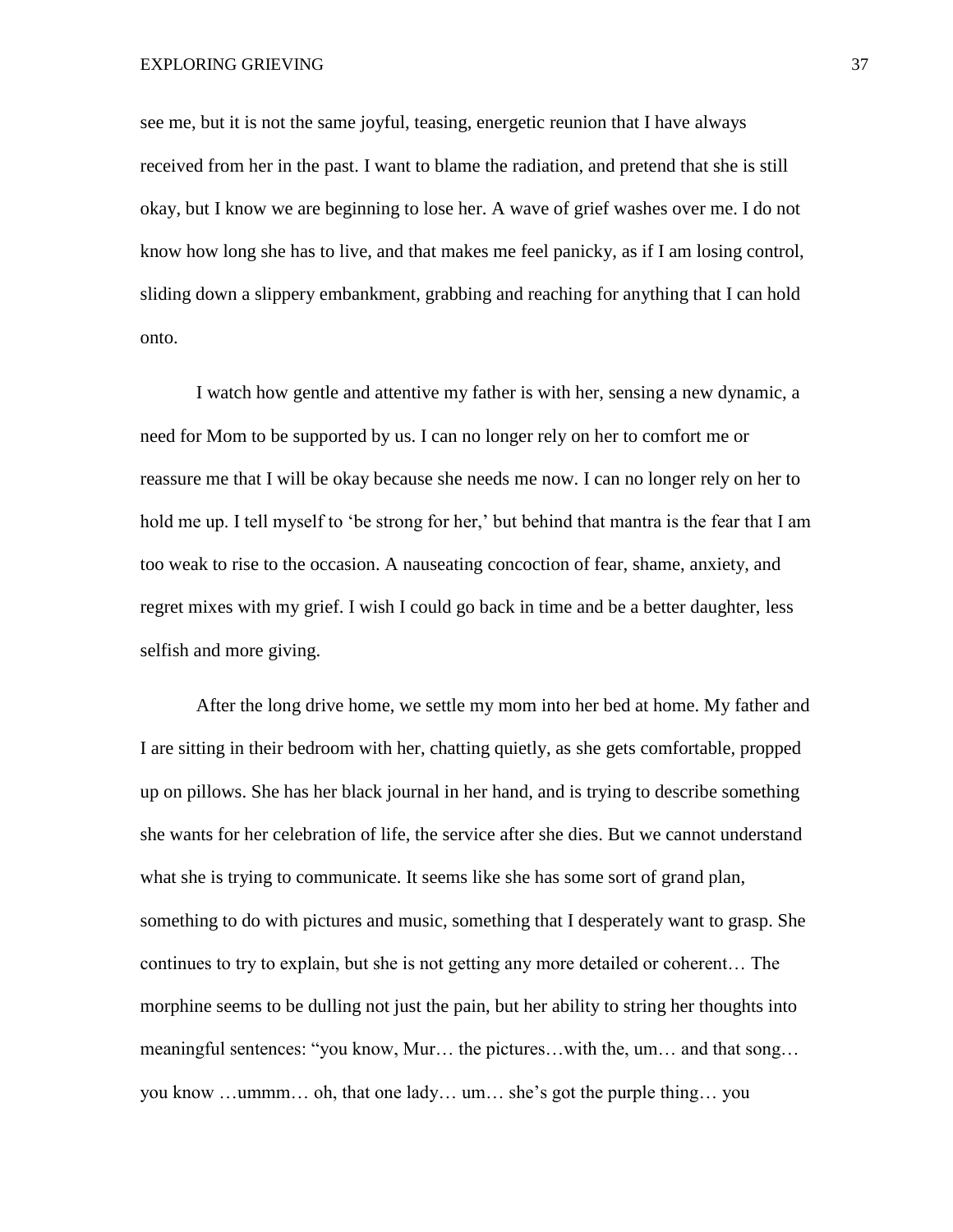know…" I ask her to hum it, but she ends up looking down at her journal, pondering an empty page. We encourage her to write out the idea, or draw it for us in her journal, hoping to understand what she wants to tell us. She wrinkles her face in concentration, and starts to put pen to paper. Painstaking minutes go by, and I try to keep my hope at bay, because it has gotten me into trouble before. Such as the last Christmas – just before we went to the oncologist – when the words I gushed into the video camera by the light of our Christmas tree were: "And thank goodness Mom is cancer-free!" Less than a month later, we would get the news that she was not cancer-free, that, in fact, she was full of cancer, and dying.

A few long minutes later, my Mom looks up and raises her eyebrows, her eyes half closed, exhausted by the effort. She hands the journal to me, which I take from her with great anticipation, anxious to understand. I look down at the page, but I see nothing but black squiggles. I give myself a moment to scan the page, flip it over, but there is nothing more. I look back at the loops and lines, trying to decipher some hidden code, imagining for a moment that I must be able to read this. I have never felt misunderstood by my mother and she has always been a wise and thoughtful communicator, so to not understand her is surreal. The writing still doesn't make any sense to me. I fight back tears, feeling like a failure, and feeling overwhelmed with disappointment and grief as I hand the journal to my father.

"That was a long trip, Mom. You must be tired… Maybe we can figure it out tomorrow. I'll make some tea," I say, finding a lame excuse to go to the kitchen and sort through feelings that are so disorienting and hard to wrap my head around. I realize that I can no longer communicate with my mom in the way that I am used to, or understand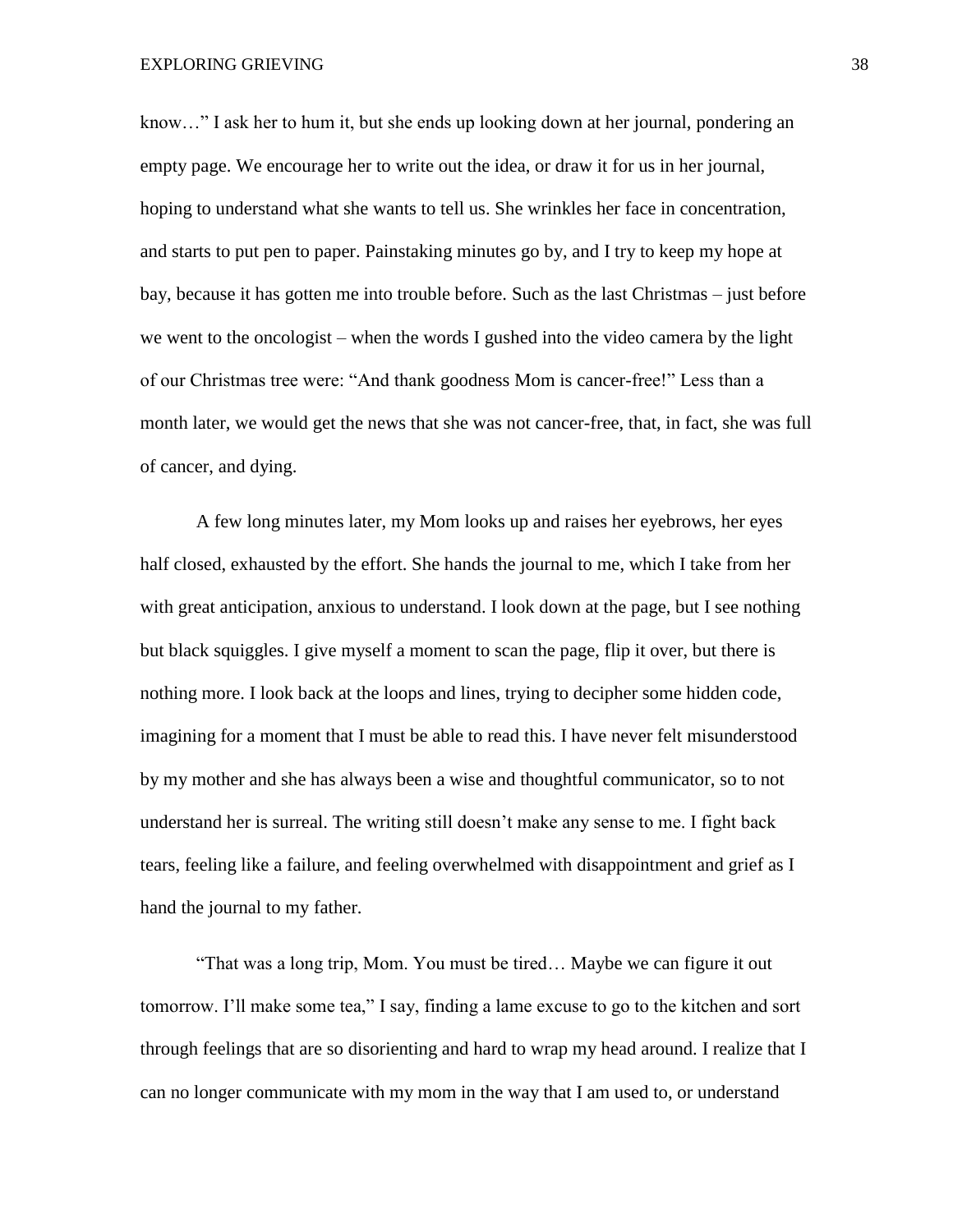what she is trying to tell me. I feel the beginning of a void opening up. I am losing her as small physical and mental changes add up to monumental losses in this overwhelming moment. *Why didn't I come home sooner?* I ask myself, as I am being pulled into blackness, the loss becoming a vacuum that threatens to suck up the meaning and connection in my world.

## **Facing the reality of the loss: Shattered identity, meaning, and beliefs**

*She was my mother, but she was also my best friend and the person who I identified with the most. It was hard for me to wrap my head around losing the person that I loved most and who loved me more than seemed humanly possible. Her death felt like a threat to my own life because how could I survive without the person who made me feel like a worthy human being, accepted me completely just as I was, and loved me with a love so deep that it felt like the source of my life? It was nearly impossible to imagine. When I first found out that my mother was dying, I did not know if I could survive it. The person from whom I sought advice, connection, unconditional love, and safety was going to die. Facing the loss of my mother also meant facing the "loss of support, nurturing, protection, and security" (Dietrich, McWilliam, Ralyea, & Schweitzer, 1999, p. 83) that she provided, so it is not surprising that this threatened my identity.* 

*The fear of my identity being compromised or my life becoming meaningless due to losing my essential role model and primary attachment figure (Bowlby 1969, 1973, as cited in Winokuer & Harris, 2012; Dietrich, et al., 1999) may be what drove my grieving process to begin. News of her death was like the shattering of my assumptions about the world and my place in it, including my safe and meaningful identity as my mother's beloved daughter (Winokuer & Harris, 2012; Neimeyer, 1999; Neimeyer, et al., 2010).*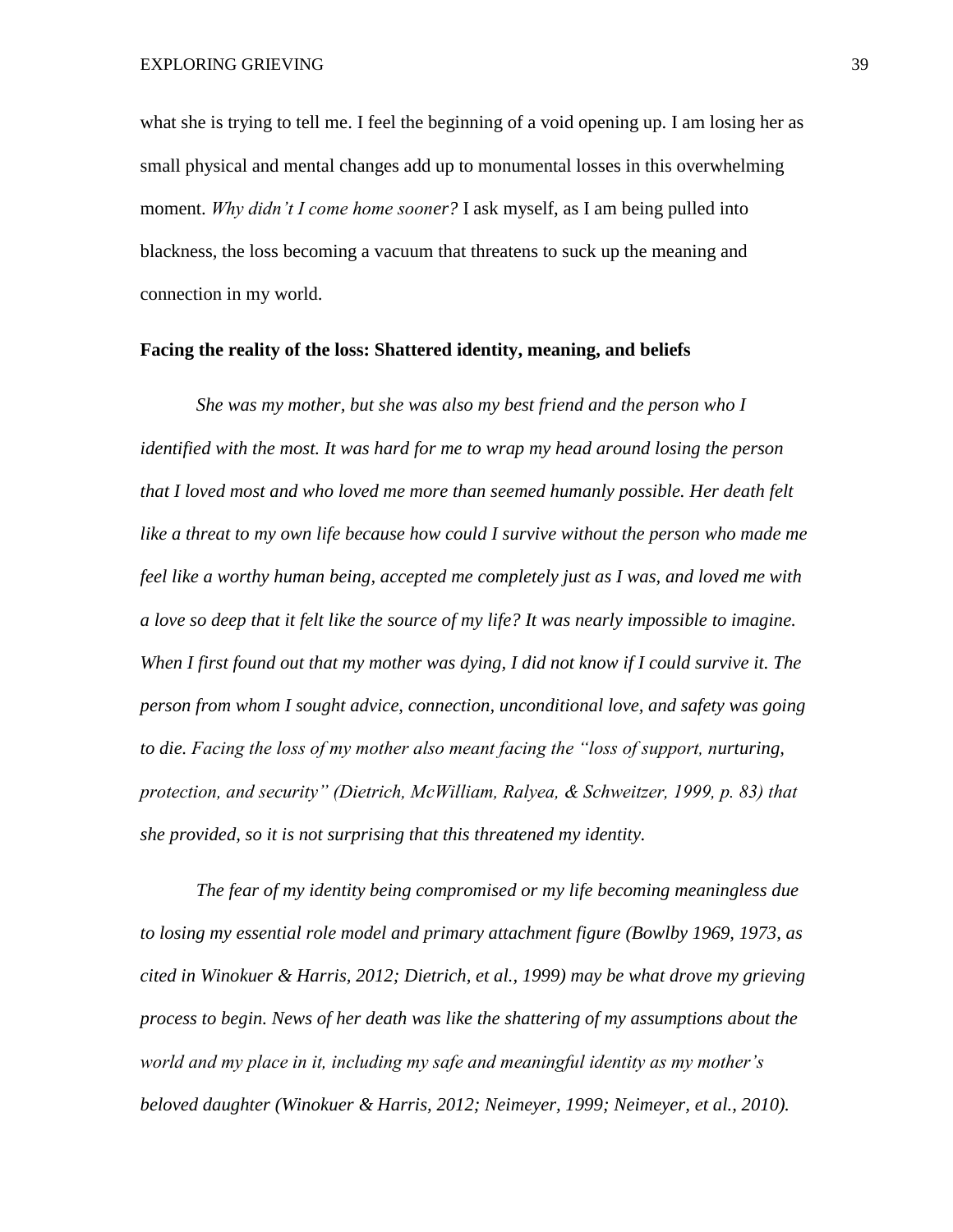*As Neimeyer (1999) suggests, from a meaning reconstruction perspective, we make meaning about who we are and what our experiences mean "in specific negotiations with intimate others" (p. 67), and I was faced with losing my most significant relationship. This disrupted my sense of identity and became a threat not only to my understanding of myself, but the overall meaning that I attributed to my life and beliefs, as Neimeyer, et al. (2010) describe:*

*The loss of a primary figure who provides this critical "mirroring" risks eroding the selfhood of the survivor. In sum, for a myriad of reasons, losses can challenge the fundamental conditions that sustain one's actual lived experience, undercutting one's broad sense of meaning and coherence. (p. 74)* 

*Looking back, I realize that my mother's inevitable death was not in line with my picture of how my life would unfold, and it was very difficult for me to fathom. It may sound strange, but I think on some level I felt that I existed and was worthy to exist because she loved me. I was the daughter she had always wanted, the apple of her eye, and I did not want to find out who I would be without her there to reflect back to me that I was lovable. Would I even matter? Would her death obliterate my worthiness? These fears were subconscious at the beginning of my grieving process, but now I understand that they were very much a part of what was driving not only my grief over losing my Mom, but my inability to conceive of who I would be without her. As Attig (2004) describes, "our personal integrity and identity are shaken by loss. Bereavement penetrates to the core of our being" (p. 348).* 

*In a sense, facing the reality of the death of my mother was the shattering which would necessitate my need to engage in grieving as a process of meaning reconstruction*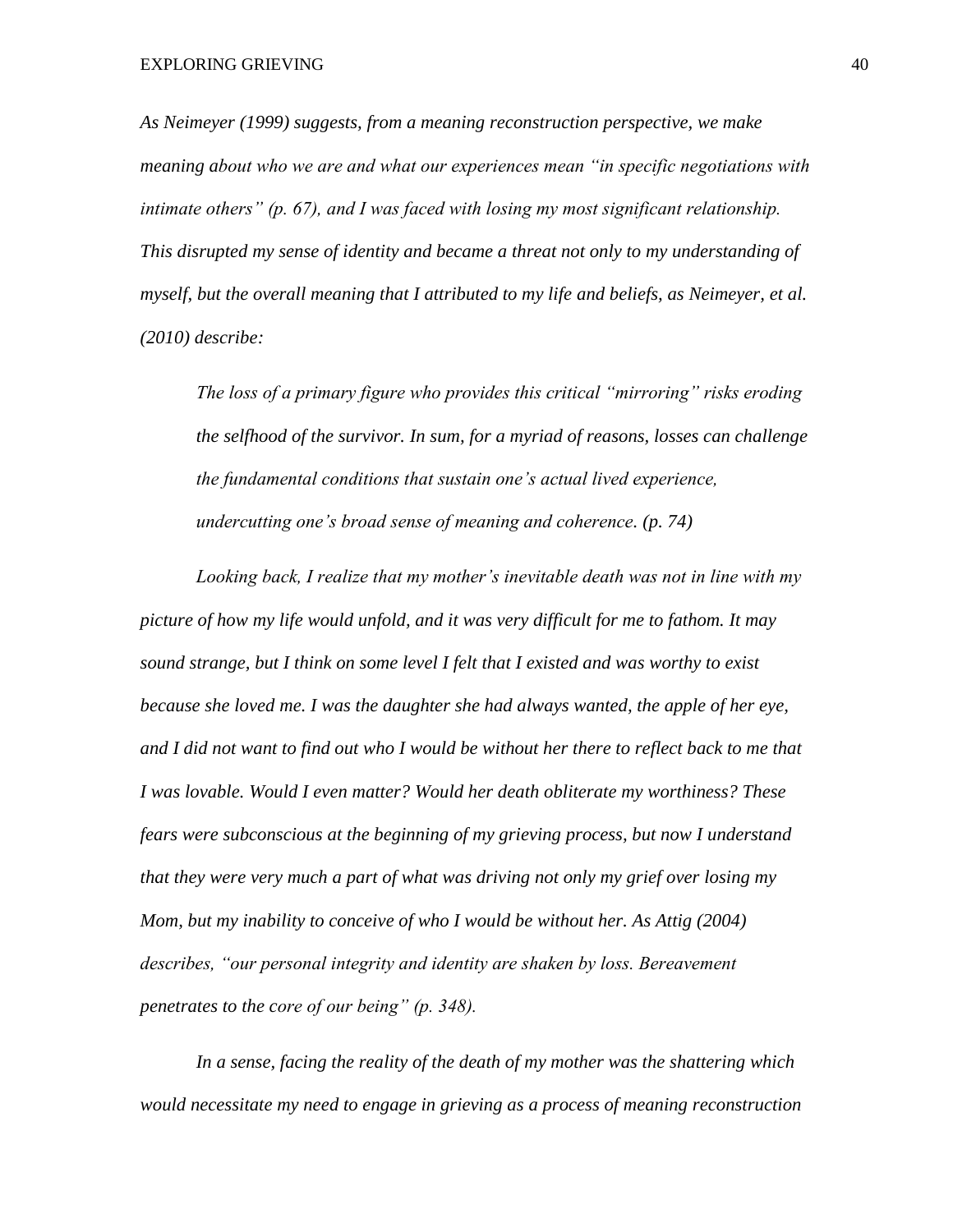*(Neimeyer, 1999; Neimeyer, et al., 2010), so that I could make sense of my world again. It is only now, looking back into my past, that I see how much I needed to ponder questions of identity and meaning in the years of grieving after my mother died. However difficult, it was necessary for me to face the inevitability of death and the fears and unsettling questions that accompanied this new awareness so that I could begin grieving and creating meaning about my identity, relationships, and beliefs about life and death (Neimeyer, 1999; Neimeyer et al., 2010). What I realize now is how complex, unique, and multifaceted grieving is; the shattering occurred even as pieces of my identity were being picked up: I was the daughter who had left home to start my own life, and yet, I was also the daughter returning home to be with my dying mother; I was both losing myself, and finding myself; not knowing what to do, but knowing that I needed to be with my family; feeling so much grief, but also feeling so much love. Like the prism of light refracted through a shard of glass, the deep purple of grief existed alongside other emotions, such as gratitude and joy, hope and connection (Greenspan, 2014; Hedtke, 2014). As Attig (2004) says, "grieving is about rising above our suffering, reaching through the agonies of our loss … to reaffirm meaning in life" (p. 355).* 

# **A Story of Transformative Gifts: A Visit to the Bookstore**

*I believe that my mother knew my grief over losing her would be both a daunting journey and an expansive area for growth, and she helped me to gain some measure of direction and grounding in order to help me on my path. She spoke of her death; she allowed me to grieve and cry while she was still alive to hold me and tell me I would be alright; and she chose some helpful guides for my journey, in the form of authors who had written books that resonated with her and that would help me to feel less alone. One*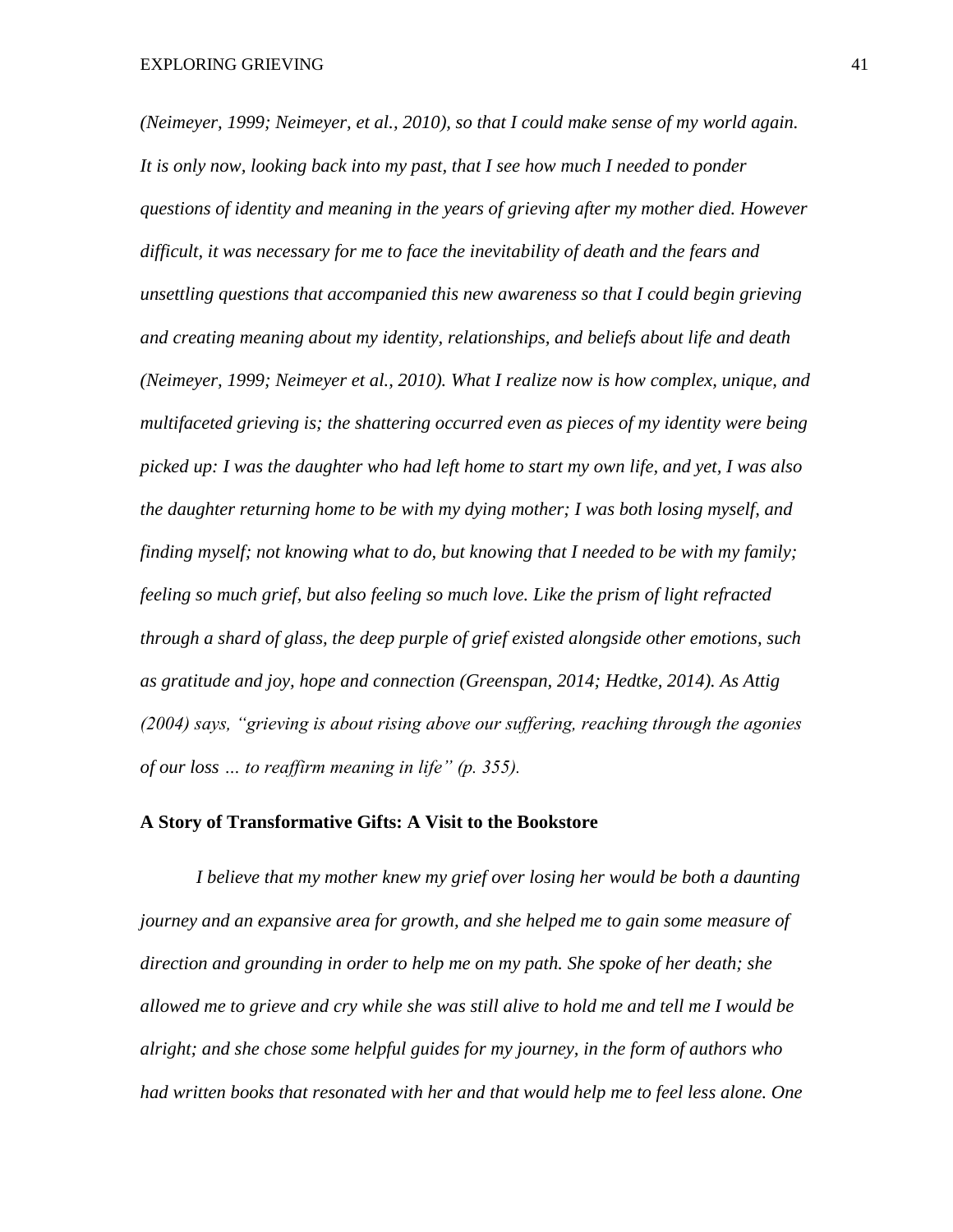*book that impacted me the most was Greenspan's (2003)* Healing through the Dark Emotions*, which allowed me to see grief as not only a difficult emotion, but also as a journey to transformation and expansion.* 

*I can still recall that intuitive and future-forming visit to the book store with my mother. It was as if she knew my grieving process would be a rich area for self-discovery and exploration, as well as a difficult journey that would often feel directionless and disorienting; requiring reminders that there was hope and new meanings to be found about life and death.*

"I think you'll like this book, Mur. I've heard it's good. Helpful for people who are grieving," she says as she looks up the book on a computer in the bookstore.

"Okay, thanks mom," I say, in a bit of a daze, not fully comprehending the point of ordering it now, since I am not ready for her to die.

"It's not in right now, but I can order it and have it mailed to you. Does that work?" she asks, gently touching my arm, bringing my attention back to her.

"That's fine," I say, hoping to avoid any further 'death discussions' for the moment. I don't feel like talking about her dying, or my grieving, or anything to do with losing her right now. I just want to enjoy being together. It's too hard to imagine her being gone right now, or to imagine me being motherless.

"Let's just finish ordering it, and then I'll buy you a coffee." She senses that I have had enough talk about death and grief today. She has always been able to switch from heart-to-heart, soul-baring conversation to the welcome distraction of lighter chitchat. I am grateful for her ability to attune to my emotional limits and needs; she has also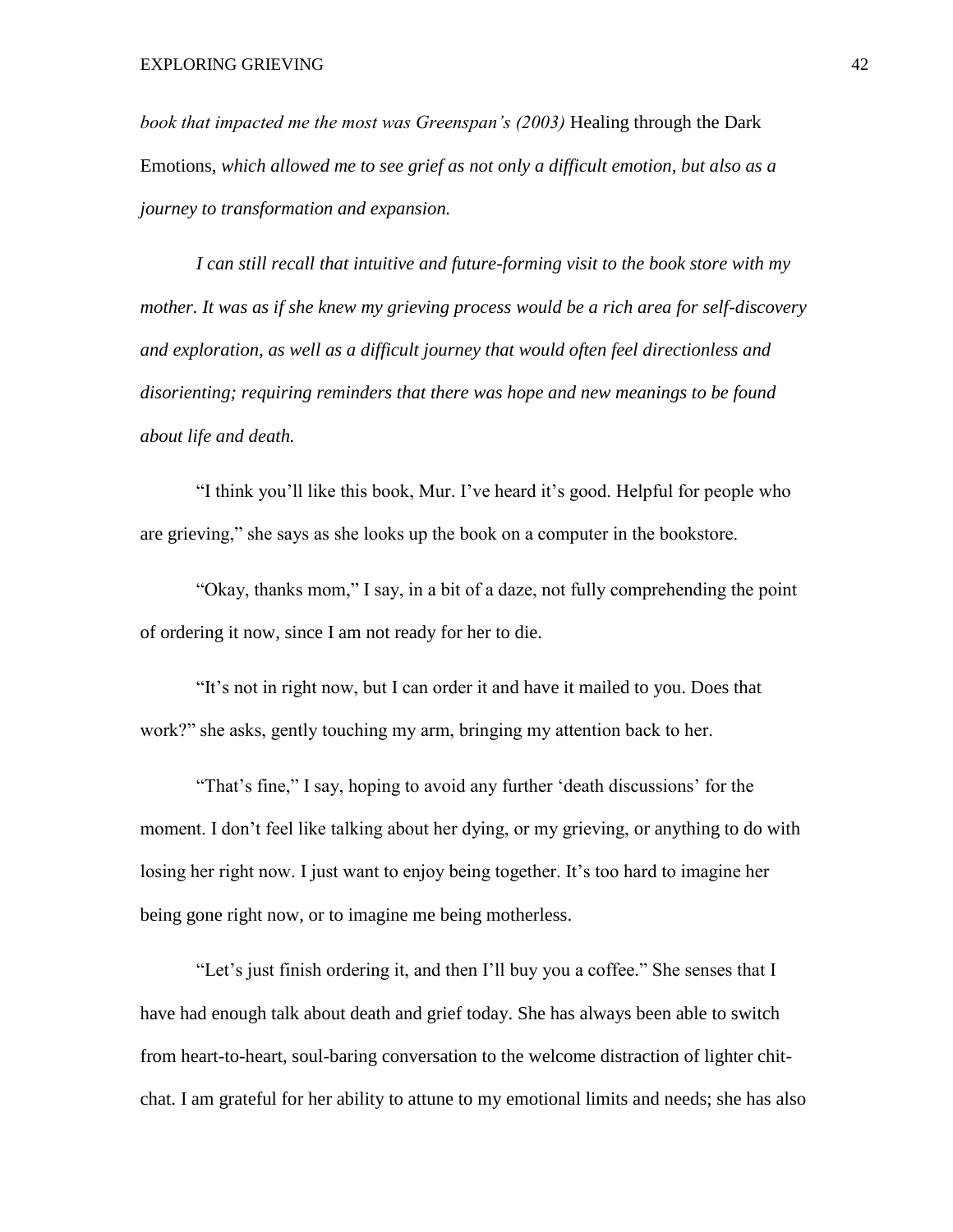taught this to me by osmosis, and I can tell that her buying this book for me is really important to her. It will be one of her final gifts to me, and it will shape how I engage in my grieving process and ultimately who I become. It is more than a book, it is her way of ensuring that she is there to support me, even after she is gone. It will help me to write my new story, to figure out where I am going and who I will be.

I look at her face, her velvety and wrinkled cheek a perfectly complexioned olive that sets off her deep brown eyes and silver grey hair. She looks over at me with her beautifully crooked smile and says, "All done!" And all I can think is how lucky I am to have her as my Mom.

Her bracelets jingle as she takes my hand in her warm strong grasp and leads me away from the computer and my hesitance to talk about a book that will help me deal with her death. Nevertheless, she is gently preparing the soil and planting the seeds so that my grief can grow, and transform me into the person that I am becoming and will become after she is gone. I squeeze her hand as we walk out the glass doors, and into a cool gust of wind, and a few wayward drops of rain, a sure sign that a storm is coming and that the earth will soon be soaked in a quenching downpour.

# **Grief as a process of becoming**

*I feel grateful that I had some time to explore death, loss and grief while my mother was still alive to gently guide and support me. I am able to look back now at my memories of our time together as stories of my mother preparing me for life without her, and preparing me to become the person that I am today. As Hedtke (2014) suggests, "we are always in the process of becoming – that is, who we are is always being constructed*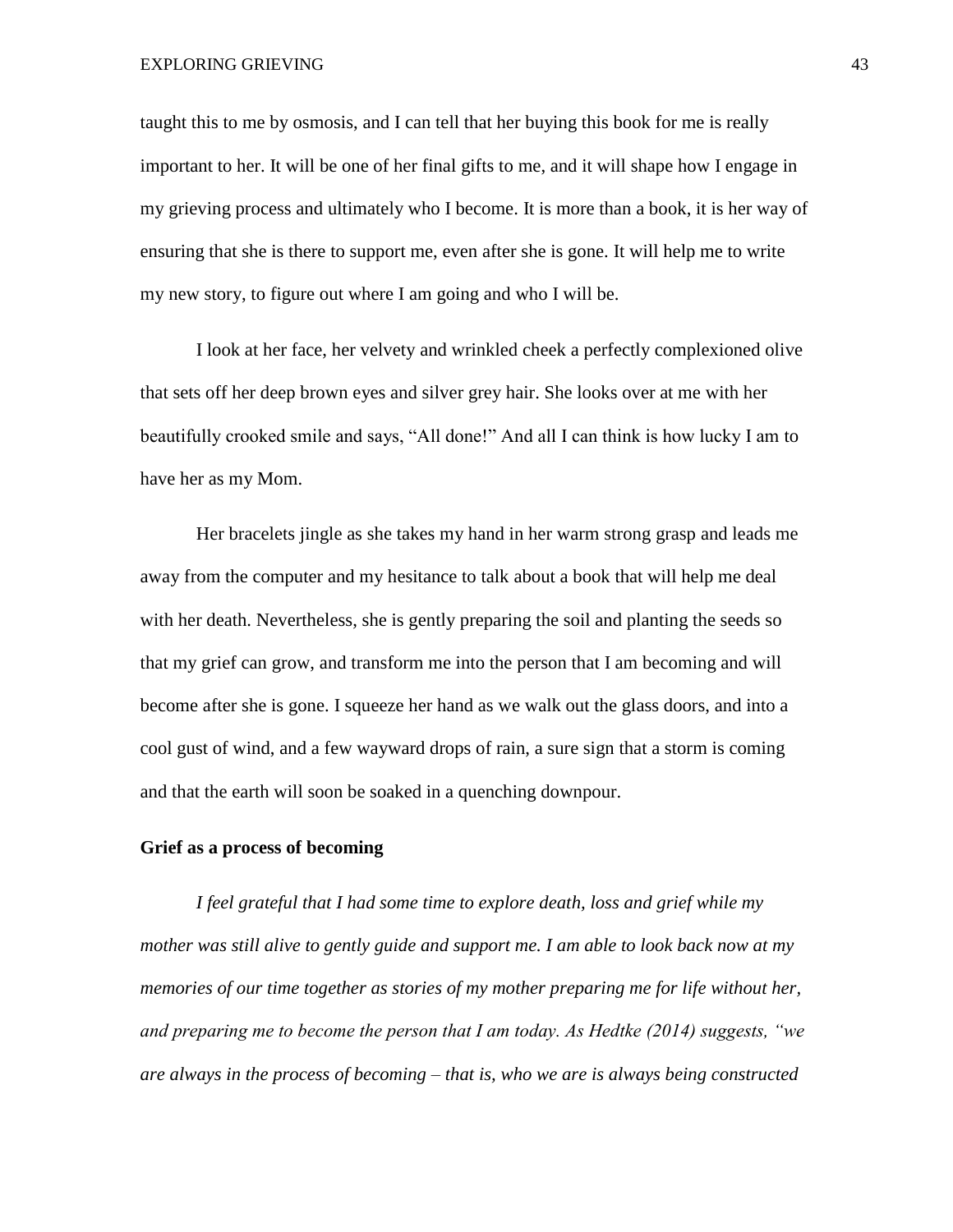*in the context of relationships and that these relationships are formed against the cultural backdrops of stories" (p. 5). Part of my process of grieving would be to come to a more spiritual understanding of life and death, which would unfold slowly with the help of my family and my own reflection and personal growth during my grieving process. Greenspan (2003) helped me to see that grief could expand my identity, carrying the potential for "transformation: a wholly new awareness of reality, self, beloved, and world" (p. 93) if I was willing to go through my grieving process. Both my mother, and Greenspan's (2003) writing, allowed me to regard grieving as a way to connect us to ourselves, to one another, and also to something larger, a spiritual realm that may become more accessible when we lose someone that we love.*

# **Grief as a unique and intuitive process**

*I would return to Greenspan's (2003) writing again and again over the years, not only because it was a link to my mother, but also because the author inspired me to see grieving as a unique process in which I could let my intuition guide me to find my own way. Greenspan (2003) argues that we should not listen to experts who tell us that grief should occur for a certain length of time or in a specific way, but rather to recognize that grief "ebbs and flows like the tide – but without the predictability" (p. 104). My mother also encouraged us to grieve in our own way and to consider death and grief as lifechanging experiences, difficult as well as sacred. From the gifts that my mother gave me, especially Greenspan's (2003) book, I learned that I could grieve using my own intuition, doing what felt right for me, making meaning of my experience, and processing the emotions that were a part of my grieving process. I also was able to simply 'be with' my grief as a witness and participant in my mother's dying process, learning through this*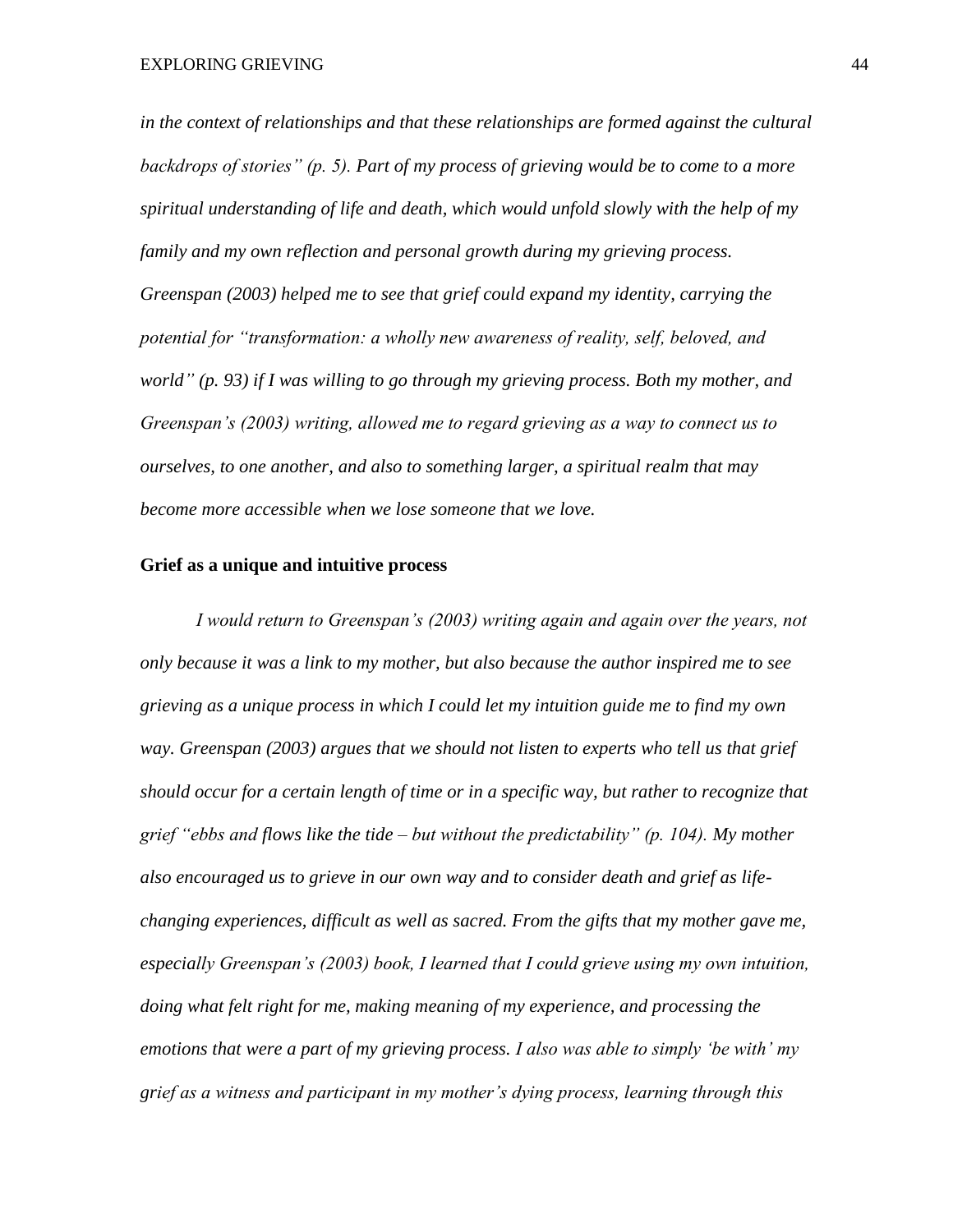*sacred journey that "grieving is a landscape that is so varied and so vast that it can be discovered only through one's own most intimate experience" (Park & Halifax, 2011, p. 361).* 

# **Stories of Grief and Emotional Processing**

## **Grief as a relational emotion: A story of a mother's heartbeat**

*I have a memory from when I was a teenager that foreshadowed the loss of my mother. I don't remember the circumstances that led to the fear of losing her, perhaps I had a bad dream or maybe I was just pondering mortality, but I can vividly remember how my mother helped me process my emotions in the moment as well as help me to see the beauty of sharing emotions and processing emotions in relationship with a loved one.* 

I am sitting on my bed, wrapped in the duvet with pink flowers and green leaves that my mother bought for me. She is sitting beside me, comforting me. I feel a mixture of emotion: fear, sadness, and a sense of grief for the losses that I will face in my life. Tears that I do not want to cry are welling up in my eyes. The realization that life does not last forever is devastating. The awareness that we lose the people we love is like reaching a high point on a hike, anticipating a view of the beautiful landscape that you have grown to love, and looking down only to see that the trees have been clear cut, and the forest has been decimated.

I look into her tender and concerned brown eyes as she asks me, "What's on your heart, love?" as she always does when something is bothering one of her children. She wants to unburden us, to ease our worries and wrap us in her loving arms. For as long as I can remember, she has been there to let me speak what is on my heart. The tears slip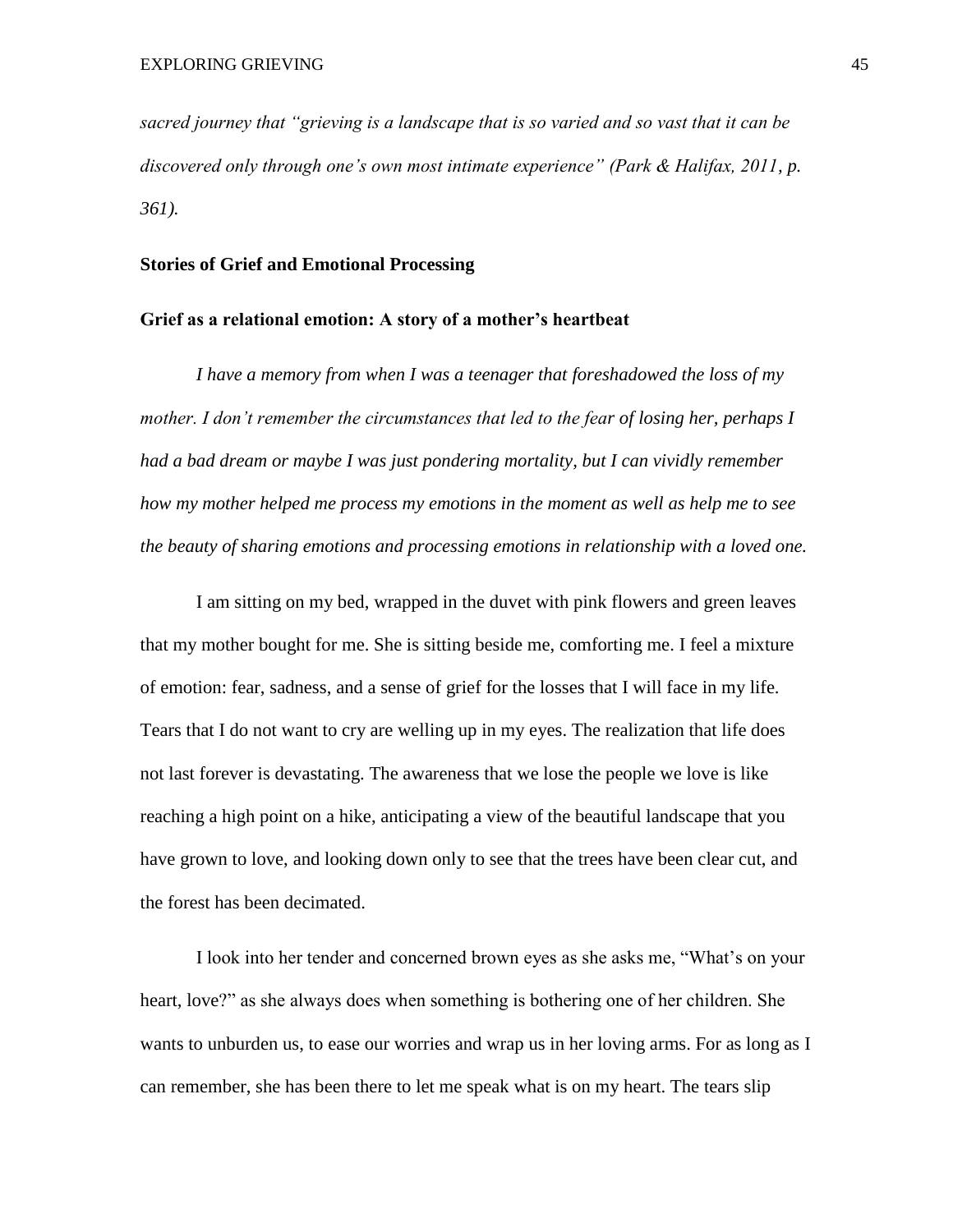from my eyes; I don't want to let the fear escape by speaking it, but I also do not want to carry it alone. She has always been there to carry any hurt, any fear, any difficult emotion or troubling thought.

"I don't want you to die," I say, my voice quivering, my eyes squeezing shut as I try to contain the feeling, to somehow lessen it. "I don't want to lose you," I sob.

"Oh sweetie, what makes you say that?" she asks, gently rubbing my back. "Did you have a dream that I would die?"

I am shaking with tears and wiping my eyes, the flow is strong, like a waterfall eroding my ability to control my tears. "I don't know…" I cry, my voice small, afraid. "I don't know… I just have this weird feeling. I don't ever want you to leave me…"

She pulls me into her warm strong arms, arms made to hold her children, gently rocking me side to side, saying "I'm right here. It's okay… it's okay. Let it out." And I have full permission to feel these difficult feelings brought on by my awareness that loss is inevitable, even the loss of the people that we love with every cell in our body, every fibre of our being.

"Loss and death are a part of life," my mother says. And we have recently experienced this, since her father, my grandfather, died. She misses her father tremendously. She also lost her own grandfather when she was very young, a man she adored, so my mother is no stranger to grief and loss. She understands what it is like to grieve the loss of a loved one, and to not understand why they have to leave us. She is fully with me in this moment. Not giving me false hope, or taking the pain away with lies, but letting me grieve and cry for losses that I will have to face in my life.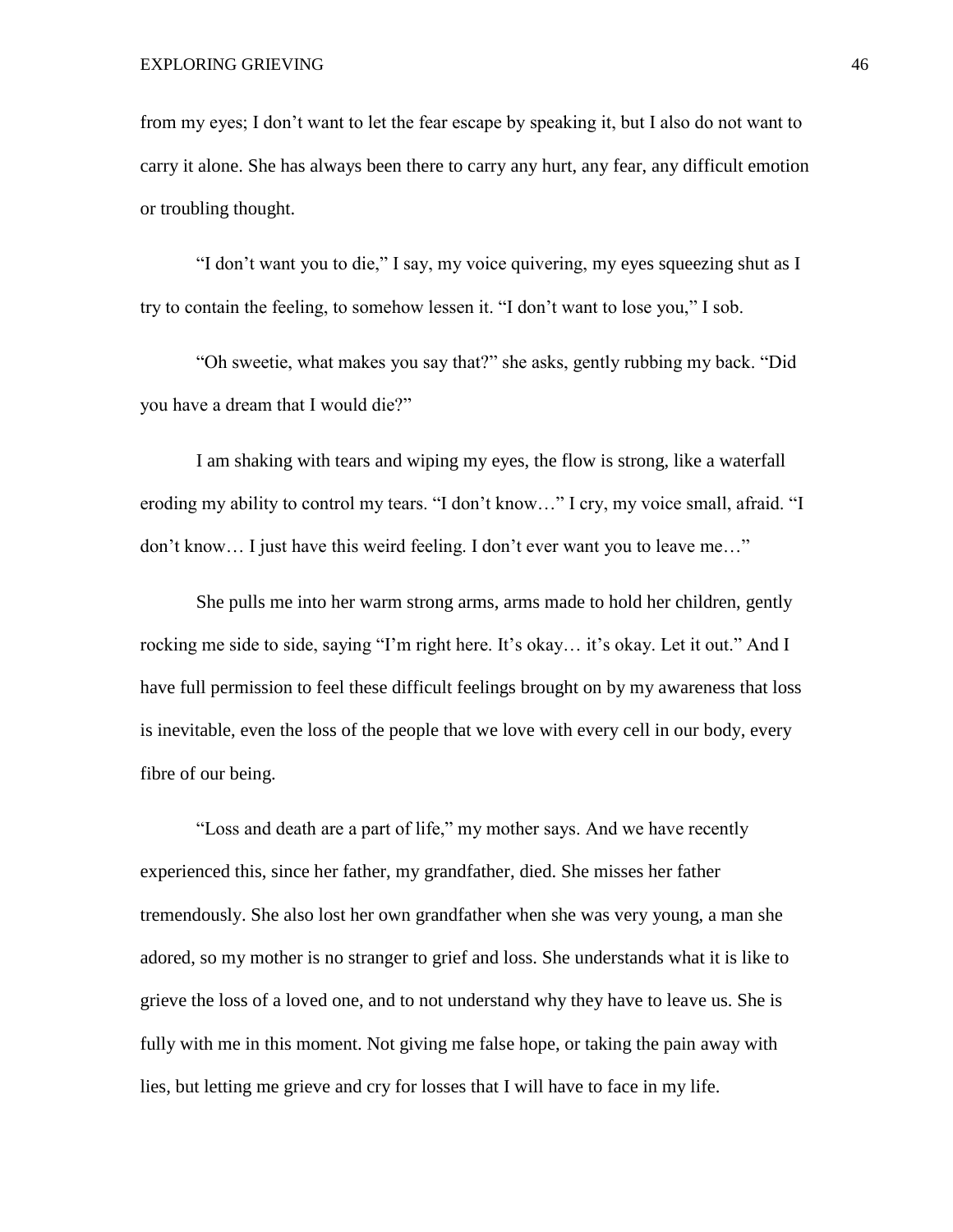"But so are love, joy, and relationships… And we have such a special bond, Mur. I am so grateful to be your Mom, and to share this life with you. I know it's hard to think about these things. But I could get hit by a bus tomorrow, or I could live to be old and grey. We just don't know… That's why we need to live in the moment. To love each other now," she says, still rocking me.

"Thanks, Mumma… I love you," I say, the tears beginning to ebb, but my breathing still ragged.

"I love you more," she says quickly, in her deep, humorous voice that makes me smile. And then she just holds me, rocking me as my head is pressed against her chest. I am listening to her heart beat, a sound that has probably calmed and comforted me since before I was born.

*That memory was years before my mother was ever diagnosed with cancer, but it is burned in my mind. I remember exactly how she made me feel that day, and whenever I was with her: safe, loved, nurtured, accepted, and never ever alone. She was home for me. She allowed me to feel difficult emotions without feeling ashamed for feeling them. She encouraged me to express what was 'on my heart' in the moment, which helped me in my grief because it allowed me to recognize that there is wisdom and value in feeling 'dark emotions' (Greenspan, 2003), processing them, and learning from them. My mother was an intuitive and loving person, who encouraged emotional expression and loved her children just as they were. In this way, my mother's very essence, her way of being in the world and mothering her children was her way of preparing us for life, and the inevitable loss of her. As her daughter, I learned that we could engage in grieving*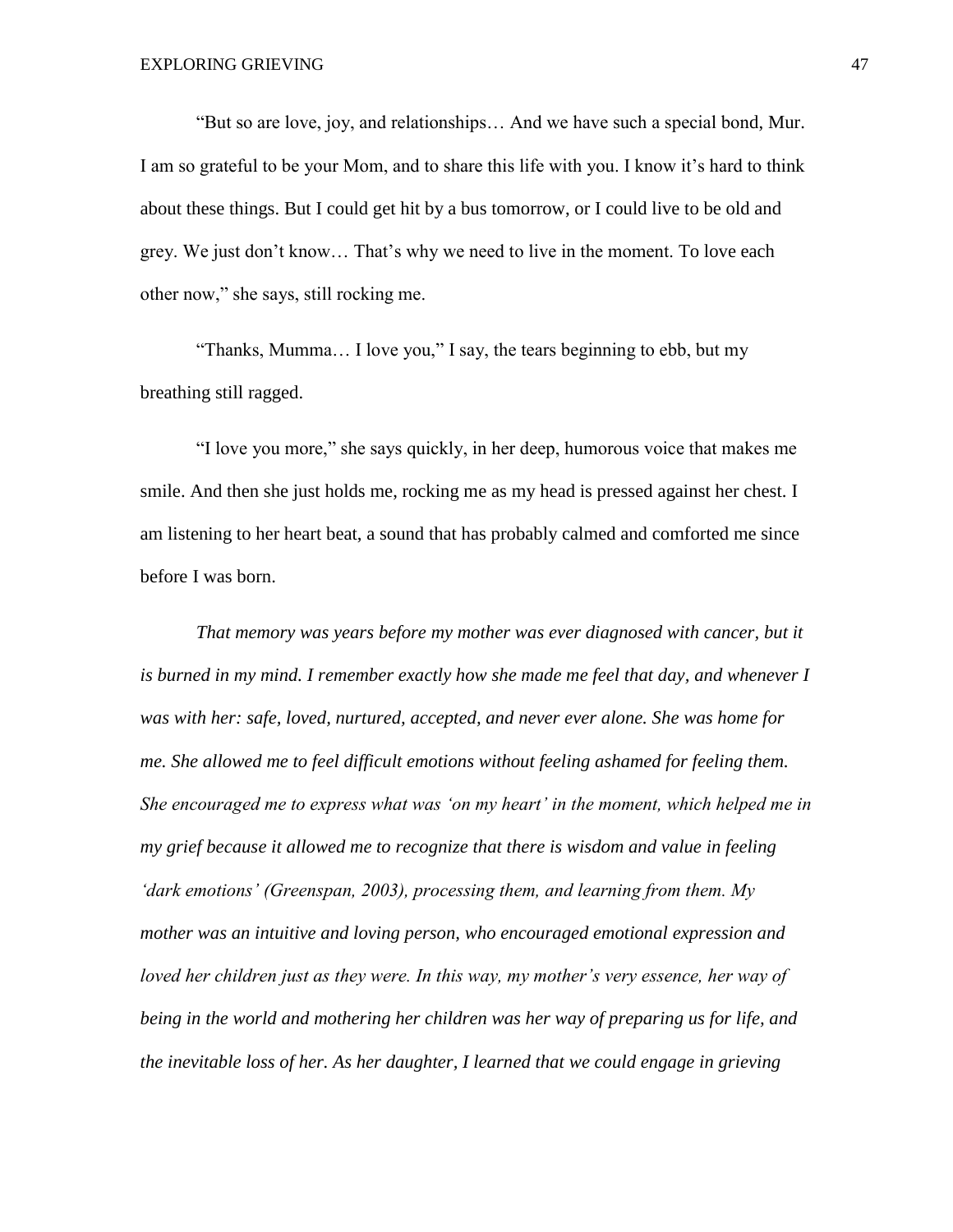*with support from people who love you and accept you just as you are, which allowed me to care for her when she was dying and grieving her own losses.* 

# **A story of the emotions that exist alongside grief: A daughter's heart aches**

I crawl into bed with you and let the worn feather duvet settle back on top of you, ensuring that I am gentle. I know you are feeling sick and weak and I want to be there with you. The room is dark, and I draw myself up against your back, as you let out a small sob, quietly, like the mewing of a kitten for its mother. I cradle you and can feel your body is tense with emotion. I know I am welcome when you hold my hand with your warm hand. I can feel my own tears welling up as you cry. I have always taken our cuddles and hugs for granted. It's hard to imagine not being able to physically hold you…

It feels strange to hold you in this way, comforting you as you have so often comforted me. I have my arm around your waist gingerly, afraid that I will irritate the tumor in your back. I hate the invader inside of you, the cancer that is making you feel pain and that will eventually take you away from me. I hold onto you, as you cry into your pillow, being with you in your grief, feeling it with you as I try to contain my own grief. And it is so hard to ache for you, to know that you are struggling with death, with your own process. Is this the pain that you have felt when your own children's hearts have been hurting? You have ached for us countless times, and I can barely tolerate holding on to the immense pain that exists in this moment. How have you been so strong? The only thing that saves me, that allows me to hold it together, is the infinite love that exists alongside the grief.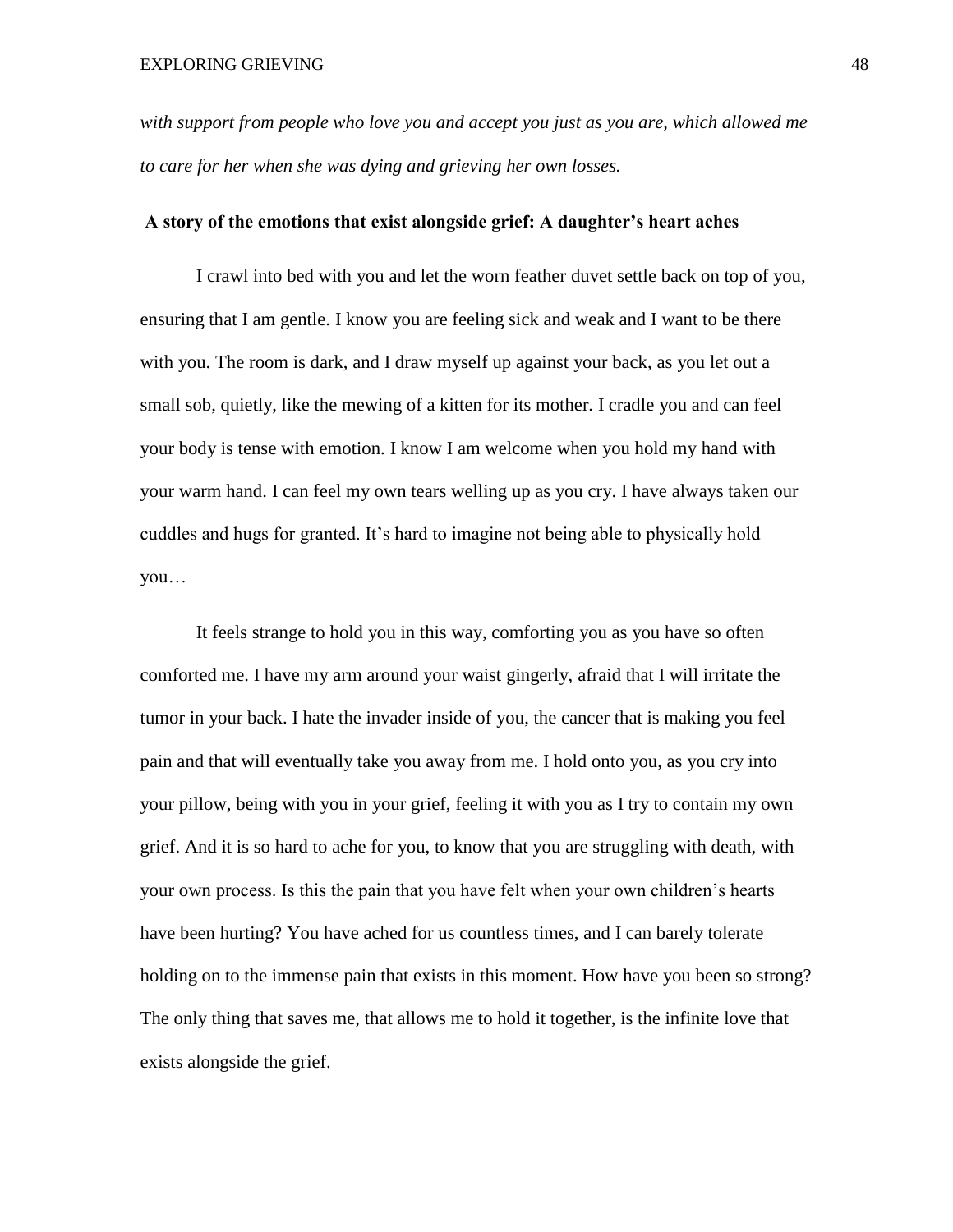*I am grateful that I was able to comfort my mother and be with her in her grief; in these moments, I began to see my own strength, the strength that she had told me I had. There is a power in connection and holding the pain of another person. Bearing witness to someone else's emotional journey has helped me to have more compassion not only for others, but also for myself throughout my grieving process.* 

*We supported one another; she supported me in the beginning, and then my family and I supported my mother near the end of her life. There were many times that I sat with my mother and just cried, and simply told her how much I loved her and how much I would miss her. She was so patient, and she let me grieve openly. However, there were also times when I felt that I needed to cry alone and process my emotions without her support because she was dealing with her own grieving process, facing the uncharted territory of death and leaving behind a whole life that she thought was ahead of her. Witnessing not only her process, but also that of my siblings and father, I have begun to realize that grieving is an ongoing and unique process, different for each person (Greenspan, 2003; Neimeyer, 1999; Neimeyer, 2010), and also influenced by those around us.*

*My mother and family also helped me to see that death is a part of life and that the grief that accompanies loss is just one emotion of many that allows us to be connected to one another. Just as love, joy, and gratitude are emotions that arise and shape my experience of my relationships, grief has also affected the way that I see the world and connect with others, even leading me to be grateful for the limited time that I do have – and have had – with those that I love (Greenspan, 2003; Park & Halifax, 2011). In the last months of my mother's life, I did not take our time together for granted,*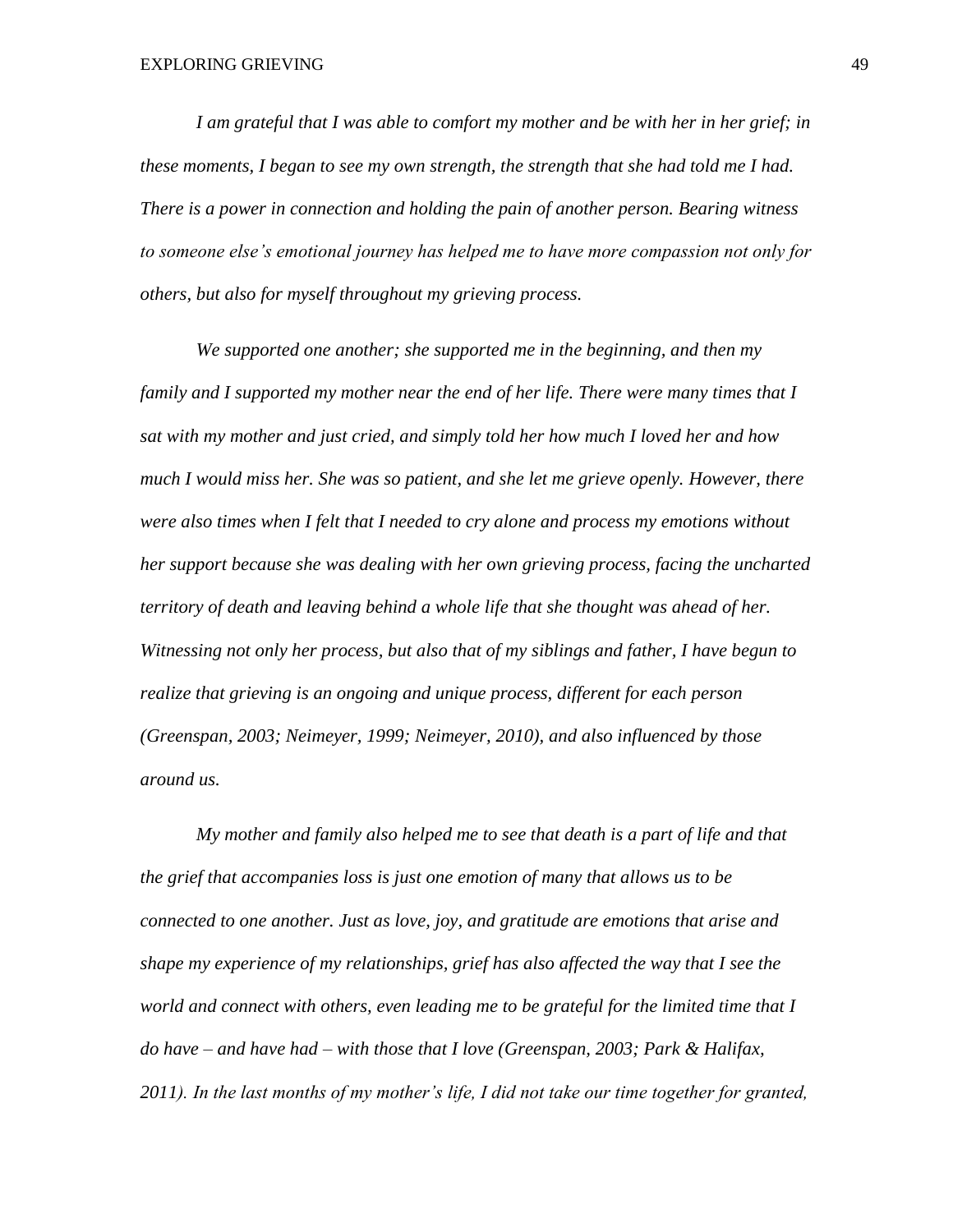*instead I savored the moments we had, and, over time, I learned to appreciate more and more the gifts that my mom gave to me. For instance, Greenspan's (2003) book helped me in a multitude of ways after my mother was gone, such as by allowing me to see grief as an emotion that can enrich my life and afford me a more expansive view of the world and people, connected as we are by our losses, grief, and suffering as well as by our relationships, love, and joy.* 

# **A story of grieving together: A memory boat for Mom's last Mother's Day**

On the last Mother's Day that we will celebrate with our Mom before she dies, we write down our memories of her on yellow squares of construction paper. We put them in a pale blue ceramic memory boat that reminds me how delicate life is and how precious our memories are of life with the people we love. My brother L. sees the memory boat as a metaphor for our mother's journey and our journey with her. We have embarked on this voyage together, but we know that Mom will be going on ahead of us, leading the way with courage, grace, and wisdom. We read some of these memories out loud to her with tears and laughter. Unfolding each one to share it, and then returning it to the boat, like a pile of precious yellow stars in a periwinkle canoe.

I am sitting beside my mom on the couch, she is in a thin cotton robe with purple flowers, a strange compliment to her yellow complexion which has become jaundiced due to a tumor blocking her bile duct. She is so gaunt now, her collarbones and sternum protrude from the top of her robe. Her eyes look so tired, and they appear half-closed most of the time. Her voice is weak and small, but I know she is listening to us and to our humble and grateful gift of our memories of a life with the person who has loved us fiercely and unconditionally.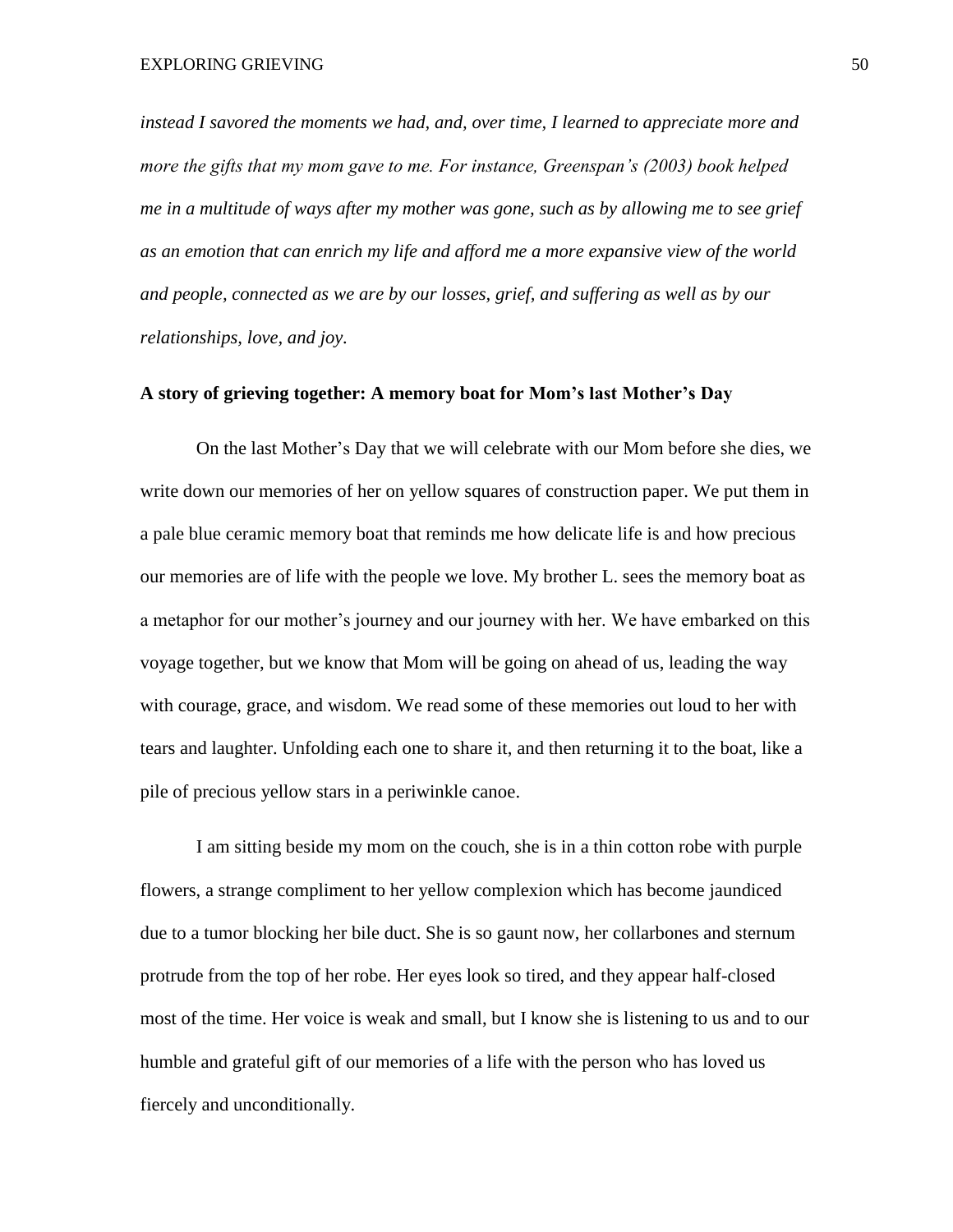We see the past through new eyes that appreciate how capricious life is. Memories come rushing back, as if blown in on the wind like leaves from a tree. Fragments of images and stories that were full of joy, fear, and laughter are shared. We remember the moments that were emotionally charged, that struck us like lightning, including the accidents and illnesses that threatened life. Perhaps those memories tend to stay with us because they carry the worry that we could lose someone we love; the inevitable threat of death looming like storm clouds on the horizon during the course of our lives. And here we are revisiting these memories with our mom, who is visibly on a path to death; the storm is closing in, both awe-inspiring and terrifying in its power. I am filled with conflicted feelings: a strange juxtaposition of gratitude for the life we have had and fear of facing the death of the person that I love most.

I unfold the sturdy yellow construction paper on which my memory is written, and struggle to get the words out through tears. "Mom, I remember you always being there to take care of me when I was sick… You would rub my tummy and bring me toast with honey and let me sleep in your bed. I am so grateful that I now get to be home to take care of you."

Tears are streaming down my face, and I gently lean into my Mom's chest. She quietly mutters a 'thank you.' She is here, but she is fading so quickly. She is frail and we cannot communicate in the same way that we used to, which makes me feel lost and broken. But I can still hear her heart beating in her chest, the sound with which I resonate most in the world. I do not want to let go of her. I hold on to her for several deep heartbeats, hoping to pass my love for her through this embrace, so that she knows that my love is just as unconditional, and deep, and high as hers is for me. I know the secret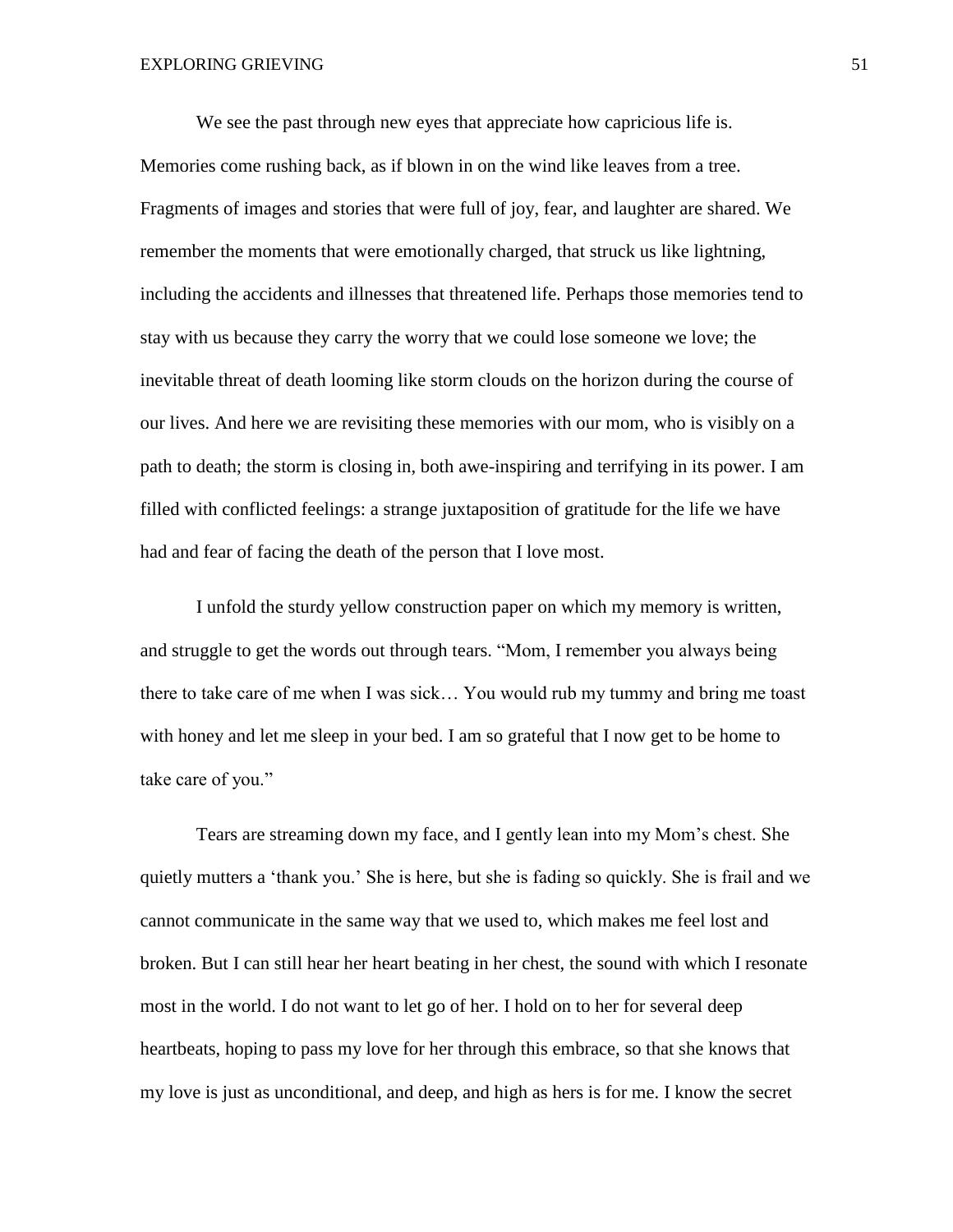that E.E. Cummings (1952) conveys in the last stanza of the unparalleled poem [i carry your heart with me(i carry it in]:

here is the deepest secret nobody knows (here is the root of the root and the bud of the bud and the sky of the sky of a tree called life;which grows higher than soul can hope or mind can hide) and this is the wonder that's keeping the stars apart

i carry your heart(i carry it in my heart)

I think to myself: I want you to know the infinite depth of my love. You always did know the secret of how to love unconditionally Mama, and you loved me with your actions and your words, from the time I was born, to this moment when I am here with you, facing death. And I have learned the secret of unconditional love from you, and I will carry it with me always.

*My father took a picture of this moment, when I am crying into my mother's chest, and it holds the essence of a daughter's breaking heart, one snapshot in my long process of grieving. I still find it difficult to look back at those pictures and home videos of my Mom's last few weeks of life because she is so changed. She looks like someone who is wasting away. My mom was eating less and less as the weeks went by, her cheeks are sunken and she looks so much older than her age of 52. But these artifacts from when she was sick are also moving because they portray connection, through the time spent caring for our loved one during her transition from life to death. They also portray grief, and*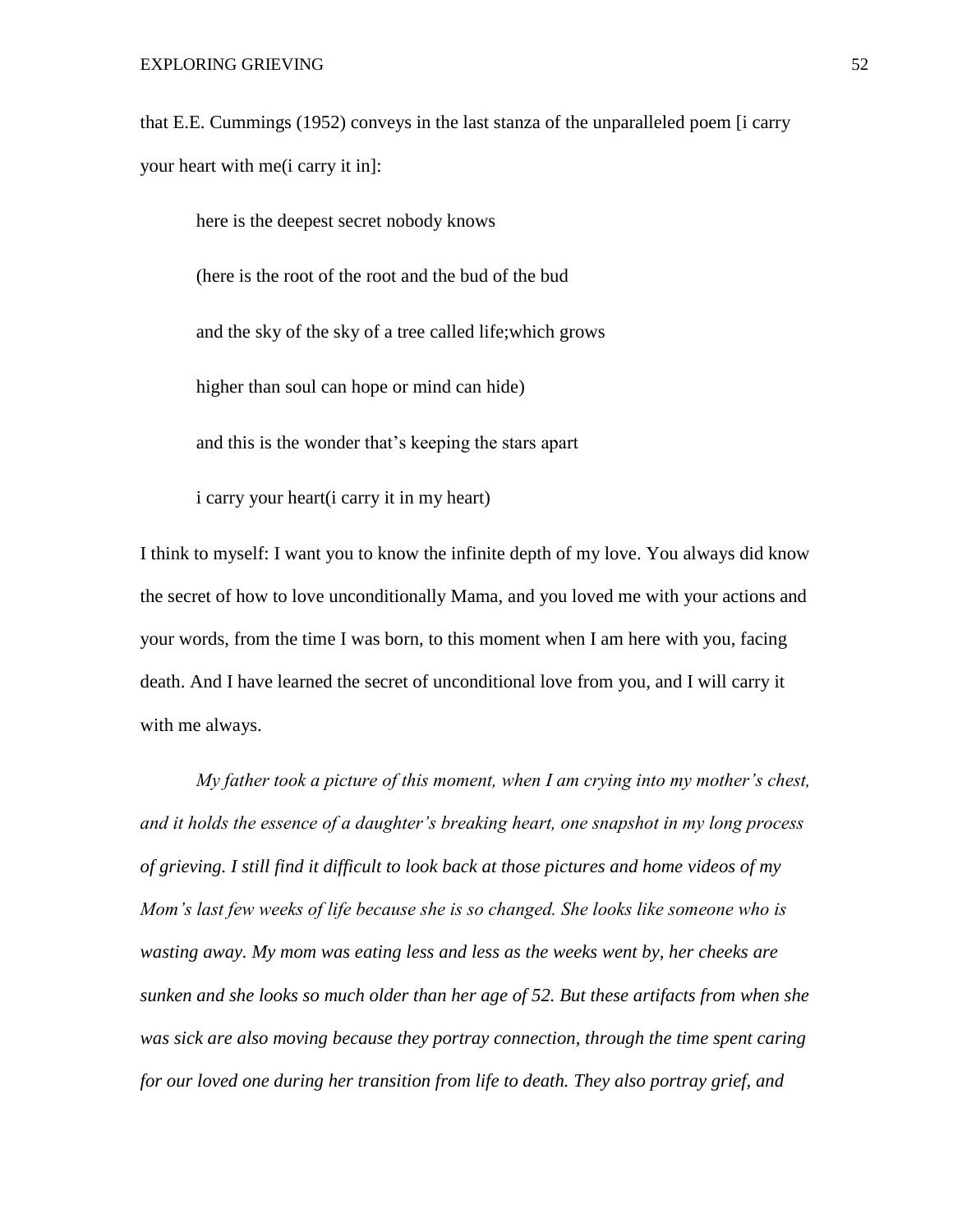*how, even in the midst of loss and suffering, we can care for the people we love who are dying and find some comfort in being together. These captured moments reflect that grieving can be an actively emotional and behavioral process in which we still have choice and agency (Attig, 2004). We have choice in how we want to engage in our grieving process, such as my family choosing to create a special Mother's Day that honored both grief and gratitude, loss and connection (Greenspan, 2003; Hedtke, 2014).*

### **Grief and gratitude: An emotional legacy of love**

*It was meaningful to share our memories as a family – from my father's memories of navigating the ups and downs of life with his significant other including the joy, worry, and humor of having 5 kids, to my siblings' memories of special moments with our mom – all of which convey the unconditional love and compassion that she had for her family, and how we experienced that love in tangible ways. Sharing those memories with her was a way for us to say 'thank you, we won't forget you, and loving you has meant so much to us.' This process was a way for us to honor our mother's legacy of love while she was still alive; it also prepared us for honoring her legacy after her death, in our own unique ways (Attig, 2004). Attig (2004) describes the power of memories and lasting love:*

*Those we grieve have given us their legacies to have and to hold after they have died. Their legacies include not only physical property and genetic heritage but also memories and influences on our practical lives, souls, and spirits. We can experience their continuing love for us as we acknowledge these gifts. We in turn give their legacies places in our hearts, in the vital centers of our lives. (p. 356)*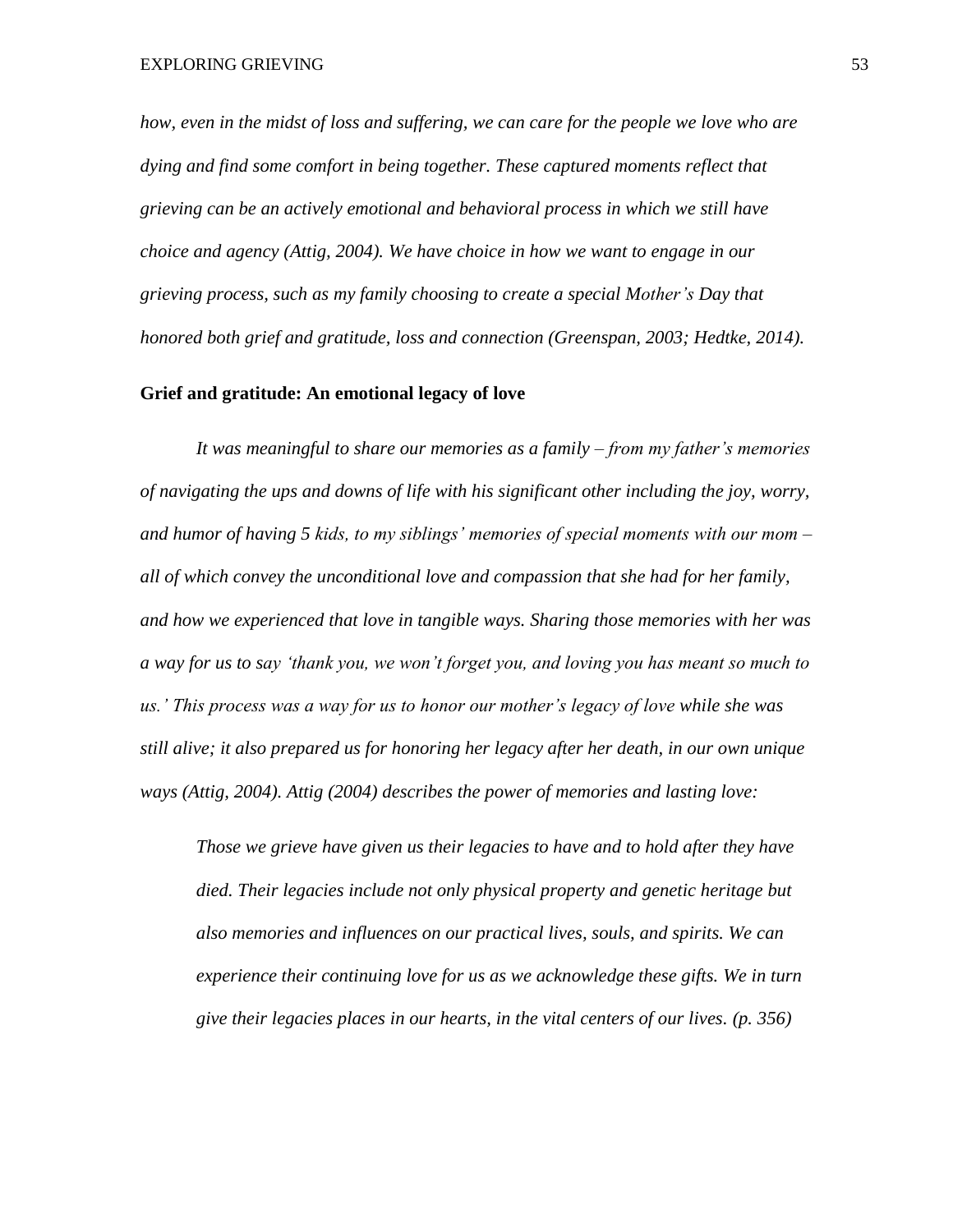*This resonates deeply with me, like my mother's heartbeat, because sharing my stories about my grieving process has been a way for me to honor my mother's legacy and carry her love with me.* 

# **A story of fragments of my mother's last weeks of life: Peace and anguish**

In the last weeks and days of my mother's life, we continued to grieve together, and support each other. When Mom felt up to it, we would go get ice cream and drive along the ocean in Campbell River, so that she could see the expansive horizon and breathe fresh air. Other times we sat around our living room, my brothers and dad playing their guitars and leading us in songs, many about God and heaven that we knew from growing up in church. My mom would sing along with us as best she could, remembering the poetry of the psalms and the familiar melodies that brought a sense of peace. We found comfort in music, a soothing balm that filled the house, so we often listened to our favorites, from new age Enya to classical music, from opera to gospel, and from Coldplay to our beloved Bob Dylan. There were also moments of quiet, as a sense of peace and sacredness settled on our home, especially near the end. One or more of us would gather in our parent's room, sitting beside our Mom or lying in the old double bed, just to be near her. She was usually propped up on pillows amid my old purple paisley quilt, and often half asleep, as if between two worlds. In her room, we took turns holding her hand, reading to her, singing to her, or resting near her as she slept. Many moments near the end of my mother's life were peaceful and full of love, and also full of grief and anguish.

My memories of your last few days are mostly fragments; some forgotten, some dulled with the passage of time, smooth as sea-glass, and others like broken shards, still so sharp that I have to regard them with awareness and agility, unwrapping them from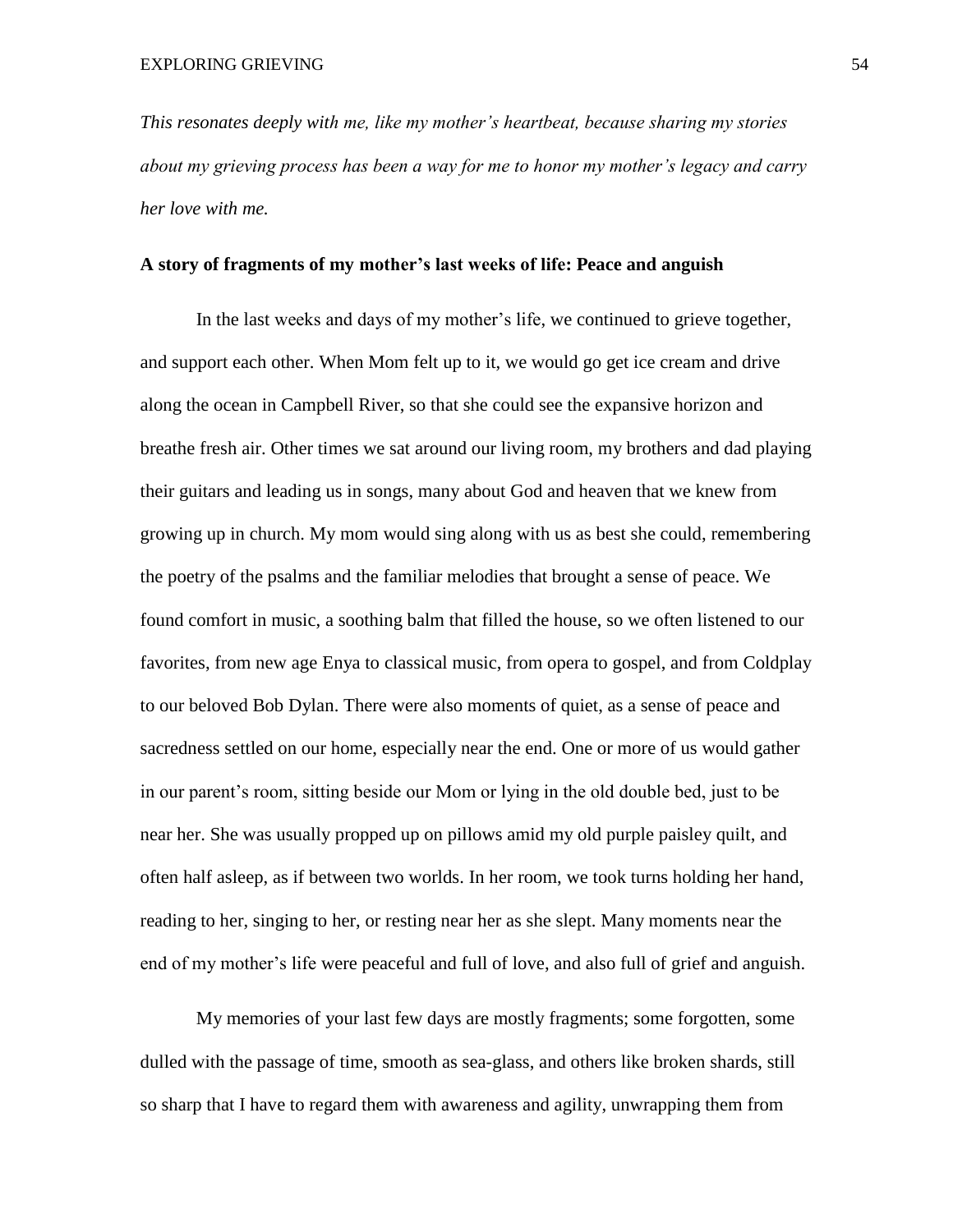their shrouded place carefully, intentionally, and sometimes only partially, just to feel their poignancy, to consider what they mean, what they say about me, about us. What are the most difficult memories? What was the hardest part for you, Mom?

Not being able to communicate anymore… *What I wouldn't give to hear you say "tell me all the details" one more time.*

The fear of the pain, the fear of suffering. The fear of death. *The suffering… your suffering…* I am so thankful you were well cared for. The hospice nurses… so kind, so compassionate. The doctor… so available, so thoughtful. Dad… so strong. *We were lucky.*

But still… *the pain, the fatigue, the confusion*… *the uncertainty.*

You, eating just one bite, then nothing. Not eating. Not drinking. That was so hard. Wetting your mouth with sponges – your tongue white with thrush… *Not drinking means death*.

Your body becoming bones… sagging skin and bones. Your face yellow, gaunt. Your eyes half closed and far away. *Mom, are you okay? Tell me if you're comfortable, Mumma. Are you in pain? Can you hear me?*

Near the end, you stay in your hospital-style bed, facing the window, and we join you there. Sometimes you see things that we cannot: "Look at that baby over there… all those people in the trees…" These visions bring me some peace and comfort; I feel like you are seeing something that is meaningful to you – perhaps you can see into the spiritual realm of lost loved ones that you are moving closer to, as the veil of this mysterious world is lifted. I may never know, but I hope that near my own death, I can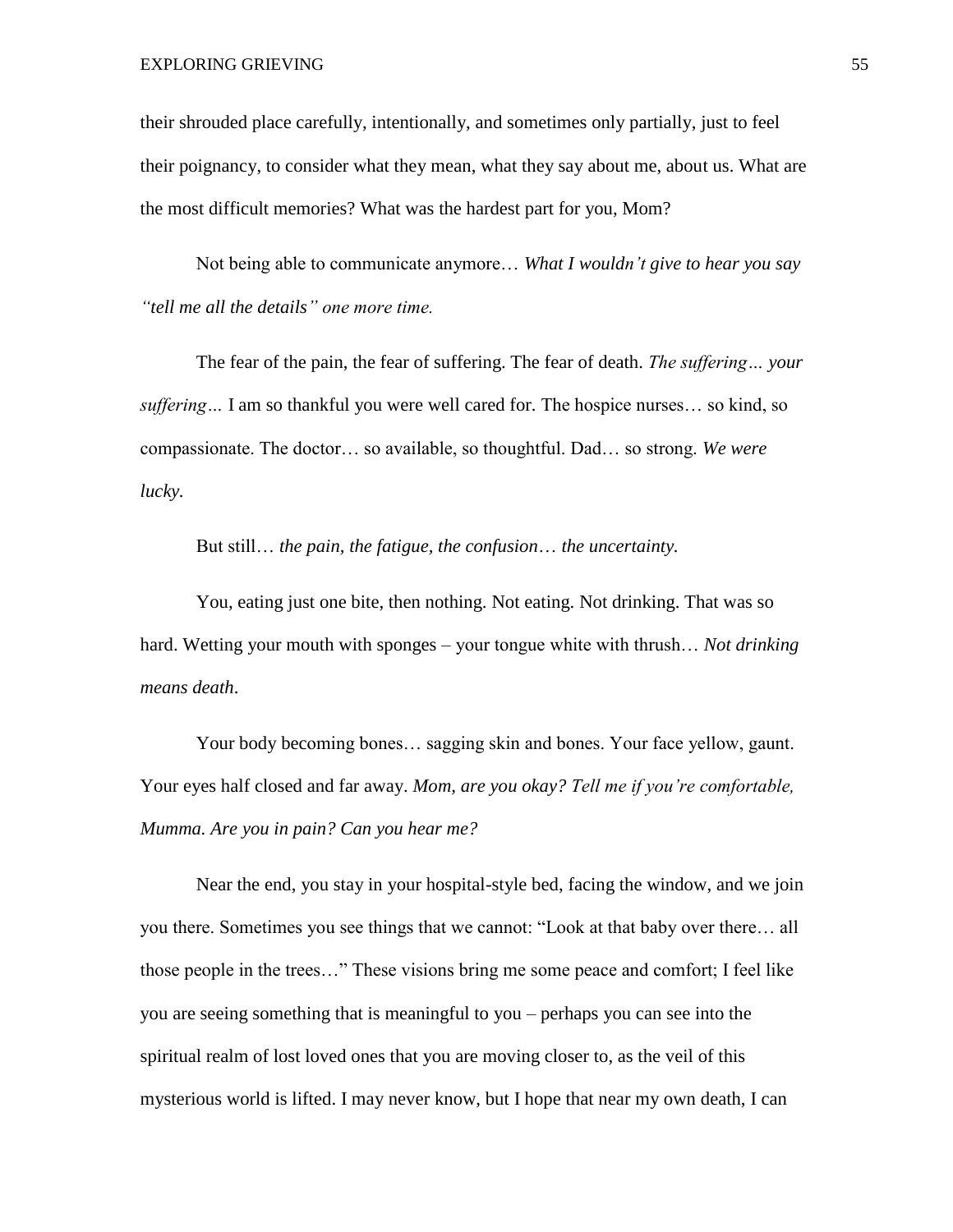see you perched in the trees, waving to me, winking, and smiling your beautiful crooked smile.

The last time we brought you out into the living room, you fell into such a deep sleep on the couch. I couldn't wake you, you couldn't hear me. I was terrified that I couldn't reach you. I was afraid that you would never wake up again. I wanted to shake you, hard, to bring you back to us. *Mom. Wake up. Mom!*

You had been sleeping for hours on the lumpy couch and we wanted to get you back to bed. Dad and the boys helped to wake you, finally. But you were confused and crying. Moaning. We just wanted to get you up from the couch to your walker, to roll you back to bed. You feel so fragile, like you could break in our arms. During the lifting and shuffling, you bite your lip. And seeing the blood on your mouth and hearing you cry makes me feel so helpless and overwhelmed. *Are you okay, Mom? Does it hurt?* But you don't answer, you just cry. Inconsolable. It is so hard to not be able to communicate and ensure that you are okay. I don't know if you are in pain, sad, or confused. You are still here, but I miss you so much already.

I let Dad and T. put you back to bed, as I stand in the hallway, fighting back tears and the panic rising in my chest like fire. Feeling useless. Feeling weak and ashamed for being so anxious, not hiding my distress and perhaps adding to yours.

This moment would stay with me and whenever I flashed back to it in the next few months, I felt a sense of helplessness and despair, of wishing I could have done more and feeling like somehow I fell short. Those were the hardest moments, the most frightening feelings, and the sharpest fragments.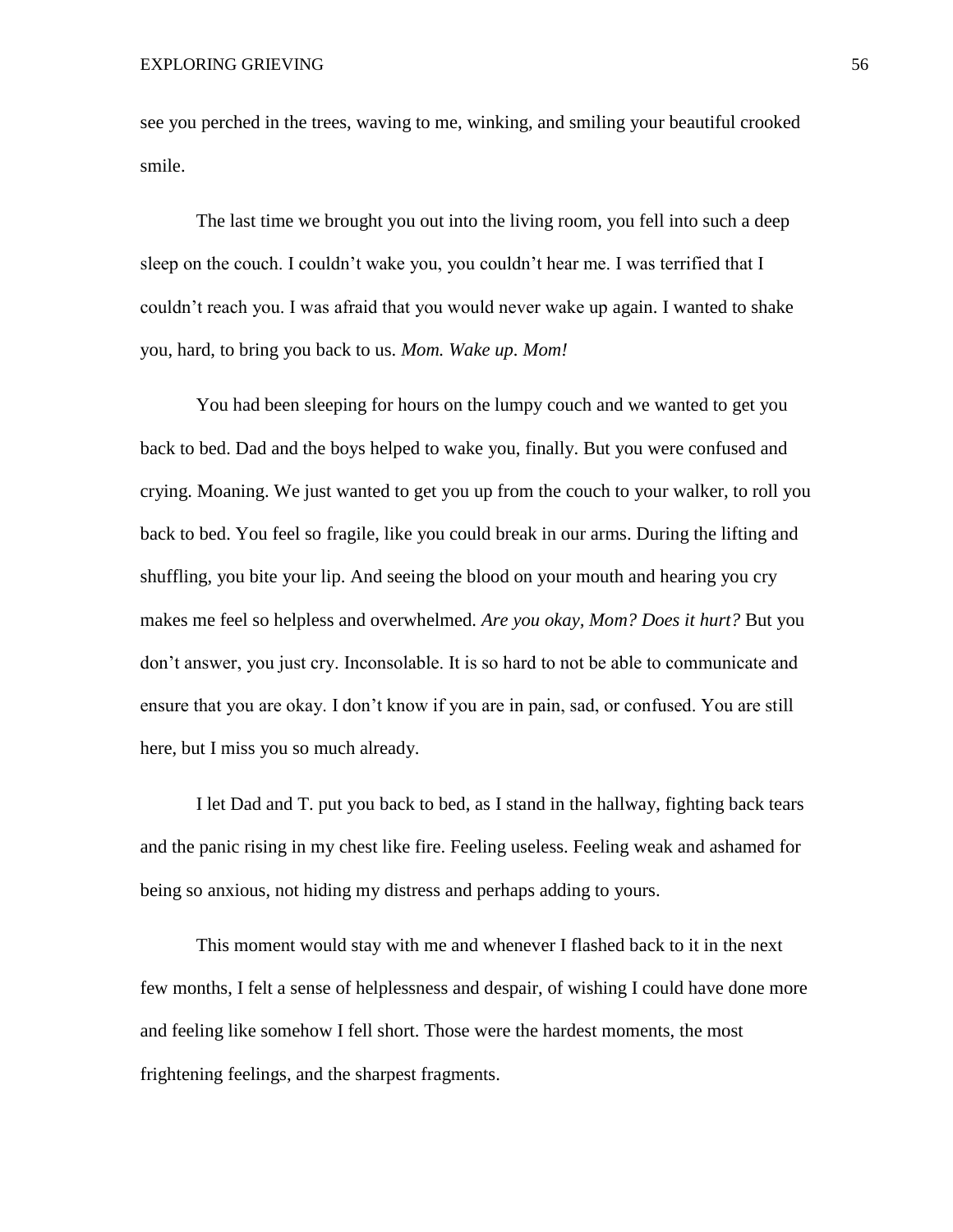#### **Death as a sacred part of life: Peace and anguish**

*Sharing these stories reminds me that witnessing my mother dying was sacred and peaceful, just as much as it was anguishing and shattering. There was a sense of being near something mysterious and beautiful that I could not quite name or understand. In reflection, I believe it was a glimpse of the essence of what it means to be a spiritual being, with a soul that transcends the physical body (Callanan & Kelley, 1997; Greenspan, 2003). As Callanan & Kelley (1997) describe in their book* Final Gifts *– another book that my mother encouraged me to read – dying people often reveal new vistas of awareness, "drifting back and forth from a consciousness of this existence to an awareness of the next" (p. 30) which can help those of us who are witnessing their dying process to realize that they are more than a physical body. One example of the peace and comfort that I felt through sensing my mother's new awareness as she was dying was when she would share her visions of other beings or souls that seemed meaningful for her: the baby on her windowsill or people in the trees outside her window. I could explain them away as morphine induced hallucinations, but even if they were, I did not regard them as such; in fact, they brought tremendous comfort to me because I sensed that my mother was okay, that she would be well cared for as her soul journeyed out of our physical plane. I still feel that these visions of spiritual beings were lost loved ones that my mother hoped to be reunited with, people that had gone on before her, just as she*  was going on ahead of me to a spiritual and mysterious place that I could not quite *envision, but that I could at least appreciate.* 

*Being with my mother during her dying process and navigating all of those aspects of being human – the suffering and the fear of pain and loss, the sense of spiritual*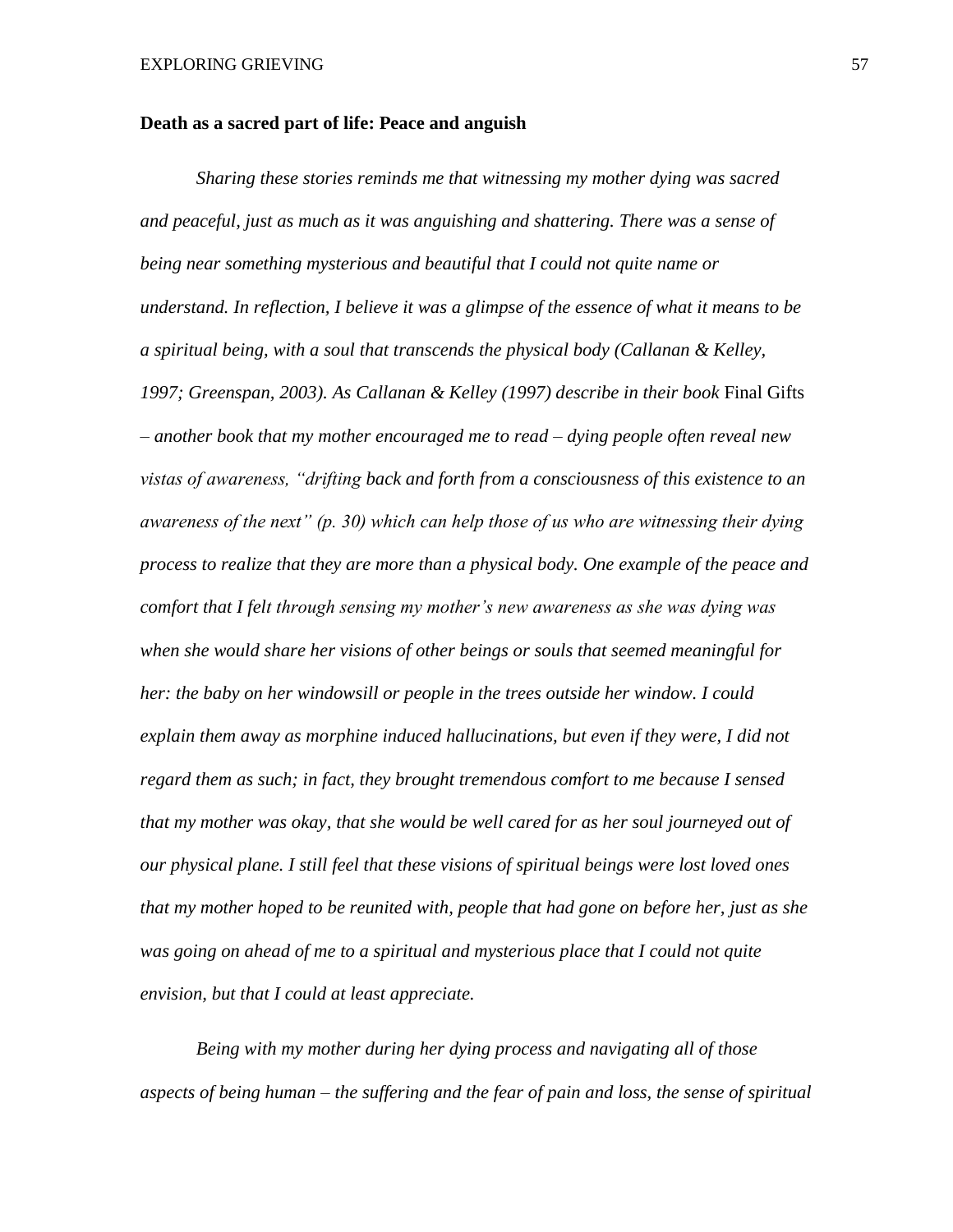*awareness and peace, the deep and overwhelming grief, and the questions about mortality and life after death – were so powerful and sacred; witnessing that process helped me to not fear death in the same way that I had as a teenager, when I was anticipating the future loss of my mother. I came to a place of acceptance that I did not have all the answers, becoming comfortable with embracing the mystery of both death and the nature of the soul after death. Witnessing my mother dying and grieving that loss brought what matters into focus for me, appreciating life for what it is, even the hard parts, and accepting that death, as a part of life, could teach me about living, loving, and grieving more than any other experience. Park and Halifax (2011) describe how spiritual transformation may occur in those who are dying and those who witness dying:*

*An old woman once told a caregiver that wisdom and compassion are not given to us; they can only be discovered. The experience of discovery means letting go of what one knows. When an individual moves through the transformation of the elements of loss and grief, he or she may discover the truth of the impermanence of everything in life and, of course, of this very life itself. This is one of the most profound discoveries to be made. In this way, grief and sorrow may teach gratitude for what one has been given, even the gift of suffering. (p. 361)* 

*There was comfort and peace in sharing this journey with my family, the joy and the sorrow, and the poignancy of ushering my mother into the next life, just as she had wanted. It was a privilege to be with her and bear witness to her final earthly transition, a journey that gave us pause, that slowed us down so that we could exist in the moment to honor a life lived, to share our love of a woman who taught us how to love unconditionally, and to support and hold a human being that was leaving her worldly*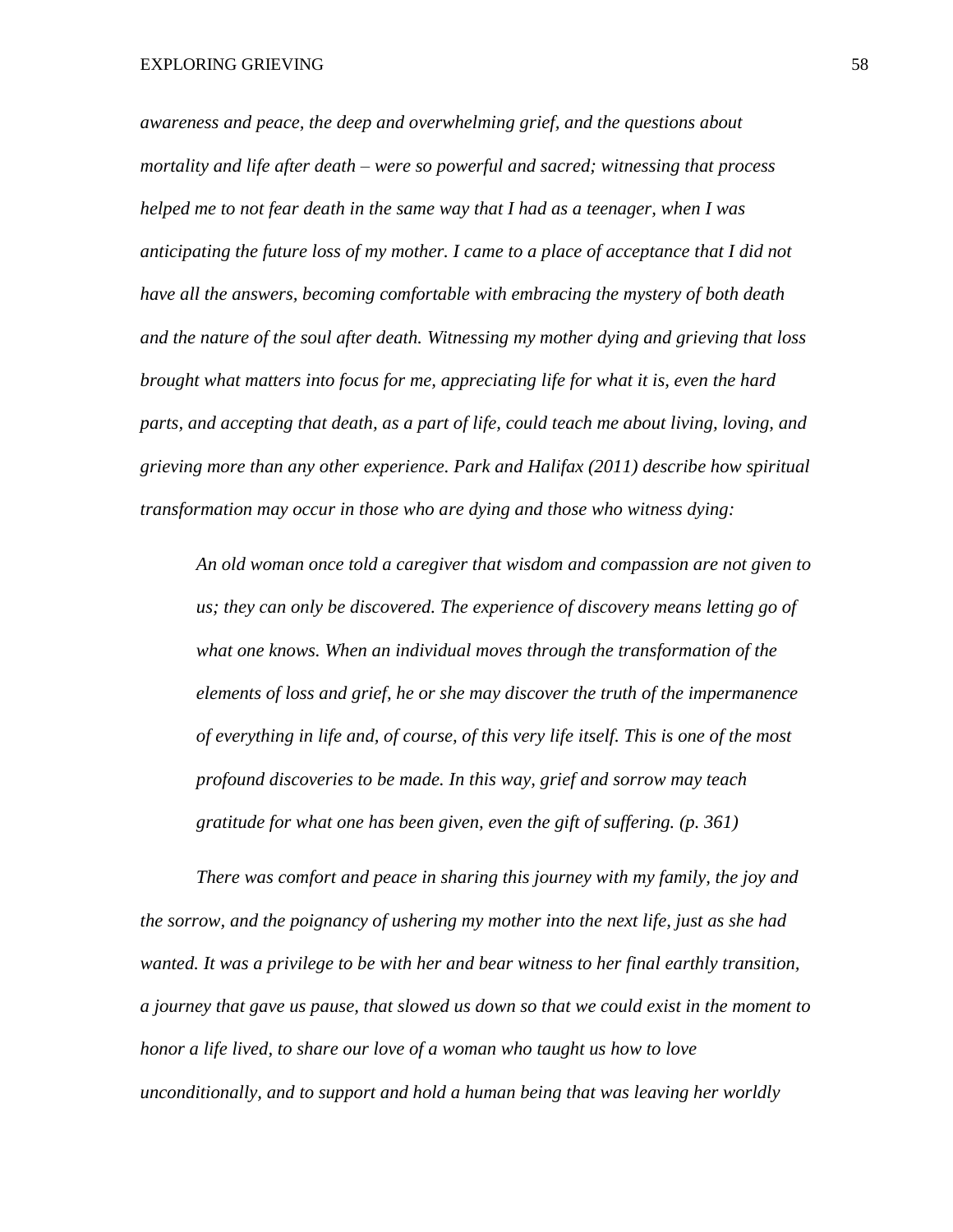*body. However, as Callanan and Kelley (1997) suggest, as much as there is love and peace in witnessing the dying process of a family member, there can also be unparalleled pain, suffering, and distress because death is often seen as a "fearsome and unwelcome visitor" (p. 31), imposing on us questions about mortality, suffering, and difficult emotions such as grief and anguish.*

#### **Difficult memories and emotions: Finding a way through**

*Telling these stories of life, death and grief is also a way for me to process the more difficult memories, and to honor that they are still difficult for me to process. There is still pain there. Some aspects of my mother dying are still hard for me to recall and 'stay with' (Neimeyer, et al., 2010, p. 76), but those parts are also full of the experiences and emotions of what it means to be human and to share this impermanent life with those that we love. As I have told these stories, I also realize that grieving is ongoing and in a constant state of change; my grief has changed over time, just as I have been transformed through it. The flashbacks that I used to have of my mother suffering or becoming more and more sick, are not as painful as they once were, perhaps because I have found ways of coping with and processing my emotions (Neimeyer et al., 2010). As Greenspan (2003) taught me, grieving is a process* through *pain, not the avoidance of pain; and I continue to find my way through grief by processing emotions in intuitive ways, such as allowing myself to cry and grieve, to reach out for support, and even to distract myself if I need a break from the pain (Greenspan, 2003).* 

*Grieving is also a process of making meaning of difficult emotions, which have the potential to teach us about ourselves and the world when we are "connected to a process of inquiring deeply into the suffering that is part of everyone's life and spiritual*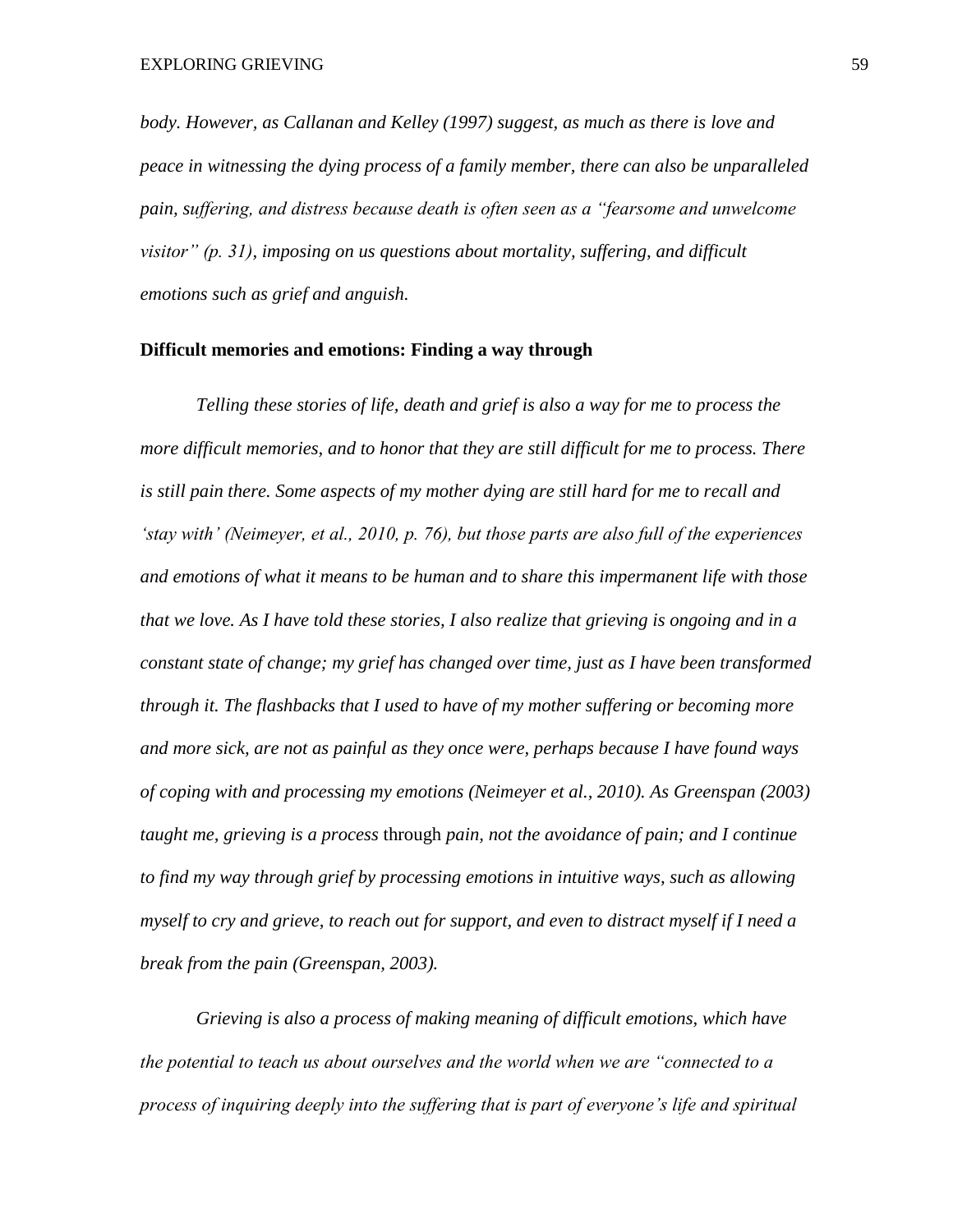*journey" (Greenspan, 2003, p. 7). Neimeyer et al. (2010) suggest that exploring "the hardest parts of the experience and 'staying with' them until the associated images and meanings can be held with less anguish" (p. 76) can be helpful for making us aware of what aspects of our loss are most challenging for us. For instance, revisiting some of my more difficult emotions and memories has helped me to consider what meaning I can give to these memories (Neimeyer et al., 2010); for example, grief was a "wake-up call" (Greenspan, 2003, p. 6) to the reality of death as a part of life. Looking back now, I realize how much I have grown and how much my view of the world has changed. Grieving allows us to experience an expansion in our perspective, as Greenspan (2003) suggests, so that we can see and understand (perhaps for the first time) that we are not alone in our suffering: "When the heart breaks open, the ego starts its journey out of isolation – ironically, just when it is most bereft" (p. 97). I believe this broader perspective can make us more compassionate toward others who are suffering, because we have lived it, felt it, and experienced the anguish and the loss that connects us to the whole of humanity (Greenspan, 2003; Neff, 2003). This view can also help us to be more compassionate with ourselves; for example, I have come to realize that I did the best that I could while my mother was still alive. She did suffer pain, confusion, and grief, and I was not able to take it away, nor was I meant to. I did what I could with what I knew then; looking back on my younger grieving self, I try not to dwell on how I could have been a better daughter or sister. However, it took me years to come to making this meaning out of the most difficult aspects of losing my mother and seeing her suffer, and there are memories that I still struggle to 'stay with' (Neimeyer et al., 2010). I do not want to gloss over the pain. It bears repeating: the pain is still there, and it still hurts,*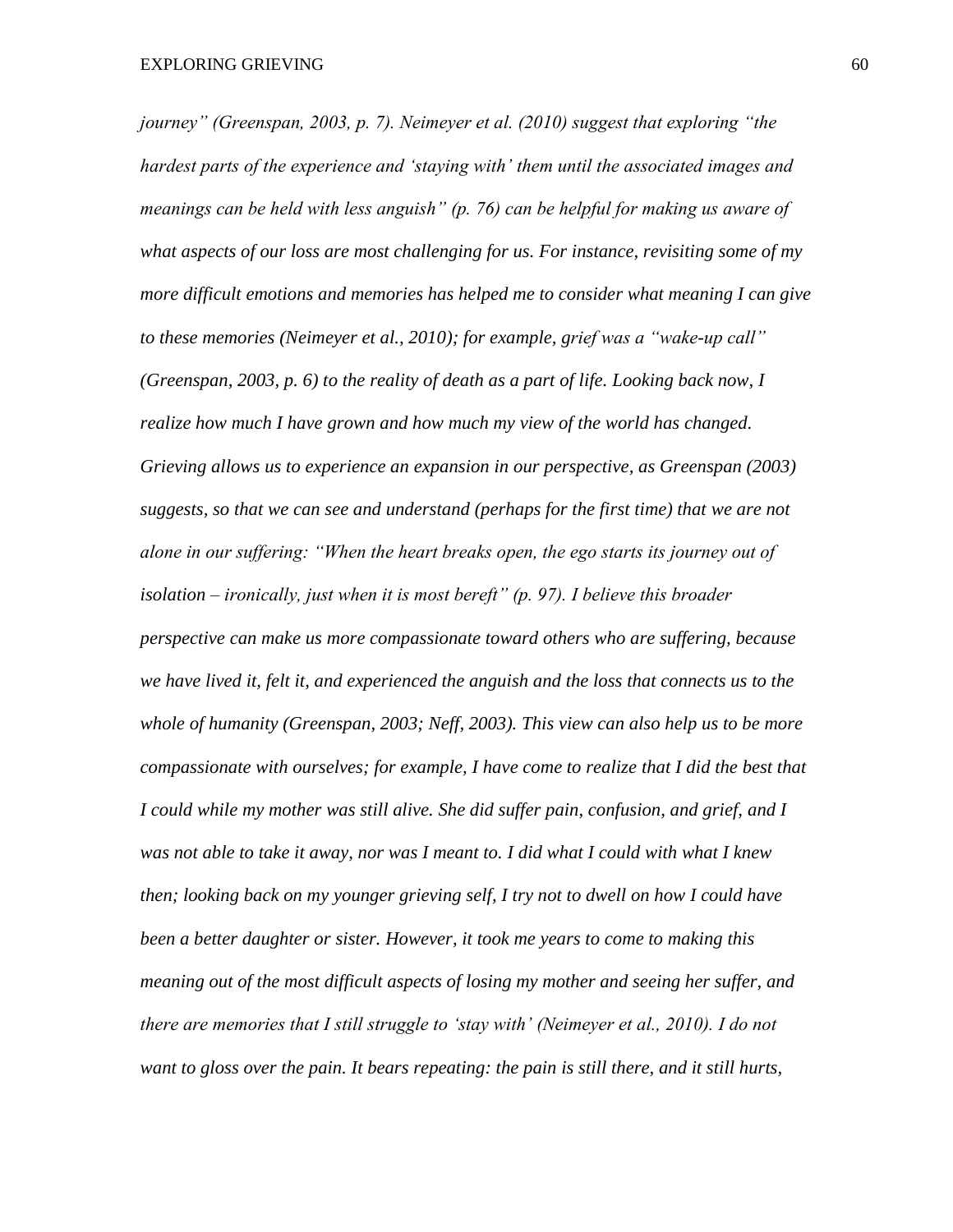*and I still miss her so much; however, much of the time I am able to "attend to, befriend, and mindfully surrender" (Greenspan, 2003, p. 13) to my difficult emotions and memories so that I can learn from them and find meaning in them; at other times, I remember that the difficult emotions and memories are part of what connects me to others who are suffering.*

#### **A Story of Making Meaning of Death and Grief as a Family: Our Trip to Tofino**

*My mom had helped to prepare our family to make meaning about death and grief so that we could come to new understandings about ourselves, our connection to one another, and our ongoing connection to her after her death. The gift that allowed us to engage in facing the reality of losing her, processing emotions, and grieving together, was a trip to Tofino. This story reflects many of the key themes of my grieving process, including those I have tried to highlight in all the stories that have come before it. I have drawn on this story about Tofino for inspiration in exploring my grieving process, after stumbling across one of our home videos. I believe it conveys not only the beginning of my grieving process, but also the ways that we began to explore death, loss and grief, and to make meaning as a family. For me personally, it allowed me to hear how my loved ones, especially my mother, were feeling and thinking about everything, which would help me on my own unique journey of grieving after my mother's death.*

*This trip was one of the ways that my mother helped to reinforce the values of our familial culture which had honored love and connection as the foundation of our family; death as a sacred part of life; emotional vulnerability and emotional processing as valuable; honest, open communication and humor as welcome; and spirituality as an integral part of who we are that allows us to connect with something beyond the physical,*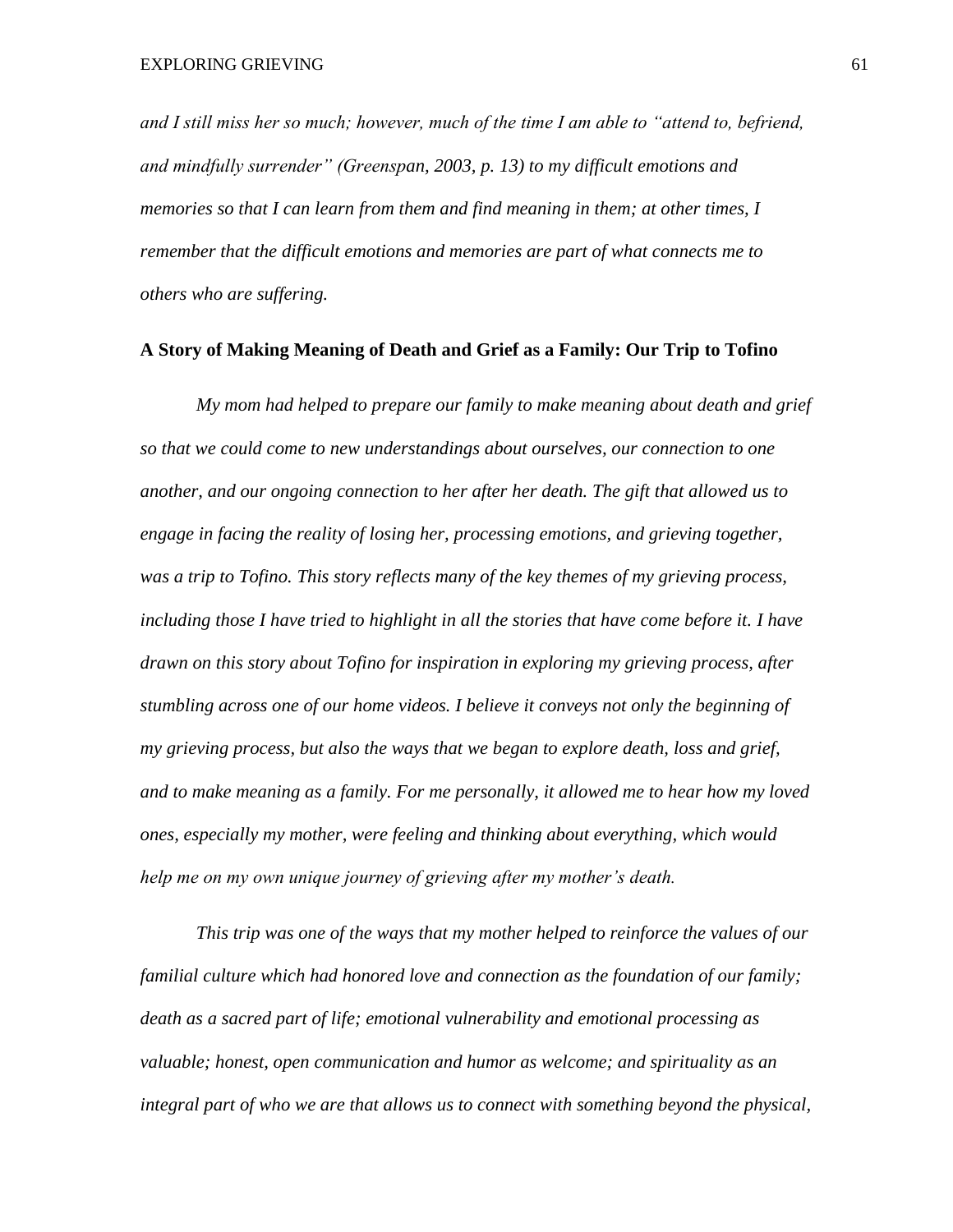*such as the souls of our lost loved ones. These values of our family culture helped to shape my grieving process and also to prepare me for what was to come.* 

#### **Facing the reality of the loss**

My mother planned the trip to Tofino after our visit to the oncologist. She knew she was dying, and she wanted us to all be together one more time while she was still feeling like herself. Of her 5 children, only my youngest sister was still living at home, but we all made it there, though the journey was hardest for my Mom. A tumor near her spinal nerve caused my mother so much pain that she had to come a day late, after being hospitalized and given morphine.

I arrived with my oldest brother T., my second oldest brother, L., my younger brother F., and the youngest of us, my sister M.. Our parents arrived the next day. Our Mom was feeling better, and we found ourselves all together, in a condo overlooking the wild winter ocean in Tofino: the perfect backdrop for discussions about death, which can feel like a winter storm. We brought along our video camera and were able to record much of what was said and shared on that weekend in February, 2006. We began by walking on the beach, and enjoying the abundant and wild beauty of Tofino. When we settle back in to the living room in the condo, my mother begins a conversation with her family that has become a part of her legacy of love and the north star for my process of grieving.

My creative and soulful brother, L., is filming my mother. She is perched on the biggest leather chair by the window, her legs tucked under her. Her grey hair is cropped short, and she is wearing her velvet, indigo blue top. We are sitting around her on various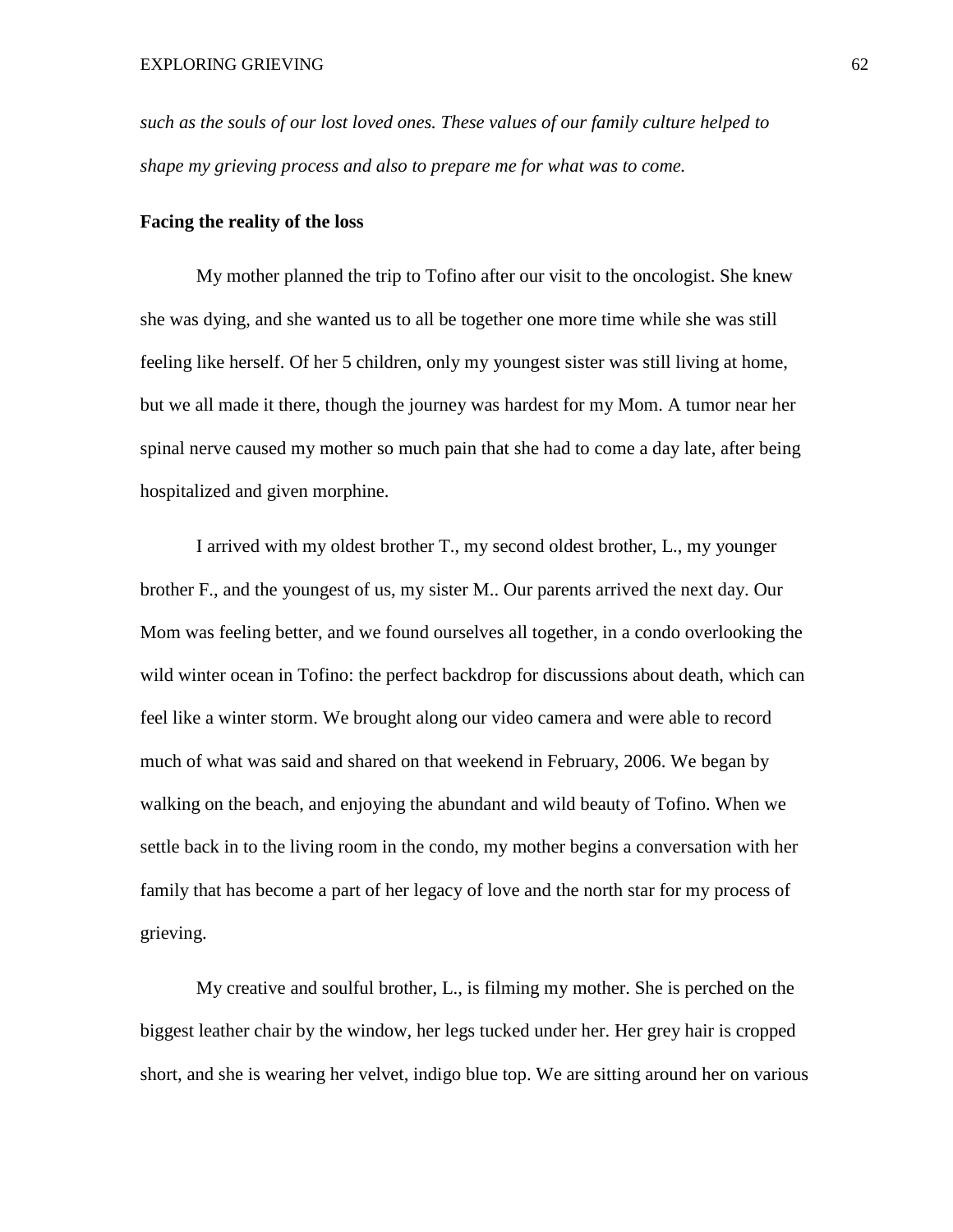couches and chairs, her 5 children, and her husband, who we all refer to as Dad, even my Mom. We know she wants to talk to us, and she has our full attention. We are not usually such a quiet bunch, but today is different. She looks at the camera to make sure the green light is on, and begins.

"So I'm dying… and I wanted to film this conversation so that in the future you could look back and remember what we talked about, and also have a good laugh about this," my Mom says, smiling at us. "Everyone's kind of been told the goods about my health, and just before this weekend, the pain escalated a bit, which was not totally unexpected…

"So I just wanted to say a few words," she continues. "The prognosis isn't good. I am getting sicker, faster. Which means it might be a surprisingly short journey out, like a few months, but it could be another year or two because mysterious, strange things happen. Sometimes doctors say 'I don't know why, but it just seems to be holding back.' I just wanted to have a weekend where we could all be together and I could tell you that I'm okay. I'm feeling well supported. Dad is supporting me as my primary caregiver, and you all have different roles," she makes a point of looking at each of us. "What I ask of you guys is to support each other. You all need each other." She nods toward my father, "Dad, you wanted to say something."

"Hi everybody. That was a great introduction…" my dad begins, looking slightly stiff in front of the camera, as if he is about to give a sermon. He is holding a book about dying that has helped him to prepare to be Mom's support person, called *Final Gifts*.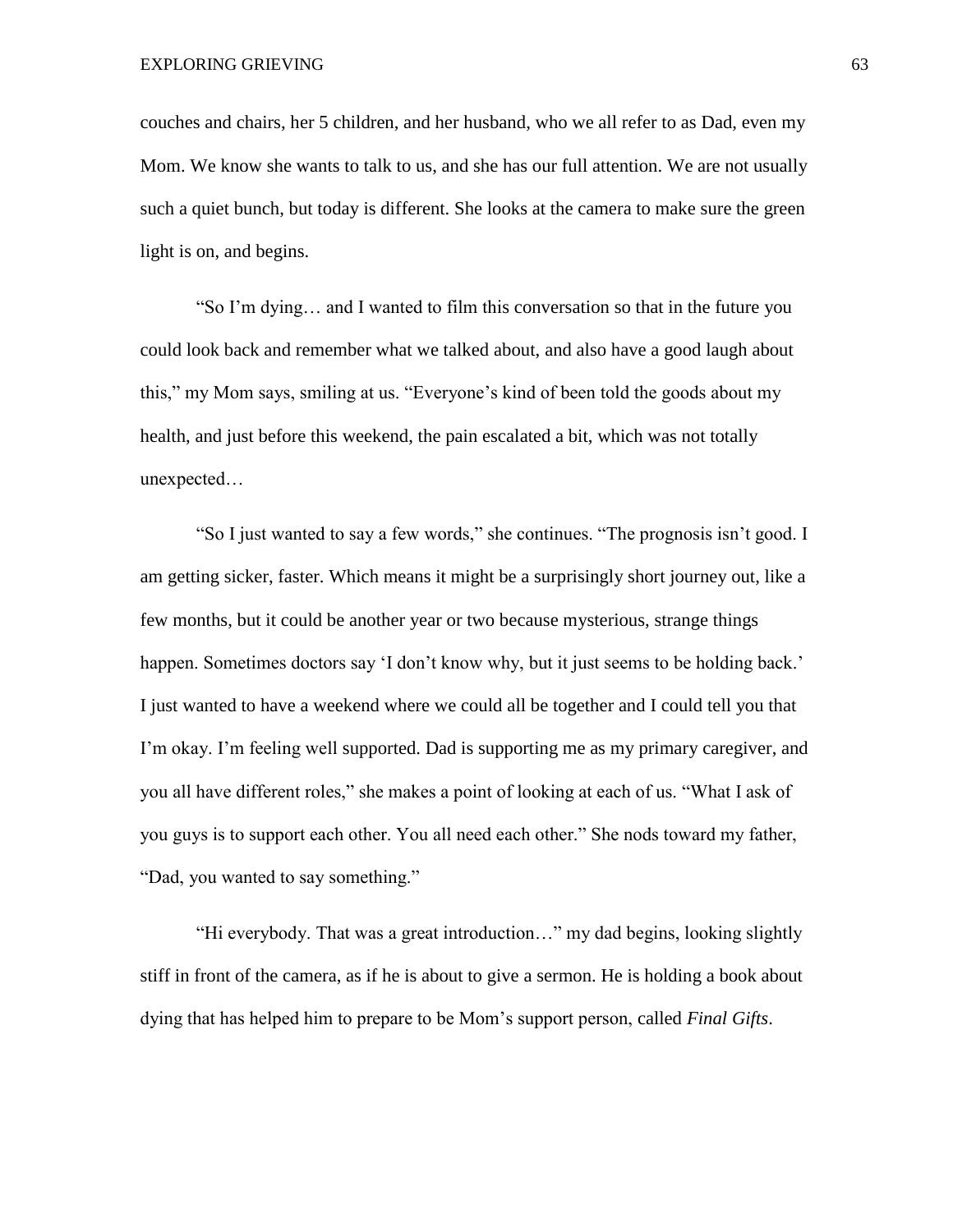"Well thank you, I've been preparing all week," my Mom laughs as my dad smiles and looks toward the camera. I'm sitting beside him, ready to soak up everything my parents want to tell us, hoping to absorb some wisdom about facing one of the most profound losses in our lives.

"Mom was diagnosed with cancer about a year and a half ago, and we've been dealing with that knowledge, and surgeries and chemotherapy since then," my Dad continues. "There's been some really good times in there, where Mom has been healthy... and there have been some really difficult times of suffering and struggle. Last week we went from regular medical care to palliative care, which means the person is dying and they are no longer trying to cure. So now we are just trying to keep Mom comfortable…"

I can feel his quiet strength and his need to convey a message of hope with us, and with his wife, our mom. I am aware of my oldest brother beside me, who is holding back his emotion with a furrowed brow. I can hear my sister crying softly across the room, and my heart aches for her. I have barely come to terms with the fact that Mom is dying, and I was in the oncologist's office to hear the earth-shattering news first-hand. I cannot imagine how hard this is for my little sister, who should not have to face the death of a loved one when she is so young. I am overwhelmed with my grief over mom dying and also worried about my sister: *I live far away, what if I cannot support her the way Mom wants me to? I thought Mom would be here to help us through the difficult times in life. What am I going to do without her guidance and her wisdom? How will we even begin to compensate for her absence?* I bring myself back to the moment, trying to calm my mind and listen despite these conflicting thoughts and emotions.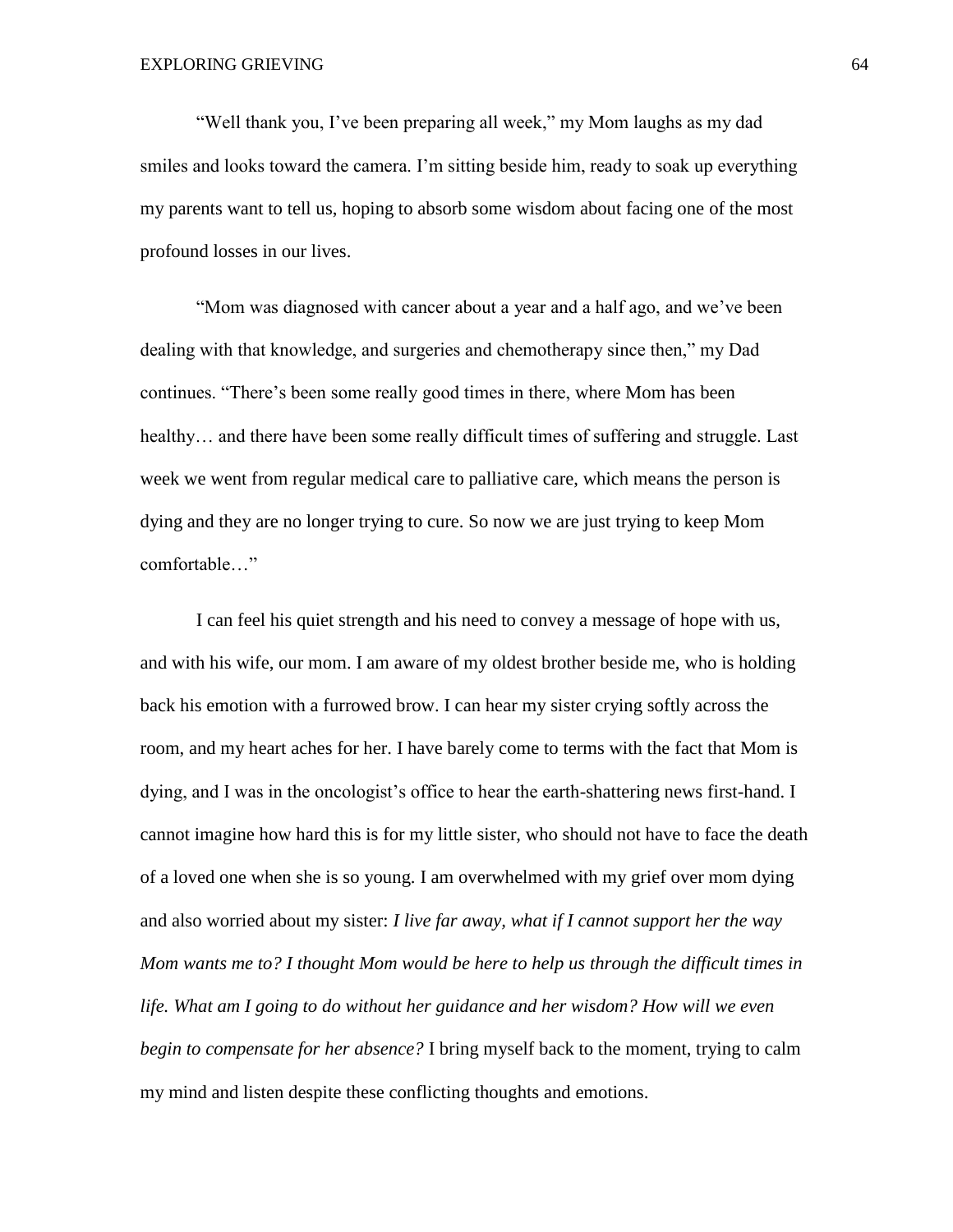### **Grieving as a unique and intuitive process: Love and gratitude**

My dad finishes reading the excerpt he wanted to share from his book and looks up at us, saying "Mom is very strong and she's done a great job of including us in her journey. I think we can all learn a lot from … " he fumbles to find the words, perhaps because death is not something that enters every day conversations, "… something that happens to everyone that is born into this world. And it will bind us together more as a family and make our lives richer... We all have a part to play." He goes on to read more from *Final Gifts*, about how every person responds differently to news about death.

"And I want to interject here," my Mom says, "Particularly for the youngest of you… you'll feel that things were not said and you'll think things were not expressed. 'Oh I didn't do this for her, or I didn't say that to her'…" my mom explains, finger painting her words in the air in front of her. "But the thing is, I'm really intuitive, and I know who you all are, and I know that you all really love me. And even if you all haven't come and taken me to Italy, or bought me a present, or given me a hug, or told me you loved me…" she says, smiling into the camera, "… it's okay because I know that all of you here *do* love me… and love me tremendously, and I am so, so blessed by that and I'm so… *honored* to have been given that kind of love because, you know, not all Moms get that kind of love…

"And I *have* made huge mistakes, but I also know that I've been a good mom. And I'm thankful that I've had the grace to be a good mom, and also to admit that I haven't been a perfect Mom," she grimaces jokingly, and scratches her wrist with her silver bracelets that she always wears, sending them tinkling (one of my favorite sounds,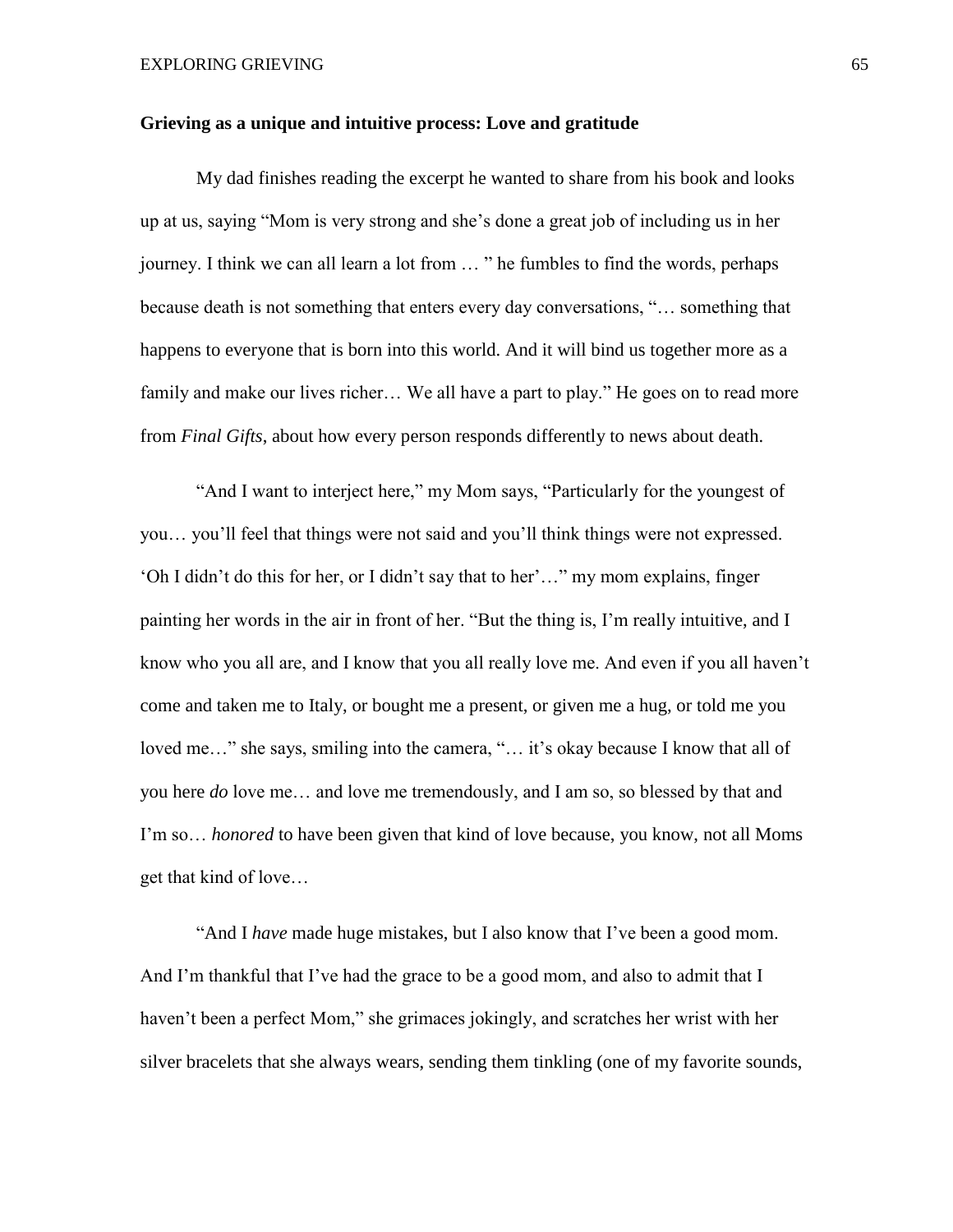aside from her heartbeat and her laugh) "and I've been through grief about that, and now I'm out the other side.

"So there's nothing that you haven't said or that you haven't done that needs to be said or done. I just want that to be known," my mom continues, emphasizing her message with her strong hands, "And when you're older, you'll get a sense of what I mean by that. It's *all* been said and done," she reassures us, her voice resonant. "The love is…" she brings her hands in front of her, as if she is drawing our love toward her as she searches for the words to express a lifetime of connection. "I can tangibly feel love coming from each of you… It comes at me. It just comes at me… in the weirdest of ways. Like watching *Grey's Anatomy* with M…. We love it, and it's a blast to do that together," Mom says, looking at her youngest daughter. She is still holding her palms open, vessels holding the love in the room. "And you all show me love in completely different ways. Everybody's different and that's what makes life rich."

My mom continues to joke about other ways that we show our love as my brother L. pans the camera around the room, showing the different expressions on our faces. Some of us have smiles on tear-stained faces, some are actively crying, and some look serious and contemplative. We are all handling this moment in our own way; each of us is dealing with death and grief differently.

# **Intuition and spirituality: Connecting to lost loved ones and processing difficult emotions**

From behind the camera, L. says, "Intuition is huge... I don't want to interrupt you, but uh, I was talking to this girl on the internet…" he begins, as we all burst out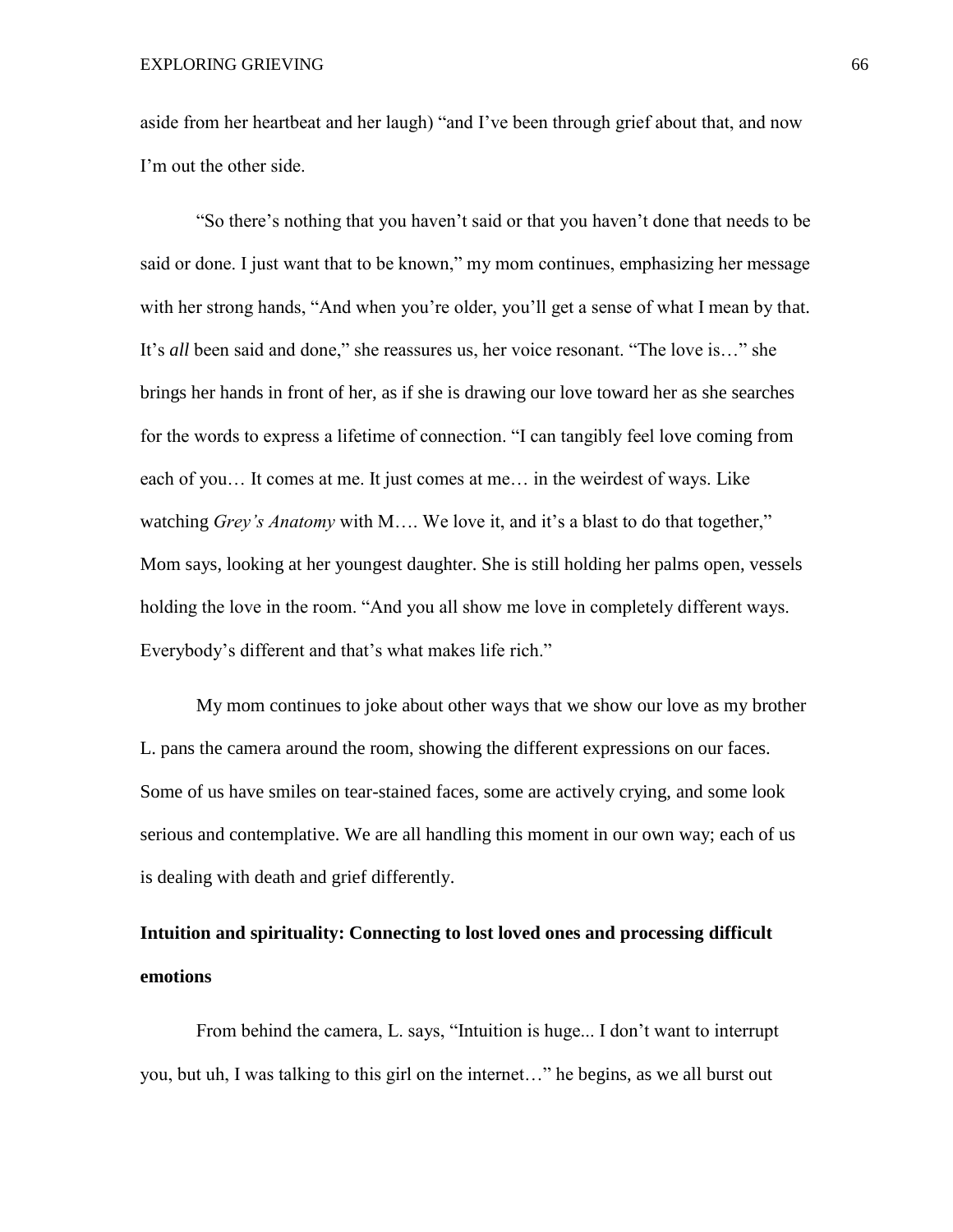laughing. My mother knows that my brother is not trying to be funny, so she waves her hands at us to be quiet, inviting the story that my brother wants to share.

"No, not like that," he continues through his chuckle. "I was trying to get a hold of this girl, and I emailed the wrong person, across the world in New Zealand of all places, but anyway she wrote me back…" he continues as my Dad takes the camera from him. L. goes on to explain that this misdirected email was answered by the stranger, and as they exchanged emails back and forth he realized that her father had died of cancer, and they connected through the experience of mutual loss. It was like finding a kindred spirit. They began talking more intimately by email, and she shared her experience of losing her father, and her own intuitive experiences of her family connecting with their father through dreams and music.

"It was just an automatic connection because she had been through it and it had been really hard, because she didn't know if she had said everything she wanted to say, but then the intuitive awareness came along…" my brother continues, explaining the power of knowing something intuitively, without physical proof. "She is a religious person. But her sister had dreams about the dad that made them feel connected to him. It was very real, it wasn't all hippie-trippy, weird stuff..."

"That's wonderful," my mom says.

"But just being in tune with that…" my brother continues, his chin trembling as he speaks. "Just knowing that intuitive connection is possible is comforting. He was still there spiritually, just like you'll probably still be here…" he gestures with his finger to indicate all around us. "I mean, I believe you will… you'll still be here spiritually…"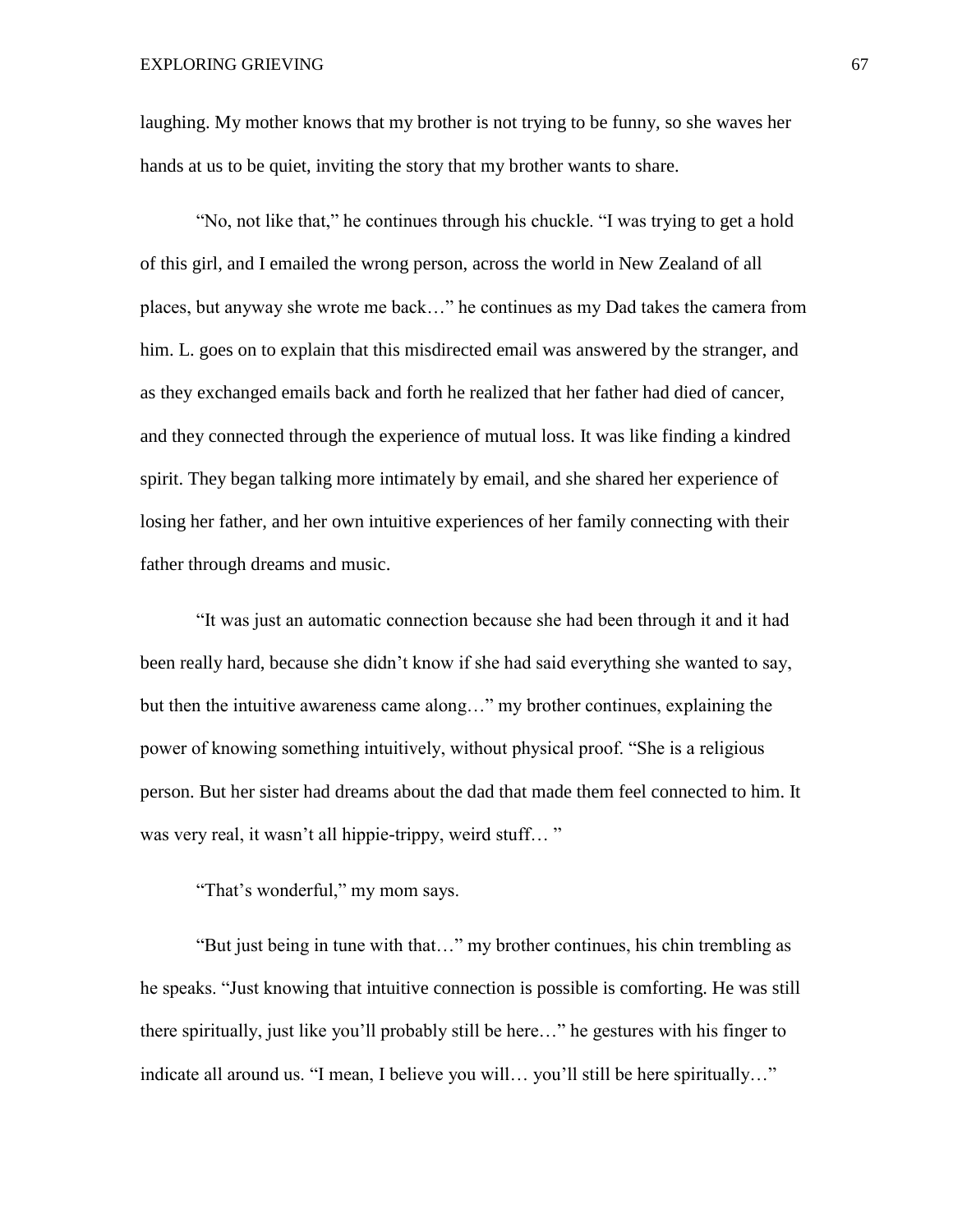"Yes, that's right," my mom agrees. "I do feel that way. I mean, I really sensed that when Grandpa died. It was a sense of his presence in the room, departed from the body. The body was on the bed and Grandpa was still with us in the room, but it was definitely spiritual," my Mom recalls, remembering her own loss of a parent. "And that's brought me a lot of comfort, knowing that I'm dying… that sense that I will go and be with my dad ... and his Dad, my own Grandpa, who I was very close to... in some way. I don't know exactly how. But the intuitive knowing that I will go and be with them after all this time, and spend forever with them brings me tremendous comfort. And you can go into these kinds of places when you're scared in my situation, or in pain, and they can bring you a sense of safety, you know?" she communicates this safe space as a tunnel with her hands. "It's awesome."

"Mmmhmm," my brother L. is right there with her, resonating with her metaphor. "Yeah, because the physical body is so real to us as human beings, but to understand that there is something more than that… whether its heaven or just a spiritual world… um, I don't know…" L.'s voice is thick with emotion, tears welling up in his eyes as he looks down. Those of us who are listening are attuning to the grief that is rising in the room, responding to the fullness of emotion and meaning in this moment.

"To me it's just important…" He begins as his voice breaks, the emotion fully crashing into the room, like the waves crashing onto the sand outside our window. "It's the pain," he cries in a strangled voice, "that you're gonna go through… That's the only thing that hurts me, you know  $-$ "

"I know –" my mom says, holding his pain with her gentle presence. Tears are slipping down my face as I listen to my brother articulate something that all of us feel.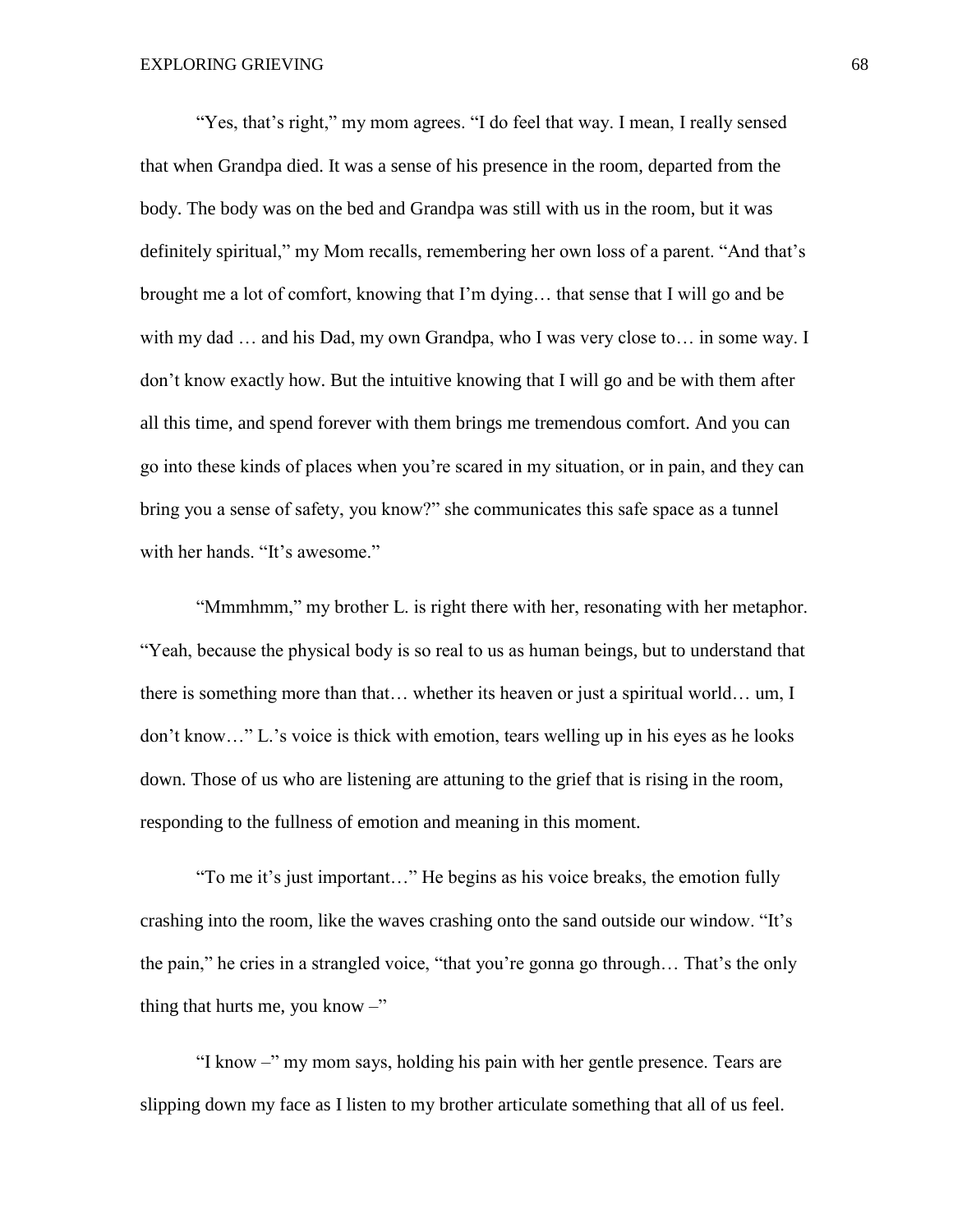"I don't mind, if you go through…" he gestures as if towards another dimension, "… if you go on to the next world… I mean, that's good for me, you know. I'm stoked on that. It's just the fact of the pain that you're gonna suffer, that I don't want you to suffer," his vocal chords struggle to communicate through the grief, and the room erupts with the sobs of my eldest brother, T., and the muffled cries from all of us around the room, like surf hitting the rocks. The room is vibrating with different sounds of grief. There are snorts and sobs, moans and cries, it is an unbridled moment of resonance with one another's grief and fear of someone we love suffering.

"I know…" my mom is the only one in the room who is not crying, as steady as a rock amid the waves, even as they are crashing up against her, bathing her in a salty spray of love, grief, and fear; a storm of emotions churning in the room.

"But I have talked to my doctor about that. And they've reassured me that they will be able to keep me comfortable... A few visits ago my doctor asked me if I was afraid of the pain, and I said 'not really because I'm hoping you will be able to keep me comfortable' and she reassured me that they will…. But managing my pain means that I may not be 'with it' all of the time. And what I mean is that you children and Dad will lose me as a family member before I'm dead, because of the management of my pain. Just like I lost Grandpa to the morphine before he died, you will lose a part of me so that I can stay comfortable. And I want that, and I know you want that for me.

"So if the next time you see me I'm a little out of it, that's okay. That's why I wanted us to have this weekend now. You can tell I'm not out of it at all yet… I love you, you love me. I'm proud of you, you're proud of me. We've all made mistakes, and that's how life should be. Life isn't perfect, it's just life."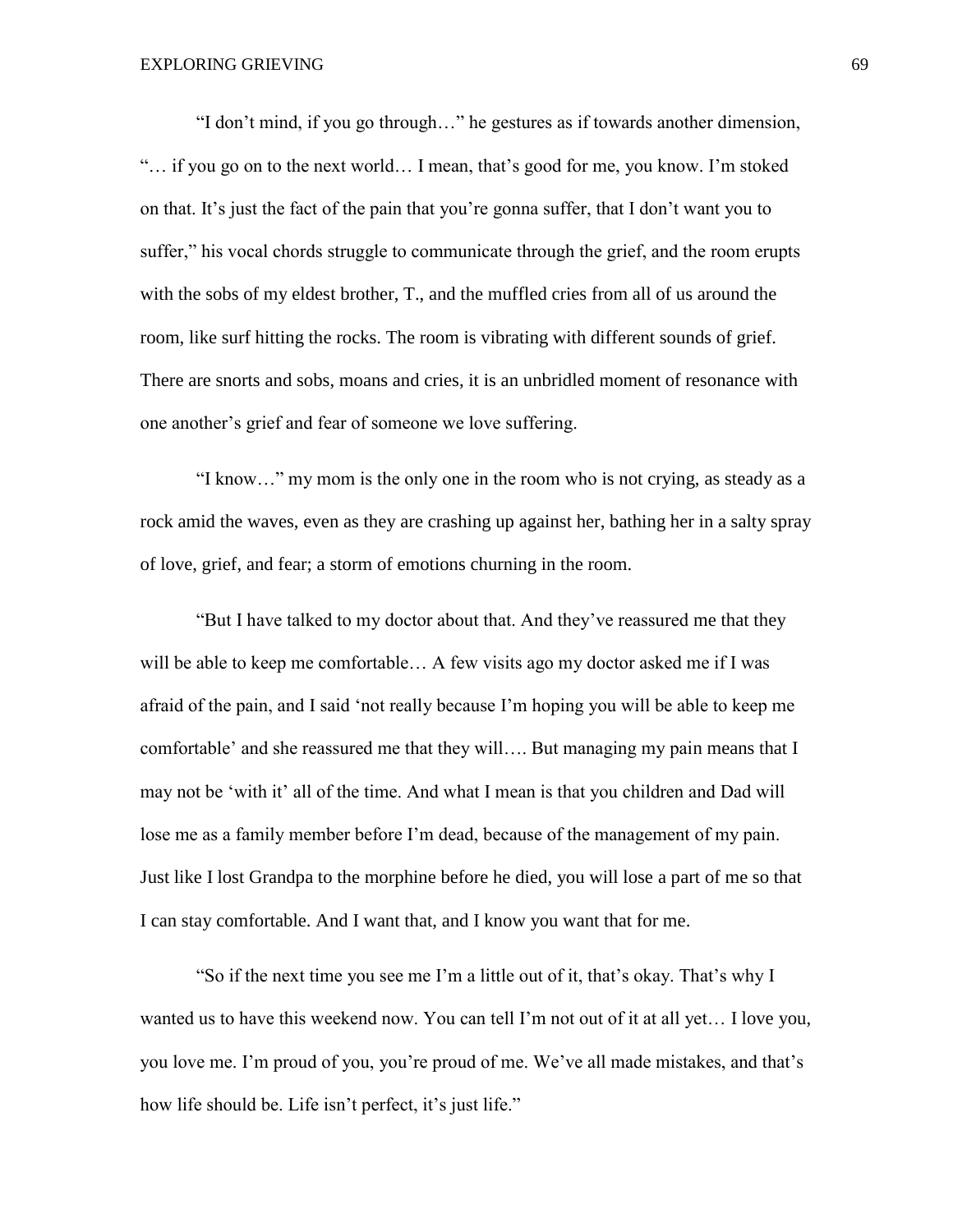My mom looks around the room at us, and suggests that we take a break, sensing the heaviness of the emotion in the room, and the need for us to have a few moments to breathe so that we can continue this conversation. As always, she uses her intuition and wisdom to know what her family needs. I get up to check on my sister, who has left the room during the storm of emotion, which was surprisingly loud and demonstrative.

## **Honoring the emotions that exist alongside grief: Humor, hope, love, and gratitude**

A few moments later, laughter is filling the room as we joke about who was sobbing the loudest and who had the best snort. We agree that the honor goes to my eldest brother, T., who is laughing hard at the noises he made, joking that he was only at an 8 out of 10, and he could have gotten a louder snort if he had more snot in his nose. Around the room we are all wiping our eyes, blowing our noses, and it feels so good to find some humor in the hard moments. That is another way that my family deals with difficult emotions such as grief. We have always teased one another, and it provides some relief from the tide of emotion that is pulling at each of us.

My Dad reads from his book *Final Gifts* again, explaining to us that dying people may share special gifts and messages with us, even if they do not make logical sense.

"Dying people are tangibly moving from one world to another. So you will be communicating with us. And we can pray for receptivity to those messages," my dad says to my mom. "We can be part of it and stay with you longer."

"Yeah its much like birthing, Death is a sacred event…" my mom agrees. "It can seem like it's all just sad, but it's a very, very sacred event."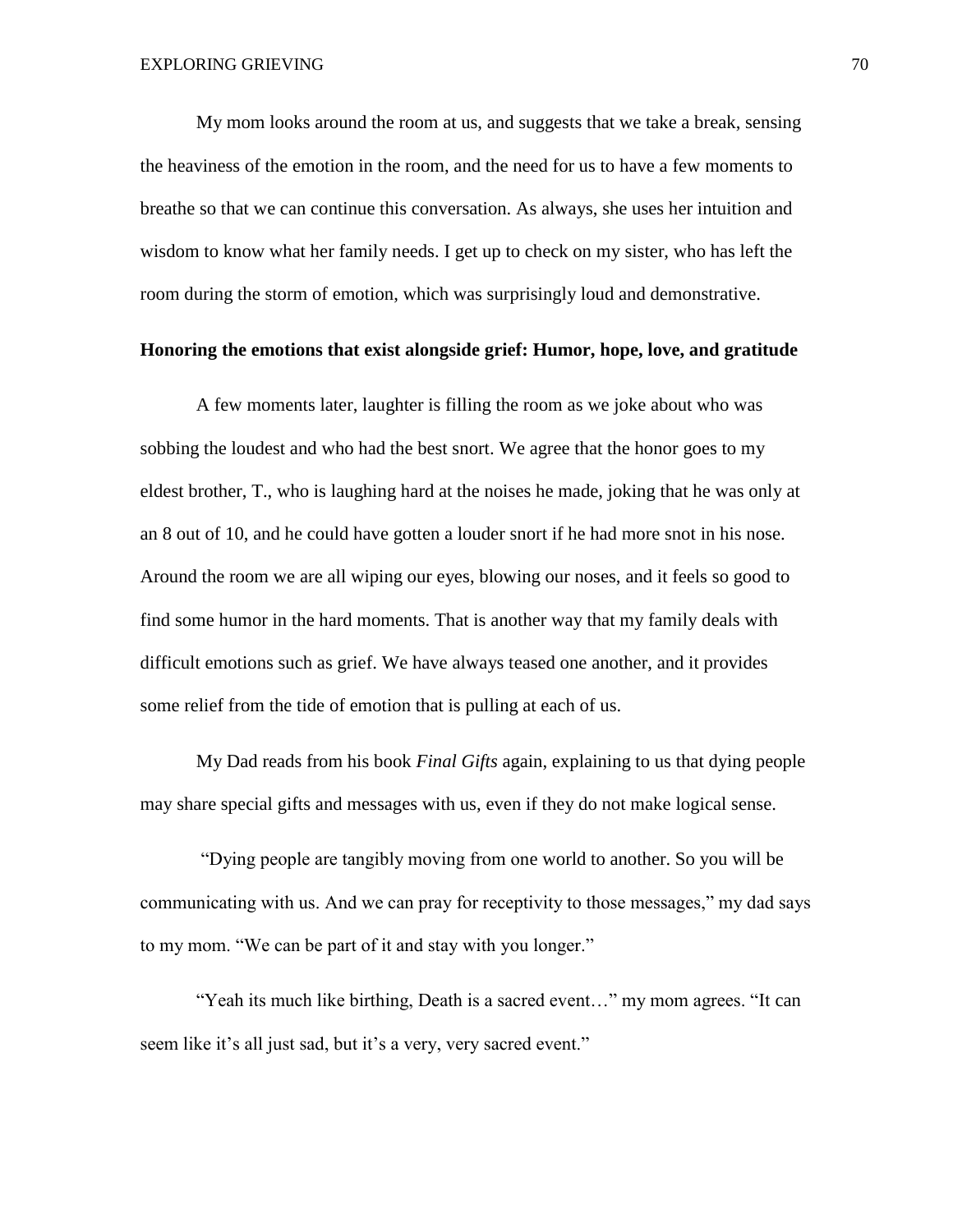"Yeah, that's what I felt with Grandpa, being in that hospital room when he died," My oldest brother T. says. "Because it was one of those summer nights where it was really warm and still… You know those summer nights in Comox Valley…. And right when he died there was just a total peacefulness. It was like you could just feel the peace."

We vocalize our agreement around the room, remembering that evening together.

"For sure. And it wasn't all sad… when Grandpa died," I say, bringing myself back to that moment, "You know what I mean? There was definitely the loss and grief… But there were other emotions too  $-$ "

"– It was profound –" my dad suggests.

"Almost like it wasn't such a bad thing for him to die," I continue.

"Yeah, I think it's harder for the people that are left behind," T. says.

"We can be instrumental in letting Mom go too, when it's time for Mom to leave her body," my dad says as my mom nods her head in agreement. "We can help her go, by not holding on emotionally… not grieving… but being joyful, you know?!" My dad is animated. Lifting his hands up with this idea of allowing mom to go amidst a joyful celebration.

"Well, no… I don't think you can discourage grief –" I interrupt, smiling at my dad.

"– No, no, no, I don't mean –" my dad says laughing.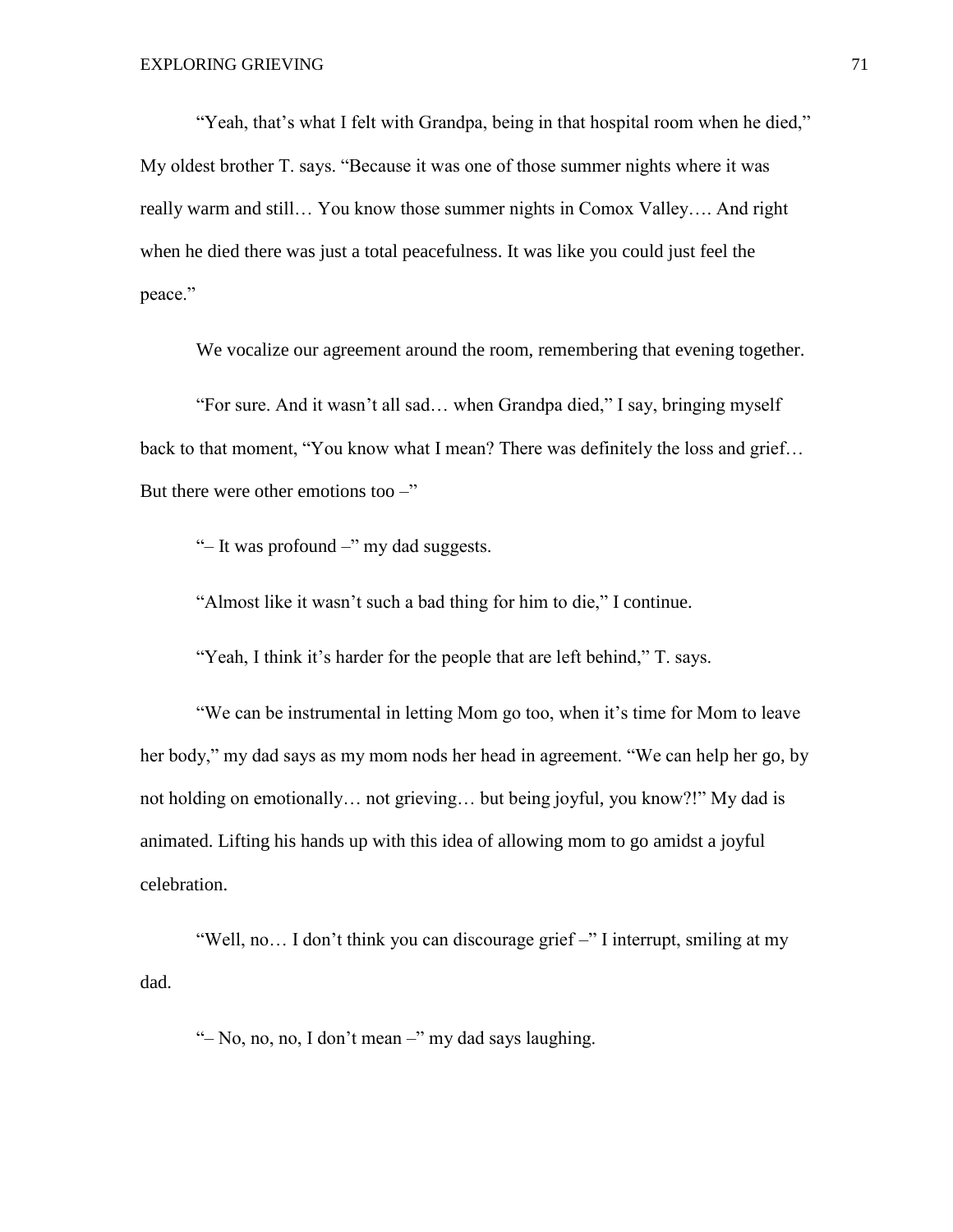"– Not grieving would be like…" I start clapping my hands and dancing in my seat, pretending to celebrate, trying to show that I think it would be a bit ridiculous.

" Amen!!" my dad sings, jokingly, clapping his hands along with me, understanding that I interpreted his words as discounting the rightful place that grief should have in mom's passing.

"Giving her permission to go, for sure," I continue, my laughter subsiding, "But it's totally normal to feel like we don't *want* her to go… I think…" I say, smiling a bit sheepishly at expressing my feelings about the need to grieve the loss, but also proud that I did. I feel like my mother has given me permission to grieve, and I want to honor that and share it with my family.

"Yeah, the loss is still gonna be there," L. chimes in. And now that our attention is on him, he begins to speak in complete gibberish, imitating us all talking over each other and using his genius sense of humor to lighten the mood. We all have a moment of laughter.

My Mom beams at him and says, "I'm so thankful for you all." She closes her eyes and begins to gesture with her hands, as if she is scooping us all up in her palms. "And I'm amazed at the gift that this is… to be dying with people that have this kind of knowledge… holding this sacredness. Because I want you all to keep talking to me. Because I *am* in that body until I do go. And then I am outside that body, with God and maybe lingering… and whatever… I don't fully understand how it works. But the beauty of being spoken to… and held … and you being with me… You're ushering me into the next life," she smiles gently at us, an expression of peace on her face.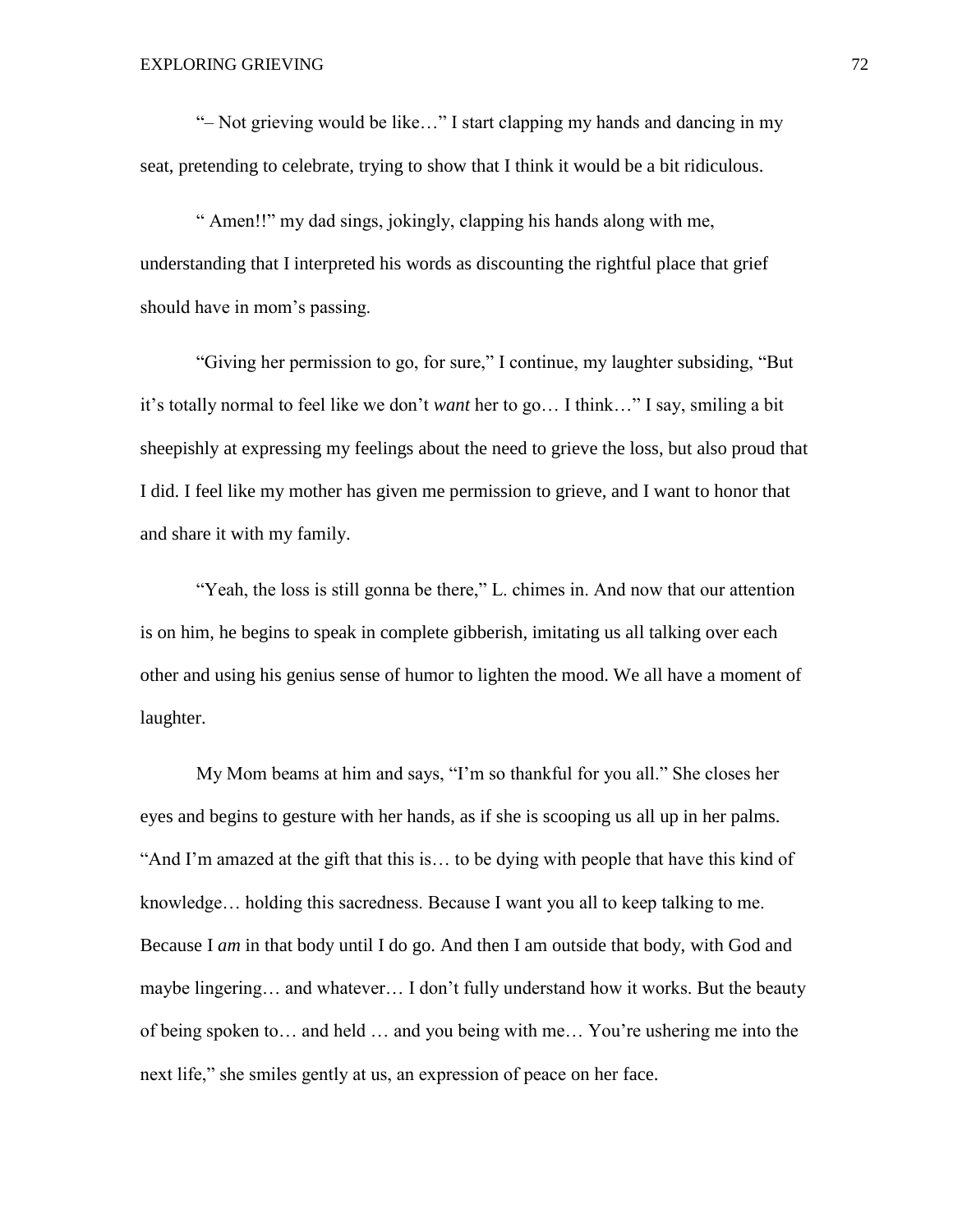"Well you're allowing us to… We're sharing it with you," my dad suggests, "and that's a beautiful thing. And we have hope that something is beyond this life. We have hope of seeing Mom again –"

"– which is a joyful thing," says mom.

"Exactly, it's joyful. Like you're waiting for us there on the other side," my dad says, "and it'll happen before we know it because life does not last that long. It's like a breath."

"The blink of an eye," says T.

"The grass grows up, and then withers away," my dad continues.

"The bee pollinates the flower, and then drops dead as soon as it stings you! Zzz!" L. jokes, using his playful mood to get us all laughing again. His delightful humor brings us back into the moment, back down to the earth. "Well, let's go get some whiskey and get wasted!"

"I'll pass out the morphine, you pass out the whiskey!" my Mom says. We chuckle and then sit with a moment of quiet as the conversation winds down. Our mother has given us so much, but I am not quite ready to end this nourishing family discussion which has touched on the themes of death as a sacred part of life, spirituality, and the emotions that accompany grief such as love, joy, and gratitude. It is feeding me, and I want to say something to nourish my mother as well.

"Can I just say one more thing?" I ask, feeling self-conscious but compelled to give something back to my Mom.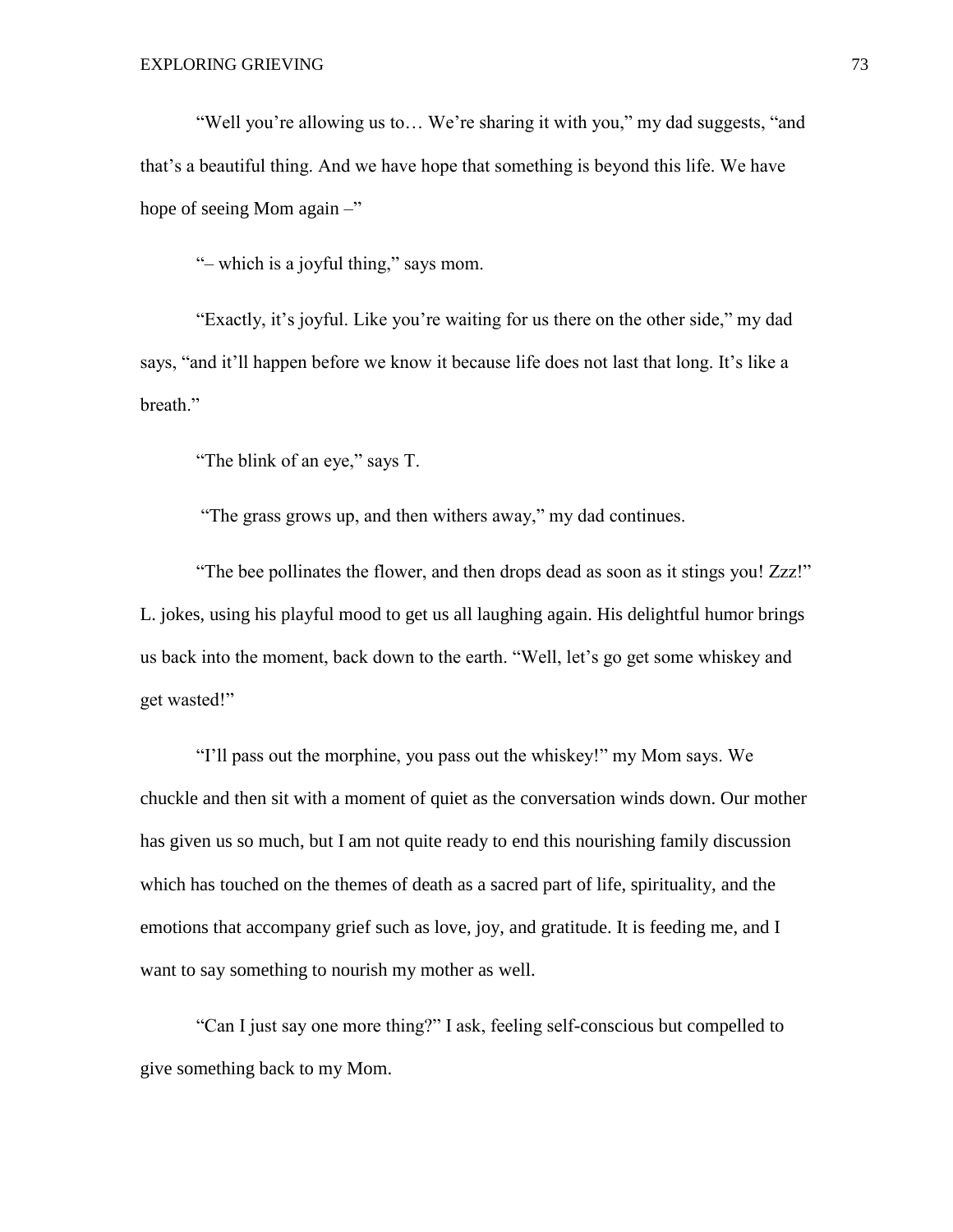"Of course," Mom says.

"I don't even know how to say it…" I say sheepishly. I hesitate to change the jovial mood because I can tell I am getting emotional as my throat tightens.

"Go ahead," my dad encourages.

"Well I… we're just so lucky to have a mom like you…" I manage to get out, as I break into a laugh-cry combination, something I get from my mother.

"Thanks, Mur," my mom says quietly.

"Thank you for being who you are," I say, my voice high with tears, my vocal chords wound up with a mixture of gratitude and grief. "There's not that many people that can say they have a mom like you, you know? So that's pretty great…" The emotion is flowing from my belly, up to my chest and throat, and tears slip down my cheeks unbidden, a cleansing release. And I am not riding the wave alone. Like the surfers in the bay beyond our window, my family is with me in the swells. I can feel the ocean of familial grief around me and the connection with my loved ones as we cry and navigate the same waves and whitecaps around us.

"I'm so thankful to have had the experience of mothering that I've had. And I feel like I've made huge mistakes, but I also know I'm forgiven … and I am loved. And that's huge… I wouldn't like to be going to my death *not* feeling that way. So thank you very much for saying that," my mom says, bathing me in her glow of motherly love. "Now you've got us all crying again," she smiles at me.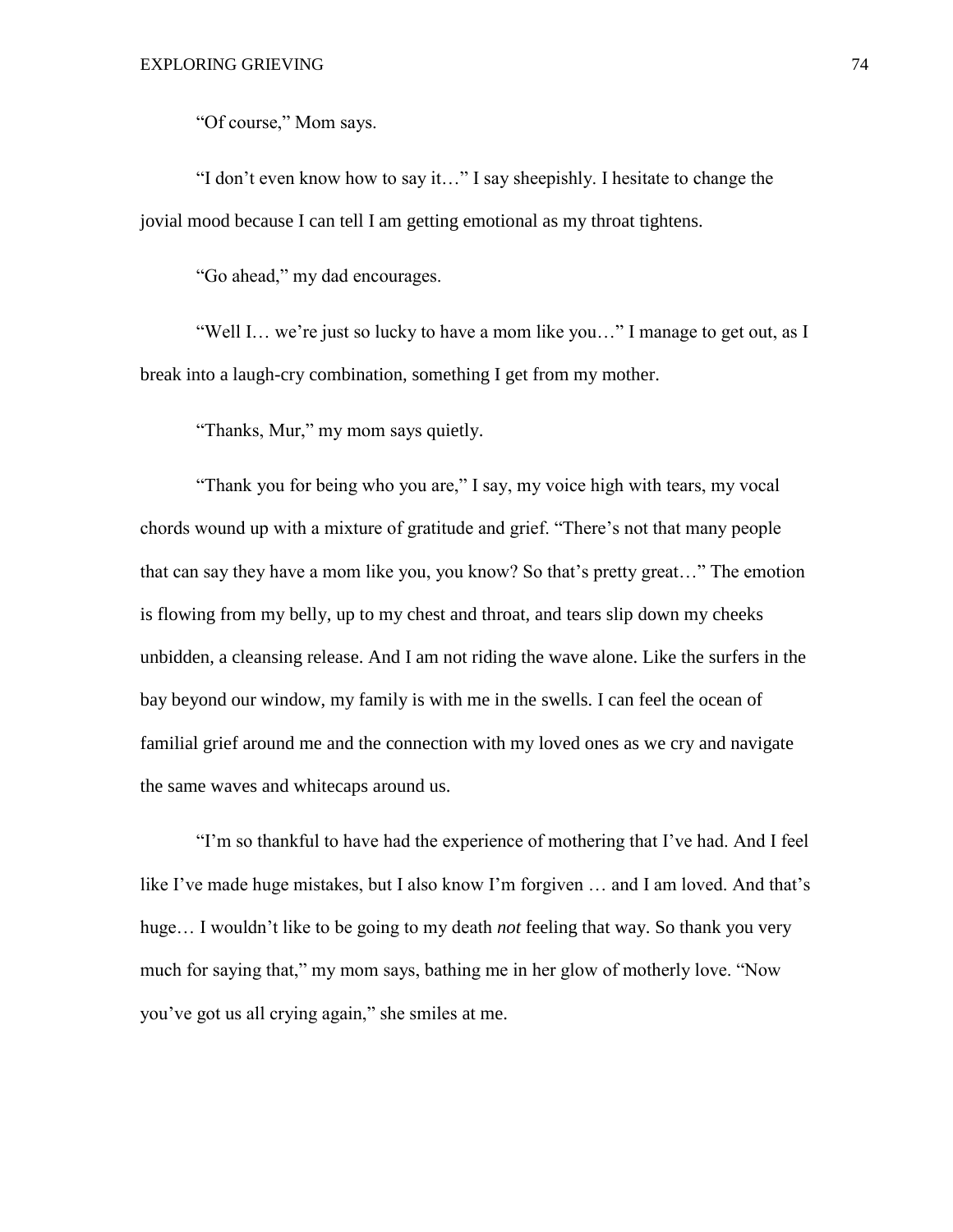"Sorry guys…" I say, as we all sniffle and wipe our faces, "I'm just thankful for what we have."

"Me too," L. echoes the gratitude, "I'm stoked on the brothers and sisters that I have and everybody's been supportive towards me in their own way… we all have special relationships… and I've been a bit of a weird dude in the past…" L. says, and a cacophony of 'no's' and 'never's' follow, "I mean I've been whatever I've been…"

And then in true motherly form, my mom reassures him, "You are who you are, and we love you and wouldn't want you any different than you are."

"We're all unique in our own ways, for sure. And we all have struggles and strengths. But when I first heard that you were gonna die…" L. says emphatically, "I was like 'Oh shit, she's not gonna be around for stuff that I might succeed at in life or that my brothers and sisters might succeed at'... but now I know that you will be there."

"I will," my mom agrees. "And I feel like you've succeeded in life anyways… Because success isn't what the world says it is… it's what the heart is," my mom assures him. There are nods around the room as our mom radiates her light of unconditional love and acceptance upon each of us.

"And for dad too…" I begin – looking up at my father who is standing in front of the fireplace, tears streaming down his rugged face – not wanting to leave out the man who has been by our mother's side from the first day of her journey with cancer, and who has been a beacon for emotional expression and hope. "You have been a great father and you have been a great husband to mom, and I can't imagine what she'd do without you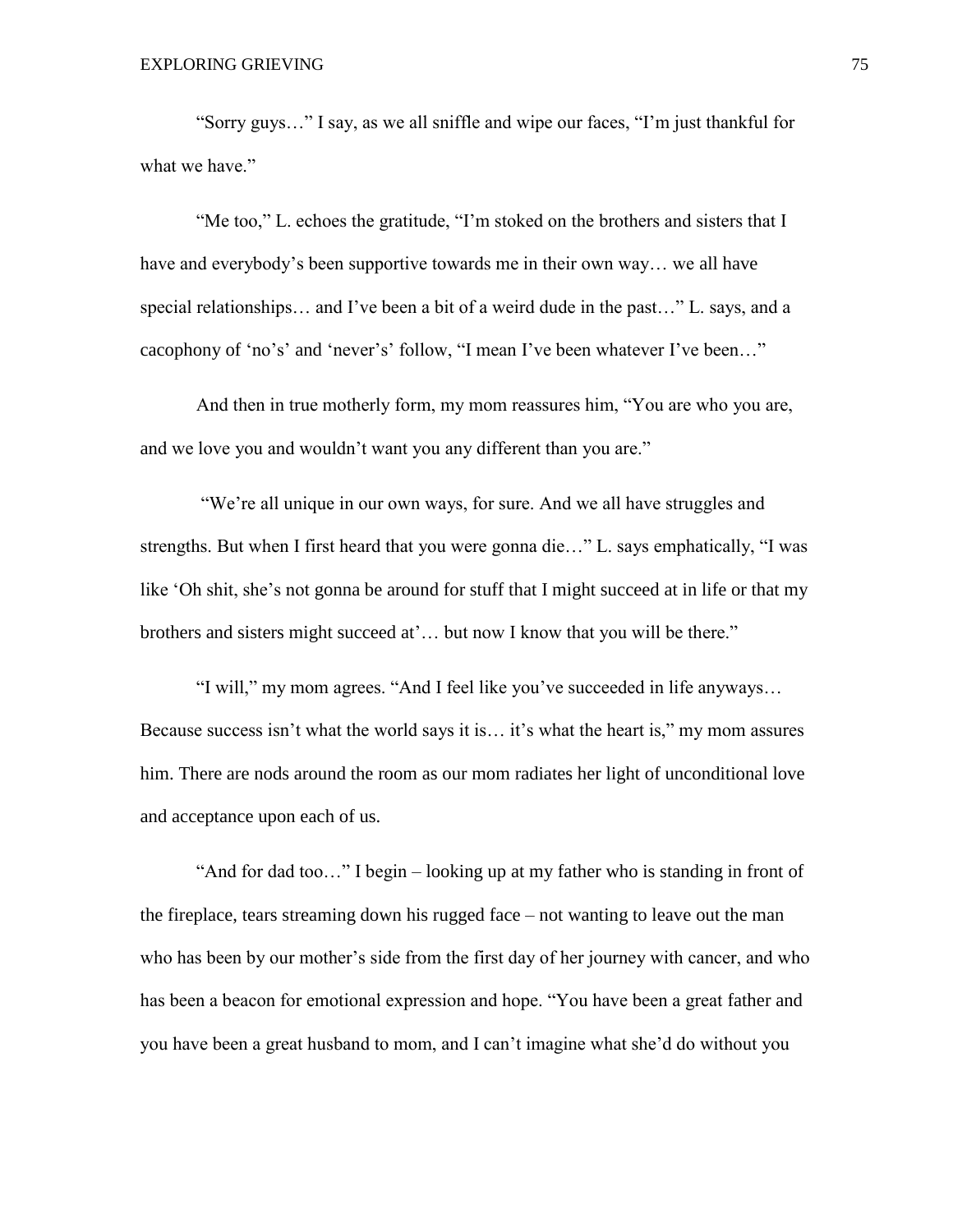right now. It's just so good to know that she has that support, because we can only do so much  $-$ "

"Yeah, I was worried this was going to be hard for Dad, but now, this weekend, I've seen your peace…" says L., "and that's important for me. I knew you were always strong with your beliefs, but I just see your faith and peace so clearly now. You have been such a support for mom."

"I know…" my mom says, "Dad's been amazing." She can truly lean on him.

"Thank you," my dad says. He is visibly moved by this, since his Christian faith has been a cornerstone in his life since before I was born. All of his children have moved away from the church, and even our mom's faith has grown into a more open spirituality. But my father's Christian values have been instilled in us, and his relationship with God has helped him to be a foundational support to our mother through her journey with cancer.

A quiet sits in the room for a moment, the fullness of holding one another up in this hard time is palpable. There is so much love here.

"And cut!" I joke, as I wipe my nose, and we all laugh again, my brother T. pretending that it was all a movie set, and jokingly yelling directions at invisible actors. We find ourselves in stitches again, enjoying the humor and the joy of being together during this sacred and difficult time. We have just had a deep emotional connection with one another, finding meaning, gratitude, peace, and love amidst the grief over losing our beloved mom. And we would have many more moments of connection over the weekend, sharing stories, music, food, and laughter.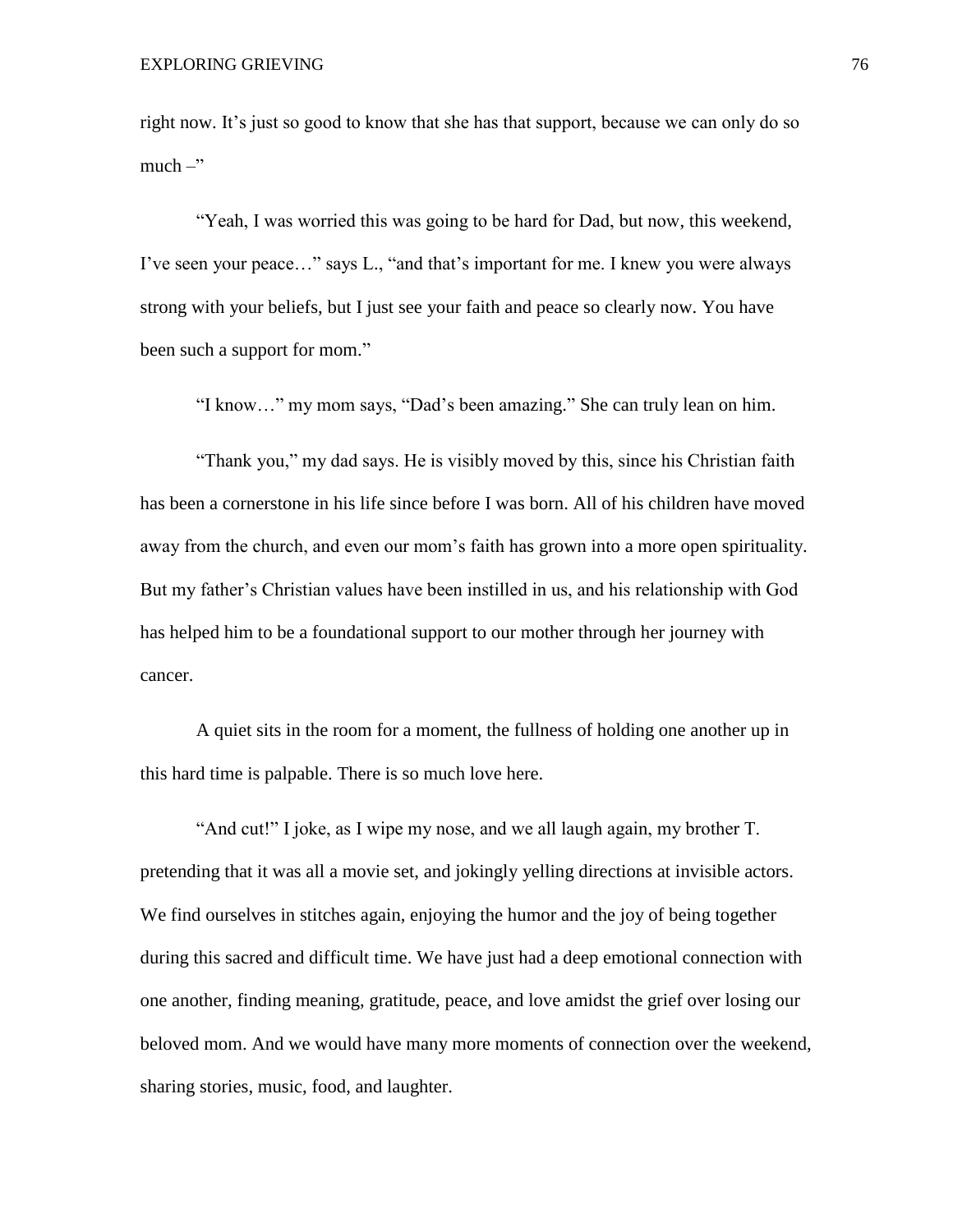*As a family, we have touched on themes that were woven throughout the beginning of my grieving process such as facing the reality of our loss, what the loss of this vital member of our family would mean for each of us, and how we could make meaning about this loss. These questions and meaning making conversations about life, death, love, grief, and spirituality would help to shape my own grieving process and the meaning that I would give to my loss. In our trip to Tofino, my mother had reinforced and reminded us of the values that had defined our family culture, such as unconditional love, open communication, spirituality, humor, and the vulnerability to process emotions. She had also shared many gifts with us that would allow us to make meaning of her death while she was still with us, and after she died. Some of the more prevalent themes were facing the reality of loss, seeing death as a sacred part of life, processing emotions, connecting with lost loved ones through spirituality, and regarding grieving as a unique process of feeling the depth of not only grief, but also of the emotions that exist alongside it such as gratitude, joy, hope, and love. Alongside each story of loss is also a story of the love and connection that makes our loss so poignant, which in the narrative tradition may be referred to as the 'absent but implicit' in a story (White, 2000, as cited in Hedtke, 2014); however, because of my mother's influence, our story of love and connection was not absent, rather it was at the forefront. Our mother celebrated the whole of life and*  death, even regarding the story of death and loss as an integral part of the whole of what *it means to be human.* 

*I believe it is impossible to describe the impact that my mother had on me and my family, just as it is futile to capture the essence of a soul with words; however, I will try to honor my mother's way of preparing her loved ones for losing her by telling one last*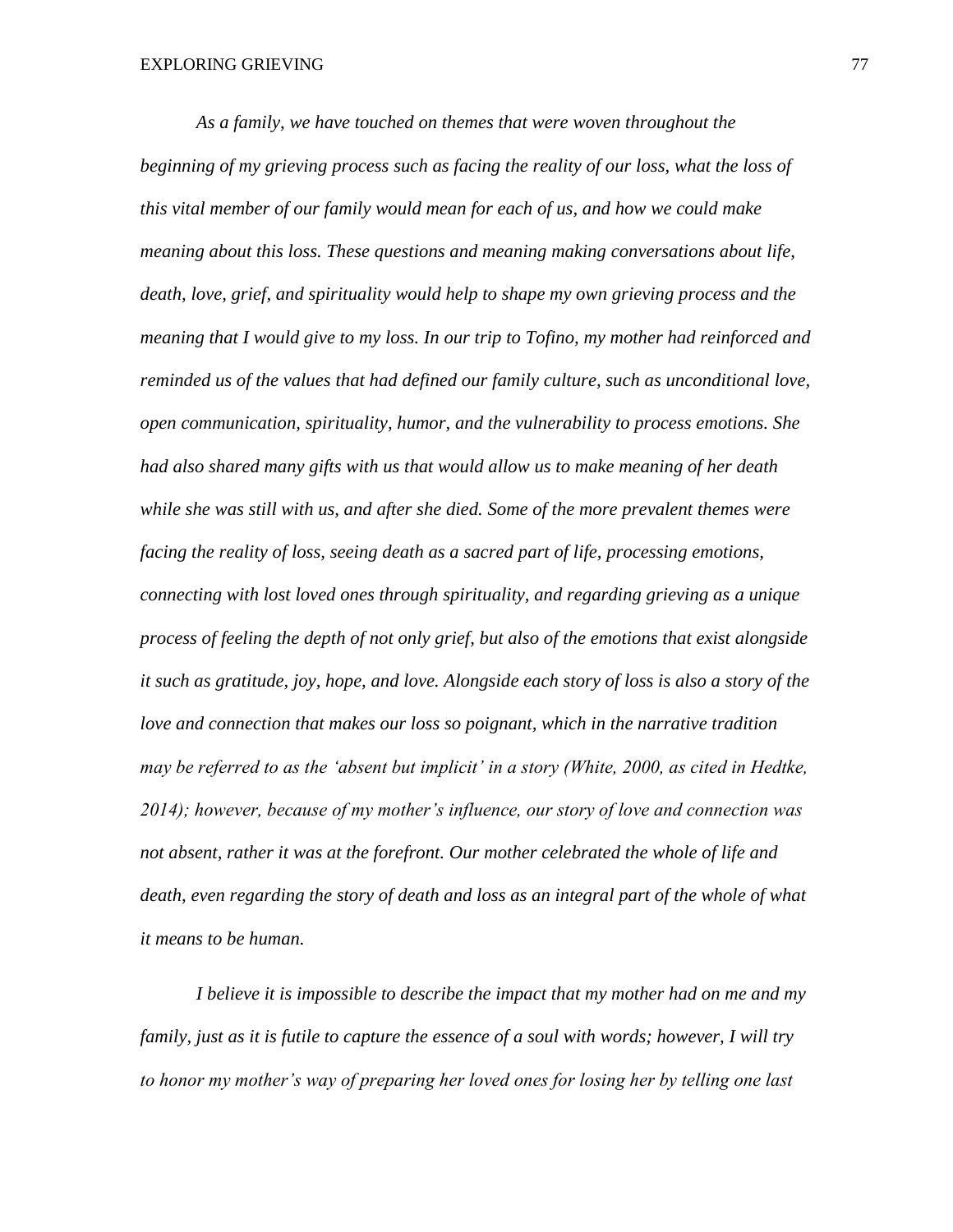*story of Tofino. The theme that we continued to come back to throughout our conversations in Tofino was spirituality and our connection to our mother after she dies. This was very important for us, to imagine not only that we might be re-united with our mother's soul after our own death, but also to know intuitively that we could remain connected to her during our ongoing lives. My mother's gift to us honored that belief that we could remain connected and became a symbol to me of the indescribable love and connection she shared with her family. This gift would allow me to remain connected to my mother long after she died so that I could reflect on my process of loss and grief, process the ups and downs of life while communicating with my mother, and look to my future with hope, remembering that legacies of love last, and that I can continue to honor my mother's legacy by sharing her love with others (Attig, 2004; Hedtke, 2014).* 

## **A story of our mother's final gifts: Our trip to Tofino**

We are sitting around the living room, tears dried, noses blown, and laughter subsided. I feel a sense of anticipation, because I know my Mom has been working on a gift for each of us. There is a multicolored stack of journals beside her chair, different sizes precariously perched one on top of the other. But gravity is no threat to the integrity of what each one of these carefully bound collections of paper and glue represents – and neither is death – because each journal symbolizes a connection with our mother.

"So what I have for each of you is a journal. It's not a very exciting gift, but I did take a long time choosing the right ones. It's something for you to write in… or if you don't like journaling, you can draw in it… You can put anything you want in it. It's not for anybody else, just you. Now, I did intend to have a lot more done, like a letter and an assortment of photographs for each of you, which I haven't finished yet. But I did finish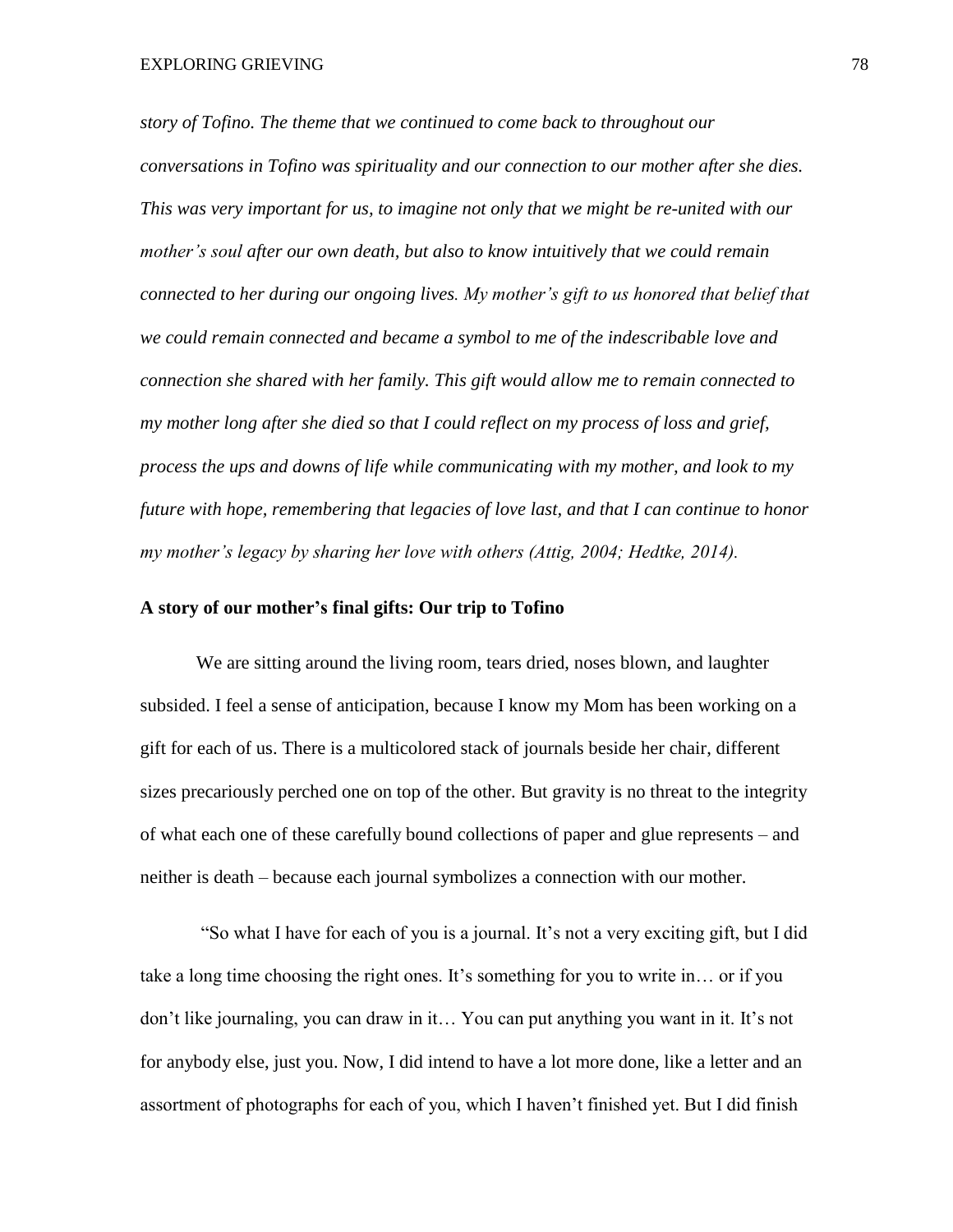the personalized collages inside each of your journals… I wanted to do a collage for each one of you that is just intuitively about you, from me… and I don't even really get it. It was just intuitively what came together..."

My mother reaches down beside her chair, and slowly hands out the journals she has made for us, one at a time. She gives each person several moments to touch, open, and look at their precious gift. Each one has been lovingly put together: the beautifully illustrated covers chosen with us in mind, and the inside flap decorated with a collage of images and words that remind her of her individual loved ones.

I am brimming with anticipation when my mother says, "Here's yours, Mur," and hands me a small black journal with a vibrant imprint of a bird on the front. My mom's bracelets jingle as she hands it to me, and I smile and whisper a thank-you as I receive her gift. The moment feels sacred. There is a hushed appreciation and reverence in the room, as if time has slowed, and we have entered the moment with a clarity that is rare and precious, as if watching some celestial event and regarding our place in the cosmos. I touch the cover of my journal carefully, feeling its smooth cover, and the tactile ridges of an engraved peacock perched in a golden tree.

"I had so much fun doing them… it was so nice to not have to think about anything…except just connecting with each of you," my mom says.

We take time considering our own collages, seeing ourselves through our mother's creative eyes as we experience the images and words she has chosen for us, microcosmic masterpieces that represent a mother's connection to her children. We pass them around, taking a few minutes to quietly look at each other's precious gifts. Then my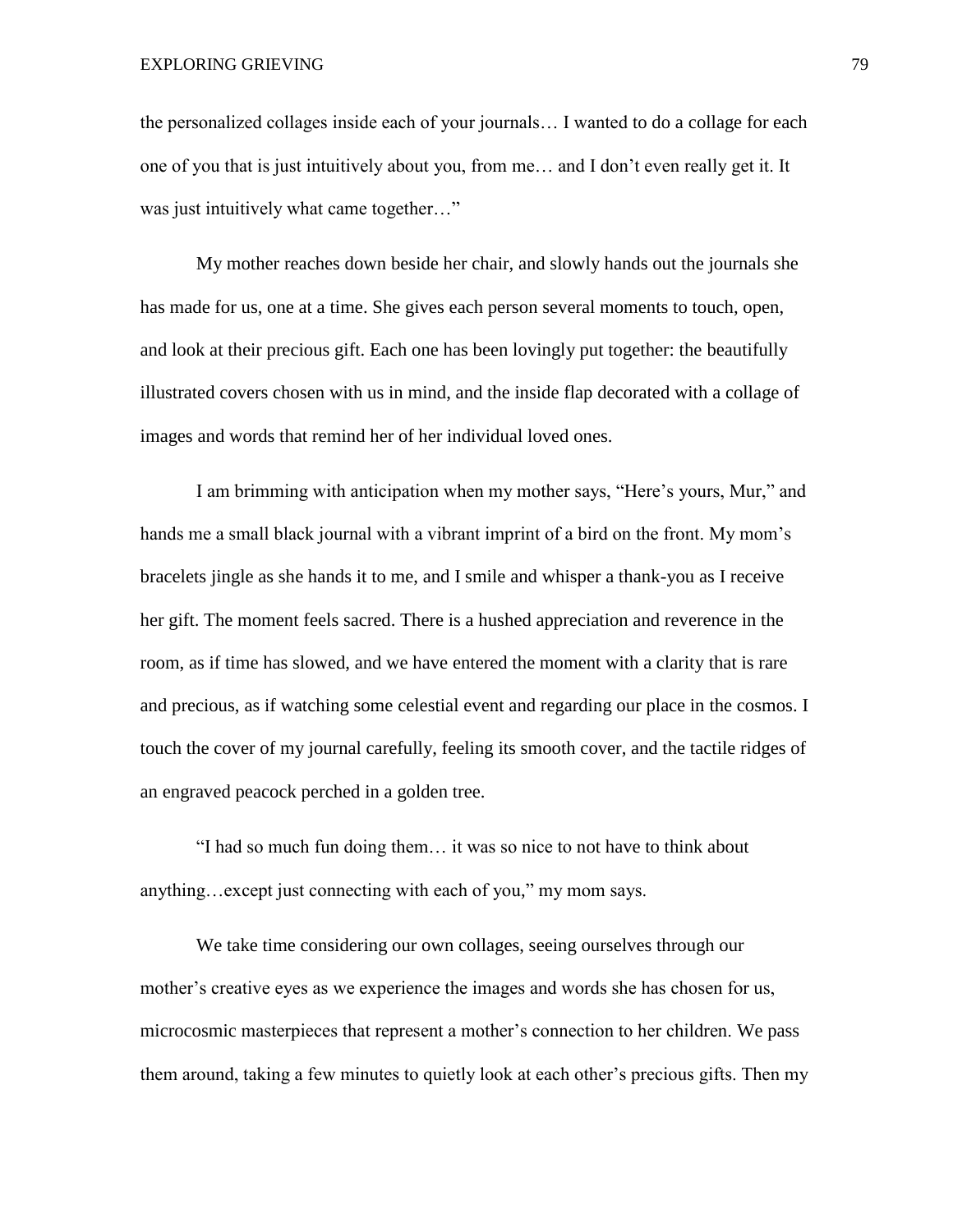brother touches on the higher purpose behind these gifts, the spiritual connection that we can have with our mother.

"I wanted to say something that might sound a little hippie-trippy," says L.. "But when mom is physically gone from us... every little thing that you feel drawn towards... like some kind of intensity drawing you in… it might be a piece of her. Whether it's a wave, or a dream. A part of nature, or not... whatever it may be... it's probably gonna be Mom visiting you."

"I love that," says Mom, looking up at her son, who is filming from up high, using his creative energy while filming these interactions.

This resonates with me as well, so I chime in, "Yeah, what's that poem that we had on the fridge after Grandpa died? Something similar to what you're saying, bro... The last line is something like 'don't stand at my grave and cry… I am not there, I did not die' … or something about becoming a part of nature. That might be over the top for some people, but it's a beautiful picture... the idea that we return to nature  $-\tilde{ }$ 

"Yeah, the physical body isn't everything," L. continues. "It's what we know and it's what we can see and empathize with on a daily basis. But there's more to us than just a body."

"Totally," I agree, thinking about the concept of having a soul that is not bound by the physical body and that continues on after death. Mom goes on to tell us of experiences in which her relatives have felt the presence of lost loved ones in different ways such as visions or phone calls. There is a sense of spiritual hope as my mom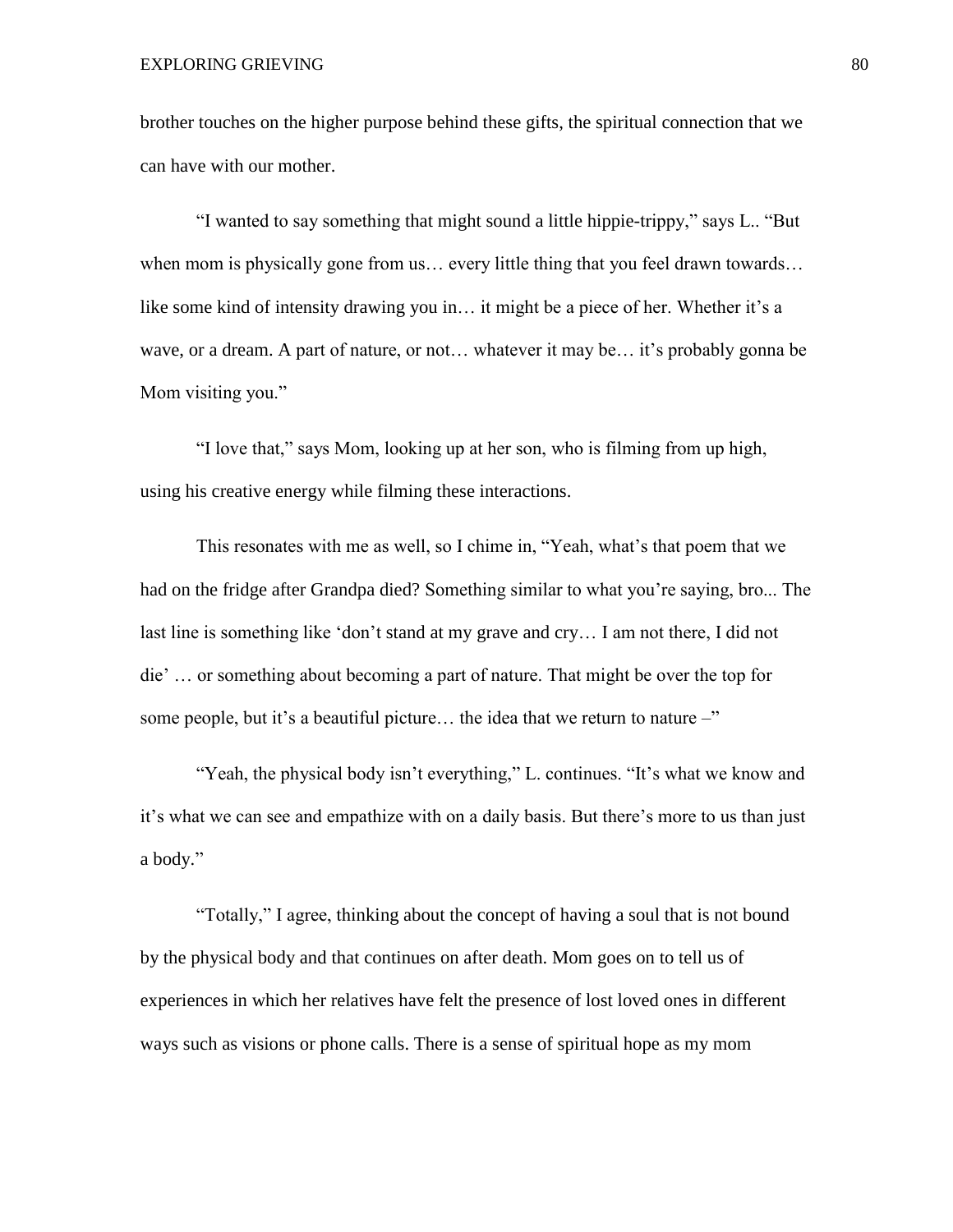reminds us of those that we have lost and how our memories of them are still with us. Our mother looks around the room at us, and gives us one more gift of wisdom.

"When I was crying and grieving the loss of events that I will miss – and I won't name those events because I don't want to get everyone crying again…" she says, "… but events that I want to be there for… a friend told me that in some ways I will be there. And I want to inspire my children… you… to understand that I will be present at those events. Just like how I sensed my Dad's presence after he left his body. So, when you are at those special events, if you go to a place where you feel like *'She should have been here…'* or *'I wish Mom was here with me…'* then you can also go *'Aaahhh, but she is here* ....'" The moment holds a warmth and a brightness, as if the sun is perfectly aligned, shedding some light on the chaos of our recent universe. "So if you have events in your lives that you wish I would be there for, remember that I am there."

We end our day by dancing around together, with Bob Dylan's song *Tight connection to my heart* blasting in the background: "Has anybody seen my love? I don't know… Has anybody seen my love?" Dylan croons along with the sweet voices of his background singers. My dad takes a turn leading my mom in a few steps and whirls, one of the last dances they will share. I dance beside them, and then take my mom's hand as my Dad goes to turn the music up louder. I dance with her, moving to the music I grew up listening to, and singing along to the lyrics that mean so much to me: "honey's got a… tight connection to my heart…. Baby's got a … tight connection to my heart."

**Looking to the Future: Gifts of Spirituality, Meaning, Metaphor, and Connection**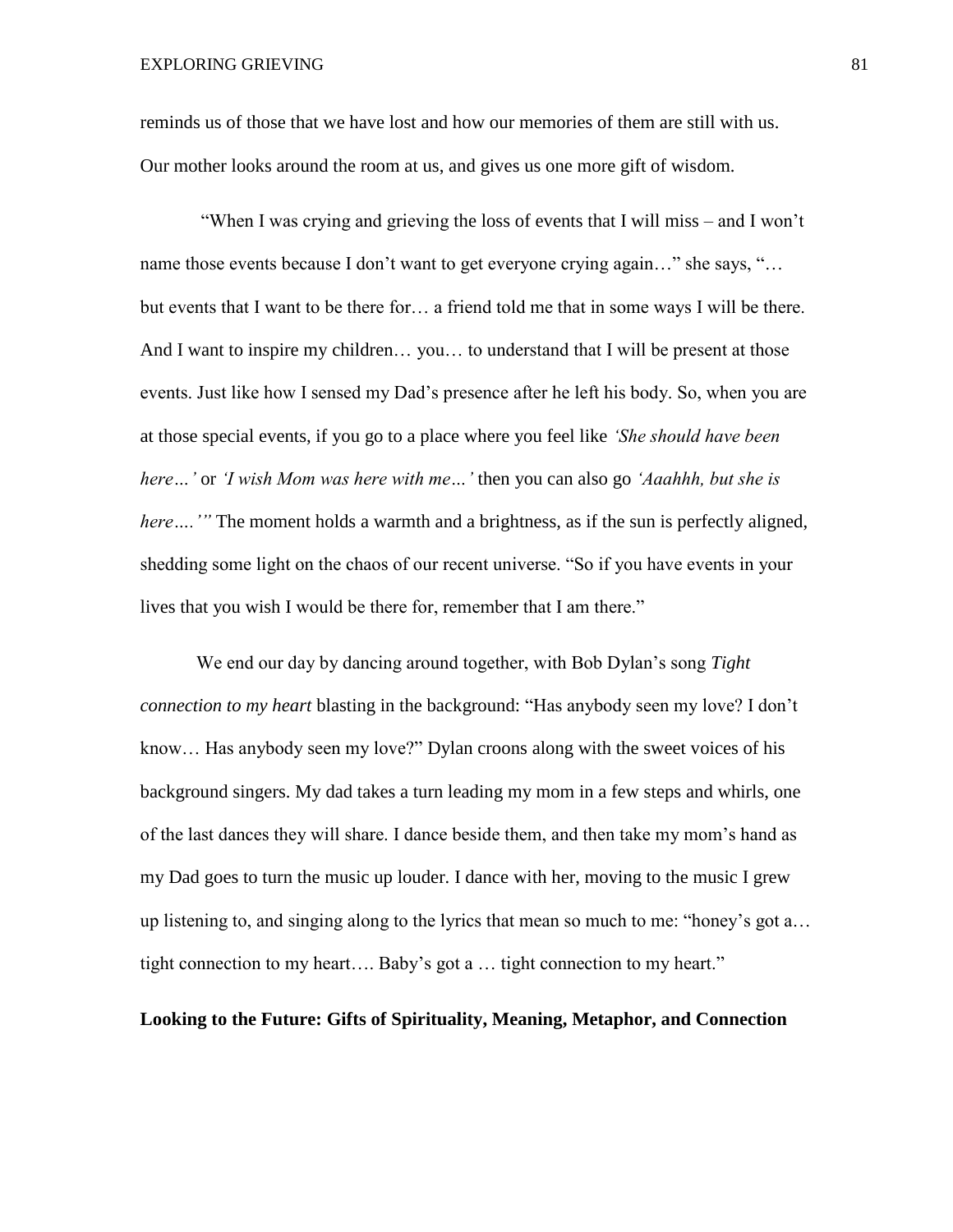*Tofino was one of the last times when my mother was able to be fully present with us, which is why it was so integral to my grieving process. We were able to hear what our mother wanted us to know about her death and her love for us, and we were able to create meaning as a family in our discussions about death, grieving and spirituality (Koenig, Kellas, & Trees, 2006). From a familial culture perspective, it also allowed us to engage with one another in spiritual and existential conversations, allowing meaning to be given to loss, death, grief, and matters of the soul. I believe these conversations and the openness and respect with which we discussed them allowed us to enter into my mother's experience of dying with her and also to share our socially connected and individually felt experiences of grieving. Ultimately, the trip to Tofino shows how my family helped me to begin to make meaning about loss, death, and grief.* 

*As a family, we discovered spiritual ideas that would allow me to face the death of my mother and to continue to have a connection with her after her death. As Burke (2006) describes: "Spirituality is primarily concerned with the personal search for meaning and a felt sense of connection with some ultimate or transcendent reality" (p. 192). For myself, who was raised in a religious Christian home, spirituality was a key element of my identity. Even though I left the church and religion, defined as "organized beliefs as expressed through the rituals and traditions of an institution" (Burke, 2006, p. 192), I still had an awareness that I was a spiritual being, that there was more to me than just a physical body and a brain; I still had the hope that we have a soul that continues on after the physical death of the body. In our discussions as a family in Tofino, I think we are expressing that hope that our soul continues on and can somehow, in a mysterious and beautiful way, be reunited with our lost loved ones. My parents believed this*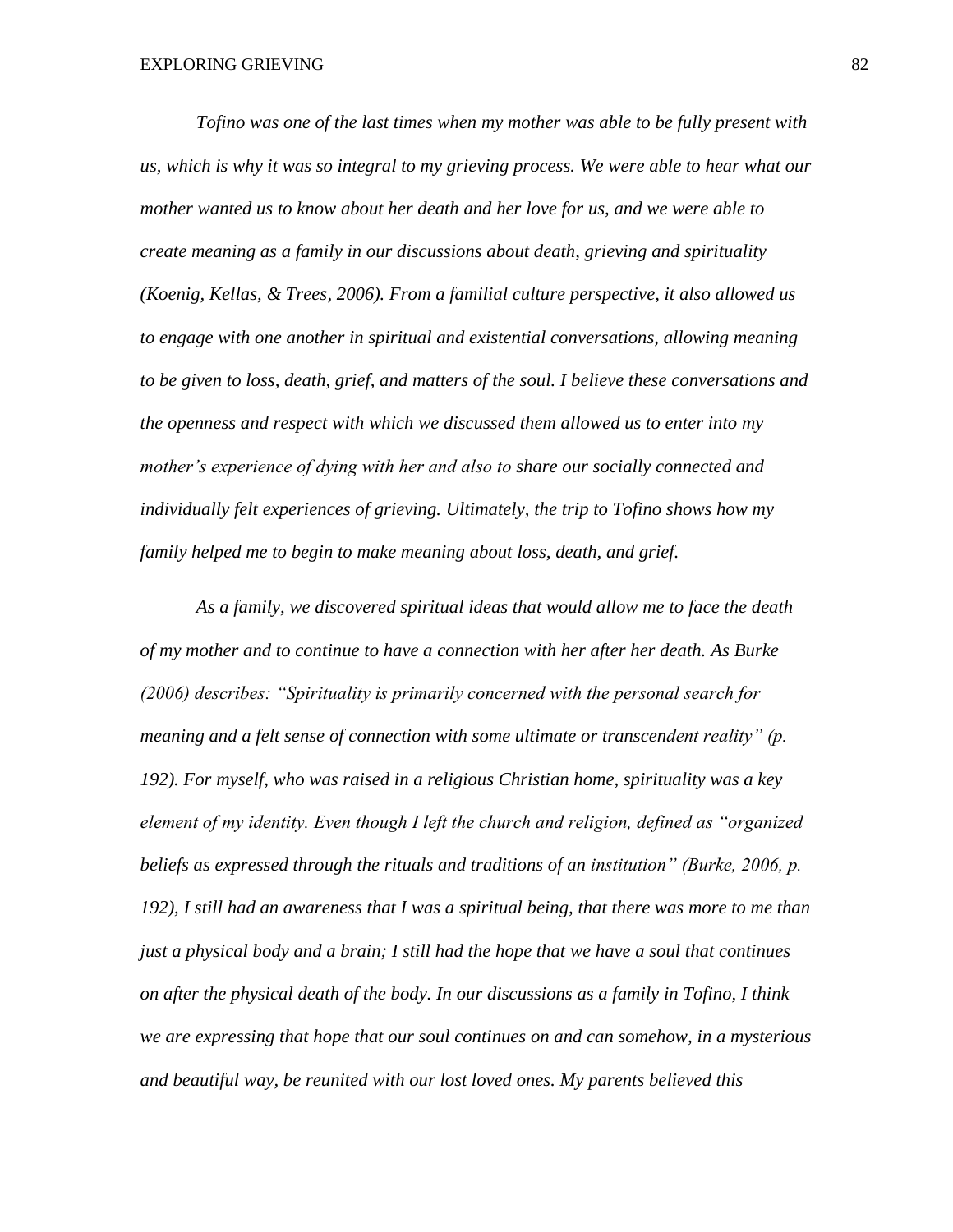*strongly, and the fact that my mother found comfort in this idea made me want to hold on to spiritual ideas and beliefs as a source of meaning making for me during this difficult and disorienting time of facing the profound loss of my primary attachment relationship. As Burke (2006) suggests, spirituality and searching for meaning can help those who are struggling with traumatic experiences to get in touch with not only something that transcends the physical, but also something that becomes a source of hope and resilience. In our meaning-making conversations about death, life, and grief, I believe that we kept coming back to ideas of the soul and the spirit because we viewed both life and death as sacred and as connections to spirituality, and for some of us, to God, or our understanding of a higher power. These ideas can be both incredibly comforting when faced with pain, suffering, and grief, and incredibly full of meaning, which is what we search for in times of loss and grief (Neimeyer, 1999; 2001; 2010). In this sense, spirituality allowed me to come to the meaning that even though my mother was dying, she did not have to be reduced to nothing; rather, I could think of her as transcending the physical world and becoming a part of something more mysterious and spiritual, something that I too could become a part of one day.* 

*Nature has also played an important role in my understandings of spirituality, and as Burke (2006) suggests, this may be because my loss and my grief allowed me to see that I am connected to everything, to all of humanity, to the suffering of the world, and also to nature, of which I am a part (Greenspan, 2003). Burke (2006) discusses how traumatic experiences may lead us to share "personal meaning in the context of story, metaphor, and the imagination" (p. 192), such as finding inspiration in nature, as I did. Metaphors about nature helped me to further understand grief and engage in an intuitive,*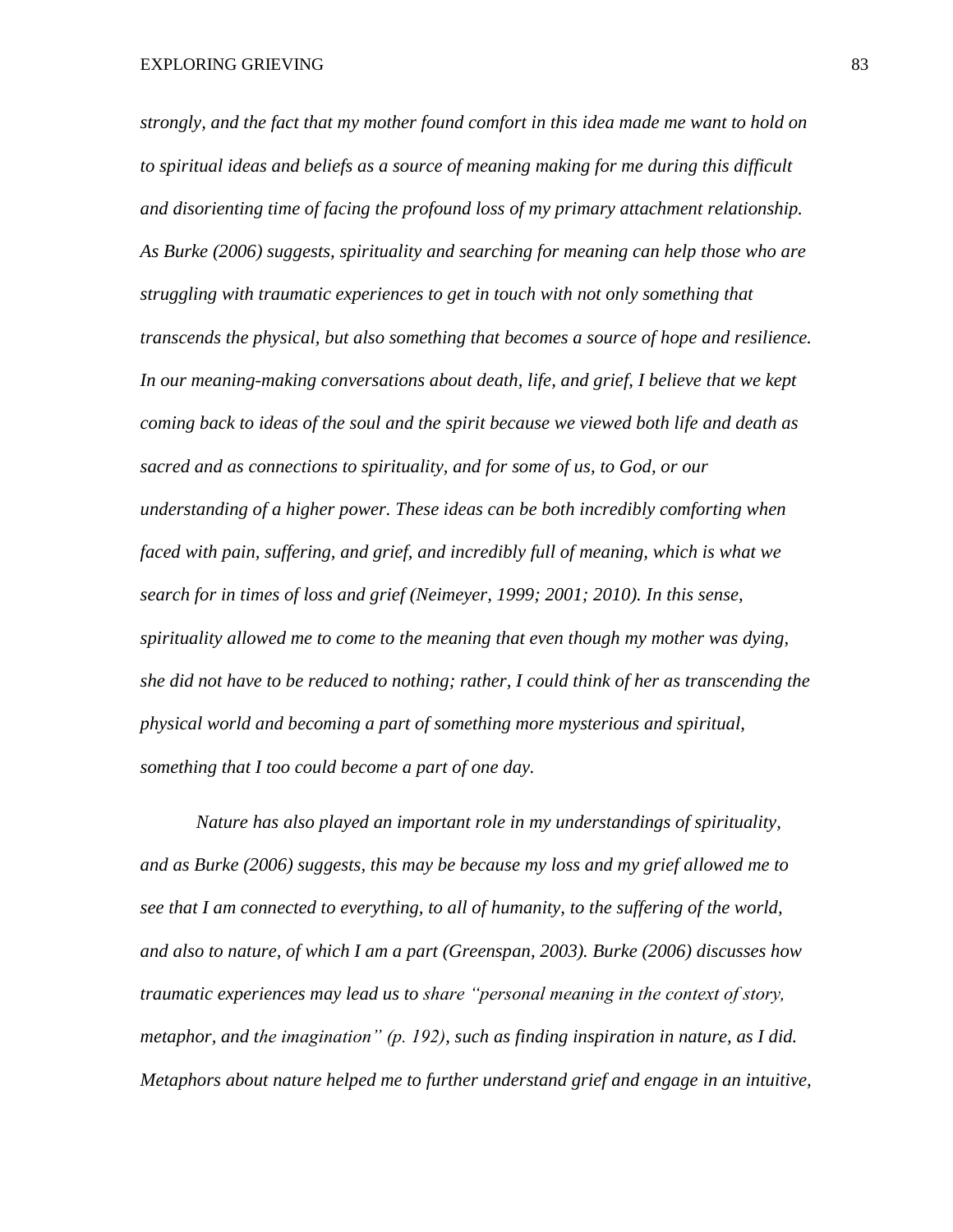EXPLORING GRIEVING 84

*transformative and spiritual process of grieving. For instance, after reflecting on my grieving process, and with the inspiration of Greenspan's (2003) discussion of grief as being like a rich soil in which to grow, a natural metaphor came to me that enabled me to see my loss and grief in a new way, as difficult aspects of life that have enriched me spiritually and connected me to something larger than myself:*

My grief is a tree, it roots me to the ground and makes me grateful for my life and my connection to the earth. The soil in which it grows is the familial culture that my mother created. The roots are my connection to my family and my origins. The rings within its wood are my memories of my mother, and the values and love she instilled in the family that she created. The sap is my energy and emotion and my intuitive ability to continue to grow. This tree also transcends the earth, my day-to-day reality, reaching to heaven and connecting me to the spiritual realm. The leaves spread toward the sun and the love of my mother and they open to the mystery of what is beyond this life so that I will be ready to embrace my unknown future.

*As Neimeyer (1999) suggests, metaphor can lead us to "surprising insights" (p. 78) about our grief. The metaphor of the tree helps me to remember that my grief is grounded in the rich soil and nourishment of my family and in the knowledge of my mother's love. Drawing on the natural world for this imagery also connects me to the nature of life and death, which are cyclical rhythms that come and go like the seasons. My grieving process is influenced by my environment, such as my family and my culture, as well as by my nature and identity, such as my emotions, intuition, memories, experiences, and beliefs, which is reflected in this natural metaphor. Using metaphor*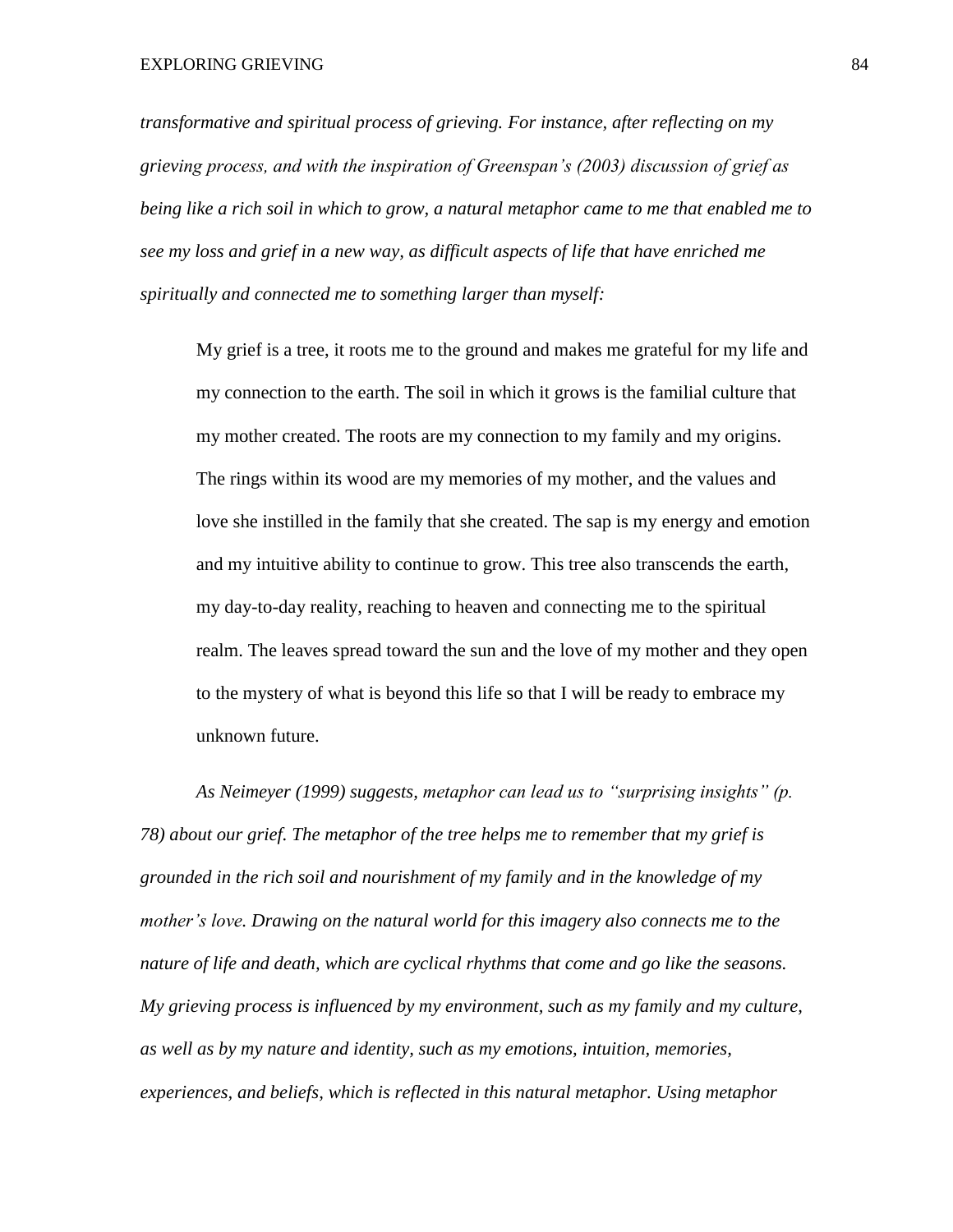*also allows my identity to be expansive and open to the mysteries of existence as I continue on my journey of growth and transformation (Greenspan, 2003; Neimeyer et al., 2002).*

*The gifts of grief remind me that from my loss, as devastating and painful as it was, and from my family culture, I have drawn the nourishment necessary for my grieving process to lead to gratitude for what I do have, including the gifts of spirituality, meaning, and a connection with my family and my mother (Greenspan, 2003). I have learned to embrace grief as a gift that helps me to appreciate my life, my relationships, and the spiritual mysteries that connect my soul to that of my mother's, as I carry her into my future (Hedtke, 2014).*

# **Conclusion**

*When we lose someone that we love with our soul, the deepest part of us, it "disrupts the life patterns within which we have found meaning, it confronts us with an unexpected future, and it challenges us to find the courage, hope, and faith we need to stretch into the inevitably new" (Attig, 2004, p. 350). Losing someone that I love – and I use the present tense purposefully here, because I will always love my mother – was terrifying. I would be lying if I said I didn't wish she was here in this physical world, organizing Christmas holidays, calling me up in the middle of the day to ask what I'm up to, or mailing me postcards with ridiculous doodles and wise words; however, I also believe that grieving the profound loss of my mother has allowed me to find new meanings about what it means to live, to love, to be grateful for life, which is uncertain at the best of times (Attig, 2004), and to die. I appreciate that I had a mother who taught me so much and led me toward a grieving process that has helped me to become the person*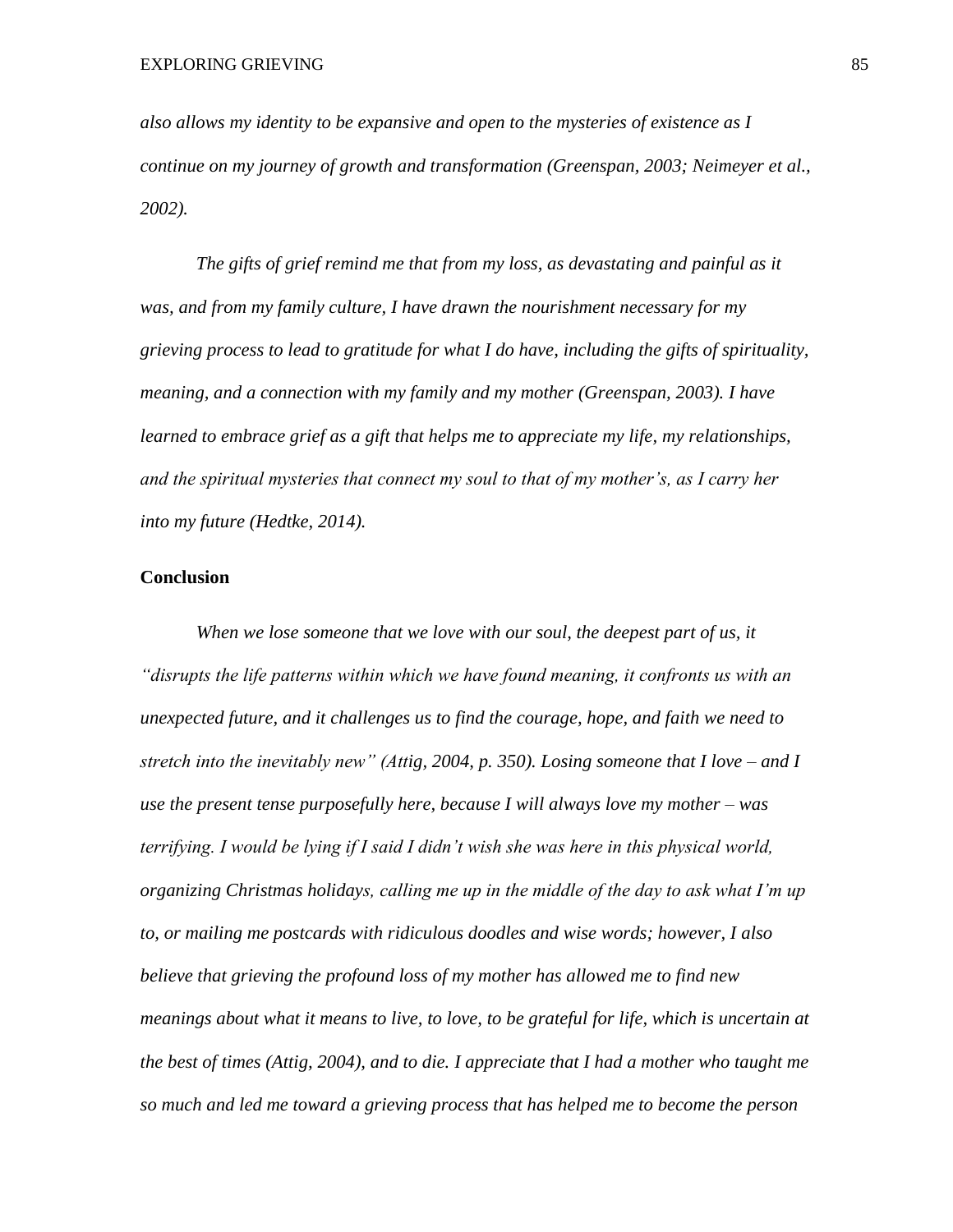*that I am today (Greenspan, 2003; Hedtke, 2014). I would also be oversimplifying my mother's influence in my life if I didn't share that she is still with me in so many ways, guiding me with her words, her gifts, and her wishes for us to carry her into our futures.* 

*In this chapter, I have tried to give the reader a glimpse into some of the many ways that my mother and my family influenced my grieving process, preparing me to go through the most difficult transition in my life. With their support, I was able to face the reality of the loss, view grieving as a unique and intuitive process, explore the difficult emotions of grief as well as recognize that joy and love are also present, and make meaning about the spiritual and relational aspects of losing a loved one. My mother's guidance was instrumental in my grieving process while she was still alive, and she would also be an active force encouraging me to move toward the future after she died. It was daunting and terrifying to face the reality of my mother's death, to process difficult emotions of grief, and to figure out who I would be after my loss, but I felt empowered by my mother's encouragement and hope; hope that I would be okay because her love would still be with us; hope that I could find my way through this profound loss and my grieving process; hope that I could use my intuition to grow through my grief, and somehow pick up the pieces and find myself; and most importantly, hope that I could remain connected to my Mom after she died. This hope would waver, especially as my mother's life inched closer to death, but it would remain accessible in the unmarked pages of my mother's final gift to me, and in my own heart.* 

*In the next chapter, I will explore how my grieving process unfolded after the death of my mother, and how she would remain with me through the gift of the journal. This journal would help me to engage in a continuing bond with my mother, as I began to*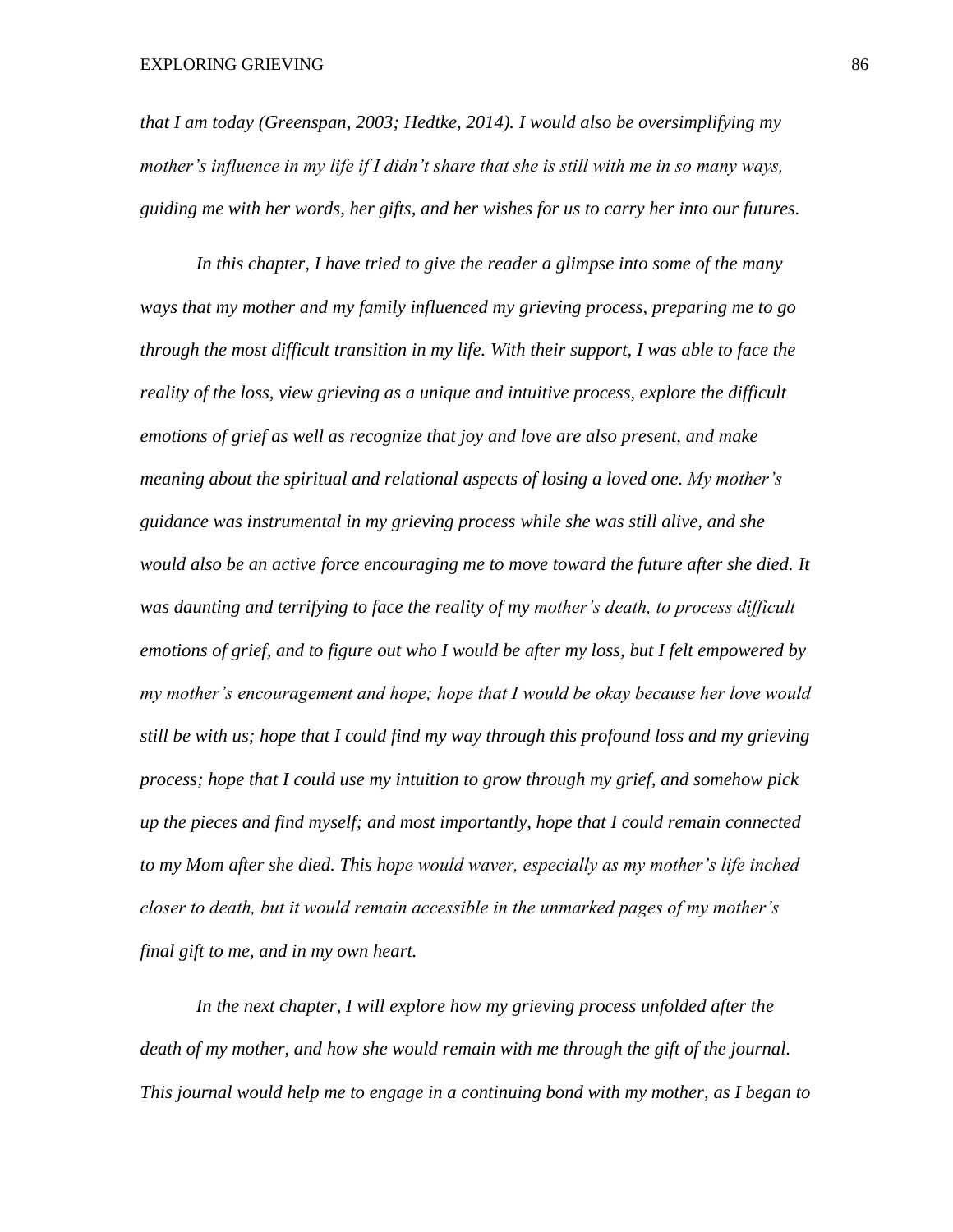*fill its pages and tell her the unfolding story of my future. As Neimeyer (2001) suggests "the audience for our emerging self-narrative often includes the very person… we have lost, as our bond with them is transformed" (p. 266), from physical to symbolic, embodied to spiritual. In this way, I would remain connected to my mother as I grieved, and I hope to convey how having a continuing bond with my mother helped me to make meaning of my loss, grief, spirituality, identity, and my mother's legacy.*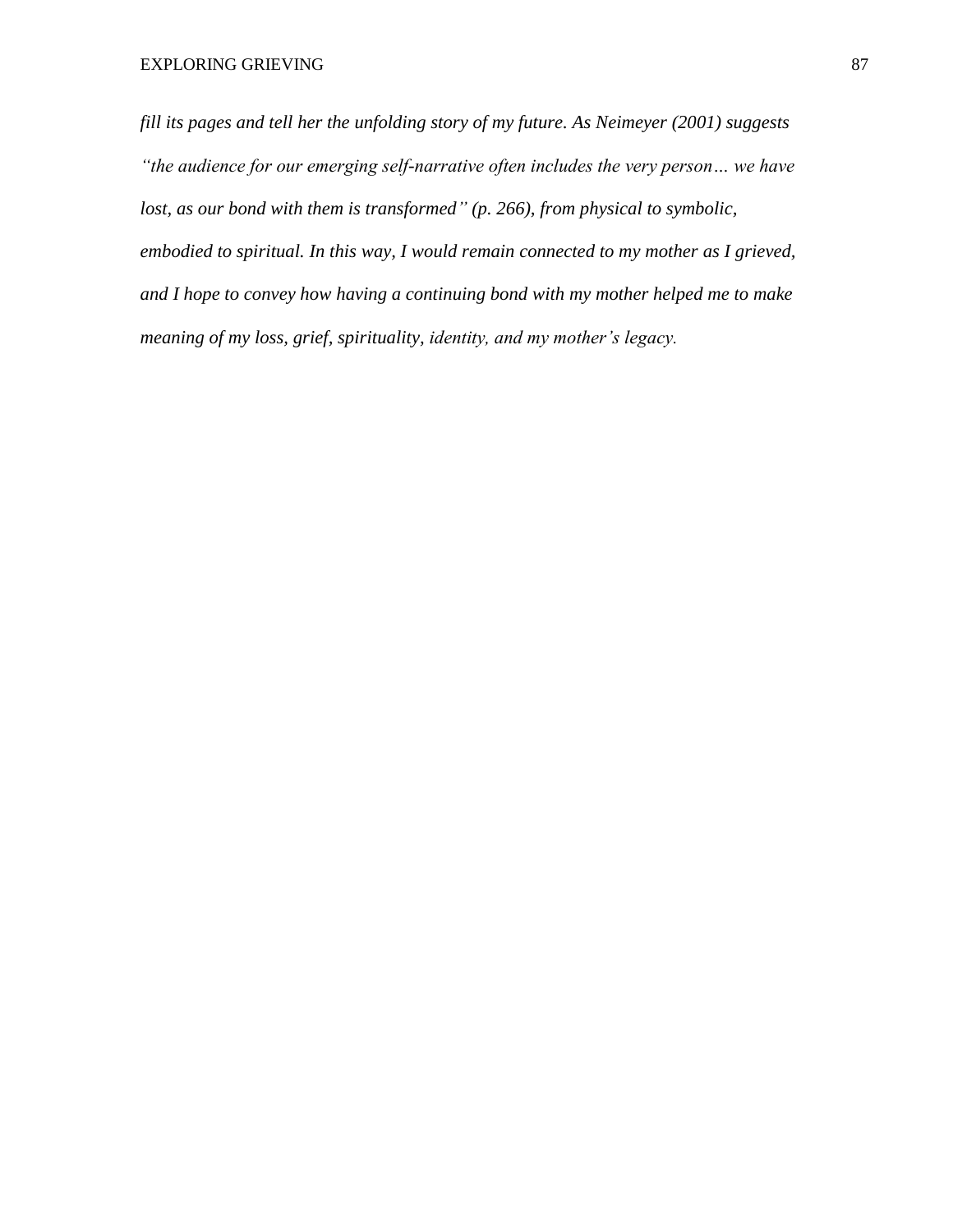### **Chapter IV: Continuing Bonds**

### **A story of my mother's death: A life ends, a bond continues**

It is the last day of my mother's life on earth. I am lying in my parent's bed, beside my mother in her own small hospital bed. It is early in the morning and my dad has gone out for his morning bike ride. He had woken me so that I could come upstairs to my parent's bed to be near my mother, in case she wakes up confused, our morning ritual. I had stumbled out of bed, half asleep, and crawled into their bed. I am in and out of sleep until she begins to stir. I open my eyes, and realize she is trying to get the blankets off of her. She is muttering something to herself. I feel my heart kick into high gear as I hop out of bed and go to her, listening closely, trying to make out her words.

"I have to go… I have to go…" she says quietly.

"You're home Mama, you're already home. You don't have to go anywhere, it's okay," I say, trying to soothe her, knowing that she cannot get out of bed safely. She continues to try to swing her legs over to the edge of the bed, but I know I can't hold her up by myself if she falls, so I gently coax her back into bed. I feel my anxiety rising, worrying to myself, *is something wrong?* She seems so agitated, and continues to repeat herself.

"I have to go… I have to go," she says slowly. I know from the books I had read that dying people often talk about going somewhere or packing their bags for a trip, metaphors for leaving this world I suppose, but in the moment I just feel overwhelmed that she seems confused and upset. I can't think of what to do in the moment, except to keep her safely in bed.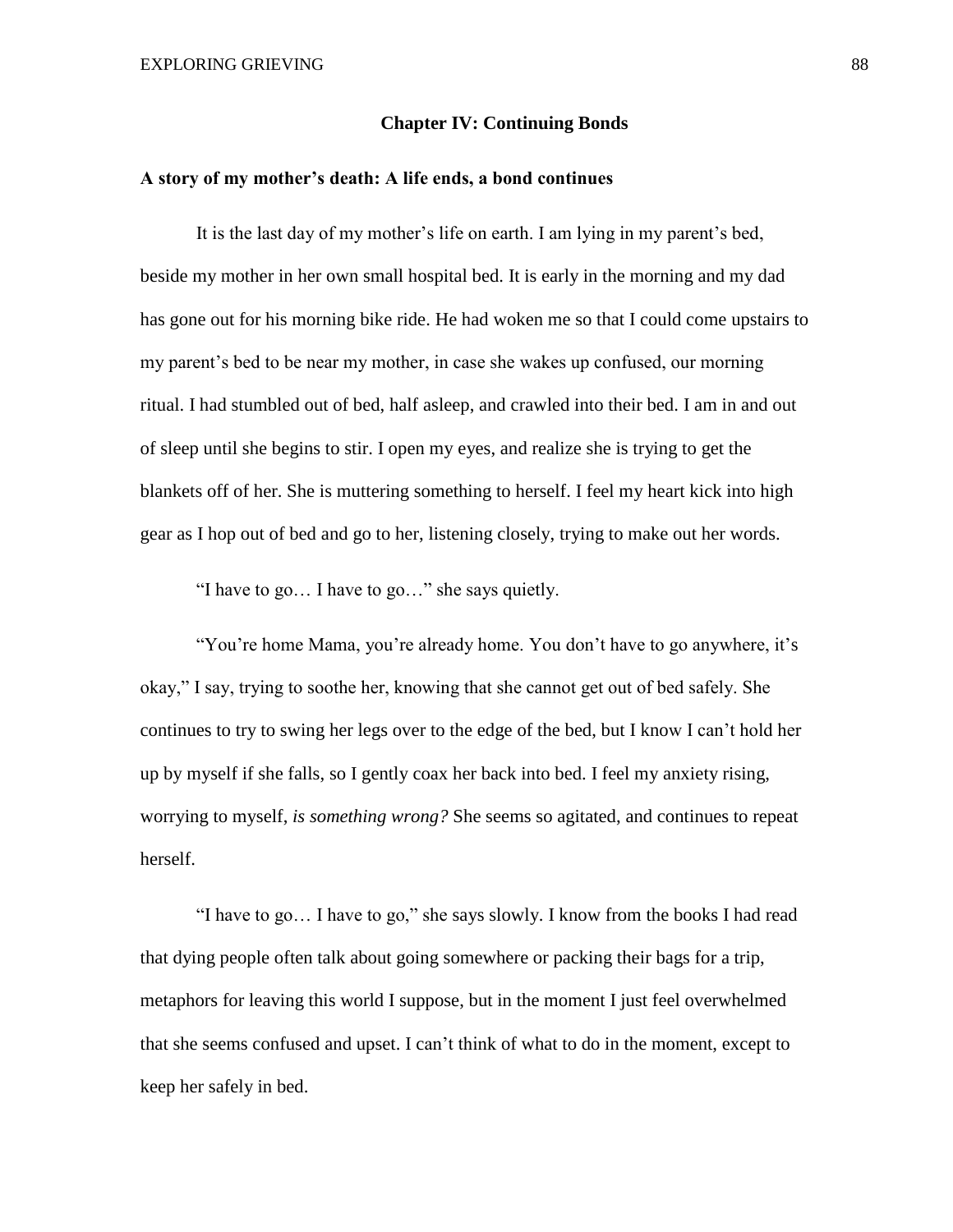"Mom, you are home, in bed… It's okay, you don't have to go anywhere," I say, trying to reassure her with gentle touch but feeling like I am not able to keep the worry out of my voice. She is not able to communicate anything more to me, except that she has to go somewhere.

I feel alone, I cannot turn to my mother for reassurance. She is so far away, somewhere else, and I feel that I cannot reach her. I cannot seem to comfort her, which makes me feel helpless and panicked and afraid, my hands clammy, and my head swimming. I'm losing her… I can't save her… she's dying…. I think to myself as my heart thumps and I find myself chanting, without even thinking, "It's okay Mom. I'm right here. You're safe. It's okay, Mom," like I am soothing a child, but I do not feel like everything is okay at all.

My mother is still moaning and muttering when I hear the front door open. I feel a mixture of both relief and urgency as I call out to my father, "Dad, can you come in here?" I hear the strained worry in my own voice. I do not want to deal with this alone.

I can hear the front door closing, and shoes being kicked off, and my dad calls, "Be right there, Mooms." Within seconds he is in the room, his bright red biking jacket with reflectors still on, mirroring my anxiety. "What's going on?" he asks.

"Mom's trying to get out of bed, and she keeps saying she has to go. I'm worried that she's not comfortable," I say, physically relaxing knowing that I am no longer alone to care for my Mom, that we can work this out together.

My father takes my place beside the bed and gently caresses my mother's hand. "What's going on, Lillitoots?" he asks, using his pet name for her. She continues to moan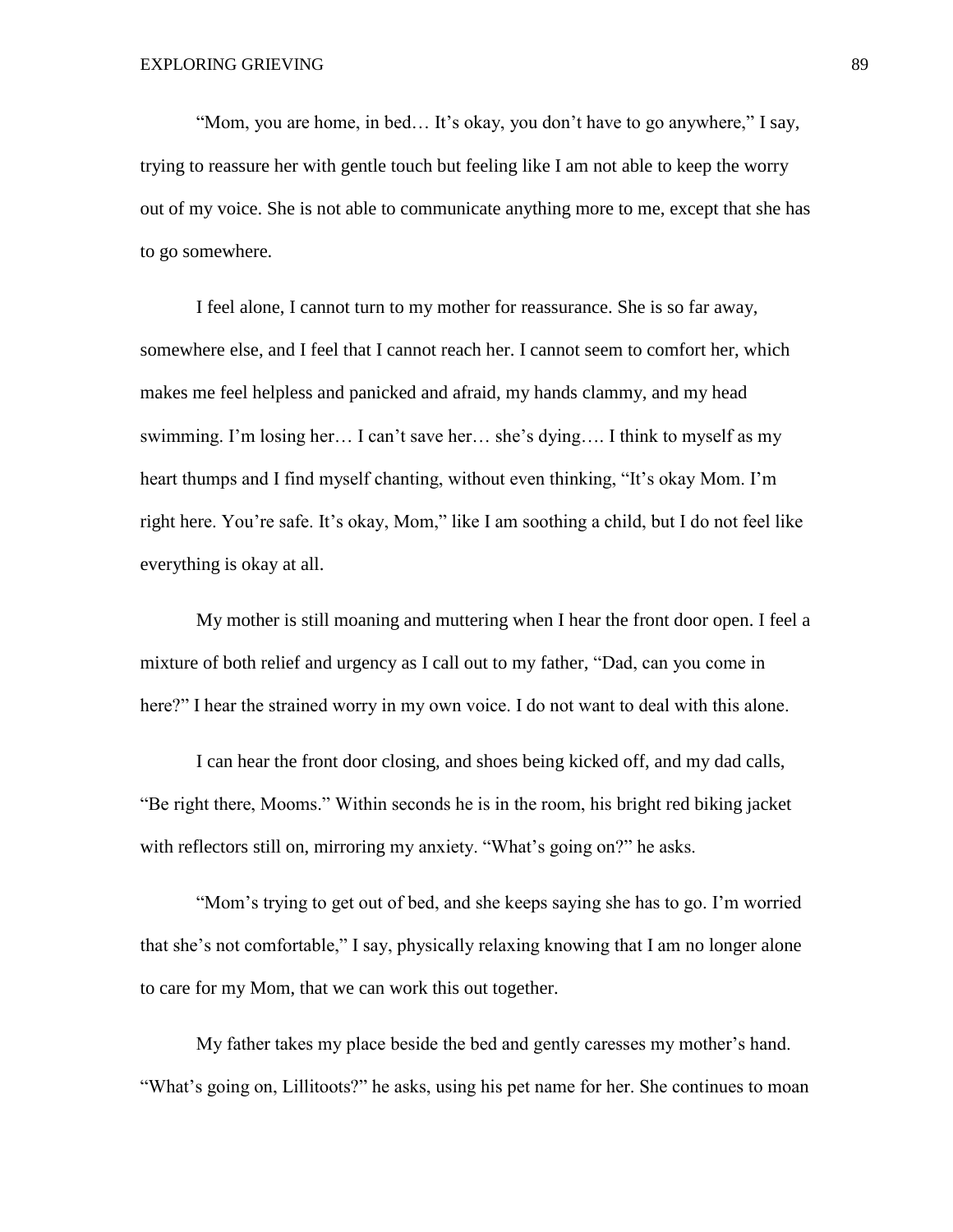as if crying, but she is not able to tell us if she is in pain. My father prays with her, calling on a God that I have struggled to believe in for many years, but I welcome my father's faithful presence as he prays, "Father in heaven, please bring your peace into this room…" and I find myself praying alongside him. But she continues to moan and appear distressed.

We both think we have given her the right amount of pain medication, and we do not think we can do anything else on our own to ensure our mother's comfort aside from adjusting pillows and sitting with her. We call my brothers and my grandmother so that they can be with her. Finally, my Dad calls the family doctor, who is able to come to our home and check on Mom. Knowing the end is near, she decides, with our blessing, to give mom a sedative so that if she is in any discomfort, it will hopefully be lessened. Looking back I realize that the sedative may have been more for our own peace of mind than our mother's. But she does seem to calm a little. Her distress may be her way of grieving her own death, the loss of life on earth with her family. It may also be her way of yearning for a new life, for freedom from her body.

As her breathing becomes shallow, I ask my Dad if I can hold her hand, so we switch places. Perhaps that was my way of giving her permission to go, of letting her know that I was okay. I am holding her hand when she breathes her last breath. After several moments of crying and continuing to hold my mother's hand, I realize that she will not breathe again. I say, "We love you and we will miss you, Mama." There is a fullness of emotion and overwhelming grief in the room, such love and sorrow all at once.

## **Continuing Bonds: Physical Loss, Spiritual Connection, and Making Meaning**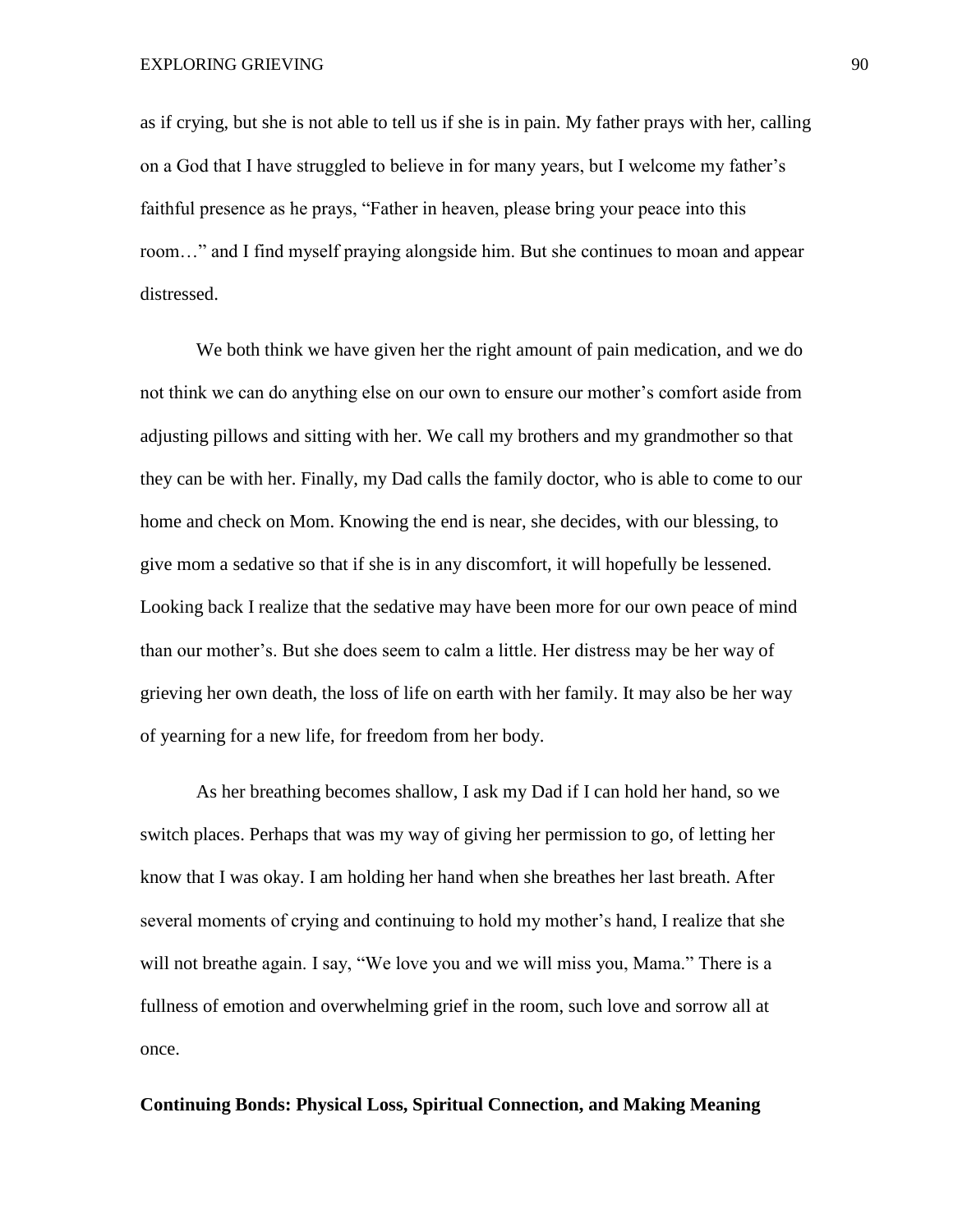My mother died just after 2 p.m. on June 7, 2006, surrounded by several members of her family, including myself, my father, and my older brothers. I do not know what my mother was experiencing that day, but I am grateful that she was surrounded by people who loved her. Perhaps she sensed that her loved ones were there to usher her from this world to the next because she looked peaceful at the end. But my mother's soul was no longer animating her physical being, and a new phase of my grieving process began after her death.

I expressed what I felt on this day on the first blank page of the journal that my mother gave to me, after we had cried and grieved together as a family for several hours. My journal is decorated with a brilliantly gold and red peacock that looks as if it is sitting on the boughs of a heavenly tree, burgeoning with life and the blooming of intricate blossoms and leaves. This image illustrates Greenspan's (2003) assertion that "in the seed of grief, there is the promise of a blossoming" (p. 94) and the potential for finding meaning and growth. Inside the cover of the journal, my mother has created a collage depicting open hands, hands caressing feet, the faces of people of different ethnicities, and hands climbing up rock, as if to convey the challenge and struggle that lies ahead. The central image is a maple tree with vibrant red leaves growing beneath the words 'sharing joy' which she has placed in the centre of the collage, a final message to me that our relationship as mother and daughter was one of immeasurable happiness and delighting in one another's company. Her unconditional love was the closest feeling to bliss that I had experienced on this earth: a spiritual, other-worldly love.

*June, 7, 2006*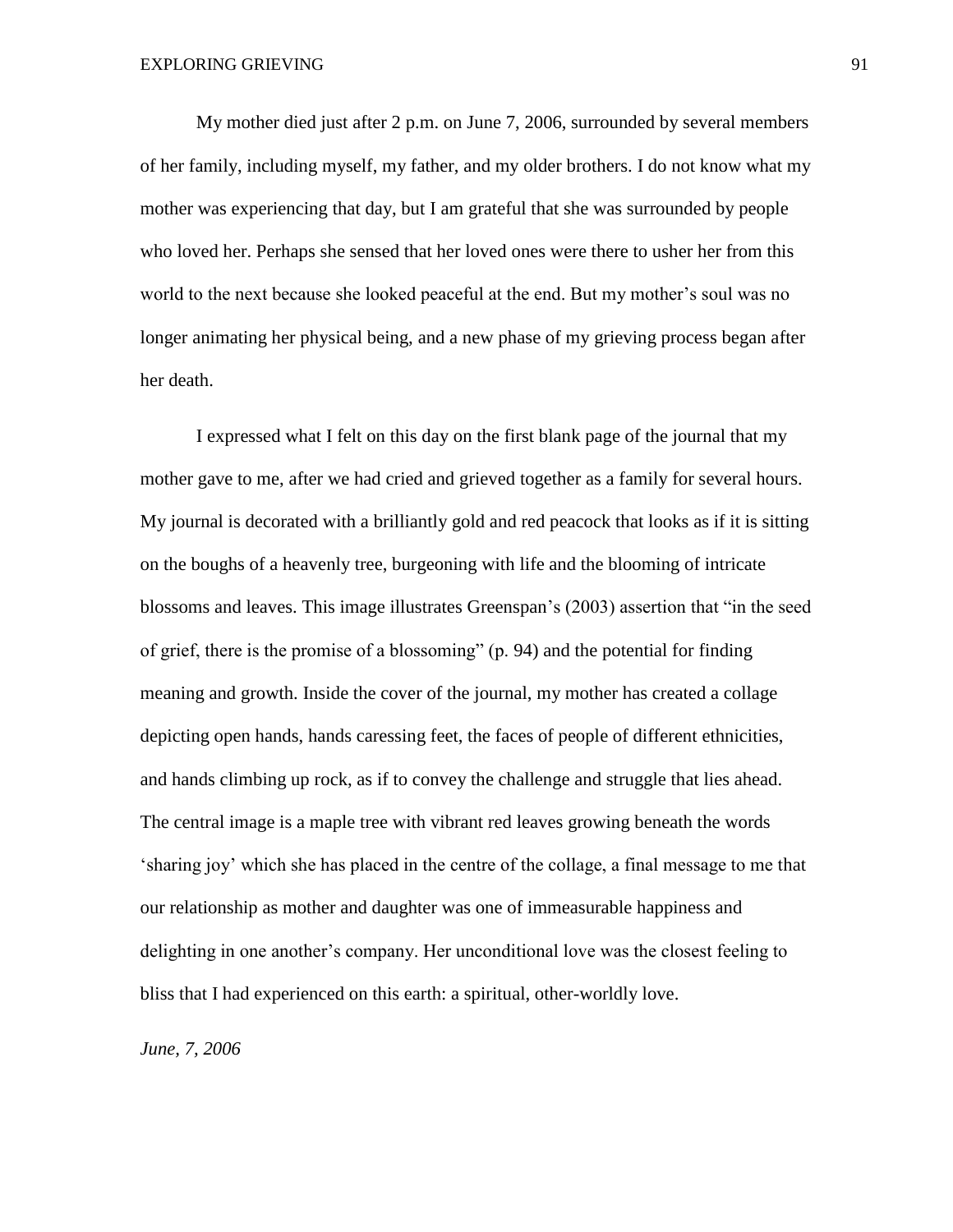*It was so strange to see Mom's body without her spirit in it, without life. I'm glad she's free from that body that was failing. Yet I can't believe she's gone. I miss her, but I feel that she's now at peace, which comforts me. I feel somewhat numb, cried out, but I know the emotion will come in overwhelming waves…. She was too young, but we were so blessed to have her at all. The love she radiated will live on and on.* 

*I love you forever Mama. Peace be with you.* 

My grief permeates all aspects of my life in these first days after her death; I am not always consciously thinking of my mother, but she is such a part of me that every moment I am without her, I sense the heaviness of her absence. The slow dawning on me that her voice will not speak again, that I cannot pick up the phone to ask her a question, that I cannot seek her out for a hug is devastating. But as I wrote in my first entry to my mother on the day of her death, I also have a sense of her love continuing on, as a tangible legacy that will shape my life, grieving process, and relationships.

The initial numbness that I feel after her death is thawing, and it's replaced by a throbbing emptiness in my chest; an aching fear that I will forget her: the feel of her soft cheek against mine, her strong hands, how she could make me feel that everything was okay with one hug. What if I forget what it is like to put my head on her chest and hear the steady thumping of her heart? This loss, this unimaginable absence, has forced me to accept that death is a part of my life.

Night time is when I feel the overwhelming darkness of grief. I experience moments of profound sadness, the deepest yearning and aching that I have ever felt, as if the chord connecting me to my mother has been severed, leaving a gaping hole throbbing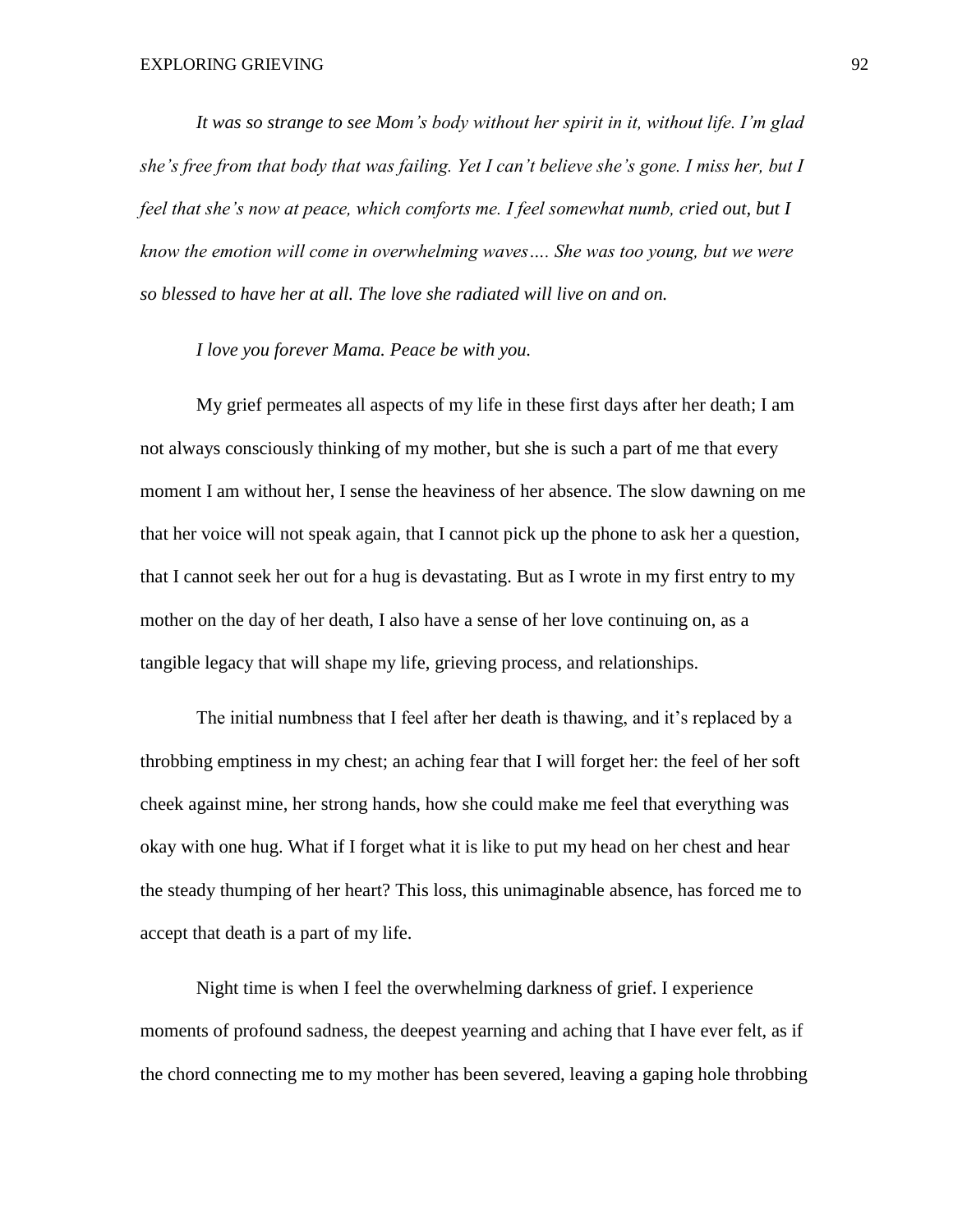EXPLORING GRIEVING 93

in my chest. I feel the yearning and body-wrenching pain when I am alone in the dark. Sometimes my throat and head physically hurt from crying at night, sobbing into my pillow, wringing the tears out of the gaping hole inside me. When no more tears come, I cry without tears, my mouth open in a silent sob, like a black hole engulfing the pain and longing in a vacuum of grief. When I am too exhausted to cry any more, I sleep. Sometimes I plead with God to please bring her back, to take the pain away, to make it all a dream…

Sometimes I dream that she is not really dead, and it makes so much sense in my dreams that she is still alive. But then I wake up, coming back to the realization that she is dead and the loss is fresh again. I let myself weep because intuitively I feel that I need to cry for the loss of my mother and my deep longing for the one person who has been my primary source of comfort my whole life. Looking back, I cannot help but compare this to the cries of a baby for her mother and primary attachment figure (Bowlby, 1969, 1973 as cited in Winokuer & Harris, 2012).

Perhaps this longing and deep emotional grieving is what led me to intuitively find new ways to make meaning about my loss (Neimeyer, 1999, 2000, 2010) by connecting with my family and sharing memories and stories about life, death, and grief (Koenig Kellas & Trees, 2006), and by connecting to my mother through writing to her in my journal, which would be the primary source of my continuing bond with her (Dennis & Kunkel, 2012; Klass, 2006).

From an attachment theory perspective, seeking to maintain a continuing bond with a lost loved one makes sense because in my mother's absence, I was seeking to be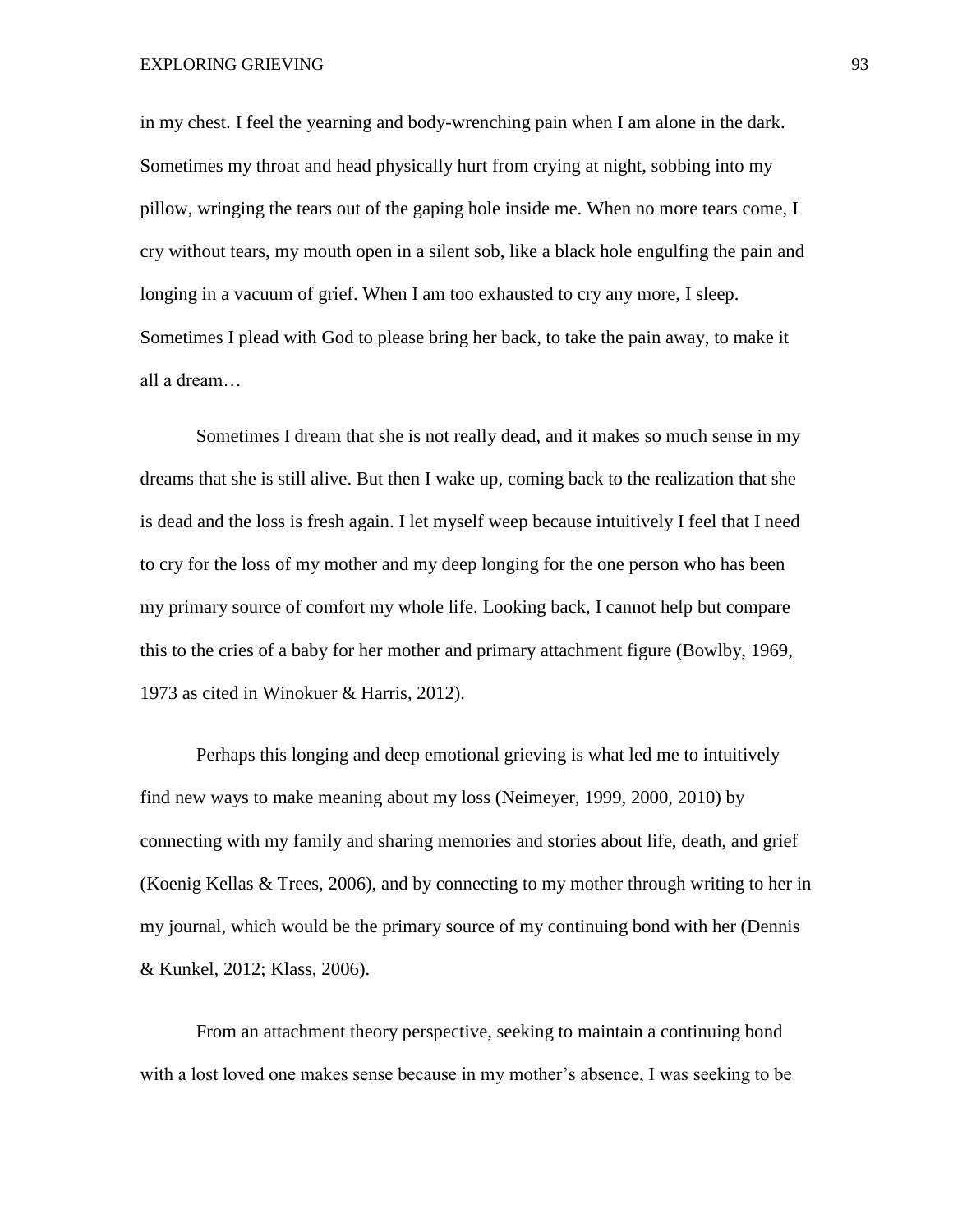close to her (Field, Gao, & Paderna, 2005), such as when I would cry for her in the night, silently begging her to come back and to not leave me alone; when I would watch videos of her or look at photographs of her; when I would think of her and hold artifacts that belonged to her; and finally, when I would write to her in my journal, and cultivate my continuing bond with her. In this way, I may have been seeking to have "psychological proximity" (Field, Gao, & Paderna, 2005, p. 286) to my mother – since I could no longer have physical proximity – and to internalize a bond with her as I moved forward in life.

Epstein, Kalus, & Berger (2006) studied different types of continuing bonds in order to provide some clarity in definition and see how these different aspects of continuing bonds relate to adjustment. Some different aspects of continuing bonds that Epstein, Kalus & Berger (2006) identify include sensing the deceased's presence, communicating with them, reliving the relationship, and dreaming or yearning for them. I experienced all these elements of continuing bonds, and I also believed that my mother wanted us to remain connected to her. I engaged in activities that helped me to remember my mother and our relationship, such as reliving memories in my mind and through looking at pictures and home videos. These activities made me miss my mother and yearn for her presence, but they also helped me to sense our bond.

I drew on the wisdom of my family and my mother, and what I knew she wished for me and all of us. Through our family discussion in Tofino, we had placed meaning and value on intuitive grieving and the recognition that we all experience loss and grief differently. I needed to be with my family at times, to feel connected and comforted by their presence, other people who missed her as much as I did. Sometimes we would watch the home videos that allowed us to hear Mom's voice and remember times that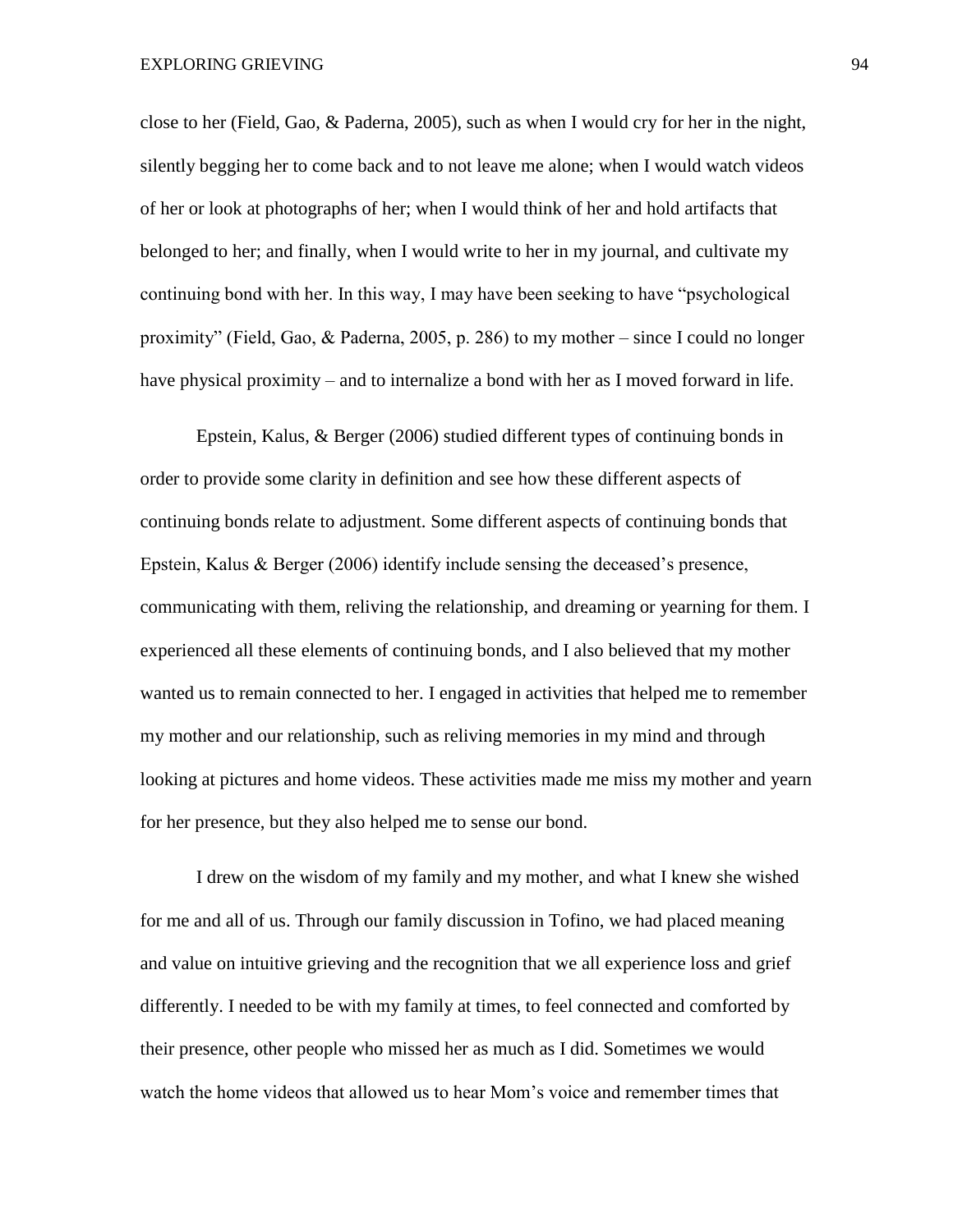were full of laughter and humor and love. There were times of connection and comfort, as well as times that were full of sorrow and longing. Sometimes I needed to be alone, grieving for my loss and writing about coming to terms with my mother's death. I struggled to make sense of my new world, the changes in my family and the irreplaceable loss of my Mom. I continued to write in my journal, as an outlet for my grief and as a way of coping with emotions that were new to me, hugely overwhelming, and often impossible to put into words. It was writing in my journal that allowed me to feel my mother's ongoing presence in my life and to foster this continuing bond with her. I found that I could still be connected to her even though she was physically absent. I communicated with her in my journal, expressing the longing and pain of missing her as well as sharing memories of our relationship, and even sensing her presence by sharing some of the most difficult as well as the most joyful times in my life with her.

*June 13, 2006*

*T. [my eldest brother] had the bright idea of using this journal to write* to *you, and I want to do the same because that way I can talk to you and tell you about my life even though you're not here physically. Truthfully I don't know where you are of if you can hear me, but I'd like to think you can. I miss you so much so sometimes, or maybe most of the time, I avoid actually feeling my sadness/grief. I've been keeping busy, and actually feeling quite well. Happy to be hanging out with the family… I was just watching the end of Stepmom [the movie], crying. I will take you with me like that movie says and I'll talk to you. You feel so close to me, but I can't be with you and chat with you and that's really hard…*

#### *June 16, 2006*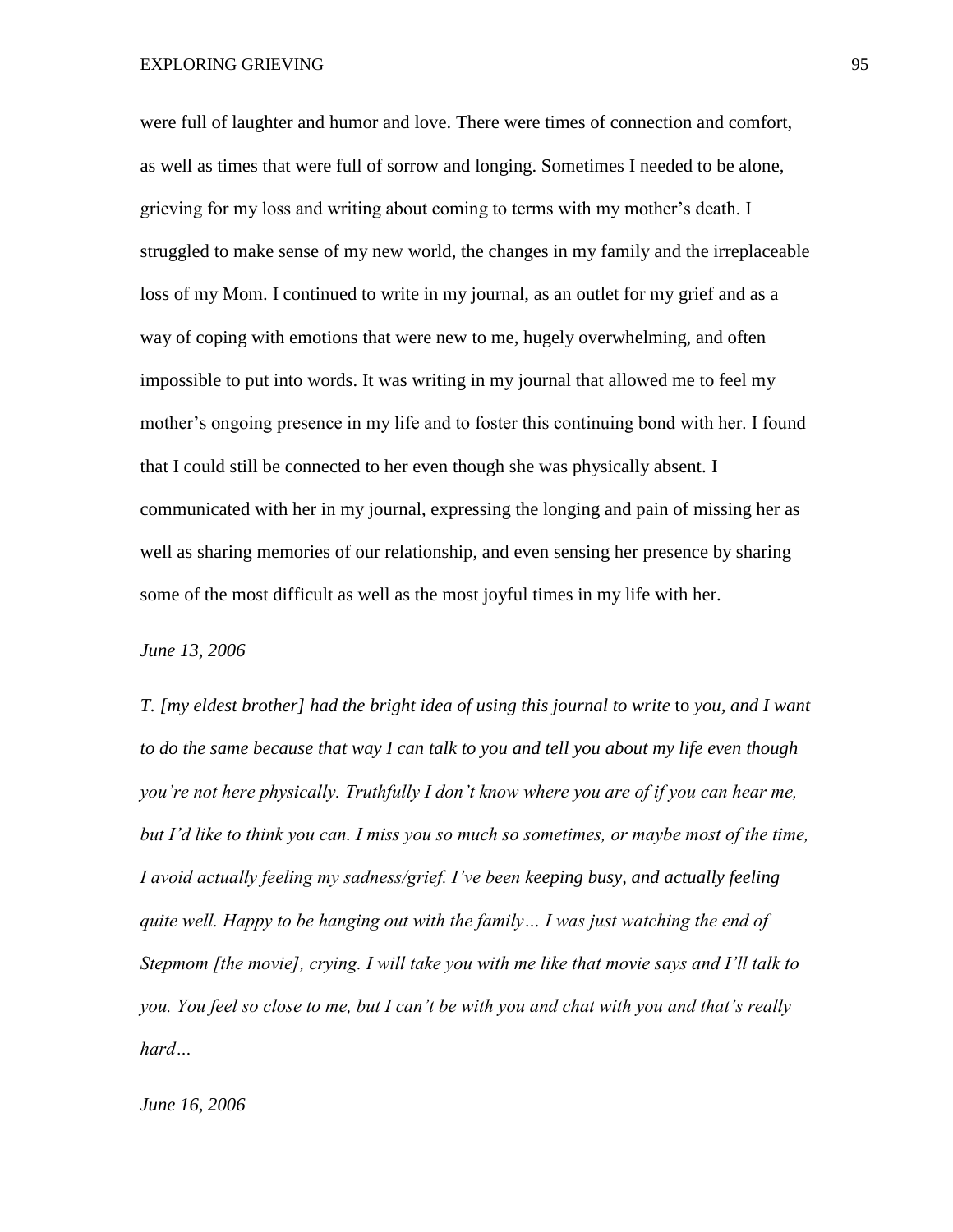*Missing you so much Mama, I think your death, or the loss of you is starting to sink in more each day. At first it was just so surreal, like I had accepted it but could hardly grasp it. I have flashbacks of your last days, especially that last one, and it's hard to think of you as being frightened or uncomfortable then. But you weren't alone and you'll never be, and I'm not either, though I do at times feel lonely. Loving hanging out with the family though…* 

*Dad and I had a slight argument about the pictures for the memorial, but more me just struggling to share such personal stuff with everyone and with angry feelings about not having you here to ask what your wishes are. I didn't want so many sick pictures of you, near the end of your life, but they are moving and meaningful, and dad wants to share them. So be it. He really is putting his heart into remembering you. Grieving openly. We had a little cry together tonight, looking at the slideshows, 'discussing' our thoughts about the pictures, and sharing our feelings over missing you and coming to terms with or realizing and grieving the loss…* 

*But it's just not the same without you. Of course it isn't. It's completely different. The hugest, brightest, strongest, most loving piece of our family is not here. At least physically. But of course you're here Mummy. All the love you've given us we have and will hold with us. I just want you back so much. I want to hug you and hold onto you. I love you…*

Being able to share even these difficult experiences of choosing how to remember my mother and struggling with public rituals to commemorate my mother's death helped to ease the pain of them and allow me to make sense of the conflicted emotions I was experiencing. I was certainly struggling with holding on and letting go, aspects of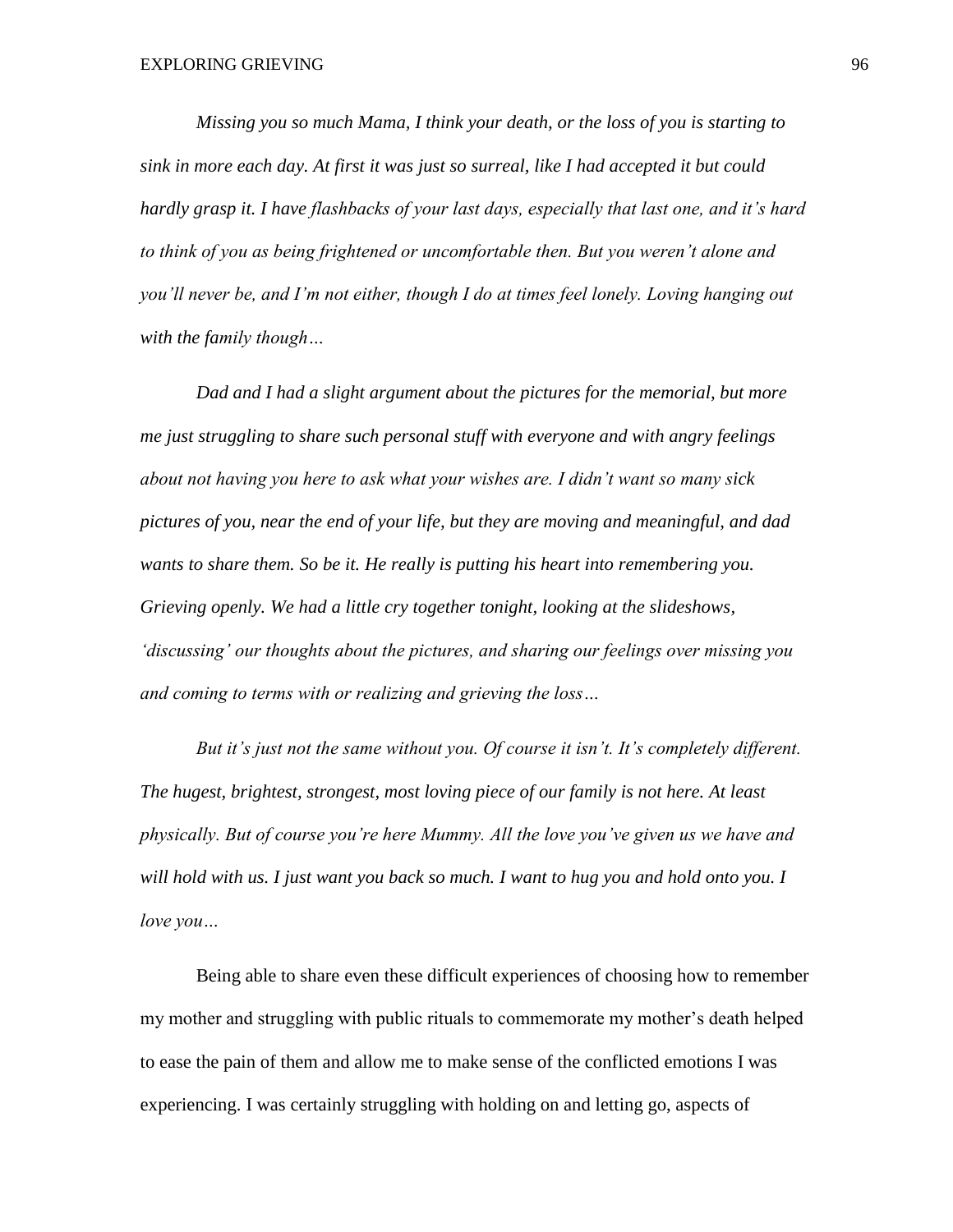grieving the loss of one's mother (Chodorow, 1978 as cited in Dietrich, McWilliam, Ralyea, and Schweitzer, 1999). I could face the reality that my mother had died to some extent, but I could not face the idea of saying goodbye in an absolute way. To say goodbye or release my bond with my mother would have made me feel that I was not honoring her inextricable tie to my life and my identity. She is the primary figure of my life who influenced me, nurtured me, and loved me when I felt unlovable. To let her go, and to pretend that I am not still deeply connected to her would deny her legacy, our relationship, and the beautiful and important life that she led. Therefore, it is not only helpful for me to have a continuing bond with my mother, it is also my way of honoring her legacy and acknowledging the imprint that she left on me and on this life. I had not heard of 'continuing bonds' or been taught about narrative approaches to grieving when my mother died, but my intuition and the influence of my mother and my family helped me to find ways to create a lasting connection with my mother and to discover meaning and spirituality even in the darkest moments of my grieving process.

## *June 20, 2006*

*We had a committal for you on Monday morning. It was nice… the cemetery is beautiful. I remember you wanted to go see it, but you were too weak to go. I know those last few weeks were hard for you Mama. You were weak and your body was failing you and I just hope we took alright care of you...* 

The rituals such as the celebration of life or going to the cemetery to commit my mother's ashes to the ground, were a part of how our family used rituals to deal with death. Rituals can provide an outlet for grief, comfort in remembering a lost loved one, and establishing a bond with the deceased (Vale-Taylor, 2009). However, these more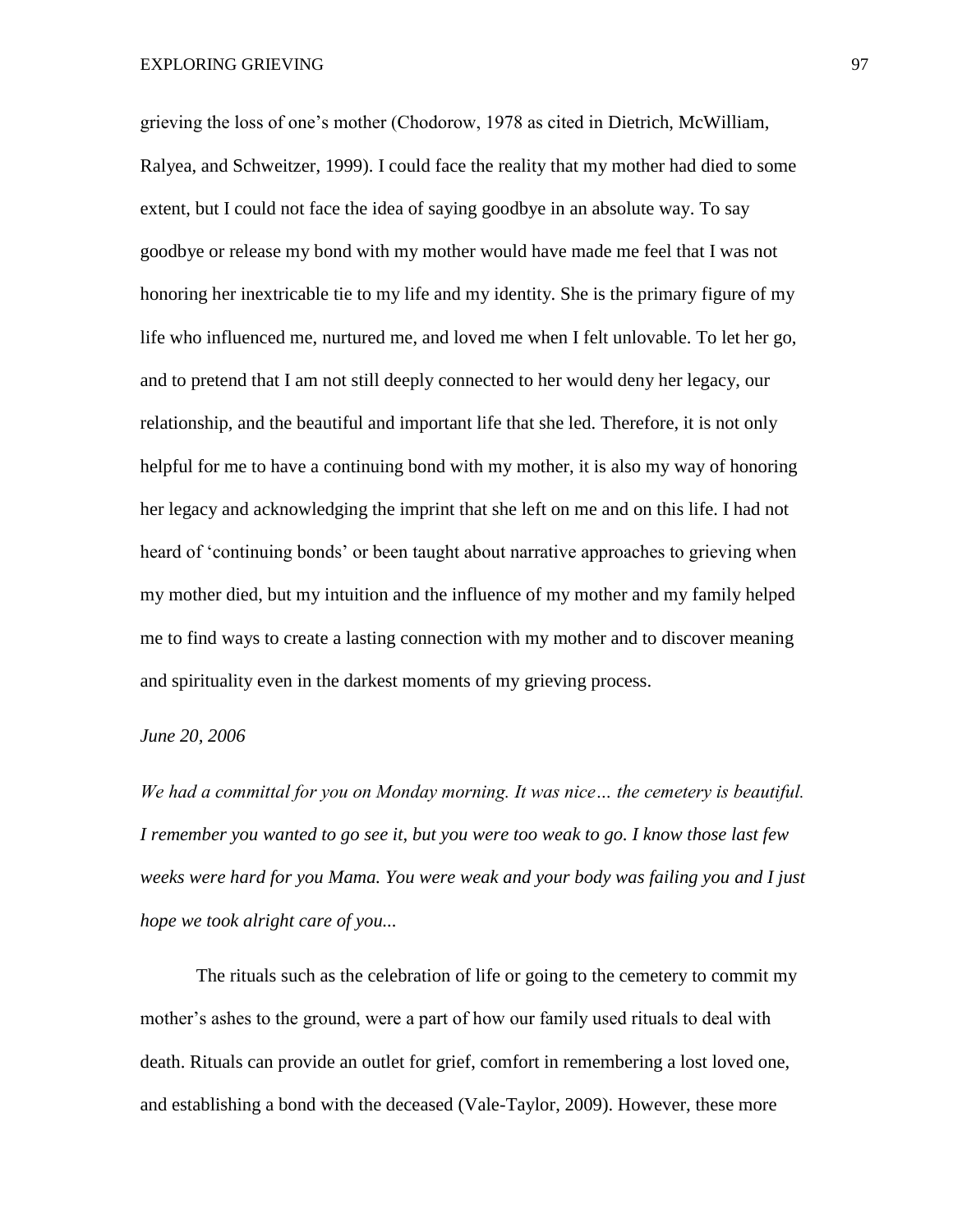traditional rituals would not have lasting importance for my grieving process; instead, I intuitively turned to more personally meaningful and intuitive grieving rituals that allowed me to grieve and connect with my mother in a new way, such as writing to her in my journal, visualizing being with her, cherishing artifacts and objects that reminded me of her, and spending time in nature thinking of her. I had a sense of needing to remain connected to my mother, not just in memories, but in active ways. As Dietrich, et al. (1999) point out in their study of mother-loss, women are not only losing a primary attachment relationship, but also a model for identity development which may make them feel like they are losing part of themselves, thus leading them to want to maintain a sense of connection with their mother:

The formation of their mother as an ongoing presence in their lives constituted the full work of mourning as the women rebuilt their inner worlds and continued on with their own development as women.  $(p. 93)$ 

This rings true for me since by writing to my mother, I was not only allowing myself to grieve and process my emotions, I was also sharing my ongoing life and growth with my mother, considering what she would think about who I was becoming, and seeking advice from her in a symbolic way by using my journal to share my deepest and most difficult moments of transition and suffering, as well as my most joyful and fulfilling areas of growth. In their book *Continuing bonds: New understandings of grief*, Klass, Silverman & Nickman (1996) suggest that when we lose a vital person and role model, such as a parent, there is a need to maintain some representation of the person we have lost, to help us to understand and represent ourselves. This need for identity and "the continuation and renewal of connection to the deceased are especially salient when considering the tasks,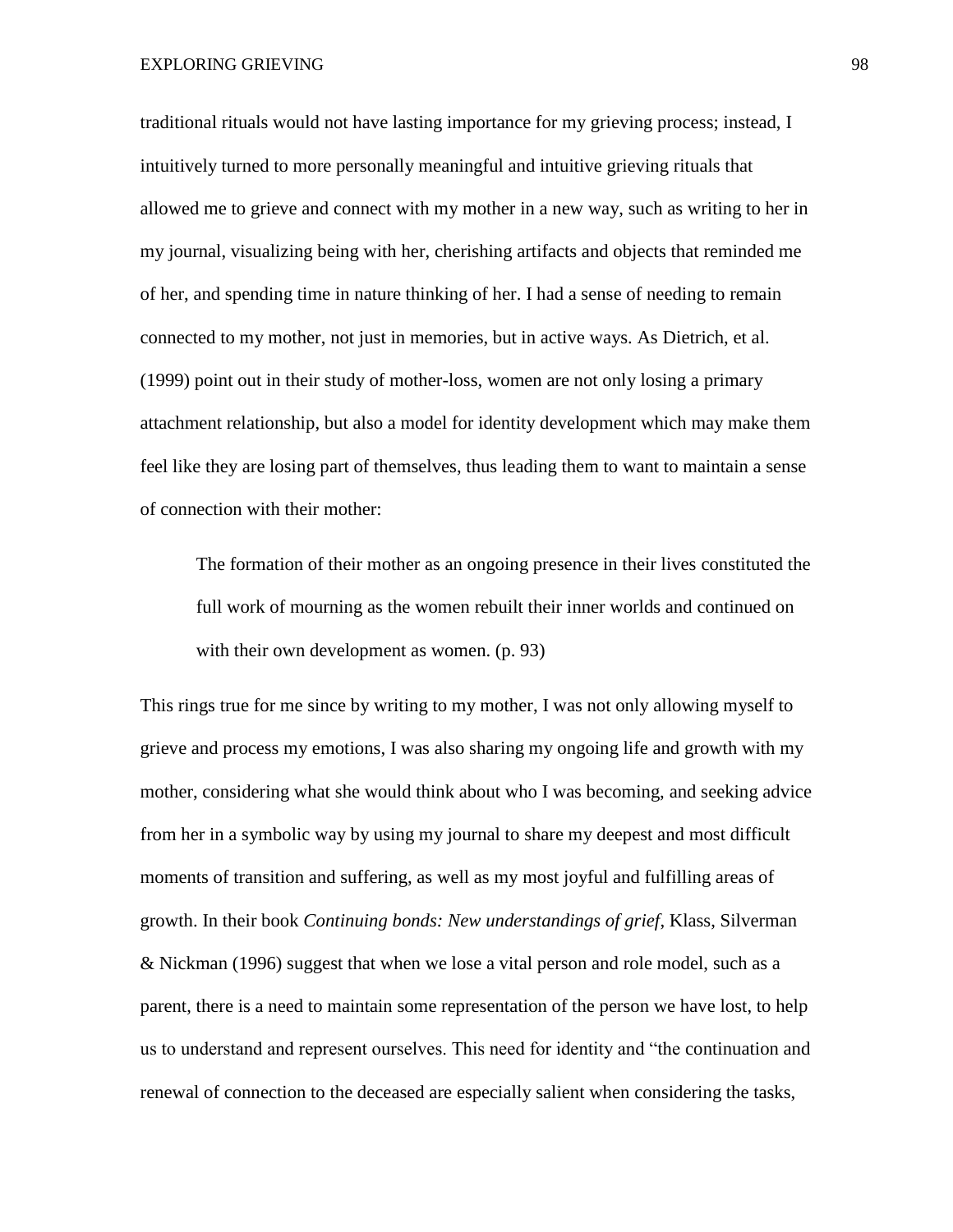both individual and family-related, facing the late adolescent college student" (Klass, Silverman, & Nickman, 1996, p. 127), which may be why I felt such a need to continue to write to my mother, to share my sense of self with her, and to search for meaning in my grieving process.

## **Continuing bonds: Spirituality, meaning and nature**

## *June 20, 2006*

*I miss you so much. I want you back so bad. I can't believe it is two weeks since you died. I can't believe you're dead, I hate the sound of it. But there's that poem on the fridge that says you're still all around… part of nature maybe or in some kind of paradise. I love what you wrote to Dad in his anniversary card… "mingled with the souls of all the ones we love." But it's still so hard because I don't know where you are or what I believe, and I want you here with me, with us. I'm crying for me and my loss, but I hope and I think that wherever you are, you're okay or at rest or however it is. I think the hardest part for me is thinking that you're nowhere, that you're really gone… but you didn't believe that, you thought we would meet again, in some way, and I want to believe that too. It's just so hard to accept that you're gone from us physically and I can't hear you or feel you right now. I feel like I'm just talking to you, not communicating like we used to. I really miss your wisdom and advice, and your kisses and hugs and smiles and everything. Thank you for loving me so much. I'll never love anything as much as you.* 

Klass (2006) suggests that our identity may be influenced by both our continuing bond with our lost loved one and by our social and cultural context, and I felt that my spiritual identity was transformed through these relationships. For instance, in my own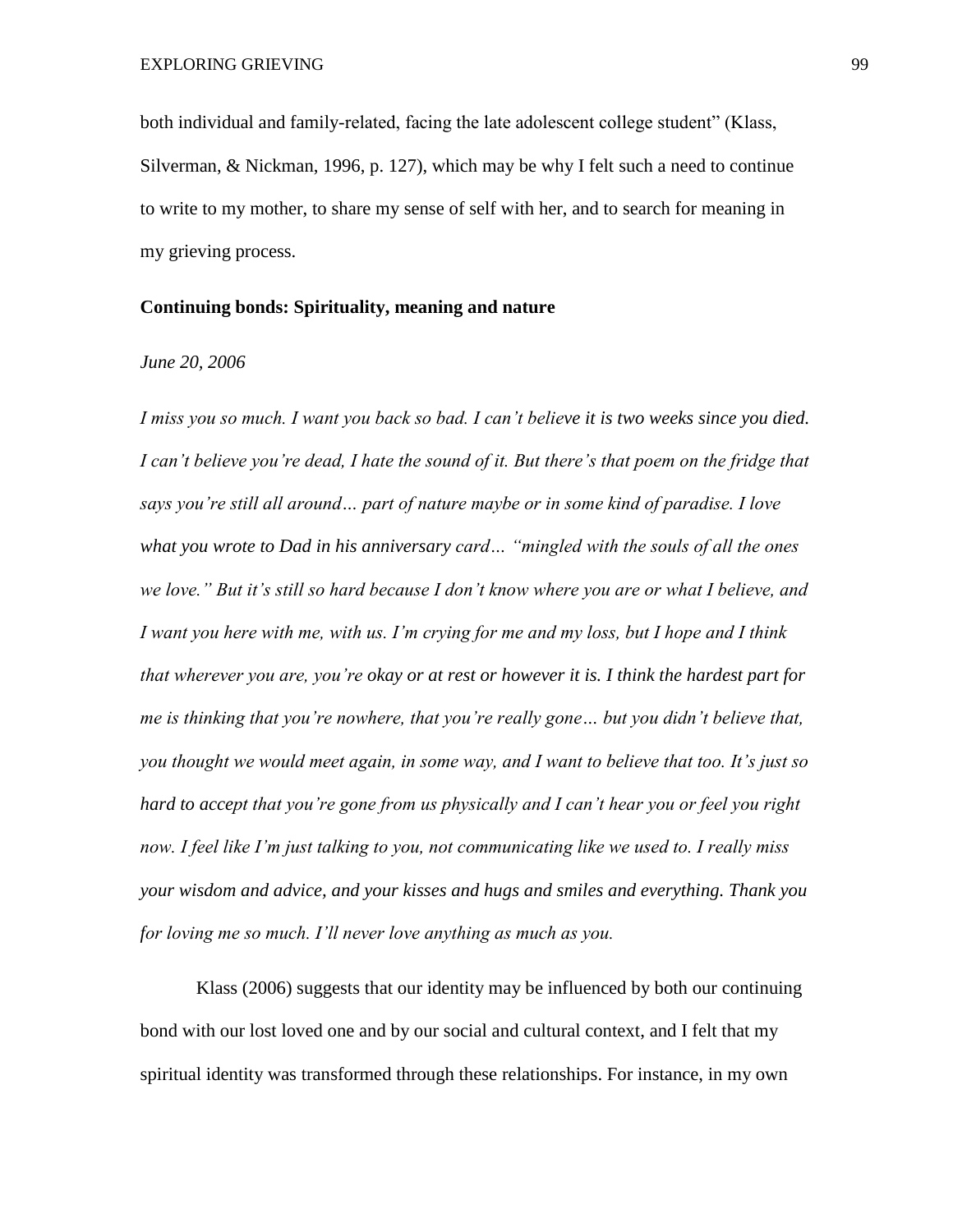family, the idea that our mother had become a part of nature was something that allowed us to speak about her as a part of our new reality and our world without her. Klass (2006) mentions that some people maintain continuing bonds with social and cultural norms of visiting the cemetery, which allows for closeness to the lost loved one. For my family, on the other hand, even though we eventually brought her ashes to a cemetery with a beautiful tombstone that my father designed, this was not the place where I felt most connected with her. I would create more individualized and meaningful ways of being connected to my mother and creating a new way of relating to her, forming a continuing bond with her that was created partially because of our familial beliefs about spirituality and the soul continuing on after death. In Tofino, we had attributed meaning and value to connecting with lost loved ones through recognizing their ongoing presence in the natural and spiritual world, and this helped me over the years to find meaning and connection with my mother and my family as I recognized that she was still with us in many ways. I saw my mother as continuing on and being a part of nature, as is expressed in the poem *Do Not Stand at My Grave and Weep* by Mary Elizabeth Frye (1932) that my mother had put on our fridge after her own father died of cancer:

Do not stand at my grave and weep I am not there. I do not sleep. I am a thousand winds that blow. I am the diamond glints on snow. I am the sunlight on ripened grain. I am the gentle autumn rain.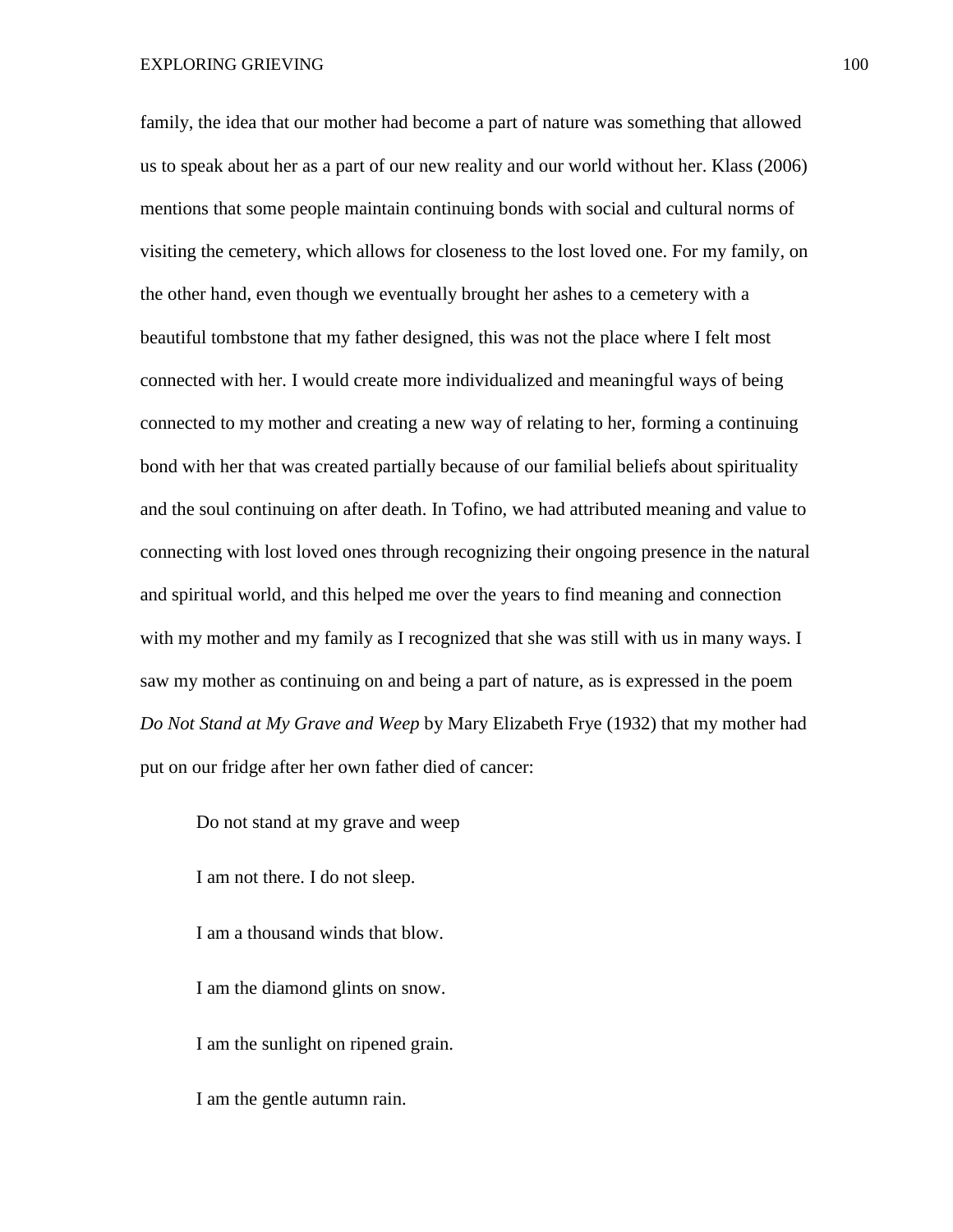When you awaken in the morning's hush I am the swift uplifting rush Of quiet birds in circled flight. I am the soft stars that shine at night. Do not stand at my grave and cry;

I am not there. I did not die.

This poem informed my way of seeing death and experiencing grieving. I was comforted by the idea that although my mother was physically gone, she was not absent in spirit. I have many memories of feeling that she was in the brilliant orange and pink sunsets that occurred for several days after her death, in the birds and butterflies that curiously hung out near our family in the year after her death, and in the love that seemed to permeate all of the art, gifts, notes, and home videos that she left for us, including the poem on the fridge and the gift of the journals that she had bestowed on each of us.

In the physical plane she was gone, but on the level of the soul, I could still sense her love. And in a way she was still influencing our ways of grieving as a family because we did not often go out to the cemetery where her ashes were, instead we went out to the beach in our hometown, and into the forest to smell the trees, and up to the lake to swim and connect with her and with nature in a way that was spiritual. I also believe that this understanding of spirituality as a part of our familial culture allowed us to continue to talk about our Mom in a way that brought her into the present moment. These beliefs informed my ideas about death and spirituality and helped me to feel that she was never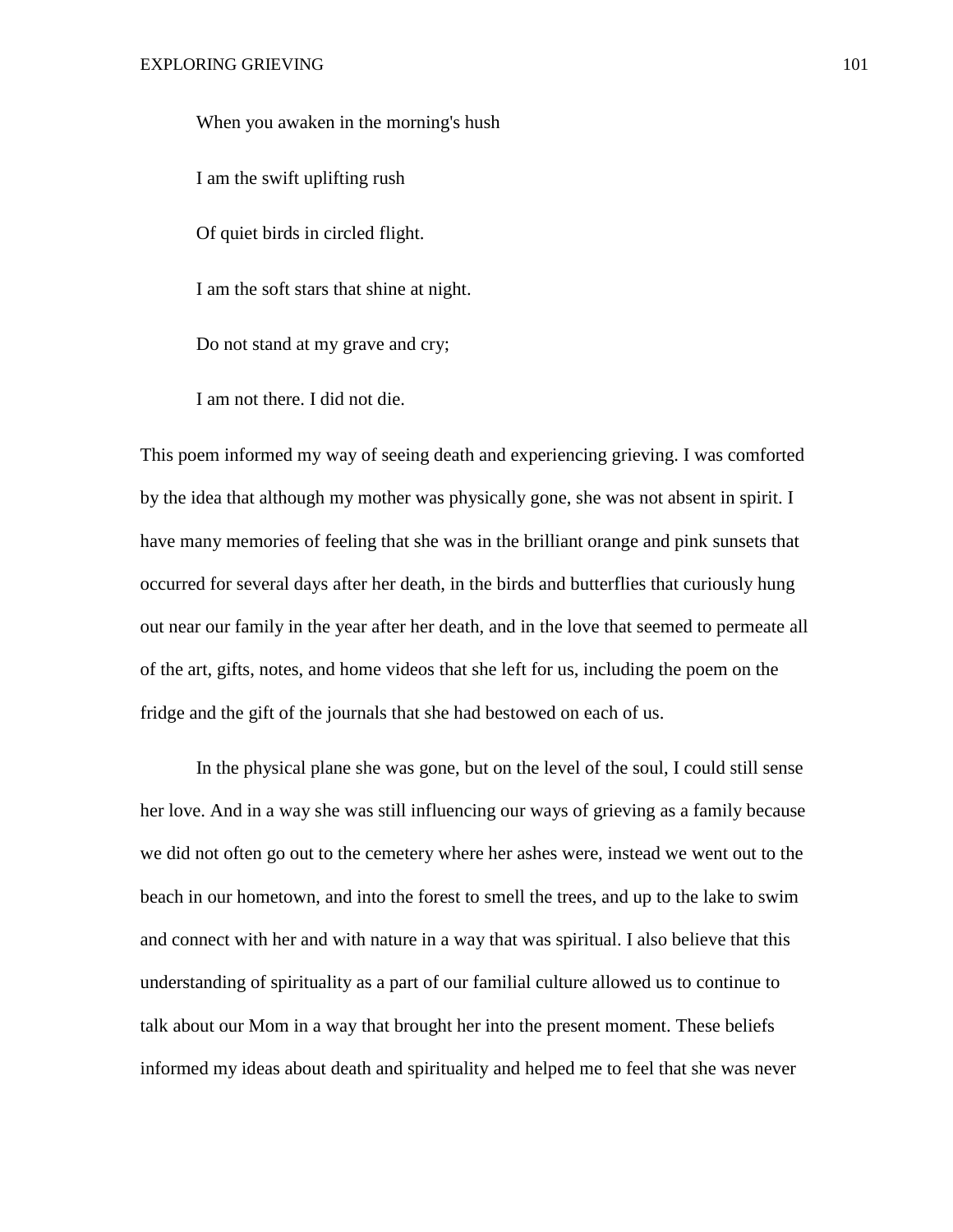EXPLORING GRIEVING 102

completely absent, that in fact she was a part of the luscious orange and pink sunset and the wind that painted whitecaps on the ocean. On one of our first family trips following my mother's death, to Manning Park, where my parents met, a large Monarch butterfly landed on my brother's head and rested there, gently opening and closing its wings, as if anointing him. We joked together that the butterfly was Mom, just popping by to be part of the fun. Those moments stay with me, and they brought not only laughter but also a sense that our connection with our mother was a shared bond, a bond that helped to identify us as family, trees from the same soil.

The belief that my mother is a part of nature as well as a spiritual being is still with me despite the death of her physical body, and it has nurtured my spiritual connection with my mother and our continuing bond. It was partly through that poem on the fridge that I have continued to look for traces of my mother in the natural world, fostering my love of trees and flowers, and allowing me to explore the spiritual side of death. For instance, last fall I had a moment of pure connection with my mother, 8 years after her death, in which Frye's (1932) poem came back to resonate with me and my experience. I was out for a bike ride, as I often am when the weather is nice, and I decided to stop at one of my favorite places near my home. It is a small creek that runs through the forest and underneath the road in a quiet neighbourhood. I can look down at the creek from both sides of the road and it is lush and green, surrounded by cedar trees and a majestic maple tree on the banks above, as well as a vibrant medley of ferns, nettles, and brambles twining on the ground. The sun filters through the trees in an otherworldly way, and makes me feel like I am transported, even if momentarily, to a simpler world, a sort of nostalgic paradise that reminds me of the small island where I grew up.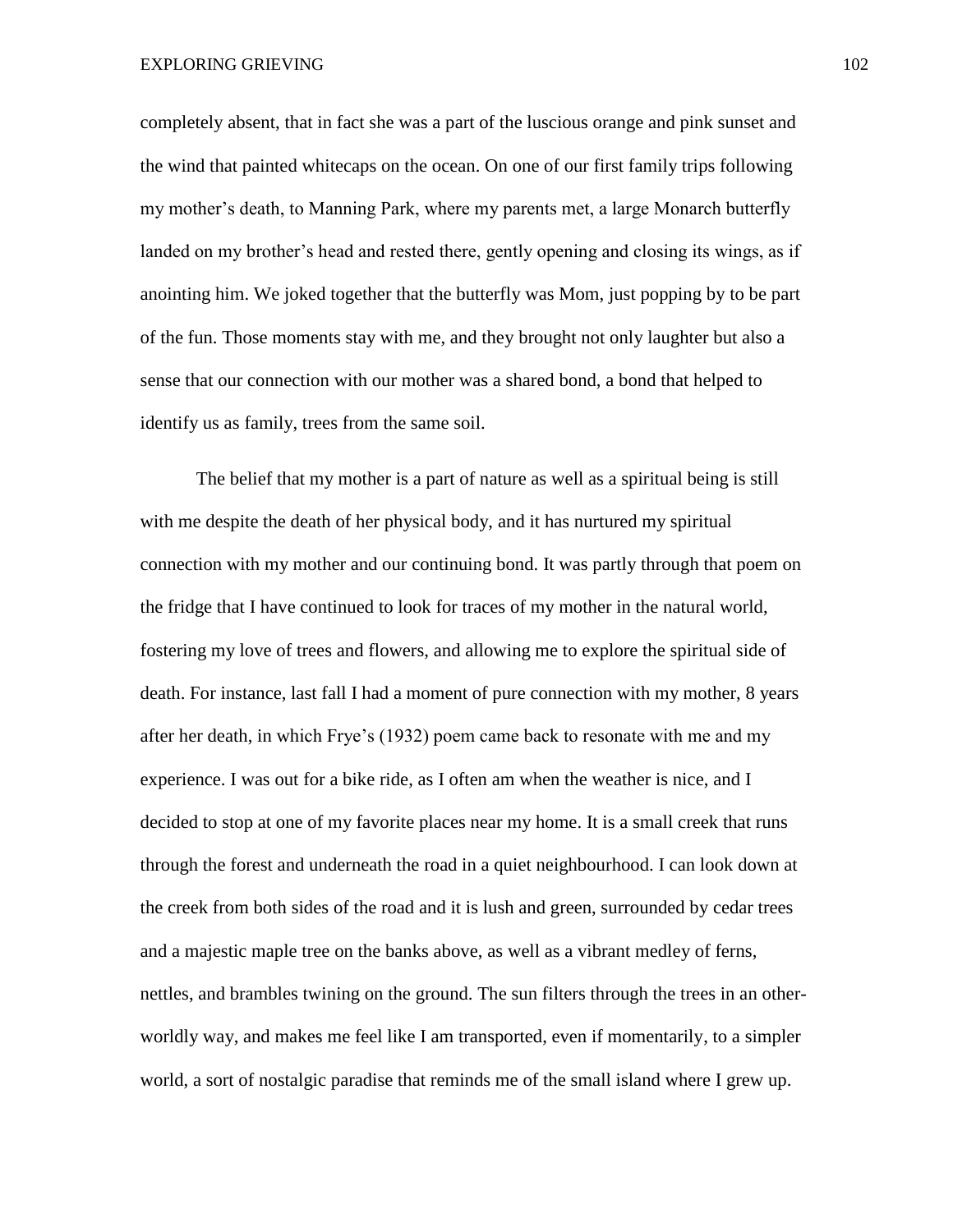On this particular day on a fall afternoon, I stopped beneath the majestic orange, red, and brown canopy of the maple tree, to breathe in the crisp air and the earthy smell of fall. I looked up at the trees and I reached out to my mother to say, "Hi Mom, I love you, and I miss you," in my mind. And just as I thought these words a maple leaf floated down from the tree toward me, like a message on the wind, and I opened my hands to it and caught it, just as if I knew it was meant for me. I sat there straddling my bike for a moment, grateful and bewildered. I muttered a thank you, and smiled at the connection I felt with my mother and the gesture that I had so long ago asked for in my journal, that my mom could "touch me or contact me somehow." There had been inklings of my mother touching me in spiritual ways, such as the day I meditated and was inspired to write a poem to her, or the dreams I had of being with her. But this was such a physical event, a gesture that illustrated not only my mother's presence, but also her connection to nature. I know many people would say it was just a leaf that coincidentally fell into my hands, and perhaps it was. But for me it does not matter whether it proves anything, what matters is that in that moment I felt connected to my mother and I felt her love wash over me, and it was pure joy. As Greenspan (2003) suggests, we can be transformed spiritually by grief: "While the physical connection is broken, the spiritual connection with the beloved attains a greater force precisely because it extends beyond the physical" (p. 97).

# **Continuing bonds: Connection, remembering, and therapeutic writing**

#### *July 4, 2006*

*Wish you were here sweetest Mumma. Just thinking of the times when you would wake me up in the mornings and hold my hand or play with my hair. You'd hug me when I'd cry. I feel like I don't know what I want and I'm scared. But I'll be okay.*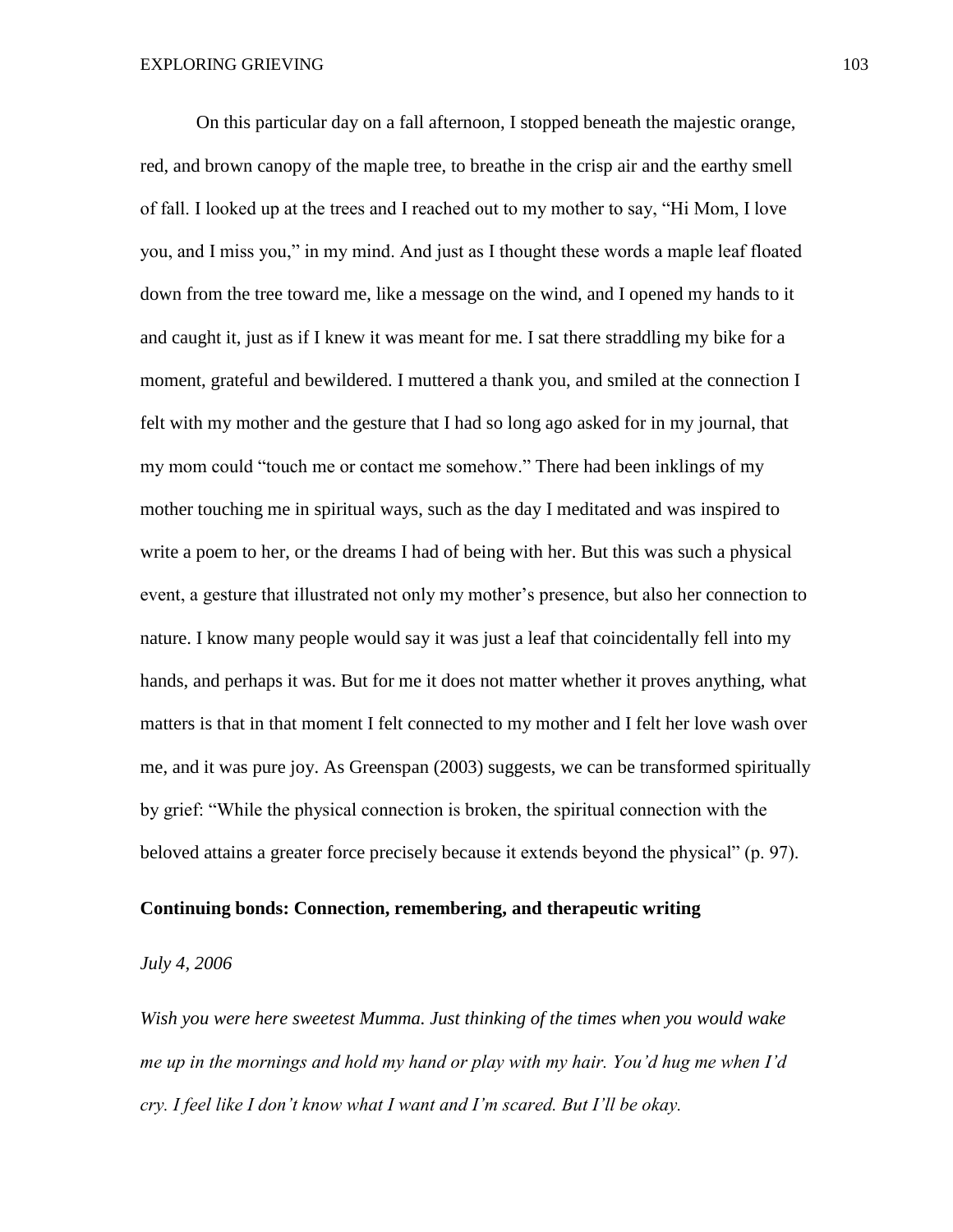I am almost reassuring myself in this excerpt, and as Lewis and Hoy (2011) suggest, I am seeking out the aspects of my mother that I longed for, such as comfort and reassurance, and in a sense discovering my own resilience through my continuing bond with my mother. By remembering her love and hopes for me, I am able to keep the hope of remembering her alive. As Hedtke (2014) describes, the process of remembering enables us to know that we still hold the essence of our relationships with our lost loved ones, such as lessons we learned and love that we shared, and that we can hold the power of these relationships with us. Dietrich et al. (1999) describe this process as recalling the significance of the "first relationship of caring" (p. 83) and thus acknowledging the depth of the loss. I agree that this is part of the power of remembering. However, I also feel that for myself, part of remembering was allowing myself to be grateful for the brief but profoundly joyful and meaningful time that we had together as mother and daughter, which I described in my journal:

## *September 26, 2008*

*I read a bit of that book by Greenspan that you gave me, and it was inspiring. I want my loss of you and my grief to expand my consciousness and myself and help me grow. I want to write about you and to you and cherish the sacred time we did have together.*

Over the years, through writing to my mother, I am also able to continue to share my difficult feelings with her, as I always have, and to find some relief in sharing my grief and my pain as I move through new challenges and losses, as relationships come and go, and as people hurt me and I hurt others. The endless tide of change and loss, and the flow of grief is something that I can write to my mother about, finding a sense of both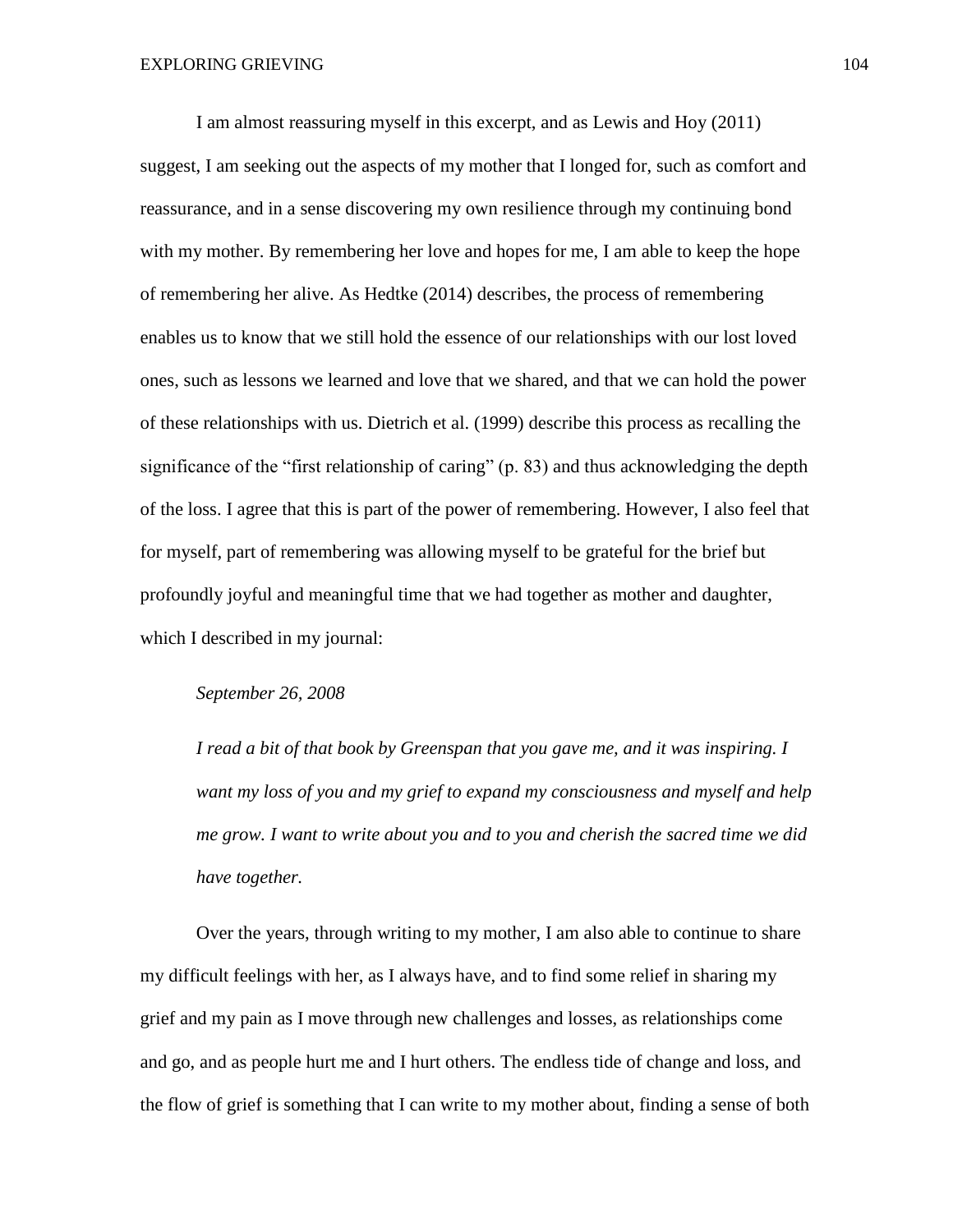comfort and connection as well as an ability to process the emotional and spiritual pain that I sometimes feel as I grow into adulthood.

*July 15th, 2007*

*Wish I knew if I'll see you again. Can't imagine never being with you…. I need to enjoy this life and find its meaning.* 

*Feel like the hole/space you left is almost getting bigger. Not that I'm really more emotional, but more aware of you not being here. Scared to forget anything, so afraid to lose bits of you, memories…. I'm trying to find some happiness but without you things seem a little more grey because I can't share them with you in the same way. You used to say, "Tell me every detail." I loved that you cared so much and took such an interest in me and my life. I'll never be so loved by another human and I'll never love anyone like I loved you. I know you know/knew all this and I'm so glad I had the time to tell you. I wish you could touch me or contact me somehow.* 

*Always, your little girl*

# *December 13th, 2007*

*Big cry tonight. The anticipation of another Christmas without you, how much better and more amazing it would be with you, especially the laughter but also the tears, the hugging and your hands on my face, always soft, hardworking mother hands. I have been recently thinking about how you'd say "Stop it" in that deep hilarious voice if I was playing with something on the coffee table with my feet (usually your coffee mug!). Still cracks me up. So anyway, I was sobbing in bed, feeling sorry for myself, missing the family…. We all miss you. Sometimes I feel so fine, and sometimes the loneliness and the*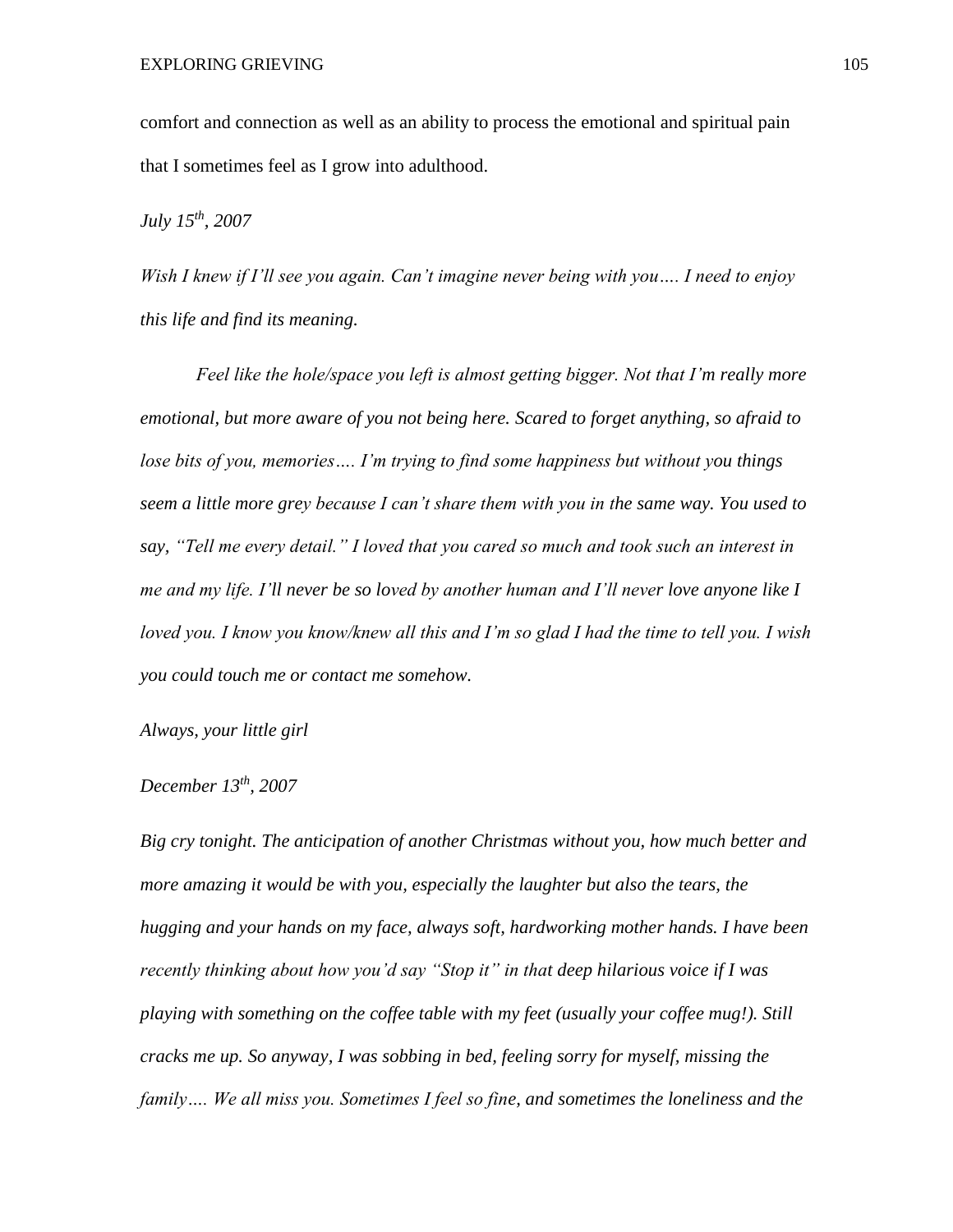*ache for you is so strong I feel like I'm being crushed or suffocated. The lack of you is a space I just can't fill, even with family. But I'm still so looking forward to going home…*

*October 2, 2008*

*Mom, I feel some negativity and depression seeping back into my life. I feel unmotivated and a little lost. More like a lot lost. Confused about why I'm here and why I can't get my shit together…. Overwhelmed and depressed by my shortcomings… stress, and a lack of confidence. And not having you to share my hurts with. "The silence is deafening" comes to mind. Not just silence, but what often feels like a gaping hole, like all your light got sucked out. Not all, of course, but the physical presence of you in the world. Some days are just really hard. But the sun comes up in the morning and hopefully I'll feel that tomorrow. I want some of the wisdom in Greenspan's (2003) book to touch me, change me, like the quote from Psalm 30:6 in her book: "One may lie down weeping at nightfall, but at dawn there are shouts of joy" (p. 99).*

*But I sometimes feel I don't have time to read these inspiring things, to work on myself, my grief, my spirituality. There's school to do, exercise to keep me from getting fat, TV to watch… at the expense of my growth, my learning, maybe even my success…* 

*I don't know why I'm being so negative and I feel bad because it's transient, temporary, and not worth really feeling sorry for myself over. There's nothing really worth complaining about. I have it good. I just* feel *down. Lonely, lost, purposeless, pathetic and strange. Like I don't even fit in in my own life….Maybe I need a huge change, a life-altering experience… One things for sure, something needs to change, even if it's just my attitude or outlook…. I want to talk to you! What's it all about? I*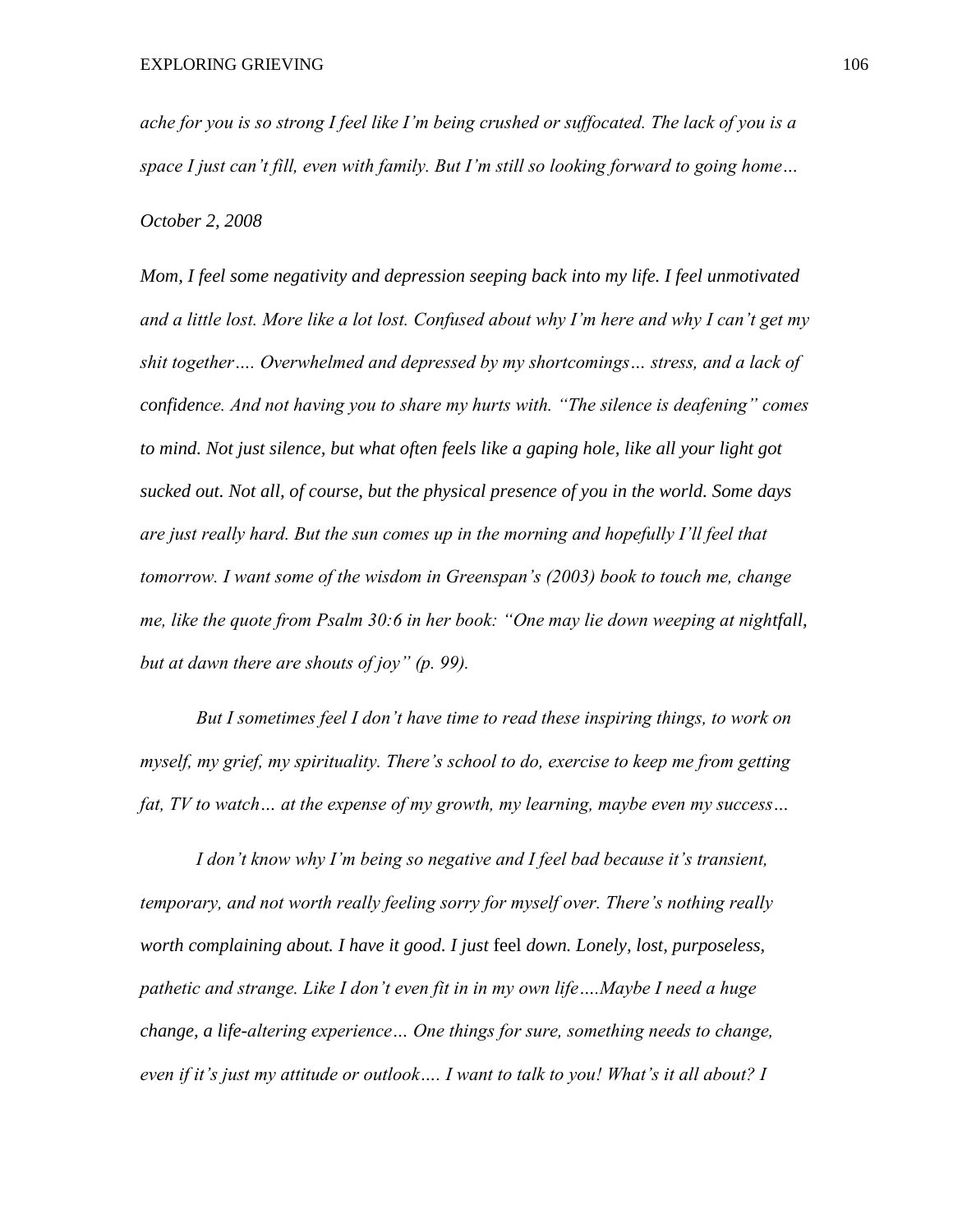*wonder what you'd be doing if you were still alive…. I don't know, but I hope, I can only hope, that you truly are somewhere better. Somewhere where I can't burden you and where you can fully realize you're amazing potential. How did I get so lucky to have you as my Mom? I know I feel cheated that you're gone, but it doesn't take away from what a blessing you were when you were here.* 

*Sometimes I wish I was you, and that sounds so strange, but I kind of feel like a part of you… it would be amazing to be in a kind of paradise with you. I miss you so much. Hope "never land" is everything you hoped. I hope to join you there someday, when the time is right I guess. Wish I could reach you… or you me… fill me in on the adventures of the afterlife. I hope I dream of you soon… It's high time I dealt with your loss… Everyone dies and everyone experiences loss. I will also die one day.*

*You're always in my heart. Feeling more hopeful already.* 

Being able to share my existential and spiritual struggles with my mom as well as emotional difficulties definitely helped me to gain some perspective and keep hope alive in my life. Even though there were moments of overwhelming grief, despair, and loneliness, I was able to share it with her in a new way. Looking back, I also realize that I was identifying with my mother in some way, imagining where she might be, or how we might be reunited one day. It was a recognition of the universal human journey from birth to death, and it helped me to feel less alone and more grateful for the precious and capricious nature of life. My continuing bond with my mother symbolized her spiritual presence in my life as an ongoing source of support and love.

### **Identifying with lost loved ones: Linking objects, life imprint, and legacy**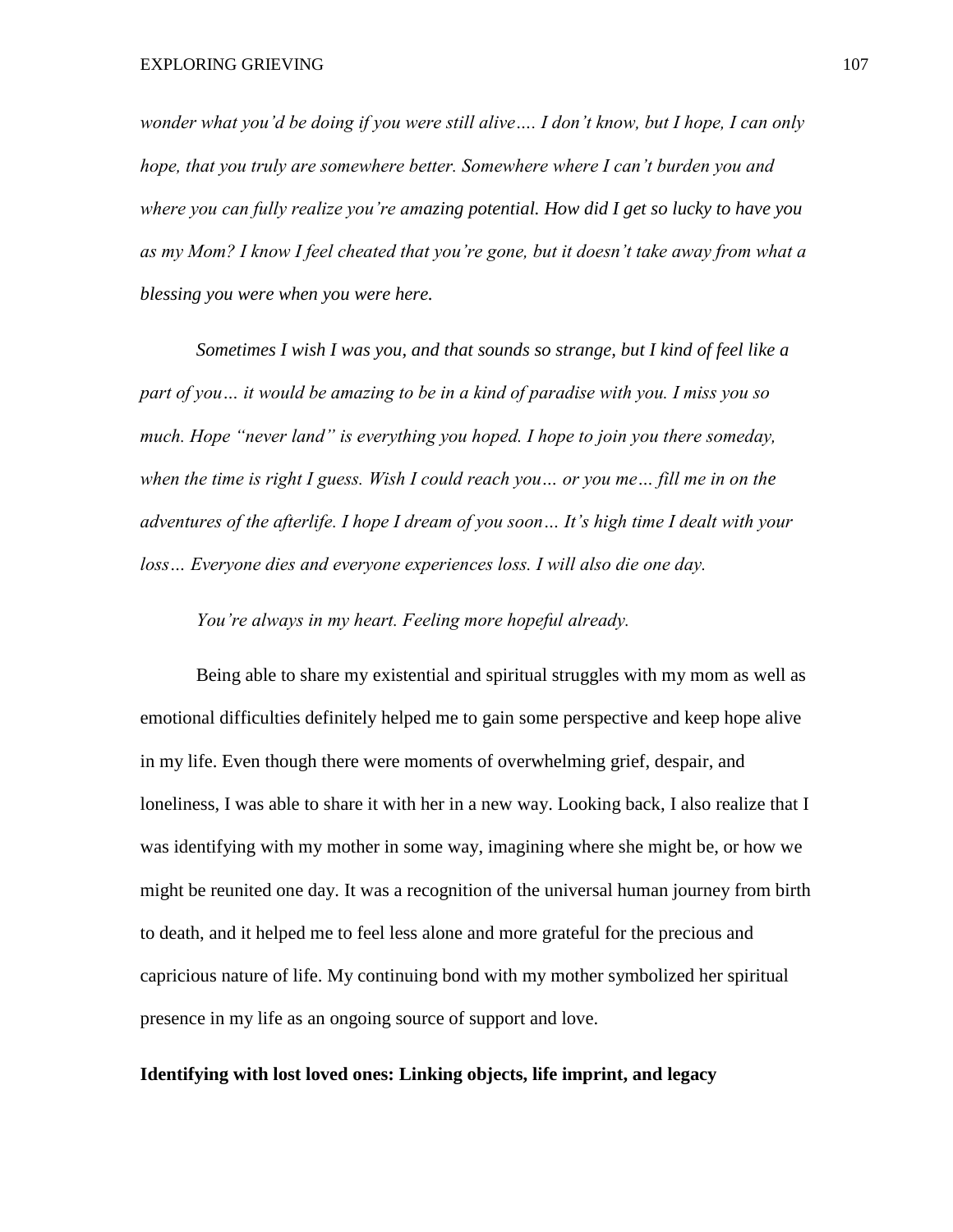Another element of how I used my continuing bond with my mother to identify with her is what Neimeyer (1999) refers to as 'linking objects' (p. 77), or items that belonged to our lost loved one that we bring into our lives. These have also been referred to as legacy gifts. The bracelets that my mother gave me have become such a part of who I am and how I feel connected to her. I need only look down at my wrist or listen for the silvery sound to know that I am my mother's daughter, and that I am eternally connected to her and the gifts that she gave me. Lewis and Brown (2008) studied the use of maternal objects in women who had experienced the deaths of their mothers and found that these grieving daughters were able to use objects from their mothers to self-soothe and to internalize aspects of their own mothers such as "comfort, protection, warmth or care that the daughter could then access for herself in the face of her grief" (p. 139). I certainly felt comforted knowing that I could wear something of my mother's that she had worn my whole life. It also helped me to feel that I was close to my mother and in a way similar to her which may have been an important part of me identifying with my mother and recognizing that we shared commonalities.

This sense of identifying with a lost loved one is described in much of the literature, and may in fact reflect my need to continue to use my mother as a role model for my development process (Dietrich et al., 1999; Lewis & Hoy, 2011). One small component of recognizing what Neimeyer (1999) refers to as the "life imprint" that my mother left on me was my glee and joy at recognizing that sometimes my writing looks like my mother's writing in my journal. This was especially poignant for me because I was writing to her, so to see her writing emerge from my own hand helped me feel that she was a part of me.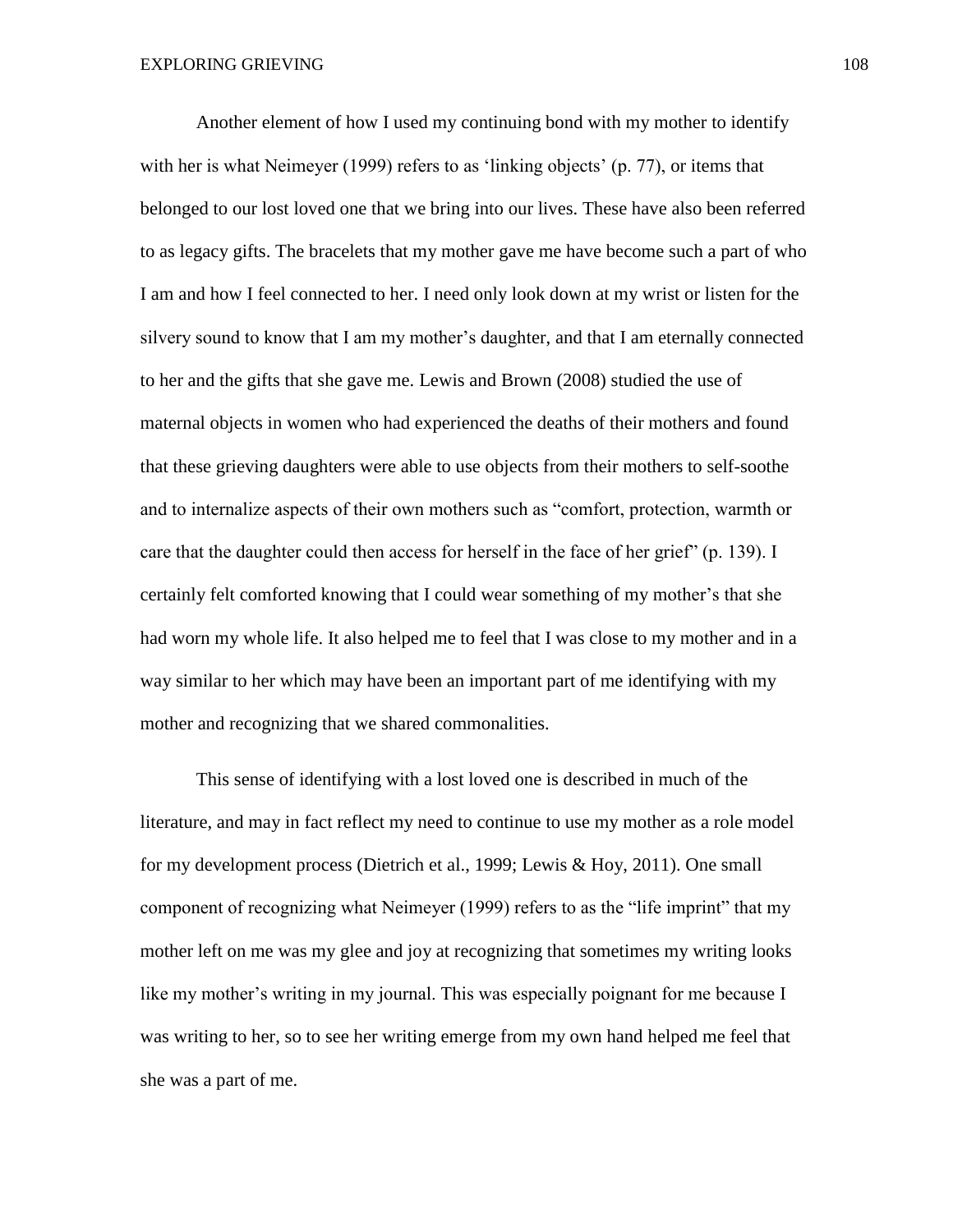Another aspect of recognizing how I had incorporated aspects of my mother into myself can be expressed in what I wrote to her in my journal over a year after she died:

# *December 13th, 2007*

*It feels so good to talk to you, even if it is only this way… Thanks for all your love, Mother, I feel like it is stored up inside of me and I just want to share it!*

Ultimately this legacy of love (Attig, 2004) would lead me to want to work in a helping profession, and eventually to become a counsellor, so that I could have meaningful work that would somehow honor my mother and the lessons that I learned from her about acceptance, warmth, love, and respect. Through therapeutic writing I was able to remain in tune with my mother's hopes for me and share with her my "ongoing quest for significance" (Neimeyer et al., 2010, p. 78) as well as to honor my mother's legacy through my own life.

Also important for identifying with my mother was my recognition of my need to internalize aspects of my mother's hopes for me into my life and my identity. I have been able to see how my identity has been shaped by intuitively connecting with my mother through my grieving process; for instance, I can remember her wishes and hopes for me and carry the messages of love that my mother gave to me into my future (Hedtke, 2014). As Hedtke (2014) suggests, I can hold onto the lessons from my mother and what I have learned from my grieving process to find a "connection with what is *not* lost" (p. 12). One card from my mom reminded me to hope, with words from Emily Dickinson (1891) inscribed on the front: "Hope is the thing with feathers/that perches in the soul/ and sings the tune/ without the words/ and never stops at all." Inside this one of many gifts that my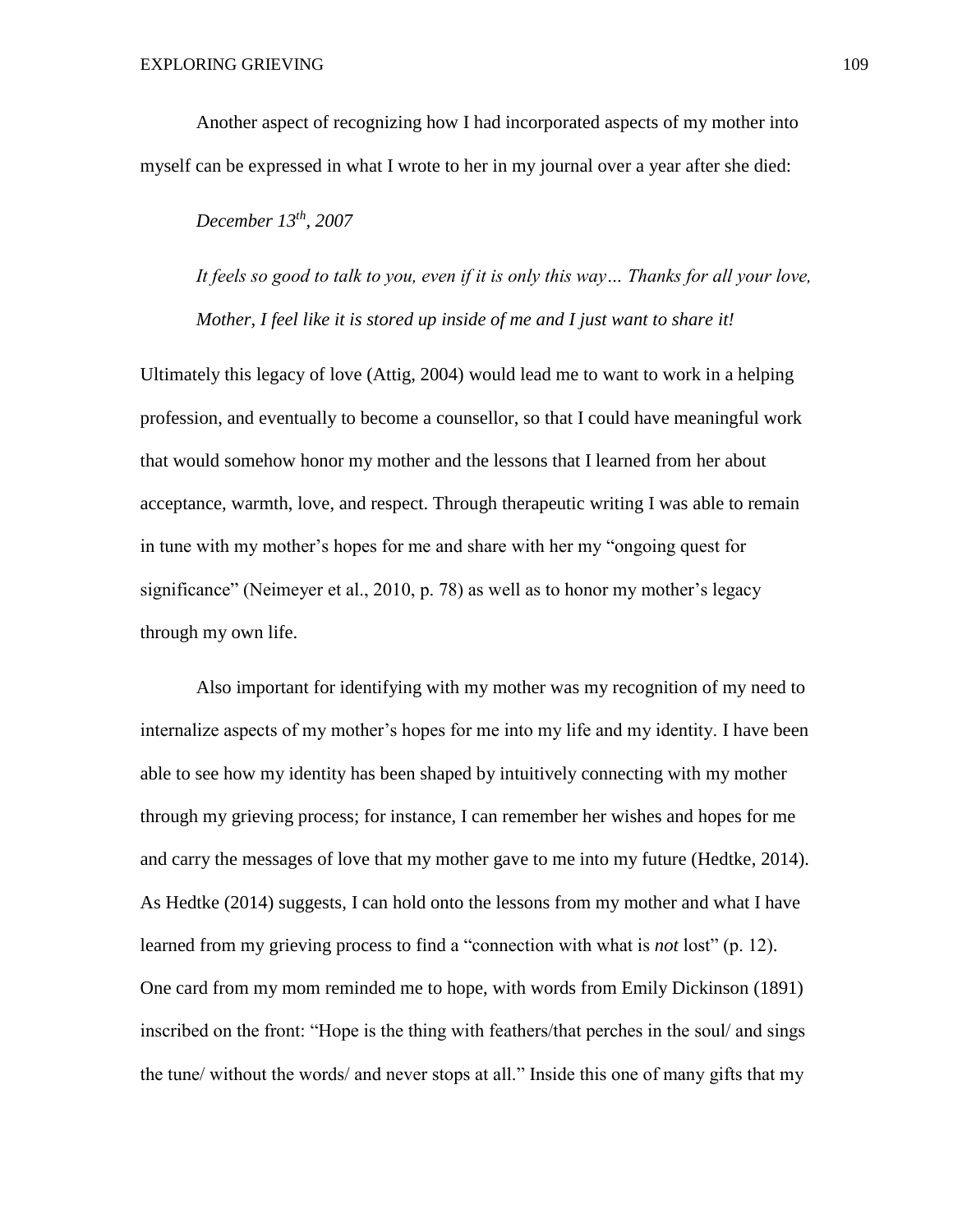mother gave to me, she has written "Just a little note to say how much I love you and quietly miss you. I hope for you self-love, love for others and other's love for you." Messages like this helped me to stay hopeful that I could hold parts of my mother with me as my life moved forward. The books and cards from my mother became gifts that symbolized her legacy of love (Attig, 2004), and they have continued to guide not only my process of grieving, but also my process of creating the future that I know my mother would want me to have (Hedtke, 2014).

## **Continuing bond and internalizing my mother's essence: Poetry and visualization**

The hopes that my mother impressed upon me were written in cards and books that she gave to me, and over the years I have internalized these hopes and wishes as a part of myself (Lewis & Brown, 2008). Most importantly my mom wished for me to love myself. Perhaps the most poignant epiphany of my grieving process came several years after my mother's death, when I sat down to meditate and reflect on my mother and, like nothing I experienced before, I had the sense that she was communicating with me, not with any bells and whistles, but from a place within me. The message that I felt more than heard, was to love myself and be more compassionate with myself. That night I wrote a poem expressing to my mother what I had learned about unconditional love:

*I haven't mastered loving myself unconditionally I guess because you did that for me A mother's love, limitless, undeniable, even if you deny yourself acceptance Every flaw celebrated, or at least down-played, made into an endearing idiosyncrasy*

*I miss you mumma*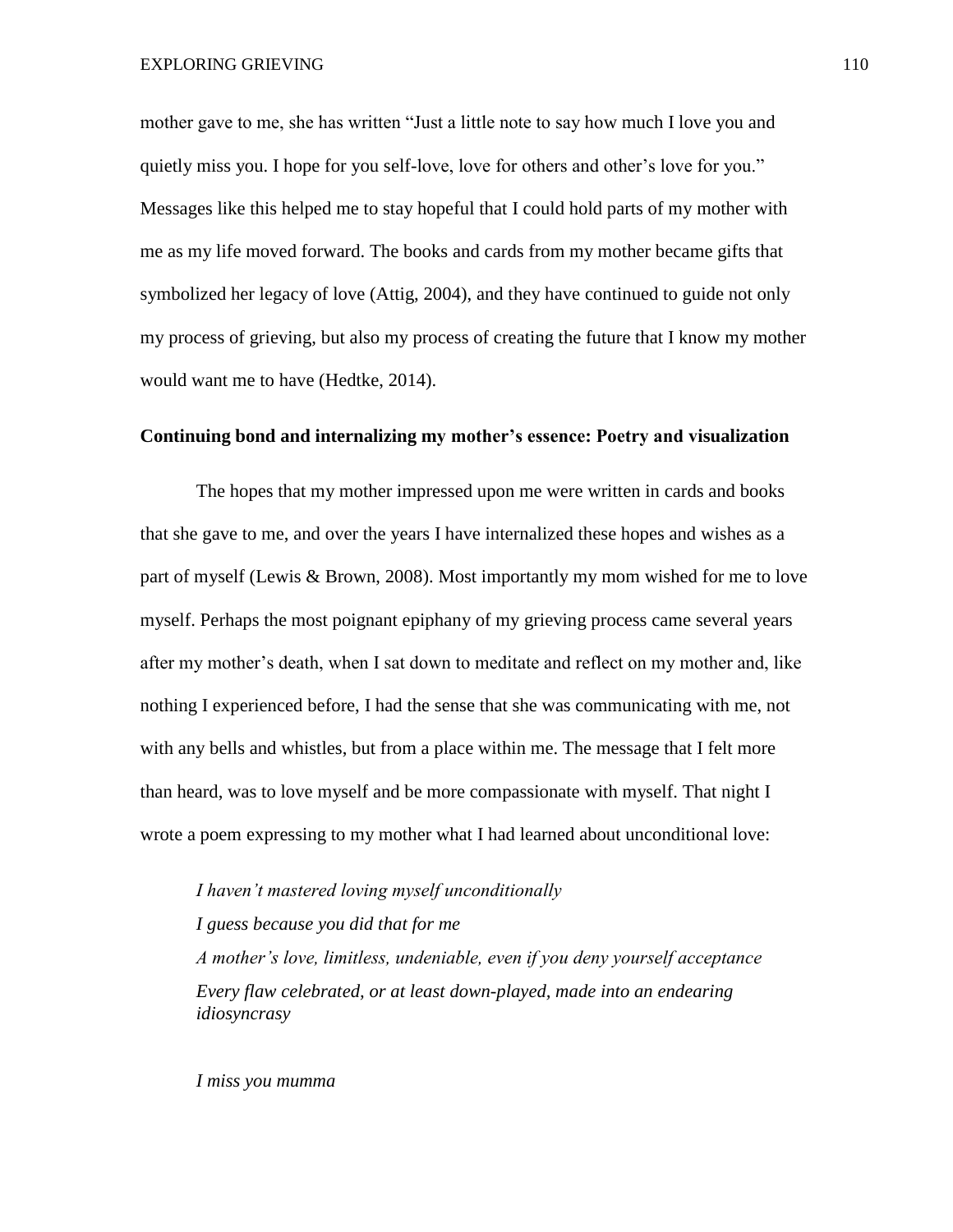*Your love, your soft face and strong hands, the jingle of your bracelets, now on my wrists Never forgotten, never misplaced, but what if My mind doesn't let me remember, it's already happened Little moments of "oh I wish I could ask mom, she'd know, she'd remember"*

*You can't be gone, it just seems wrong, How can the only person you truly feel you are a part of just leave? Tell me you're not gone, send me a sign, show me you still want to hear Every detail*

*Let's have a heart to heart, in my dreams Meet me by the lake, take my hand, interlace your fingers in mine once more Let's walk together for awhile Let's chat, Let's just be together for awhile*

*I miss your shoulder laugh, that silent hilarity And your unruly hair, electrified in the morning And your sayings… "Oh brother" Oh mother*

*You're still here, it's not enough, but it'll have to do You're inside me, and I'm learning to love me just like you I love you more! and I you Always*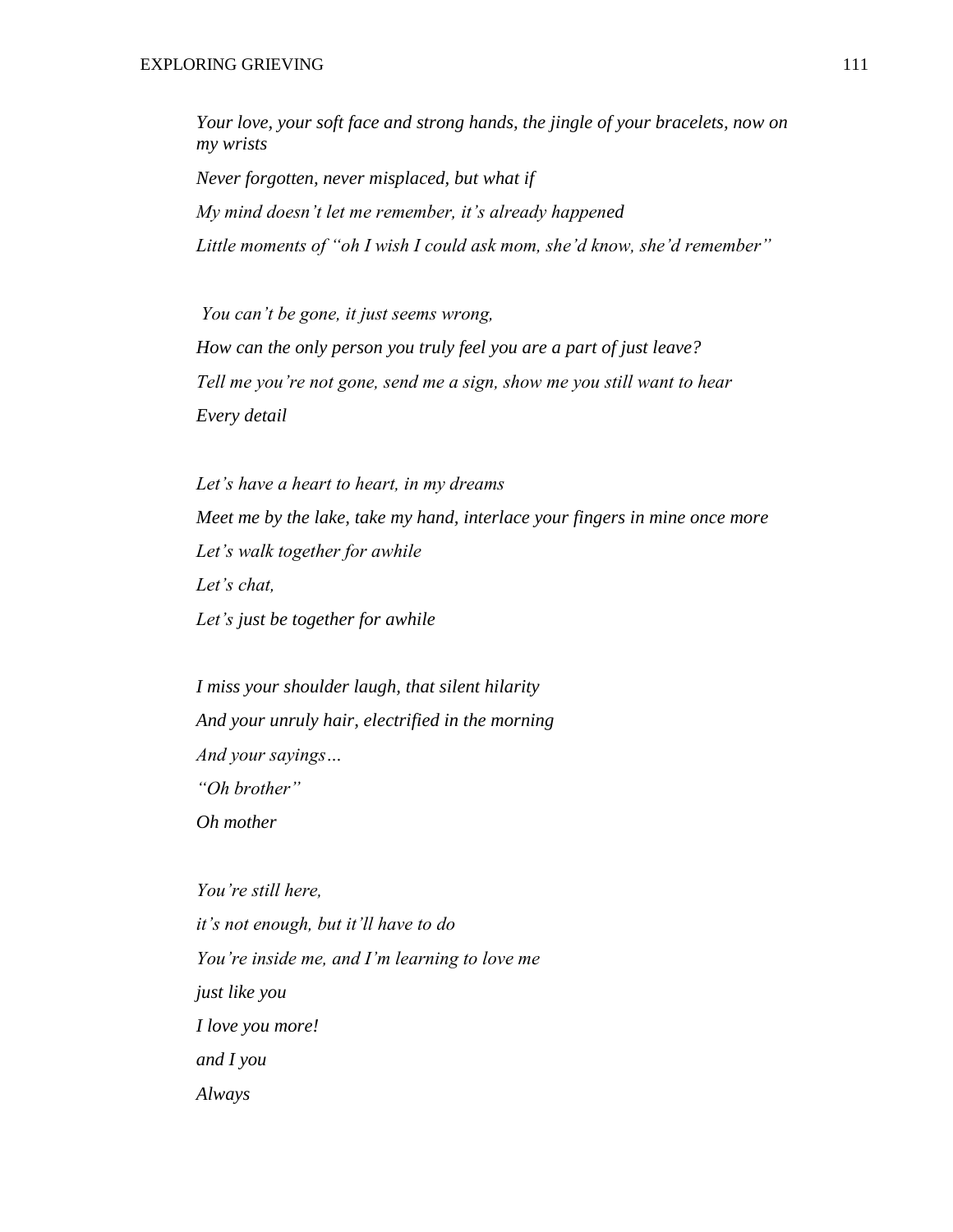Writing this poem allowed me to express some essence of what I had learned from my mother and what she had given to me (Neimeyer, 1999). As Neimeyer (1999) suggests, poetry that allows us to express how we feel about a loss may "help crystallize a moment, validate an emotion, or convey a felt sense in a way that straightforward writing cannot" (p. 81). The epiphany about loving myself began a journey in which I searched for and began to practice love for myself, self-compassion (Neff, 2003), and more acceptance of both myself and others. Neff's (2003) work on self-compassion helped me to recognize the connection that I share with all other human beings who have loved and lost, and to live mindfully in the moment while being kind to myself and others (Neff, 2003). This journey is intertwined with my grieving process, and it is one in which I can feel my mother's support as she still guides me in subtle ways.

There are other creative ways that have allowed me to access the feeling of being connected to my mother and having her wisdom inside me. One way that I have realized that my mother is part of me is using the metaphor of a forest grove to describe my family. I am like a tree growing among other trees and plants, I have grown up from the soil and the nutrients in it, such as my grief and the love of my family, and the many emotions and experiences that we have been through. My mother's death, like the death of a tree in this forest, is a great loss. But it is more than an ending and the grief that was left in the wake of her death has allowed for new growth to emerge. Like a tree that falls in the forest, whether blown down by a storm when it is old, or felled in its youth, it remains a part of the forest. I grew up surrounded by nature on Cortez Island, living on acres of wild forest. And without fail, on the trees that had fallen, new life grew: honey suckle sprouted from stumps, huckleberries took root in old trees that had fallen and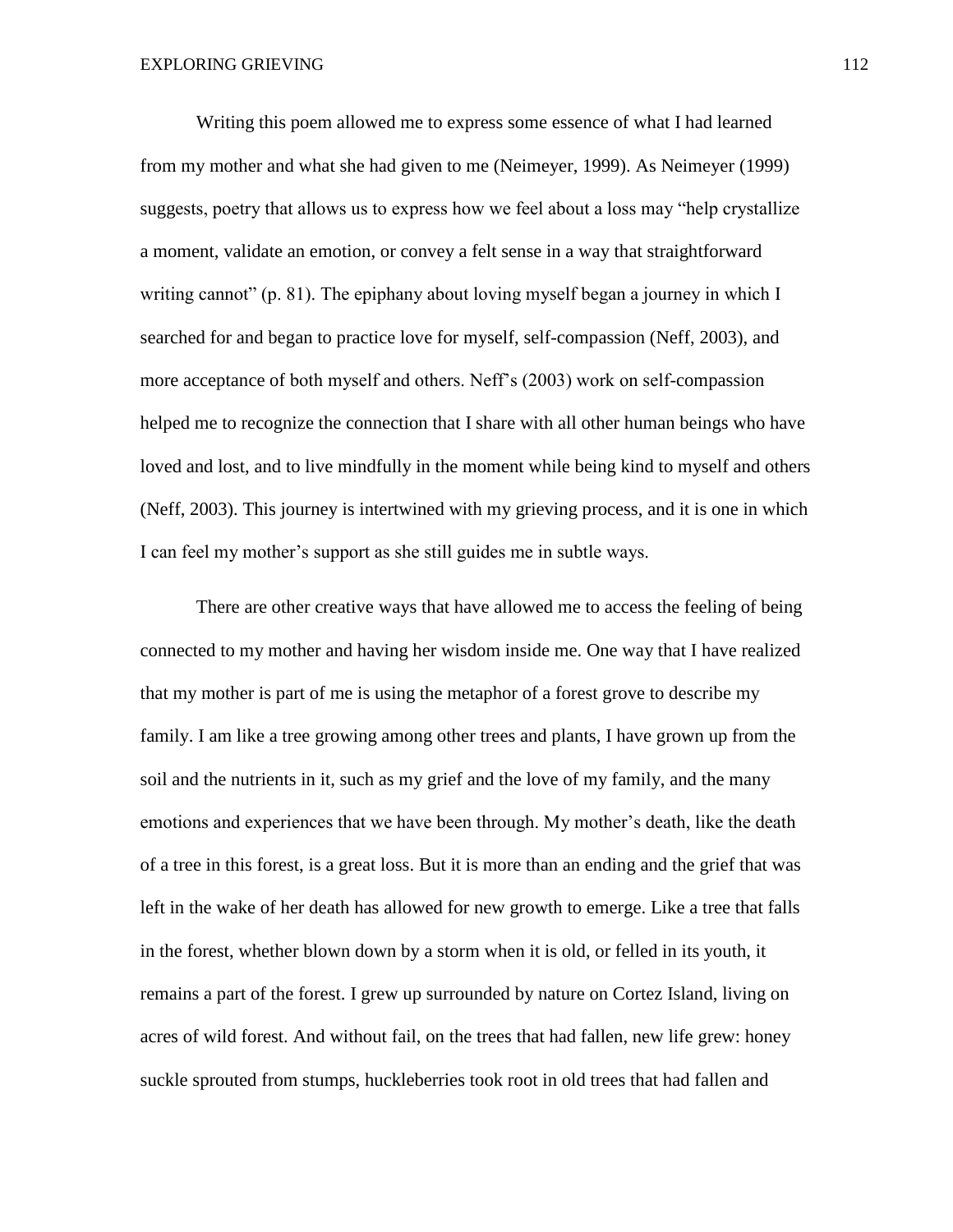turned into soil, and wildflowers such as bleeding hearts grew nearby, thriving in the nourishing grove. My mother is still a part of the forest grove in which I live. She is still a part of me, inside my roots, grounding me to earth, and reaching as far up as the highest leaves. She is no longer bound by a physical body; her spirit is free and the mystery of where she is gives me hope and teaches me to appreciate the forest while I grow here. Grieving has become a part of who I am, just as my mother is a part of who I am. We are still bonded together, and I created a continuing bond with her in many ways, from recognizing my spiritual connection with her through nature, to allowing myself to remember her and carry her with me as I continued to live my life after her death (Hedtke, 2014).

One last creative way that I remember that my mother is a part of me is through visualization, and this is something that I have done since my mother died, anywhere from imagining walking through a forest with my mom, to meeting her in a meadow. I recently did a visualization from Greenspan's (2003) book to help me feel connected to my mom. I imagined drifting through a lake in a canoe, breathing into the moment, and coming ashore into a grassy meadow, a place in which I had visualized being with my mother many times, a place of comfort and peace. I imagined being under a large tree and sensing the presence of my mother, and feeling like I could ask for her wisdom and guidance. I felt connected to my mother and the gifts that I know she hoped I could have such as self-compassion. I put a question out to her, to the universe, and to myself: "Am I moving in the right direction, and living the way that you hoped for me?" And the quiet but resounding answer was "Yes, and you have lots of life left to live, so enjoy the moment and be present in it." This visualization was such a gift, because I could feel the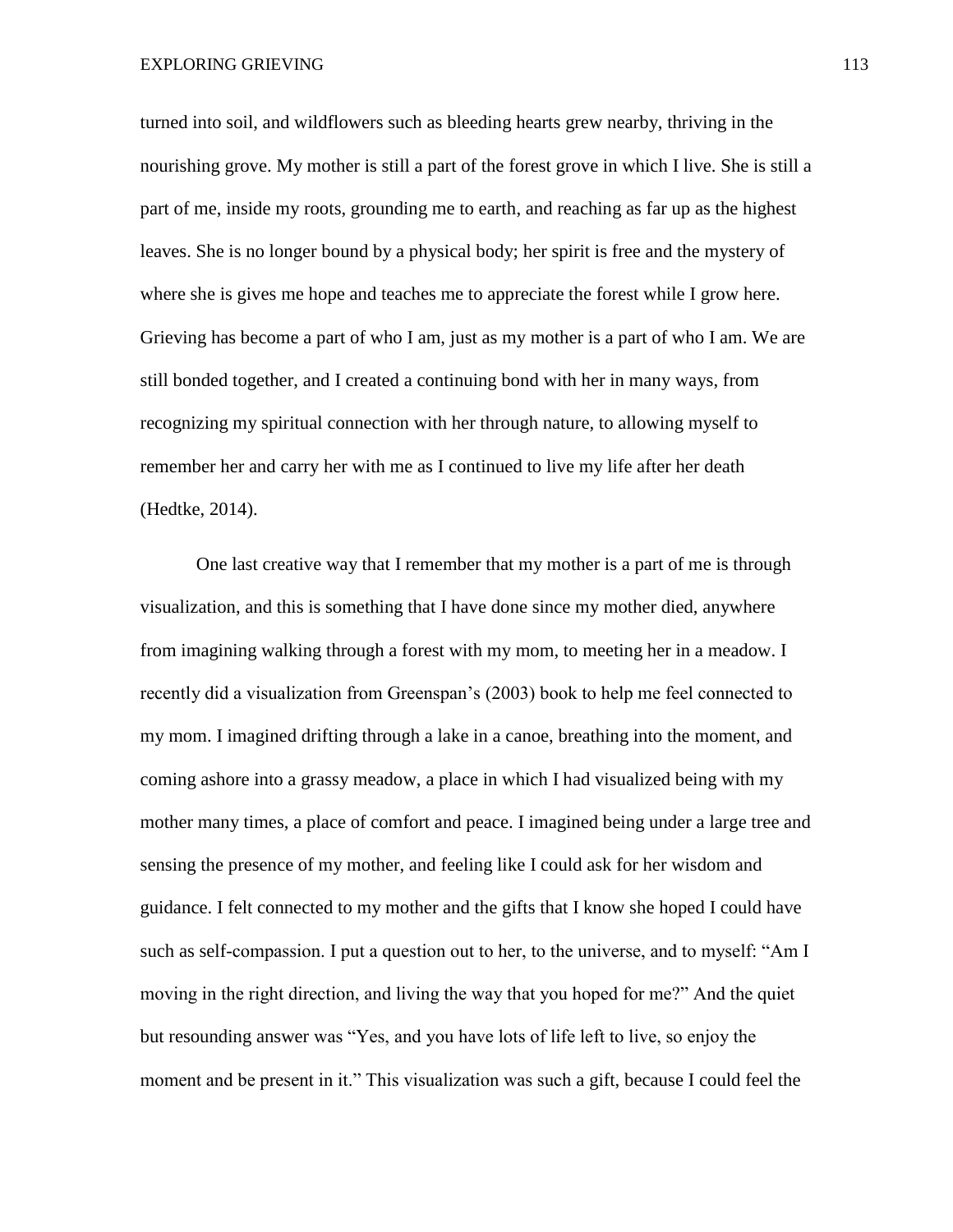internalized presence of my mother and the encouragement to continue to live with a sense of gratitude and mindful presence in the moment. I understood that it was I who was creating the words and ascribing meaning to this experience, but it was as if my mother was guiding me from within.

There are still profoundly difficult moments when I miss my mom so much, especially when I experience the losses, challenges, and inevitable suffering of being human and loving others with vulnerability. In the moments where all I want to do is to feel the arms of my mother around me, to listen to her heartbeat, and to tell her what is on my heavy heart, I try to remember that she is with me. Even in the hard moments, when I want to tell her: "I'm not okay, I want you here. I feel like a mess and I don't know how to do this without you. I'm not the same without you in my life. Our family is not the same without you." But then her voice comes up from within me, and I have a reassuring sense of what she would say, and I can speak to myself as my internalized mother, finding strength, comfort, and compassion from within:

*Of course it's not the same, but nothing ever is, is it? We are always changing, and so are the people that we love. It's not about staying the same, darling, it's about letting yourself live a life full of growth and connection, love and acceptance.* 

*Remember what I told you: 'breathe everywhere'… the moment is where you live a full life, a joyful life, a life of being present and grateful for each breath. Love is within you and around you, and life is a sacred journey that is about sharing that love, in moments of grief and in moments of joy.*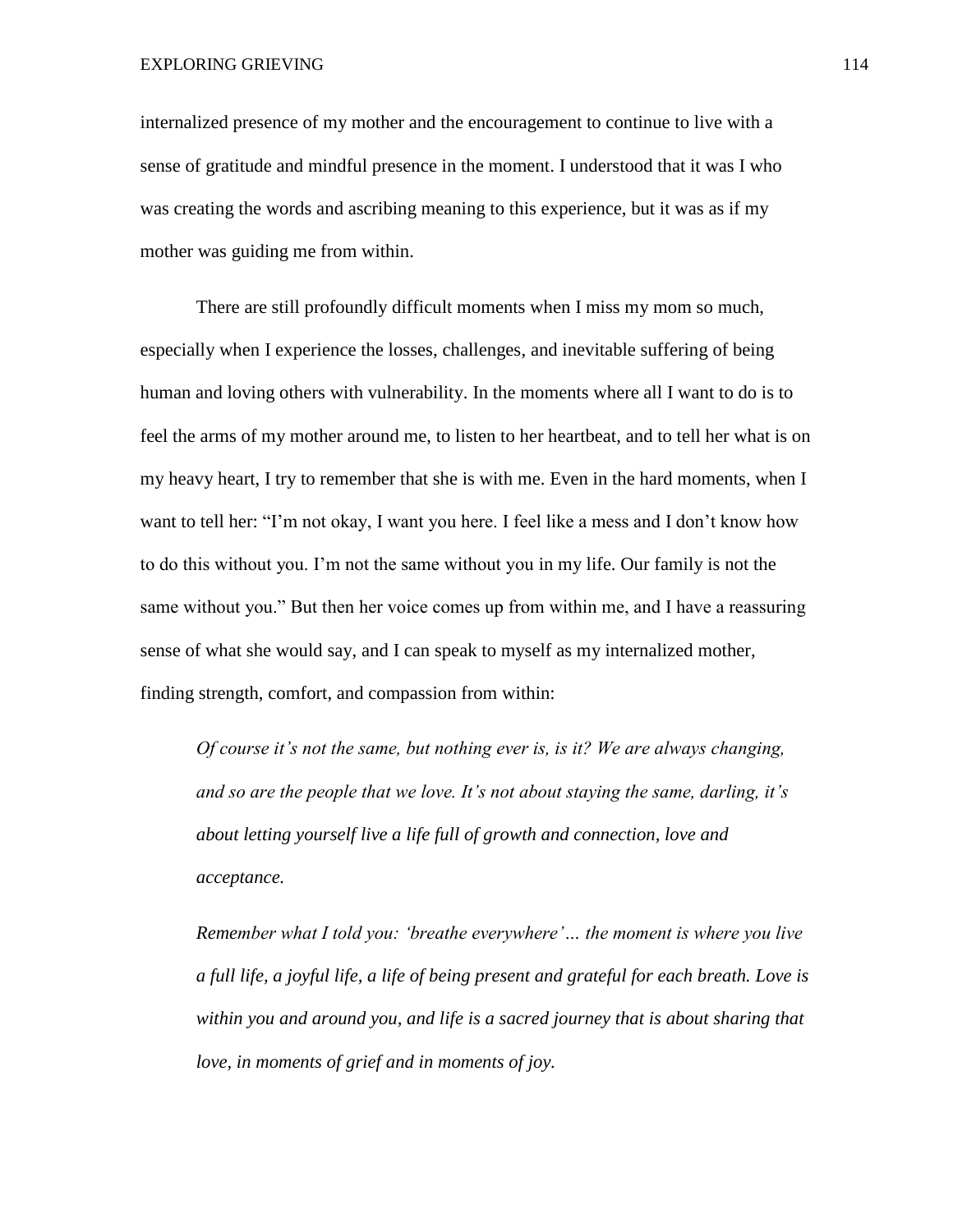## **Conclusion**

I hope that my story and the meaning that I have made about maintaining a continuing bond with my mother will help to depathologize grief as we challenge outdated ideas that we need to let go of our lost loved ones in order to be healthy. Klass (2006) asserts that the work of Klass, Silverman and Nickman (1996) was about normalizing grieving and continuing bonds, and challenging the notion that grieving and having a bond with lost loved ones was pathological. As Klass (2006, p. 846) suggests, continuing bonds do not guarantee healthy adjustment – but it was something that I intuitively did and it helped me to feel less alone and more connected to my mom. Klass (2006) goes on to suggest that "the question of how humans both hold on and let go of those who have died" (Klass, 2006, p. 857) is worthy of consideration, especially for those of us who work with people who are grieving. I agree and emphasize that continuing bonds should not be seen as a necessary intervention for counsellors, but rather as a normal part of the grieving process for some people, myself included. I believe that grieving is a unique journey to discovering our own process and the meaning that we make about our losses, ourselves, and our relationships with our lost loved ones. As I move forward in my life, I am grateful that I have had the opportunity to honor my mother's legacy through my academic work and to share the hope, love, and connection that she shared with me at a time of profound loss and grief.

In this chapter, I have explored how grieving my loss has shown me the power of my continuing bond with my mother, a bond that continues to shape me as I remember the legacy of love that my mother bestowed on me, carry that legacy into the future, and make meaning about the inherent suffering, loss, and spiritual mysteries of life and death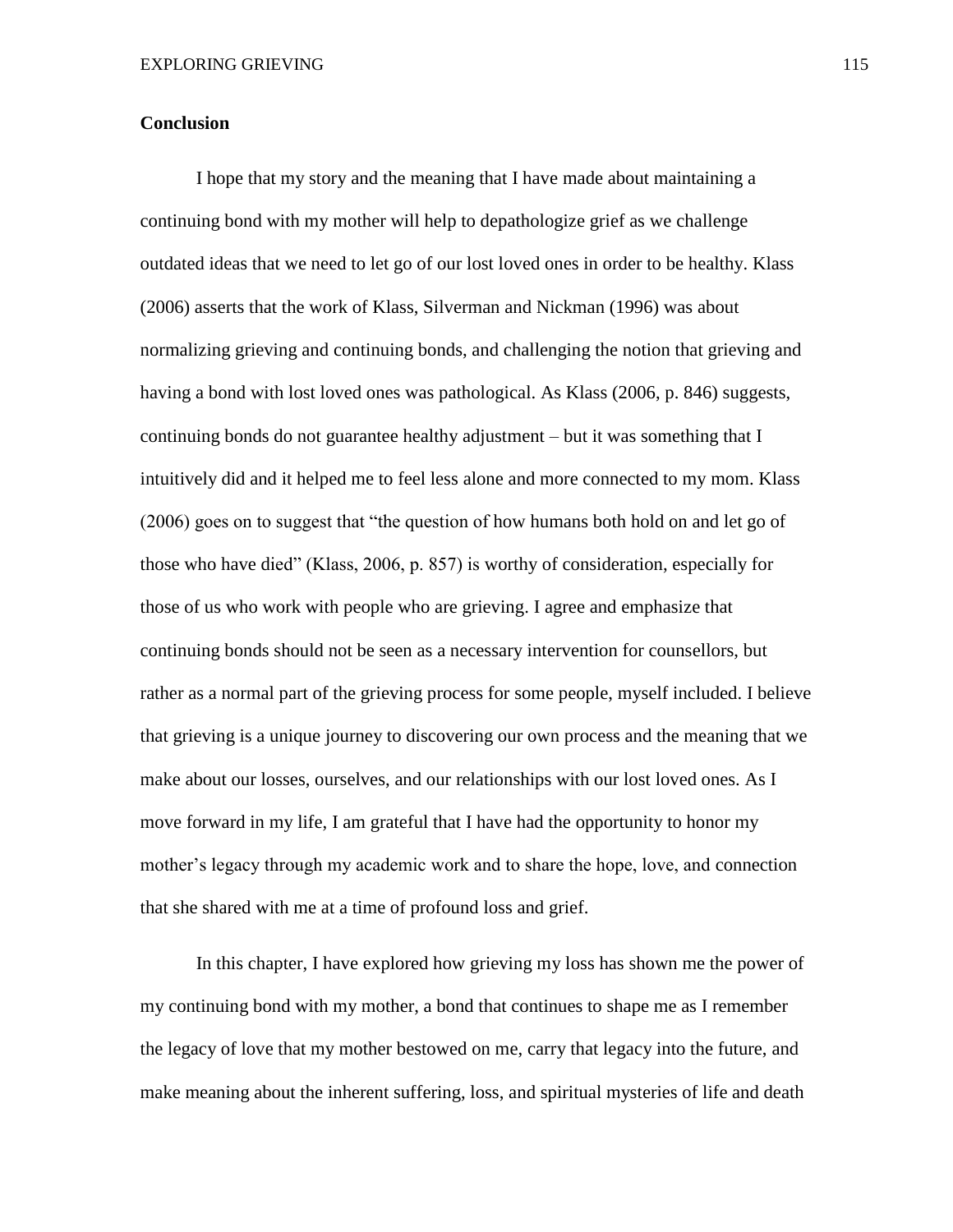EXPLORING GRIEVING 116

that I have yet to encounter (Attig, 2004; Neimeyer, 1999; Hedtke, 2014). The ways in which I engaged in my process of grieving after my mother's death were influenced by my familial culture, my mother, and my own intuition and spiritual beliefs which led me to create a continuing bond with my mother. In the next chapter I will briefly summarize my research background, purpose, and significance. I will explore some implications for my research such as emphasizing the need for counsellors to recognize clients' intuitive ability to grieve, for all people to recognize that their context, beliefs, relationships, and identity will affect how they grieve, and that reading and doing autoethnographic research may help to foster empathy, witnessing, and self-awareness. I will explore some limitations of autoethnographic research, and finally, I will share some concluding thoughts regarding the challenges of conducting this kind of research as well as the need for this type of vulnerable, personal sharing of stories in order to facilitate human understanding, empathy, and connection (Ellis & Bochner, 2000).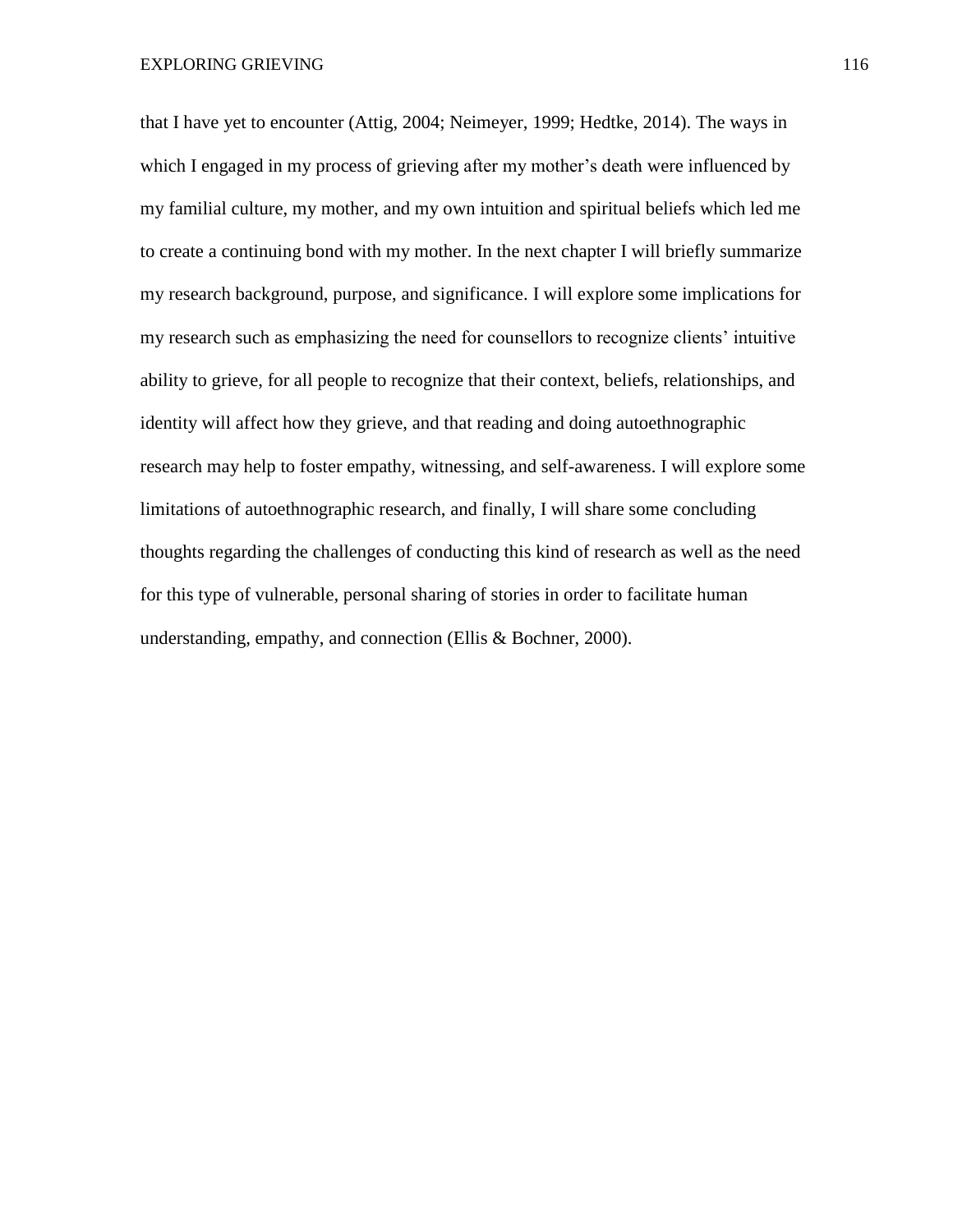#### **Chapter V: Summary, Implications, Conclusions**

#### **Summary**

Grief and grieving have been described and regarded as pathological in the fields of psychiatry, psychology, and the helping professions in the past (Granek, 2010). This has also led to aspects of grief, such as continuing bonds, being described as symptoms or being labelled as unhealthy which may make people feel pathologized or abnormal at a time in their lives when they are already hurting and vulnerable due to losing a loved one. Fortunately, there has been a shift in our understandings of grief as theories of meaning reconstruction, narrative approaches to grief, and the potentially helpful and normal role of continuing bonds have been put forward (Dennis & Kunkel, 2012; Klass, Silverman, & Nickman, 1996; Neimeyer, 1999; Neimeyer, et al., 2002; Neimeyer, et al., 2010). My research is aligned with this new theory of grief, which makes space for us to depathologize grief, to recognize its value and the active responses we use to make meaning about our losses and our lives, thus honoring our humanity and our agency, as beings that have freedom and choice even in the midst of events which may feel devastating and purposeless (Attig, 2001; Attig, 2004; Greenspan, 2003; Neimeyer, 1999; Neimeyer, et al, 2002; Neimeyer, et al., 2010).

The significance of this study is that it is an embodied account with stories and reflection on my grieving process, which I hope will help readers to reflect on what grieving means to them and to those with whom they work, so that they can create their own meaning and understand the meanings that other people make about loss and grief (Bochner, 2012; Denshire, 2014). I believe that when we are exposed to other people's ways of experiencing the world, we may experience an expansion of our understanding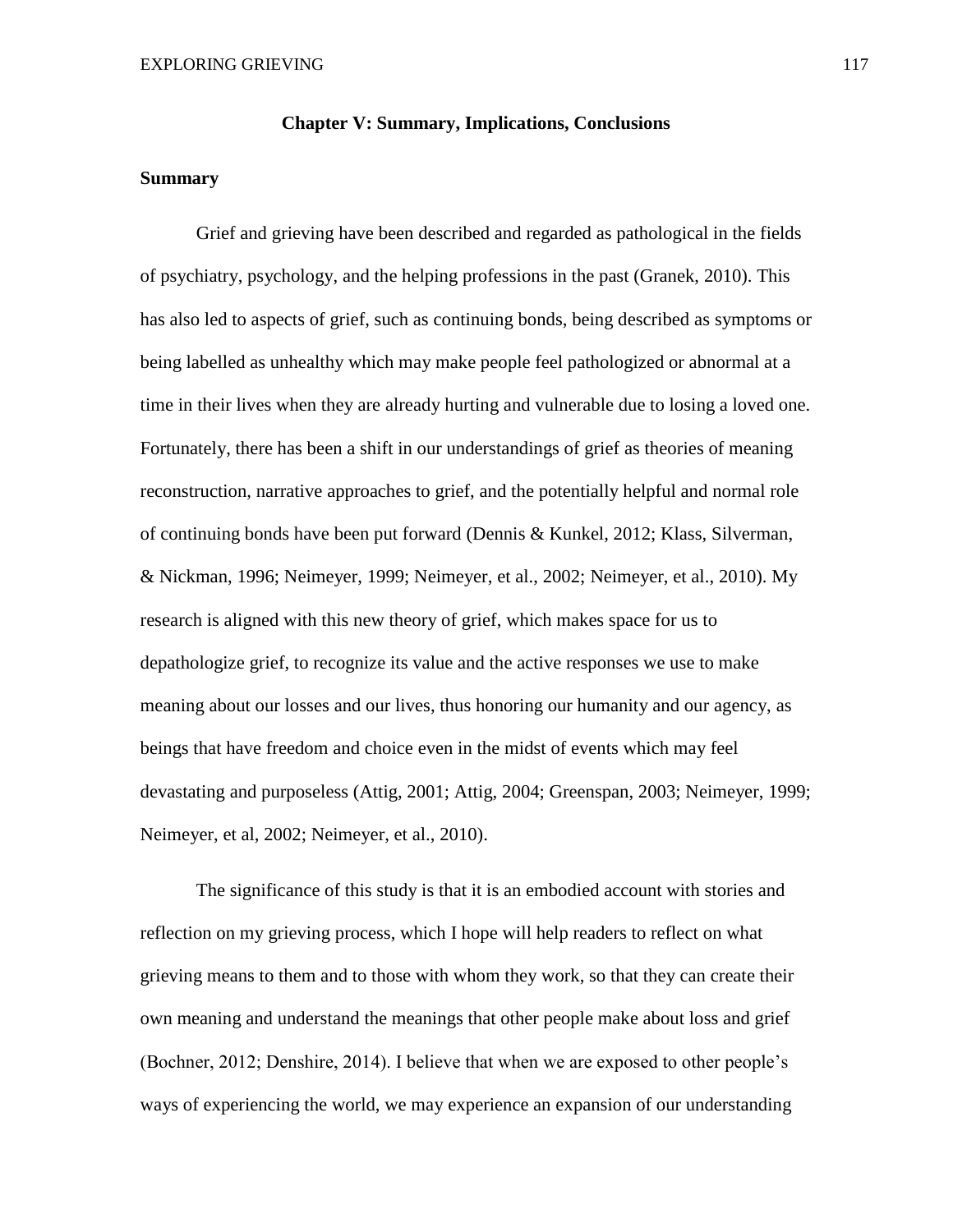and beliefs about ourselves and others, possibly leading us to be more open, curious, empathic, and accepting. I chose to do narrative autoethnography, so that I could do and share research that would be meaningful, personal, and help my readers to become connected to human experiences of grief, rather than distanced from them, in order to foster openness, empathy, witnessing, and dialogue, as well as perhaps promoting further qualitative research (Bochner, 2012; Denshire, 2014; Ellis & Bochner, 2000; Neimeyer et al., 2002).

My purpose in writing this narrative autoethnography was to explore my grieving process with the use of my research questions: What was my experience of my grieving process as a consequence of the death of my mother when I was 21? In particular, how did I engage in the grieving process after the death of my mother? What have I learned about this process? How have I made meaning about my mother's death? What actions and choices helped me to process my grief? And how has my mother's influence affected my grieving process? Through exploring these questions I also set out to depathologize grief and show that it can be an adaptive process, to foster a sense of empathy and awareness in both myself and my readers, and to highlight the role of continuing bonds in grief, thus honoring my mother's legacy and my ongoing connection to her in a more spiritual and symbolic way. This exploration of my research questions through the lens of the autoethnographic method has provided me with a new view of my experience and my deep connection with my family and my ongoing connection with my mother. Through sharing vulnerable stories and reflecting on their meaning, I hope I have helped to depathologize grieving by showing that it can be both an adaptive, intuitive process as well as a complex one (Attig, 2004; Greenspan, 2003; Martin & Doka, 2011; Neimeyer,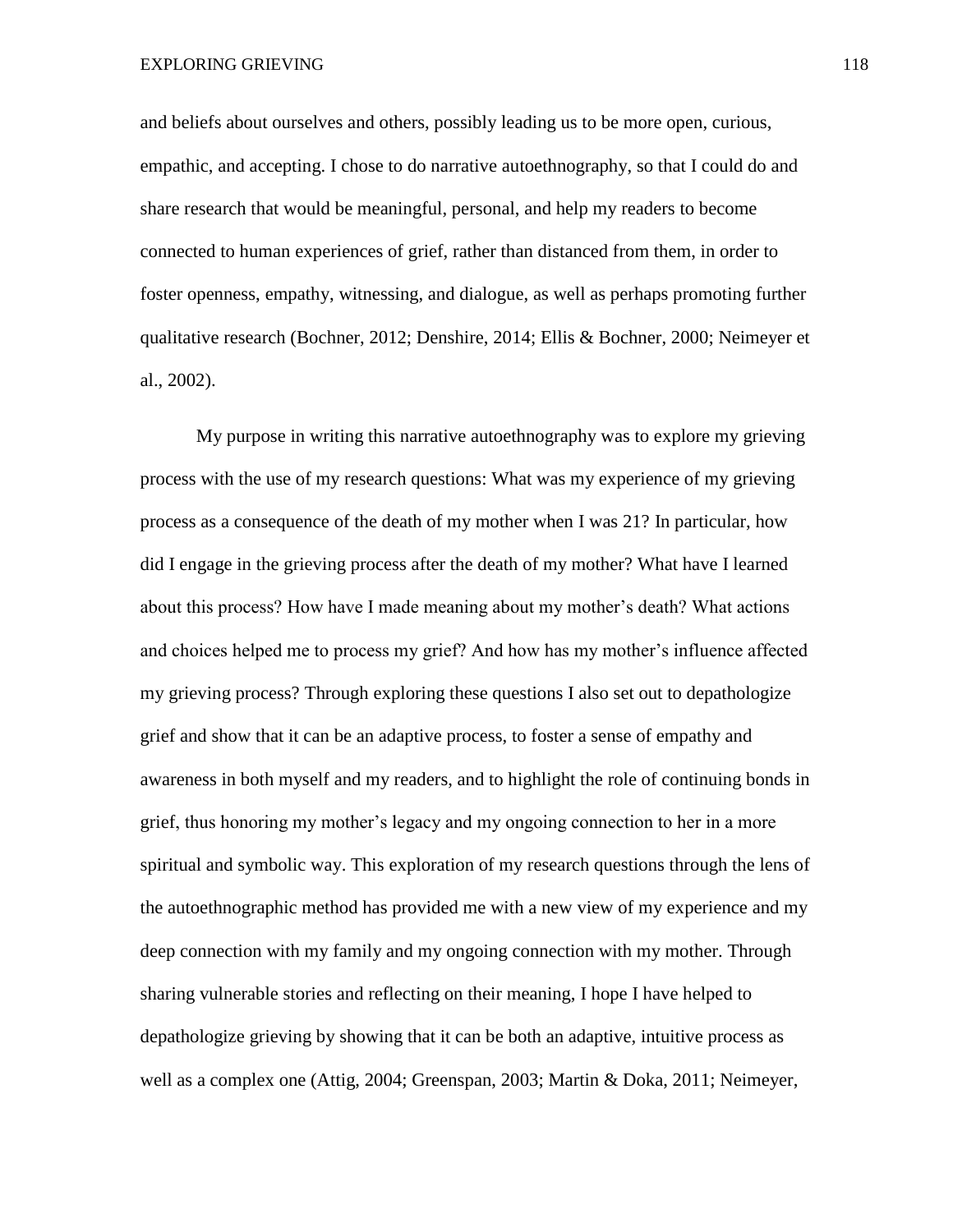2010). I also hope that I have given my readers a glimpse into the process of grieving, in order to foster empathy, witnessing, awareness and reflection in them (Berzoff, 2011; Bochner, 2012; Hayes et al., 2007; Neimeyer, 2000; Neimeyer, et al., 2002; Roisin, 2015). Finally, I believe I have honored my mother's legacy and my continuing bond with her by sharing my stories of grief and reflecting on the meaning that I attributed to my loss and grief (Hedtke, 2014; Klass, et al., 1996; Neimeyer, 1999).

# **Implications**

Through my autoethnography, I hope I have shown that grief can be both adaptive and intuitive as well as complex, as a process arising from the nature and identity of the grieving person as well as the surrounding sociocultural web of relationships and understandings about grief, loss, and death (Attig, 2004; Neimeyer et al., 2002). My grieving process was intuitive, and I use that word to indicate that it was my inherent character, values, and instincts as well as the influences around me that led to my spontaneous use of narrative approaches such as writing in my journal and connecting to my mother by using artifacts and books from her as well as talking to her to help me to create a continuing bond and relationship with her, in a new way. My process of grieving has been one that has helped me to understand myself better, to appreciate my life and my relationships, to be open to new relationships and possibilities for growth, and to live a life that is a celebration of what has been passed on to me from my mother. My intuitive approaches to grieving share similarities with narrative and constructivist approaches such as making meaning about loss and grief through therapeutic writing, poetry, linking objects, and visualization (Neimeyer, 1999), whereas for others, different approaches may work better. I believe that grieving is shaped by who we are, who we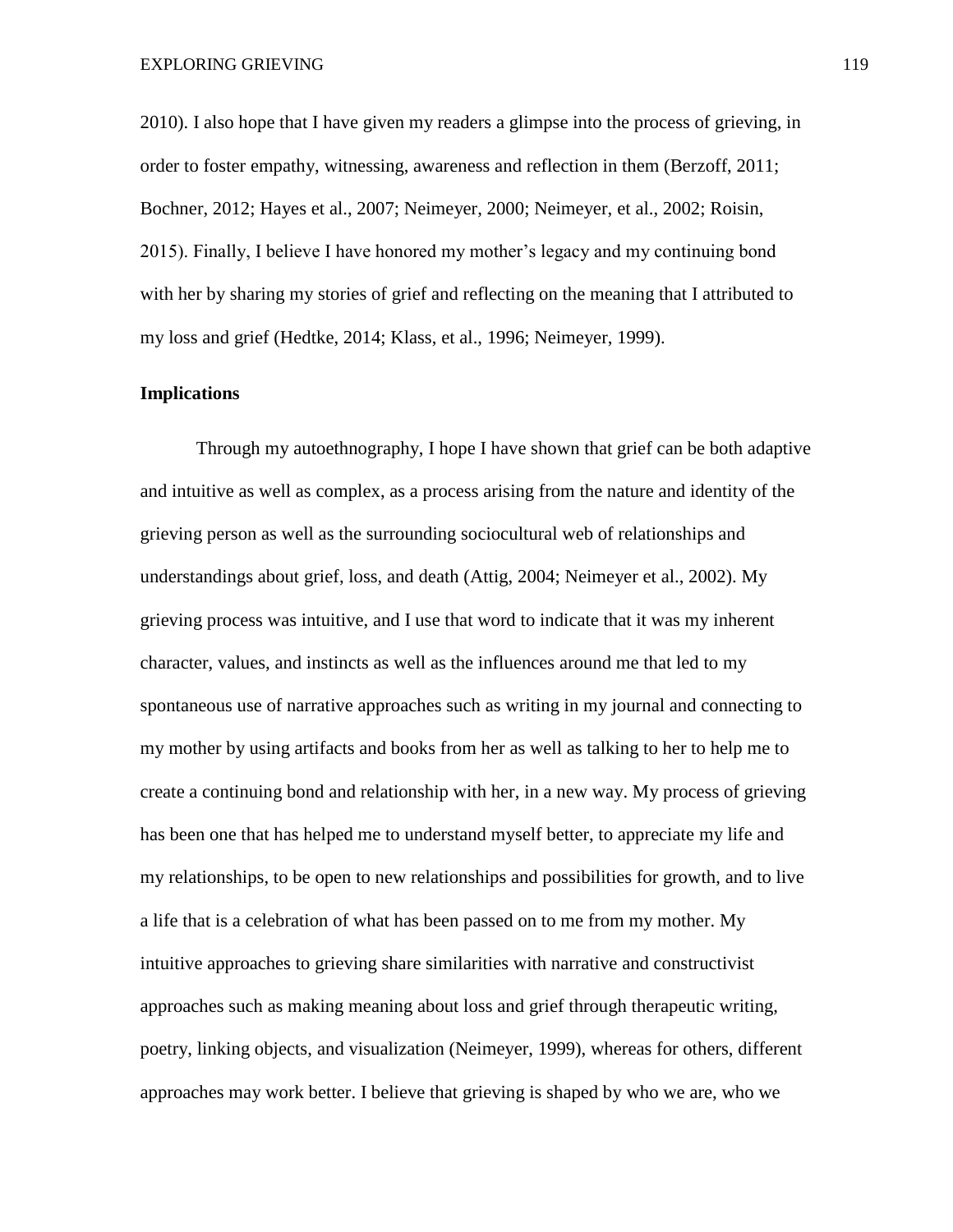love, and who we choose to become (Attig, 2004; Hedtke, 2014). I made meaning about my mother's death, coming to new understandings about death, emotional processing, spirituality, and the influence of familial culture. I also reflected on the healing and comforting power of maintaining a continuing bond with my mother, not because I had been told that that was the healthy way to grieve, or because I had read about these theories, but because it was what intuitively made sense and felt right to me. These grieving choices and activities were ways in which I processed my grief emotionally, spiritually and intellectually, and they allowed me to remain connected to my mother's love and my love for her, discovering what Attig (2004) describes as "lasting love" (p. 356), in which a person who is grieving can stay connected to the legacy of their lost loved one as well as to the gifts, memories, and connection that remain. Perhaps this concept of continuing bonds and remembering our loved one's legacies will help others to feel less alone in their grief.

I believe that my intuitive grieving process does not portray anything exceptional or out of the ordinary, rather I think it reflects the research, that most people seem to be able to navigate their grieving process without intervention, and will feel better over time (Konigsberg, 2011; Neimeyer, 2000; Currier, Neimeyer, and Berman, 2008). My autoethnography portrays an experience of grieving in which professional help was not required; I have been grieving in my own way for over 9 years, and I believe I will be grieving in some form or another for possibly the rest of my life. Intuition, family support, and self-help led me to a grieving process that facilitated transformation, connection, and the ability to make meaning. I did not feel that I needed to see a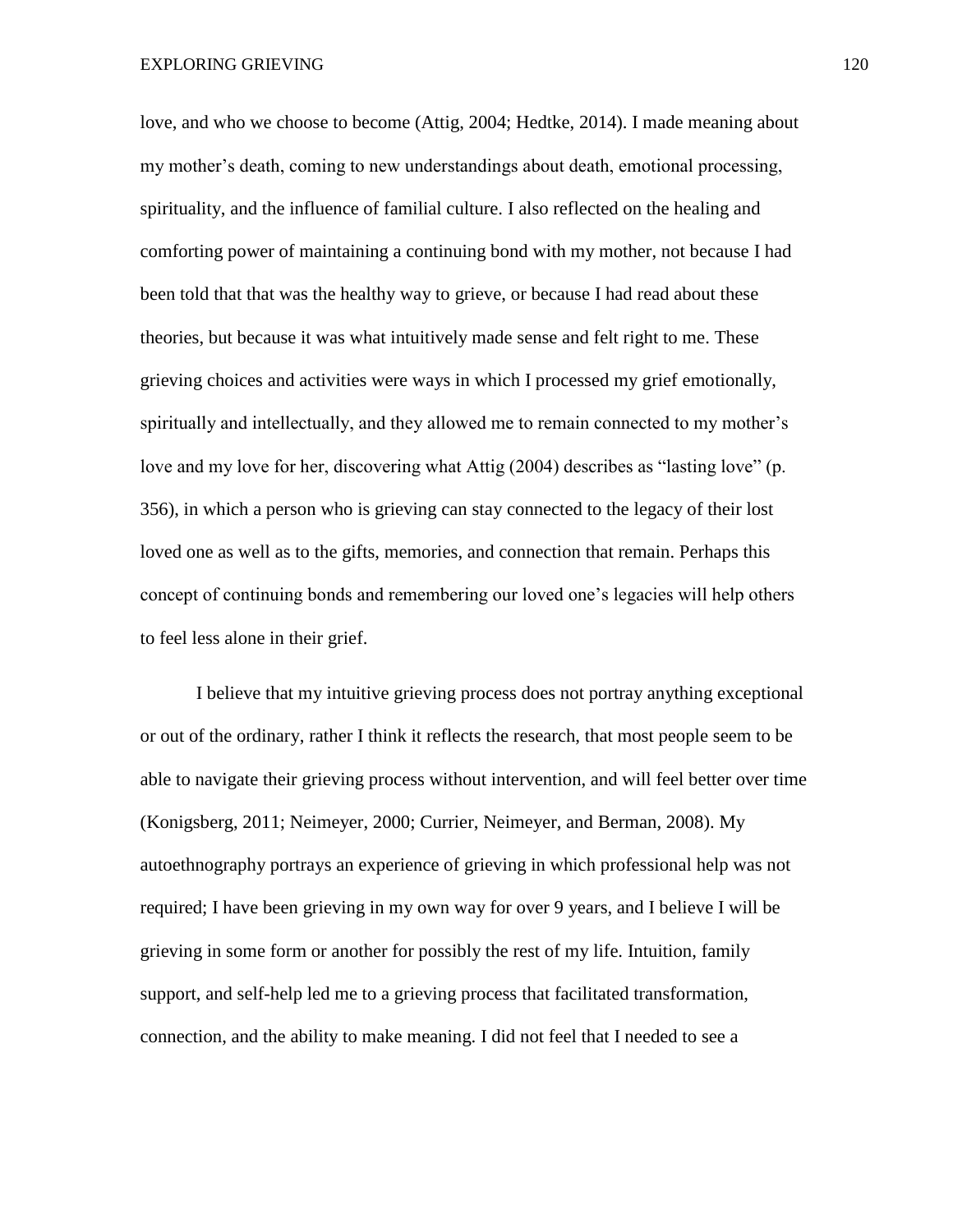counsellor because I was able engage in an adaptive grieving process with the help of my mother and my family.

I believe that my autoethnography on my grieving process may help counsellors to consider the diversity and unique intuitive potential in people who are grieving, including clients who navigate their grieving journey with only self-help, and in fact may do better without therapeutic intervention (Neimeyer, 2000; Currier et al., 2008). As Konigsberg (2011) summarizes from the literature, there is research to show that most people who are grieving will recover on their own and will not need counselling. One controversial idea that is supported by research is that grief counselling may not be particularly helpful for the majority of people and may even be harmful in some cases (Neimeyer, 2000). Neimeyer (2000) suggests that grief therapy could be harmful for people who are capable of helping themselves, and suggests that we as counsellors are able to recognize when all that is needed is "respectful witnessing" (p. 555). The metaanalysis of Currier, et al., (2008) reviewed 61 studies and concluded that the majority of people who are grieving improve on their own, indicating that intervention is unnecessary most of the time. At the very least, counsellors should look at the research and consider when seeing clients whether they can be helpful in empowering their clients to grieve in their own way, instead of choosing interventions that are not suited to client's meaning systems, identities, and unique processes of grieving (Neimeyer, 2000).

Nevertheless, in issues of prolonged or complicated grief, as some researchers have called it, counsellors need to be aware when clients are in need of counselling or psychiatric support, especially in clients who are experiencing prolonged or complicated grief, which Konigsberg (2011) suggests is about 10-15 percent of people who are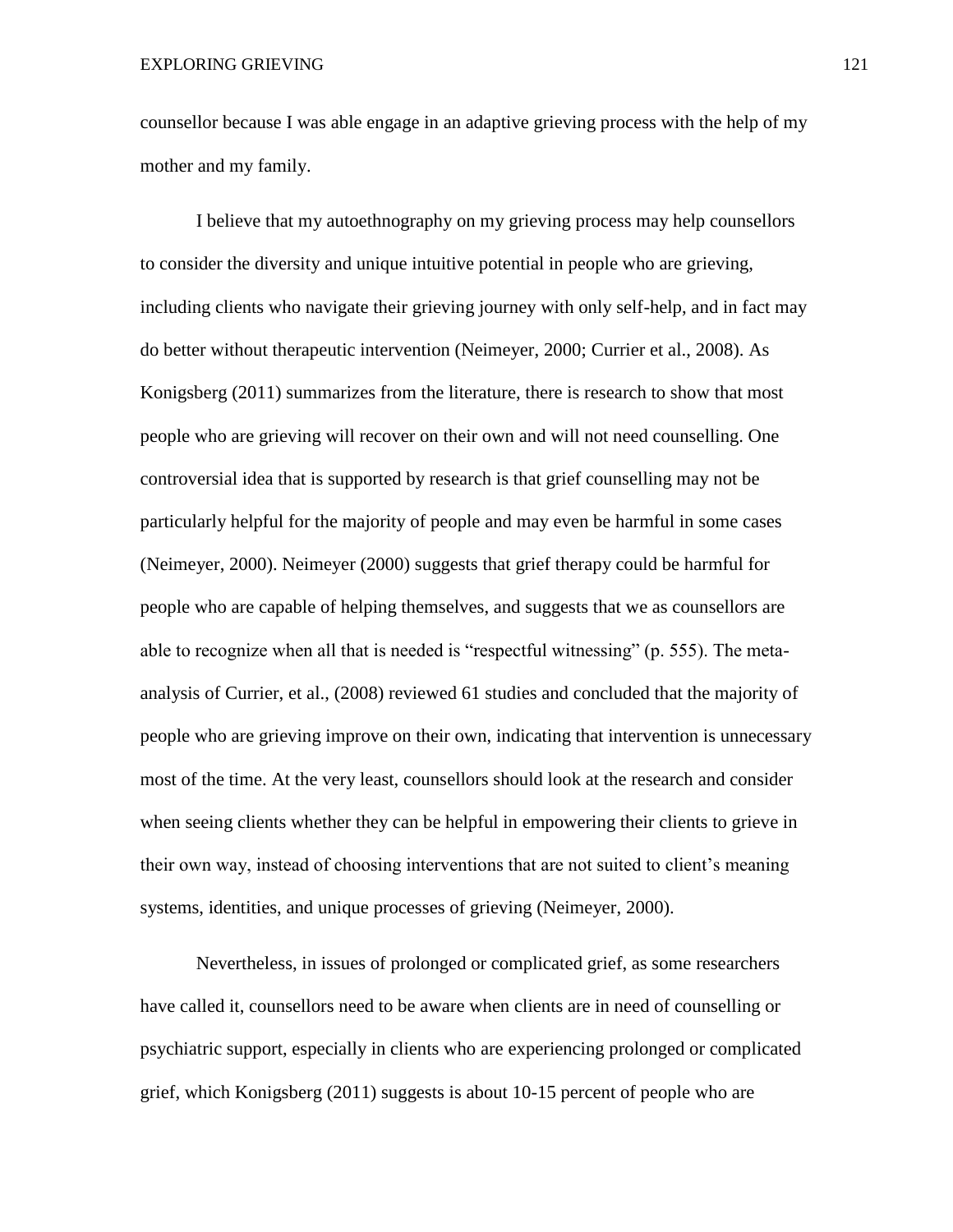grieving. My own experience of grief did not require therapeutic, psychological or psychiatric intervention, but it was not complicated, and some people may benefit from therapeutic intervention. As Neimeyer (2000) suggests, grief therapy may be helpful for clients "whose grief is traumatic or prolonged" (p. 555), or, I would argue, for people who do not feel they can function after losing a loved one (Konigsberg, 2011). However, for the majority of grievers, as Currier et al.'s (2008) meta-analyis suggests, most people feel better over time. For myself, time certainly helped to ease the intensity of my grief, but I also found that intuitively engaging in certain activities, such as spending time with family, fostering a continuing bond with my mother, meaning-making about my loss, and processing emotions, was helpful. By reflecting on my own process, I hope I have shown that many clients can discover their own intuitive ability to grieve in a way that is meaningful and helpful through their own agency and choice, and in some cases with the collaborative help of a counsellor who can join with them and witness their process (Attig, 2004; Neimeyer, 2000).

Another implication for my research is that counsellors who take the time to reflect on how their own losses and grieving processes have impacted them may be more effective in helping others. Hayes, Yeh, and Eisenberg (2007) studied grief in counsellors working with clients, and they discovered that clients perceived counsellors as less empathic if the counsellor missed a deceased loved one and had unresolved grief. On the other hand, if counsellors had lost a loved one, and had resolved grief, Hayes et al. (2007) found that clients felt the counsellor was more empathic, which suggests that processing one's grief can be helpful for both counsellors and clients: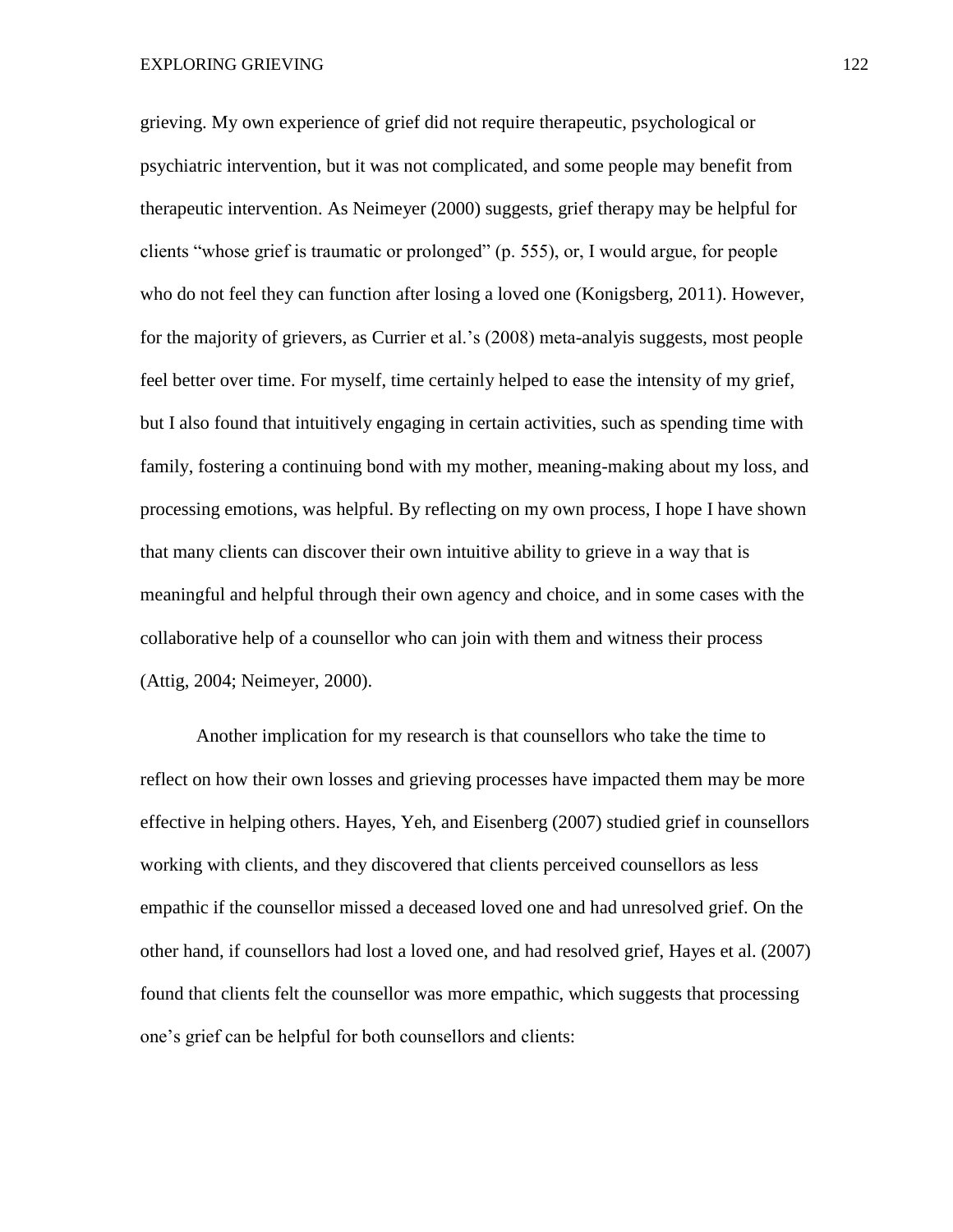In the realm of bereavement therapy, therapists can function as wounded healers in that losing a loved one and working through the emotional pain of missing that person can serve as a basis for enhanced empathy with clients who are also dealing with the death of a loved one. (p. 351)

This study shows that counsellors can benefit from engaging in the grieving process, in a way that works for them, so that they can become more able to reflect on their own grieving process, make meaning of their loss and grief so that it is not a debilitating wound, and then be more empathic and present with their clients. I believe that engaging with research and stories may be one way that counsellors and others in the helping professions may be able to become wounded healers, or people who have been hurt but have taken the time to care for themselves, so that their wounds do not impede their work with clients, but rather enhance it (Hayes, et al., 2007; Winokuer & Harris, 2012).

The concept of the wounded healer is one that warrants further exploration for counsellors, especially those who have experienced loss, suffering, and grief. Loss is a universal experience, and is "perhaps the only psychosocial/existential challenge that will be faced by every client we consult, and of course by every therapist as well" (Neimeyer, 2010, p. 65). Winokuer and Harris (2012) suggest that being a wounded healer means a counsellor has the self-awareness to examine their own wounds, and heal enough that they can then experience heightened empathy as they work with others who are going through a healing process. Nevertheless, this requires that counsellors are self-aware enough to recognize when their own wounds still need attention, otherwise clients may sense that their counsellor is not empathic or able to attend to their needs (Hayes, et al., 2007; Winokuer & Harris, 2012). Furthermore, as Hayes et al. (2007) suggest, even if a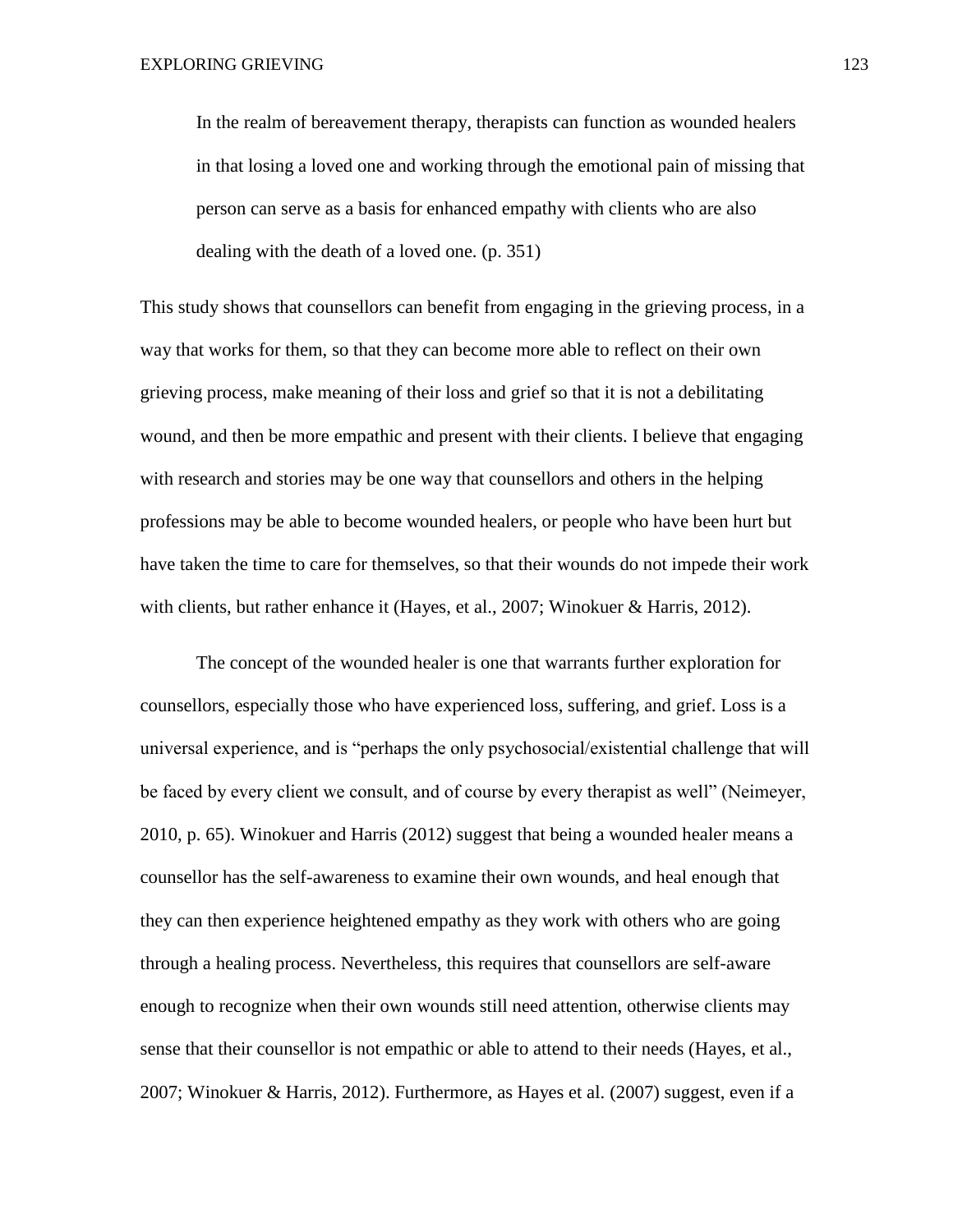counsellor believes they are a wounded healer that is self-aware and empathically attuned to clients, they still need to ensure that they are able to identify their own feelings, biases, and blind spots, and not impose them onto clients.

An important aspect of recognizing when our wounds or our biases, assumptions, or worldviews are getting in the way of our work with clients is practicing self-awareness and reflection. Roisin (2015) stresses the importance of reflective practice for counsellors, so that they can become aware of their 'personal lenses' (p. 89) and the experiences that affect how they perceive the world and interact with others, including their clients. This may also include the 'shadow' side of us, or the aspects of ourselves that we have not examined or are not consciously aware of (Roisin, 2015). As Yalom (2002) stresses, we need to look at "all our own dark, ignoble parts" (p. 216) because not only will it help us be more self-aware, it may also allow us to normalize the shadow side for our clients, especially those that may be grappling with difficult feelings due to a loss. Whether counsellors refer to their shadow side, blind spots, unresolved issues, or triggers, the fact of the matter is that self-awareness and self-reflection may help counsellors recognize when they should attend to their own needs and wounds so that they can become wounded healers (for more information on the shadow side, self-awareness, and ethical issues, see Roisin, 2015 and Winokuer & Harris, 2012, p. 179). I believe that reading research that explores the concepts of self-awareness, reflective practice, and the issues that are closest to us is a great place to start. For myself, reading about grief and grieving and the autoethnographic method allowed me to explore my wounds and personal experiences in an embodied and conscious way; I believe that I am now more aware of the perceptive and theoretical lenses through which I view the world, the beliefs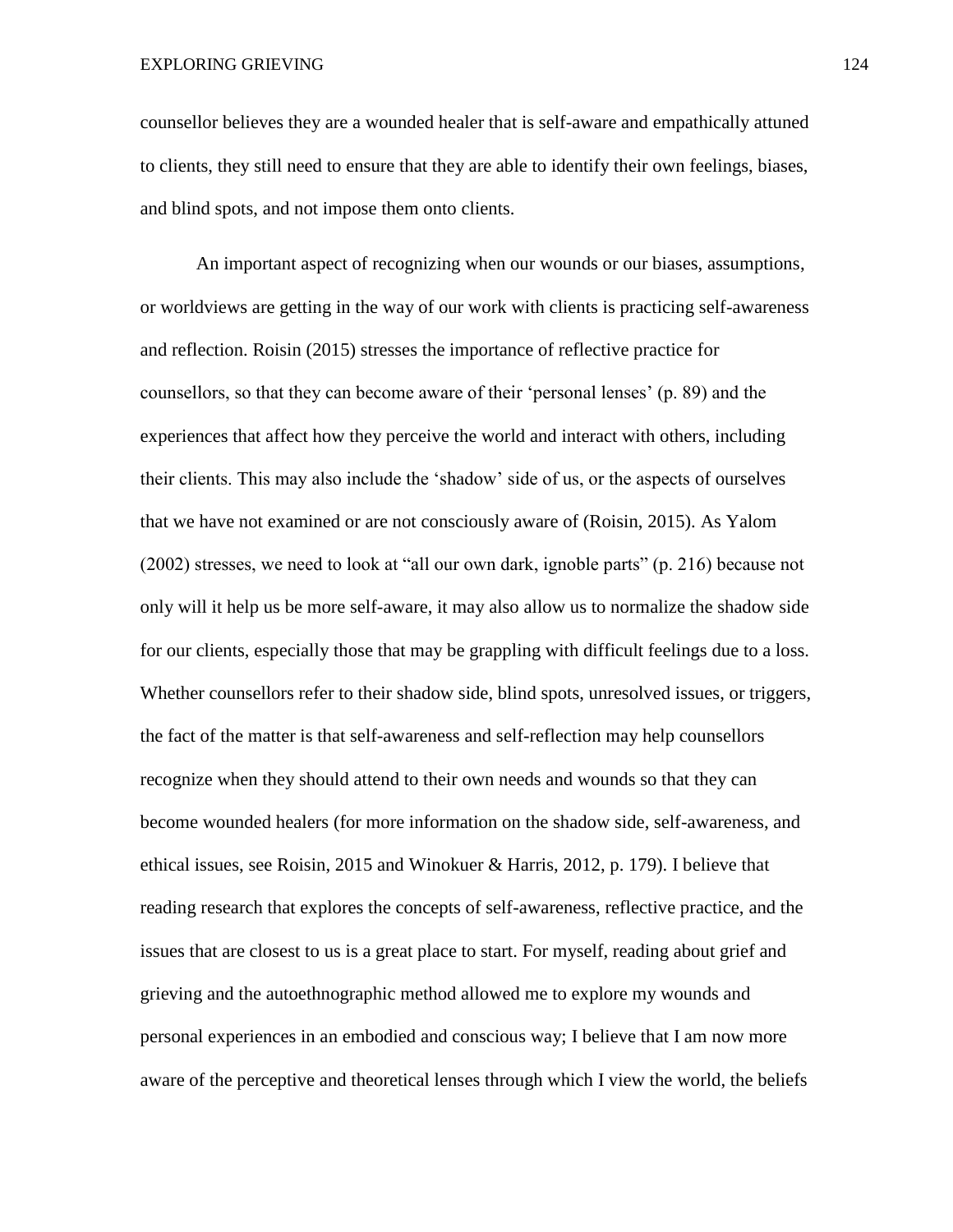that I have about myself and others, and the areas of myself which are still tender and wounded. Having this awareness will hopefully allow me to move forward with the knowledge that I am always in a state of learning, becoming, changing, and expanding (Greenspan, 2003; Hedtke, 2014), so that I can recognize when to look at someone or something from a different angle, and to set aside my assumptions in order to gain a broader and more empathic perspective.

Engaging in an autoethnographic exploration of my grieving process in chapters 3 and 4 has helped me to become more self-aware of my own biases and blind spots, more reflective of the sociocultural and theoretical influences that affect my worldview, and more prepared to witness and empathize with others' experiences of grief. I believe that reflecting on my own grieving process and the meaning that I ascribed to my loss and grief has facilitated self-awareness which will allow me to be a more reflective, open, and empathic counsellor. I can move forward in my counselling career with a greater appreciation for human struggles and the diversity and resilience with which we respond to losses and suffering.

I hope that sharing my difficult and rewarding journey of grieving through autoethnography will help others to see the benefits of engaging in this type of research, both for ourselves and for others. As Ellis and Bochner (2000) suggest, a movement away from traditional research to emotional and intuitive narratives is beneficial for counsellors who need to hear stories, bear witness, and respond with empathy and compassion. Ethical research that facilitates caring is important, and "the goal is to encourage compassion and promote dialogue" (Ellis & Bochner, 2000, p. 748). I believe that counsellors and people in the helping professions may discover much about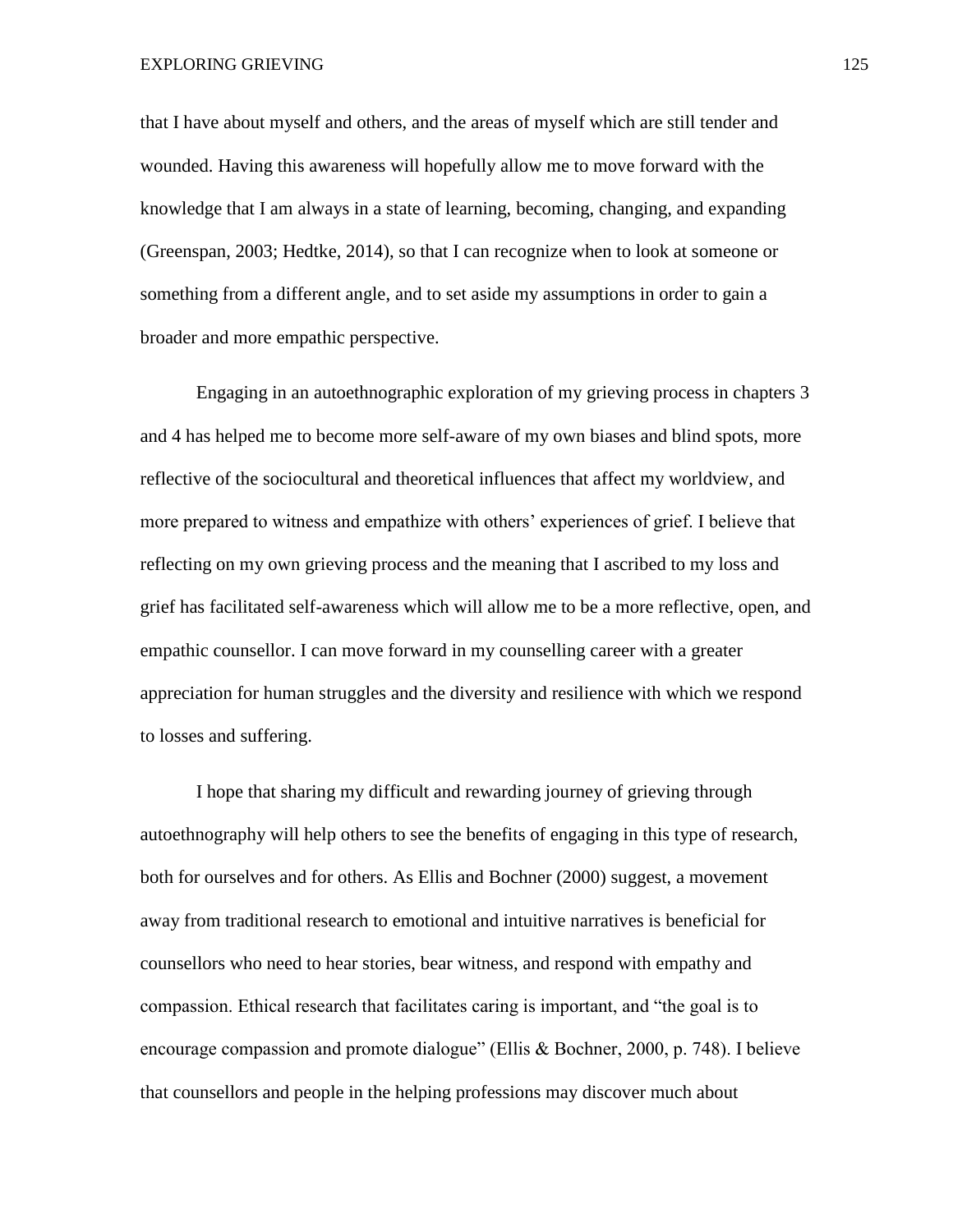EXPLORING GRIEVING 126

themselves and their clients by reading and doing autoethnographic research in order to foster empathy and witnessing, and further the psychotherapeutic aim of "intersubjective understanding" (Ellis & Bochner, 2000, p. 760). I hope that exploring my grieving process through autoethnography will help to foster empathy, witnessing, and an ability to reflect on experiences of loss and grief. Our ability to connect with others, with ourselves, and with our lost loved ones can be facilitated by the sharing of grief narratives and may help us to make meaning about our lives (Neimeyer, 1999; 2010; Winokuer & Harris, 2012).

For people who are further interested in grief research related to continuing bonds, Root and Exline (2014) suggest considering what the continuing bond means to the bereaved individual, what their relationship with the deceased was like, and what their beliefs are about death and spirituality, in order to clarify how it is experienced and whether it is adaptive for individuals. For myself, I saw a continuing bond with my mother as a positive and helpful relationship, partly because we had a loving and close relationship and I had spiritual beliefs that helped me to imagine that her soul would continue on; therefore this may be why I perceived my "ongoing, inner relationship" (Root & Exline, 2014, p. 4) with my mother as positive. However, other research has suggested that continuing bonds may not be adaptive for some people (Root  $&$  Exline, 2014; Stroebe, Abakoumkin, Stroebe, & Schut, 2012).

#### **Limitations**

Some of the limitations of my research are related to the limitations of autoethnography, including a lack of generalizability and the fact that I chose what resonated with me, so that my research is biased and subjective and not verifiable;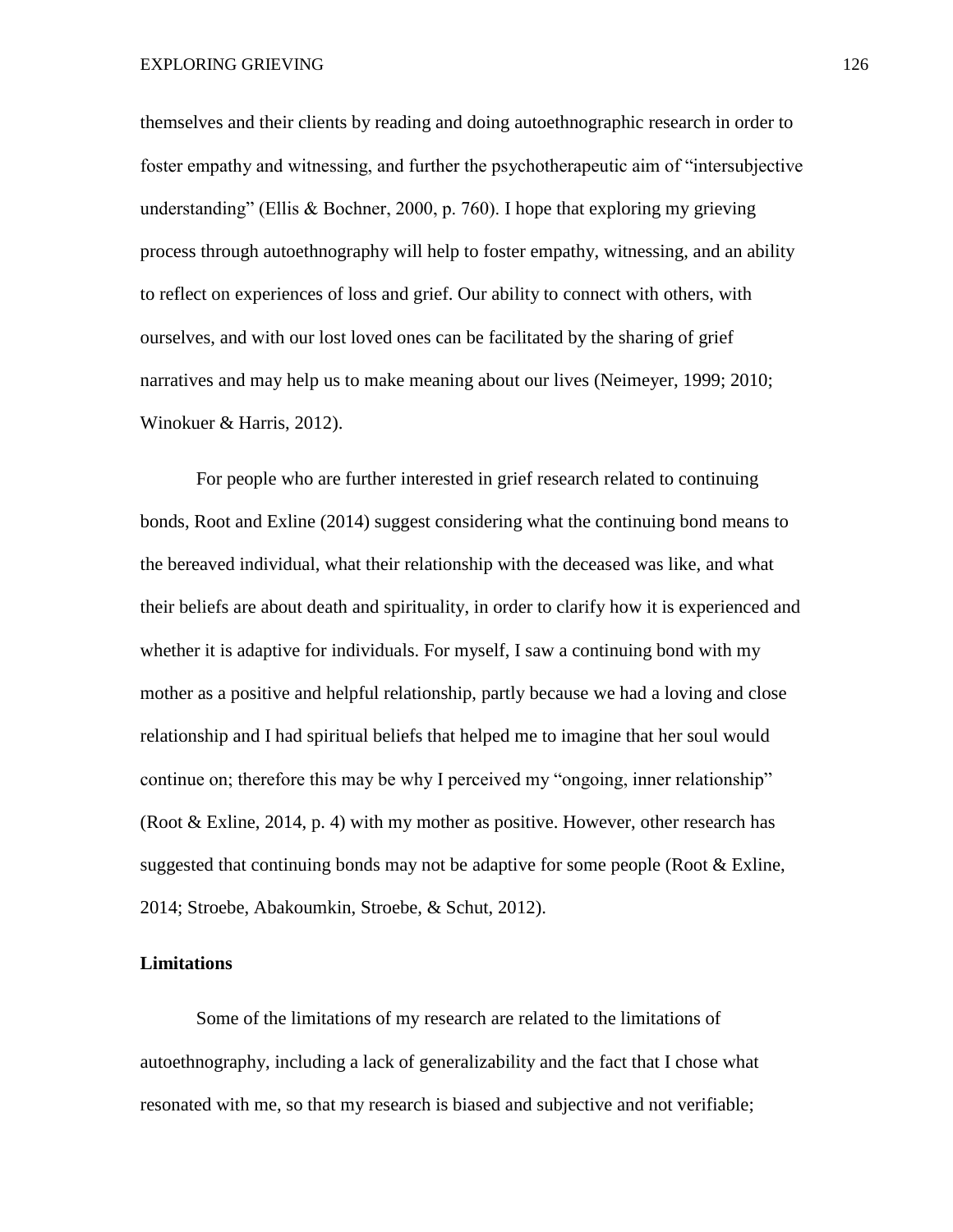therefore it cannot be determined as valid or reliable necessarily (Philaretou and Allen, 2006). As Philaretou and Allen (2006) point out, as researcher/subject, I choose what to write about and what was significant to myself, so the research could be construed as being self-indulgent or so limited that it is not helpful to others. Ellis (1998) also discusses that autoethnography is "limited by what is possible to know and admit to oneself about oneself" (p. 54). To me, this means that it is difficult to see some of our own struggles and flaws, or to admit to them, thus potentially limiting the research. I am also limited by my memory and the fact that I cannot possibly include all my experiences of grief into my research; therefore, my research may not be considered to be complete or it may be overly simplified, thus missing some of the complicated nuances, conflicting emotions, and unresolved struggles of what it means to lose one's mother and to grieve. On the other hand, an incomplete account of my experience may leave more room for others to see themselves in this research so that they are able to examine their own ideas about grief and grieving and to make their own meanings (Bochner, 2012; Ellis, 1998; Ellis & Bochner, 2000). As Ellis (1998) suggests, leaving space for the reader to put themselves into the story and "fill in or compare their experiences and provide their own sensitivities about what was going on" (p. 55) may facilitate their own understanding of themselves as well as allowing them to empathize with the suffering, joy, and grief of others, thus connecting both reader and writer to a shared humanity and existence (Ellis, 1998; Konigsberg, 2011; Neff, 2003; Yalom, 2002).

Doing autoethnographic research also presents ethical concerns, which I outlined in my 2nd chapter, including the fact that writing about our own lives can be harmful to those who are close to us because we are revealing information about their identities and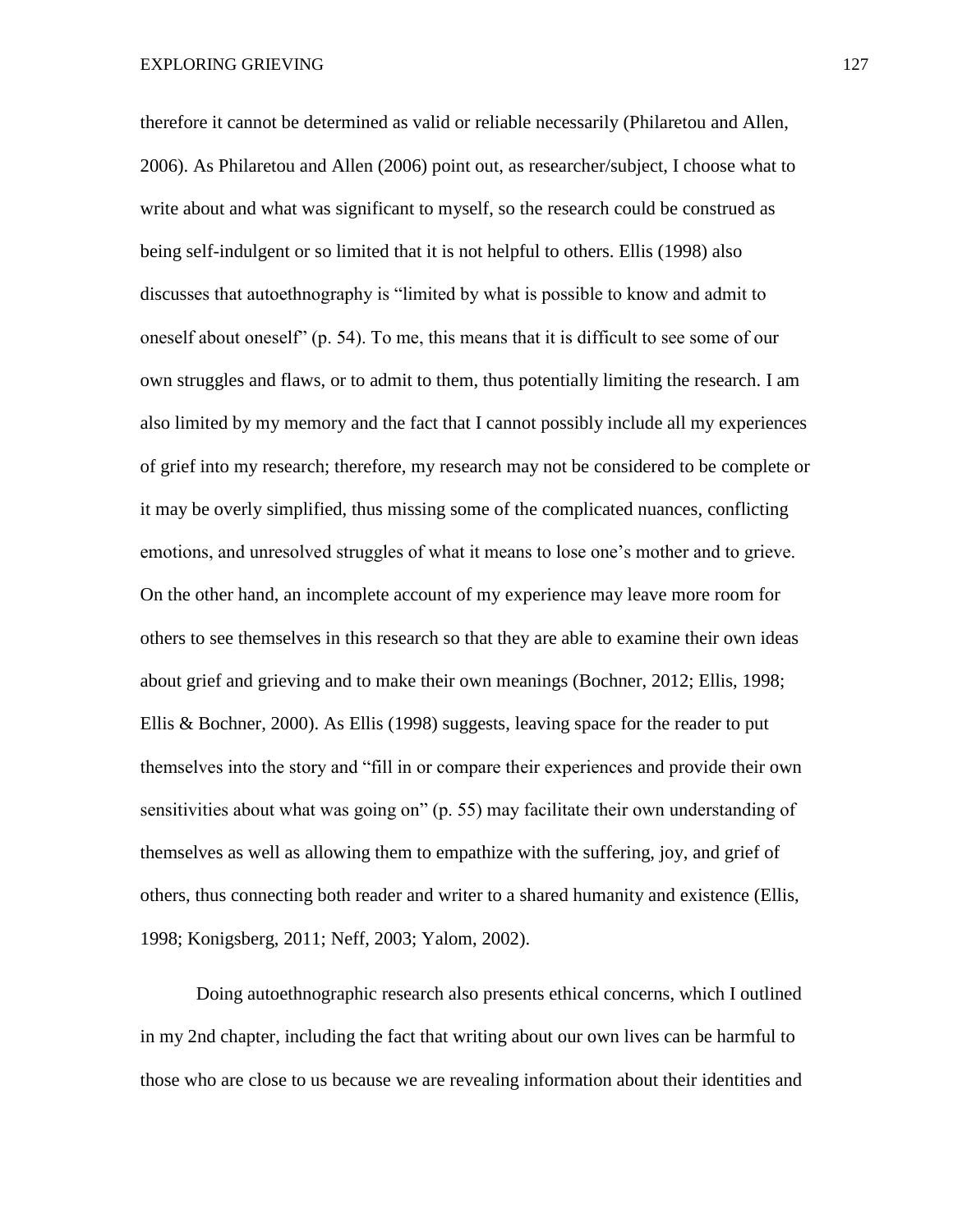their personal experiences as well. Autoethnographic exploration can also open us up to self-harm, because once we share our stories, we cannot control how they are received (Ellis, 1998; Ellis, 2007; Ellis & Bochner, 2000). Doing this work did bring up some difficult emotions related to my mom's death and to aspects of myself that are difficult for me to accept or reveal (Philaretou & Allen, 2006). As difficult as that was, I also believe it is helpful to share these struggles in order to help others recognize that we all have parts of ourselves and our lives which are conflicted, troubled, or wounded, and that in sharing this type of research, despite its limitations, we may become more understanding of what it means to be human, for ourselves and for others (Ellis  $\&$ Bochner, 2000).

# **Concluding Thoughts**

I knew that my experience of losing my mother on the cusp of adulthood had a profound effect on my identity, my understandings about the world, and my relationships, but I felt that I needed to further explore my grieving process so that I could share what I had learned with others. Ultimately, I have discovered that I am still in a process of growing and changing, and that even in the midst of reflecting on my grieving process, I have faced new challenges and losses which have made me realize that I still feel grief and longing for my mother. I have felt desperately alone at times, as if my mother is truly gone, but I have also had moments when I have remembered her love and her hopes for me to love others, to love myself, to live in the moment, and to search inside myself for my mother's love, wisdom, and strength. Through writing this autoethnography, I have come to understand that the loss of the most important person in my life – my role model, mother, and best friend – was the beginning of me coming to know myself better, being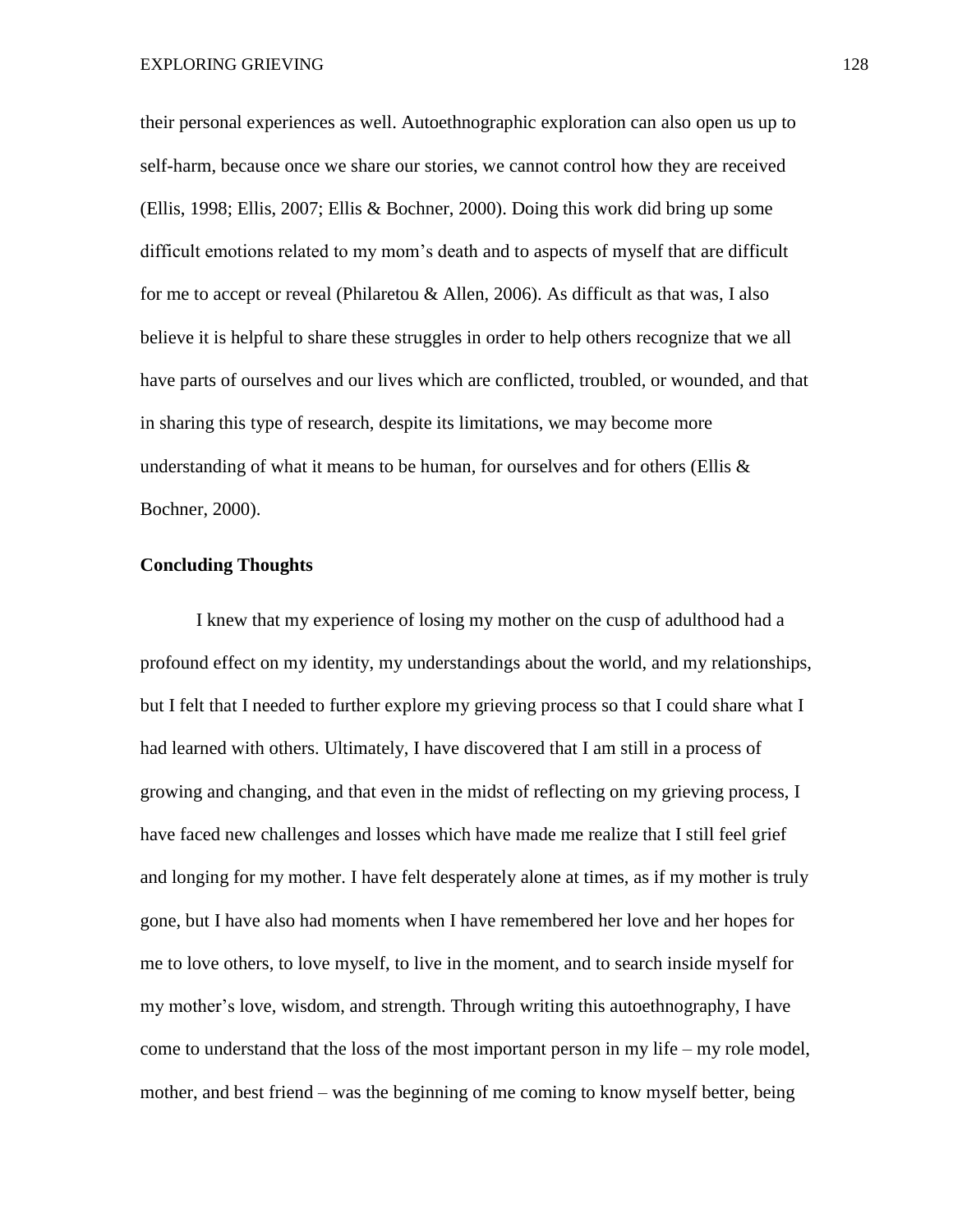grateful for the love and joy that I have had in my life as well as the difficult experiences that teach me to have empathy for others, compassion for myself, and awe at the mystery of what it means to live and die. Also, this research directed my attention back to my mother's light, which shines through a prism and sends vibrant color throughout my life, and always will. I remember her and carry her with me, loving others and myself on my journey, everything that she hoped for me as a mother who loved unconditionally and wholeheartedly.

In remembering my mother's wishes for me, and in reading her notes and cards, she guides me to find comfort and inspiration in the stories of others who have loved, grieved, and continued to live. Remen's (1996) book *Kitchen Table Wisdom*, which my mother gave to me when she was dying, has been one such source of comfort. My mother wrote to me at the front of this book that she hoped I would find peace and encouragement through reading other's stories, as she had, and I have. In the forward, Ornish (as cited in Remen, 1996) says that we share stories as a way to connect and to heal. Greenspan (2003) also shares the impact that stories can have on us in her book *Healing through the Dark Emotions: The Wisdom of Grief, Fear, and Despair*, emphasizing our need to befriend difficult emotions and learn from our experiences of loss, grief, and human suffering. I know for myself, these books were helpful guides that my mother had the intuitive wisdom to give to me. I have been helped immensely by reading other's stories of loss, grief and struggle. In doing so, I am reminded that I am not alone, and that the very fact that I have loved, lost, and grieved is what connects me to other human beings who have also suffered (Greenspan, 2003; Remen, 1996; Neff, 2003; Neimeyer, et al., 2002).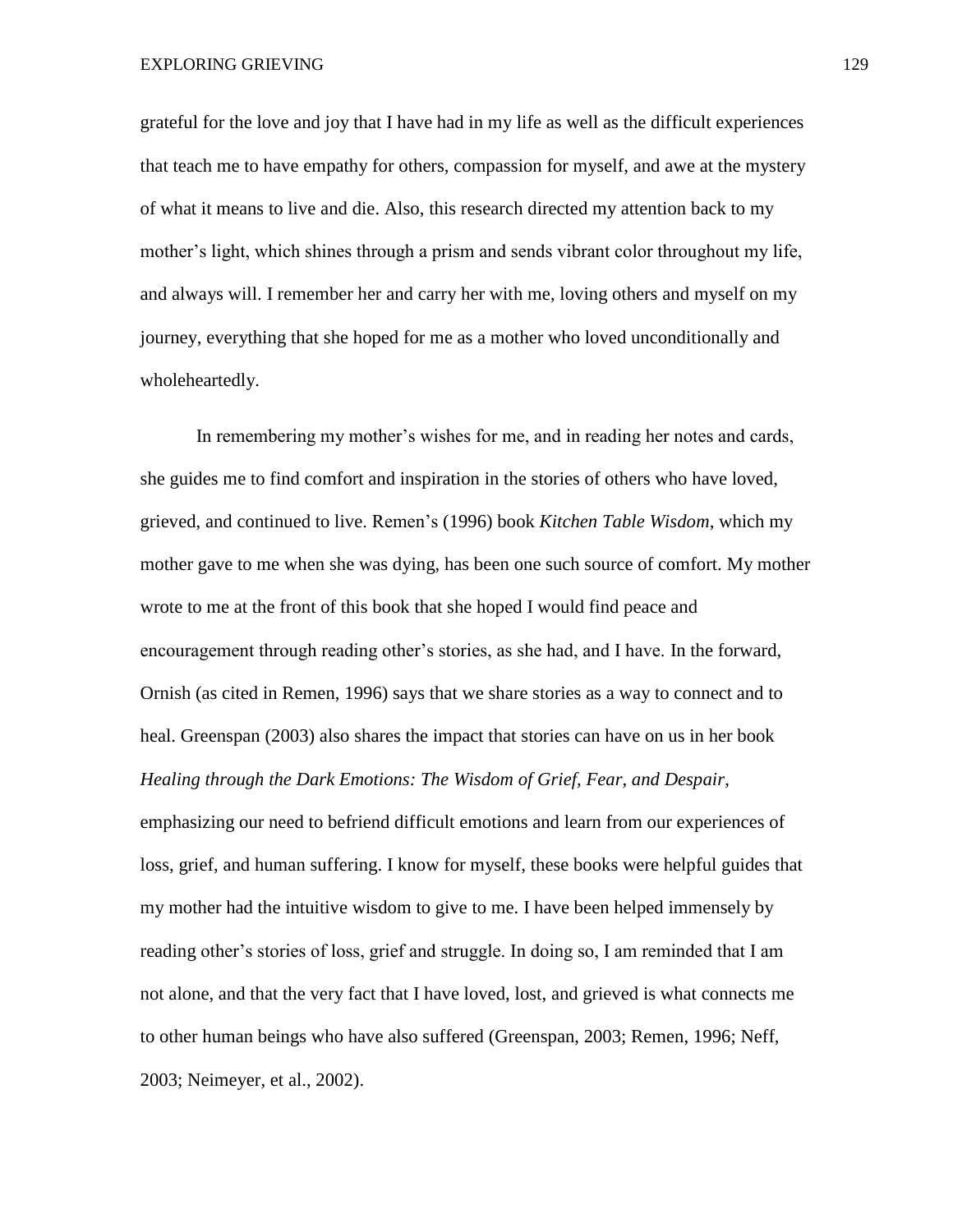The difficulties that I have faced in writing this autoethnography and being vulnerable enough to share the hurting parts of myself cannot be understated. This has not been an easy process as "honest autoethnographic exploration generates a lot of fears and doubts – and emotional pain" (Ellis & Bochner, 2000, p. 738). Autoethnography is not an easy form of research, it is deeply personal and emotional and it made me feel uncomfortably vulnerable at times, especially when I felt uncertain of how much to share or how to describe something that seems beyond words. Also, during my research, I faced other personal challenges that brought up new feelings of grief and a longing for my mother's wisdom and presence. Ellis and Bochner (2000) were not exaggerating when they described the vulnerable challenges of doing this work: "There's the vulnerability of revealing yourself, not being able to take back what you've written or having any control over how readers interpret it. It's hard not to feel your life is being critiqued as well as your work" (p. 738). Fortunately, I also had moments of sharing my work with others that helped me to feel connected, understood, and validated for the hard work that I had done.

Despite the challenges of autoethnography, I think the power of this research is that it is vulnerable, personal, and embodied, and it allows us to share stories that connect us to one another and to ourselves (Bochner, 2012; Ellis & Bochner, 2000; Greenspan, 2003; Remen, 1996; Neimeyer, et al., 2002). Stories open us up to what it means to be human and vulnerable, as Greenspan (2003) describes:

Vulnerability is what we share as human beings: our openness to being affected by one another, for better and for worse, is at the core of our interconnectedness. Because we are vulnerable, we feel pain – not only our own pain, but the pain of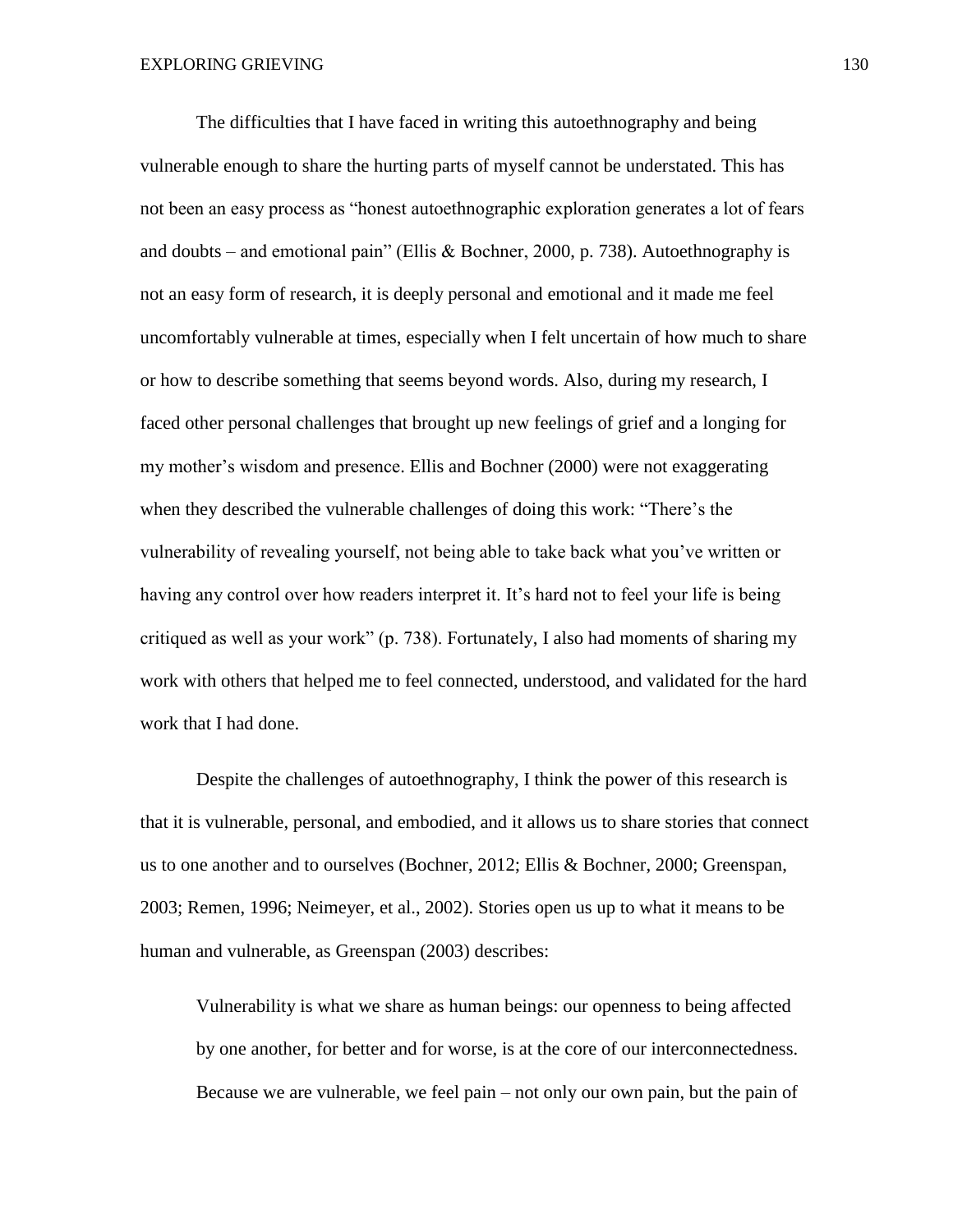others… Vulnerability is at the heart of our human capacity for empathy; for suffering but also for joy; for hurt but also for compassion; for loneliness but also for connection. (p. 39)

Perhaps literature, personal narratives, autoethnography, and qualitative research that reflect the lived experiences of loss, grief, human suffering, and transcendence, can provide a sense of connection and empathic awareness for others. I have also found comfort and a sense of deeper connection to my mother and myself through engaging in autoethnographic research, sharing my personal stories, and reflecting on my capacity to engage in a meaningful grieving process. It has been a gift and a privilege to share my continuing bond with my mother, as a way to honor her legacy, and to not only survive a profound loss, but also to move toward the future with gratitude for my grieving process which helped to shape my identity and illuminate the joy of sharing love in relationships, even though we can never fully know how long we have to share our lives with those that we love (Brown, 2010; Ellis, 1998; Greenspan, 2003; Hedtke, 2014). I hope that my stories and research can help others to feel less alone, to recognize that loss and grief, however devastating and disorienting, can be pathways to learning, growth, connection, and meaning, and that we have choice in how we ascribe meaning to these experiences.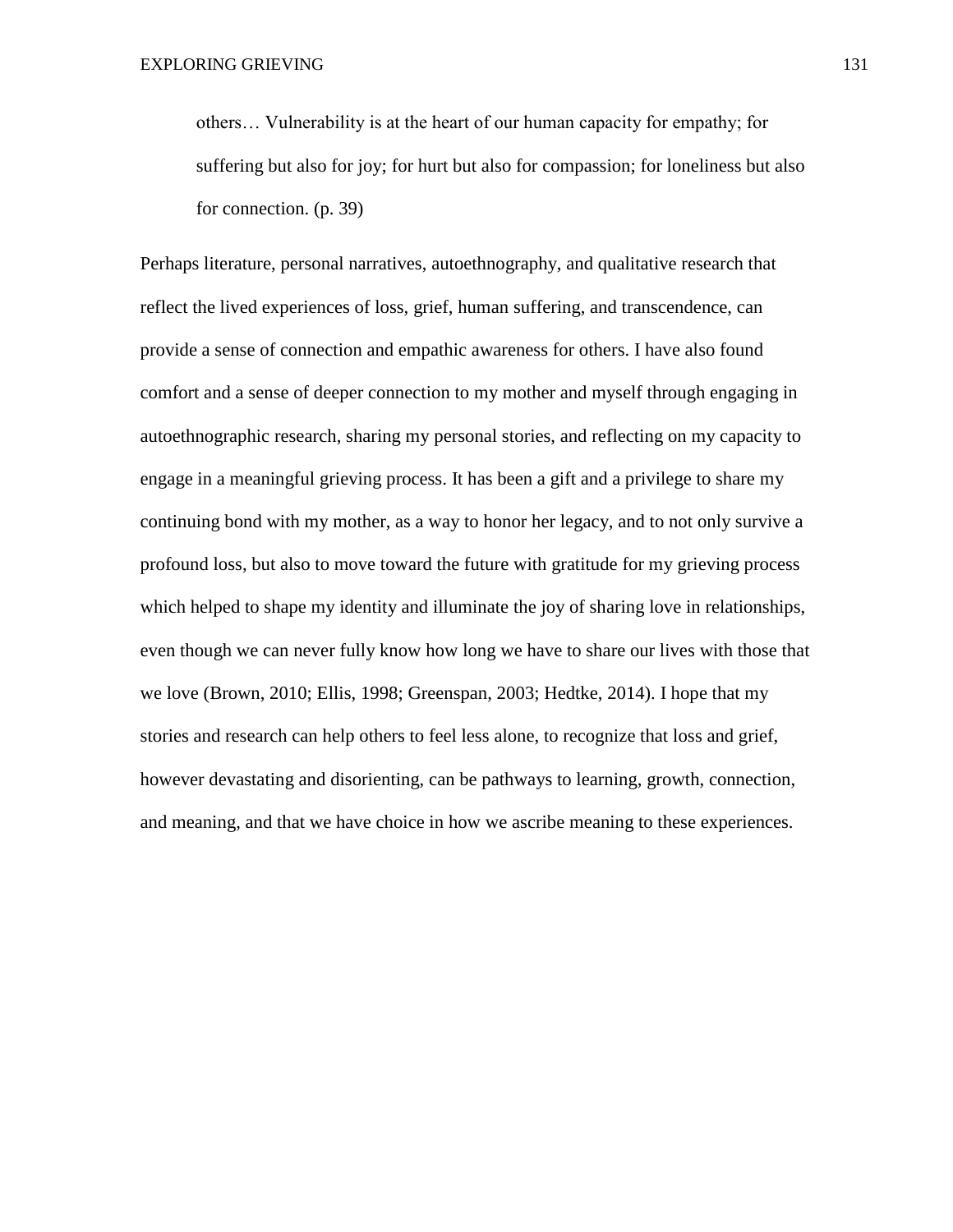#### **References**

- Adams, T.E. & Ellis, C. (2012). Trekking through autoethnography. In S. Lapan, M. Quartaroli, and F. Reimer (Eds.), *Qualitative research: An introduction to methods and designs* (189-214)*.* San Francisco, CA: Jossey-Bass.
- American Psychiatric Association. (2013). *Diagnostic and statistical manual of mental disorders* (5th ed.)*.* Arlington, VA: American Psychiatric Association.
- Attig, T. (2001). Relearning the world: Making and finding meanings, In R.A. Neimeyer, (Ed.), *Meaning Reconstruction and the Experience of Loss,* (33-53). Washington, DC: American Psychological Association.
- Attig, T. (2004). Meanings of death seen through the lens of grieving. *Death Studies*, *28*, 341-360.
- Baddeley, J. & Singer, J.A. (2010). A loss in the family: Silence, memory, and narrative identity after bereavement. *Memory, 18*(2), 198-207.
- Berzoff, J. (2006). Narratives of grief and their potential for transformation. *Palliative and Supportive Care, 4*, 121-127.
- Berzoff, J. (2011). The transformative nature of grief and bereavement. *Clinical Social Work Journal, 39*, 262-269.
- Bochner, A.P. (2012). On first-person narrative scholarship. *Narrative Inquiry, 22*(1), 155-164.
- Bosticco, C. & Thompson, T.L. (2005). Narratives and storytelling in coping with grief and bereavement. *Palliative and Supportive Care, 51*(1), 1-16.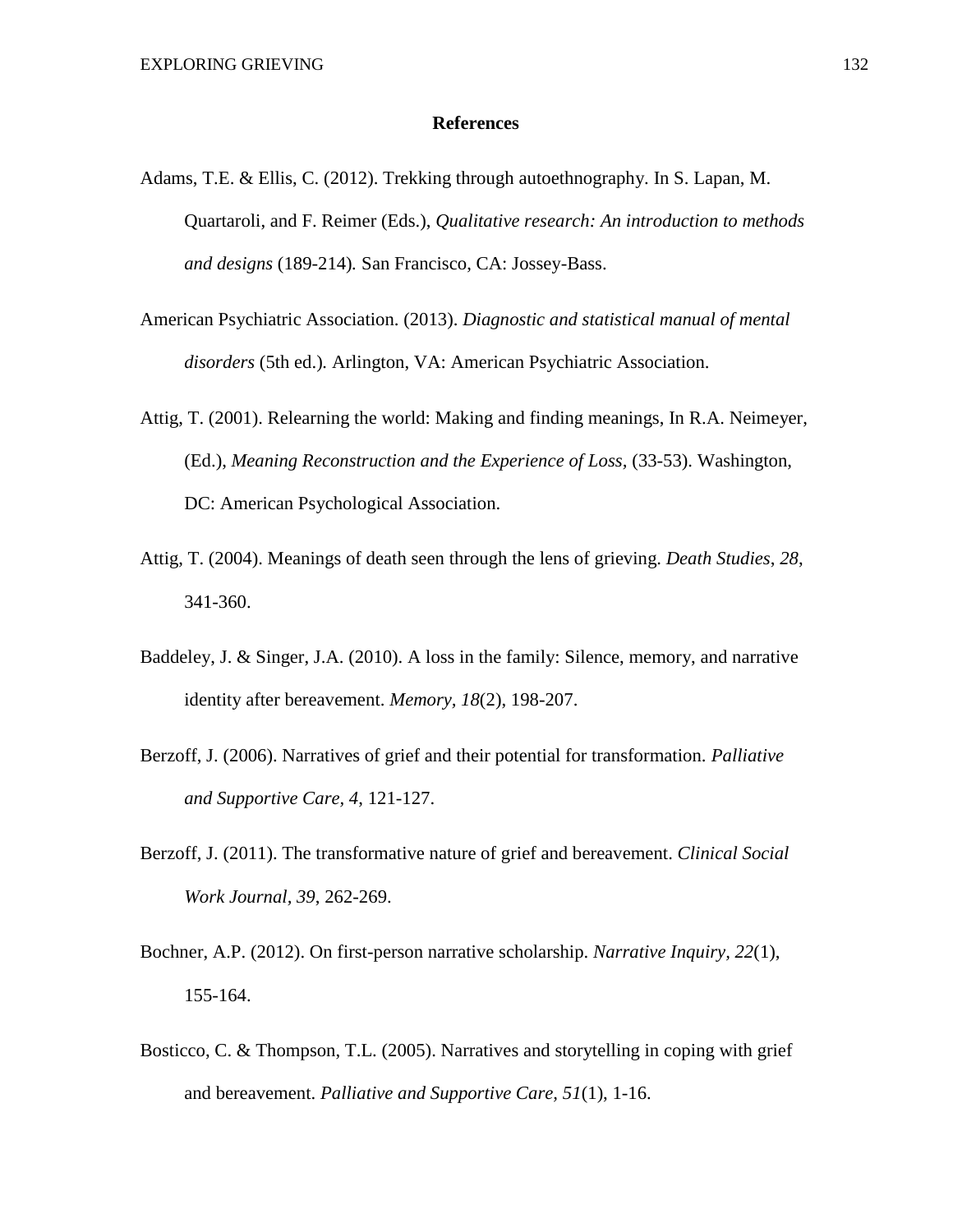- Brown, B. (2010). *The gifts of imperfection: Let go of who you think you're supposed to be and embrace who you are*. Center City, MA: Hazelden.
- Burke, P.A. (2006). Enhancing hope and resilience through a spiritually sensitive focus in the treatment of trauma and addiction*, Journal of Chemical Dependency Treatment, 8*(2), 187-206.
- Cait, C. (2012). Adolescent bereavement and systemic denial of death: Political implications of psychotherapy. *Journal of Social Work Practice, 26*(1), 75-91.
- Callanan, M. & Kelley, P. (1997). *Final gifts: Understanding the special awareness, needs, and communications of the dying.* New York, NY: Bantam Books.
- Chatham-Carpenter, A. (2010). "Do thyself no harm": Protecting ourselves as autoethnographers. *Journal of Research Practice, 6*(1), Article M1.
- Creswell, J.W. (2014). *Research design: Qualitative, quantitative, and mixed methods approaches* (4th ed.). Thousand Oaks, CA: Sage.
- Cummings, E.E. (1952). [i carry your heart with me(i carry it in]. Poetry. Retrieved April 30, 2015 from http://www.poetryfoundation.org/poetrymagazine/poem/179622
- Currier, J.M., Neimeyer, R.A., & Berman, J.S. (2008). Effectiveness of psychotherapeutic interventions for bereaved persons: A comprehensive quantitative review. *Psychological Bulletin, 134*(5), 648-661.
- Dennis, M.R. & Kunkel, A. (2012). Relationship after Loss: Communication in the new grief paradigm. In O. Gillath, G. Adams, A. Kunkel (Eds.), *Relationship science:*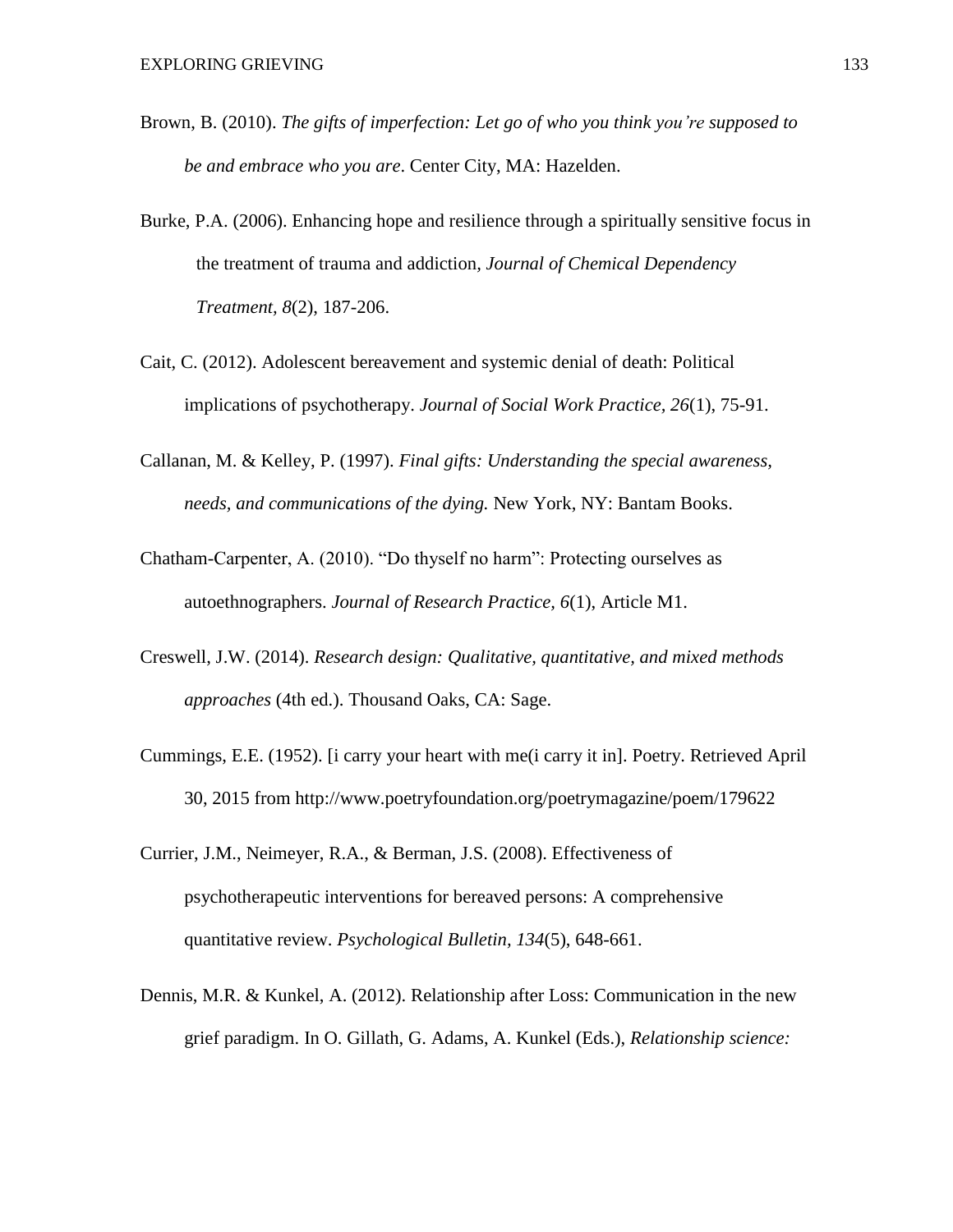*Integrating evolutionary, neuroscience, and sociocultural approaches,* (pp. 199- 218). Washington, DC: American Psychological Association.

Denshire, S. (2014). On auto-ethnography. *Current Sociology Review, 62*(6), 831-850.

- Dickinson, E. (1891). "Hope" is the thing with feathers. Retrieved July 30, 2015 from http://shenandoahliterary.org/blog/2014/01/emily-dickinson-hope-is-the-thingwith-feathers-1891/
- Dietrich, P.J., McWilliam, C.L., Ralyea, S.F., & Schweitzer, A.T. (1999). Mother-Loss: Recreating relationship and Meaning. *Canadian Journal of Nursing Research, 31*(2), 77-101.
- Ellis, C. (1998). Exploring loss through autoethnographic inquiry: Autoethnographic stories, co-constructed narratives, and interactive interviews. In J.H. Harvey (Ed.), *Perspectives on loss: A sourcebook* (pp. 49-61). Philadelphia, PA: Taylor & Francis.
- Ellis, C. (2007). 'I just want to tell my story': Mentoring students about relational ethics in writing about intimate others. In N.K. Denzin, & M.D. Giardina (Eds.), *Ethical futures in qualitative research: Decolonizing the politics of knowledge* (pp. 209- 228). Walnut Creek, CA: Left Coast Press.
- Ellis, C., Adams, T.E., & Bochner, A.P. (2011). Autoethnography: An overview [40 paragraphs]. *Forum Qualitative Sozialforschung/ Forum: Qualitative Social Research, 12*(1), Art. 10.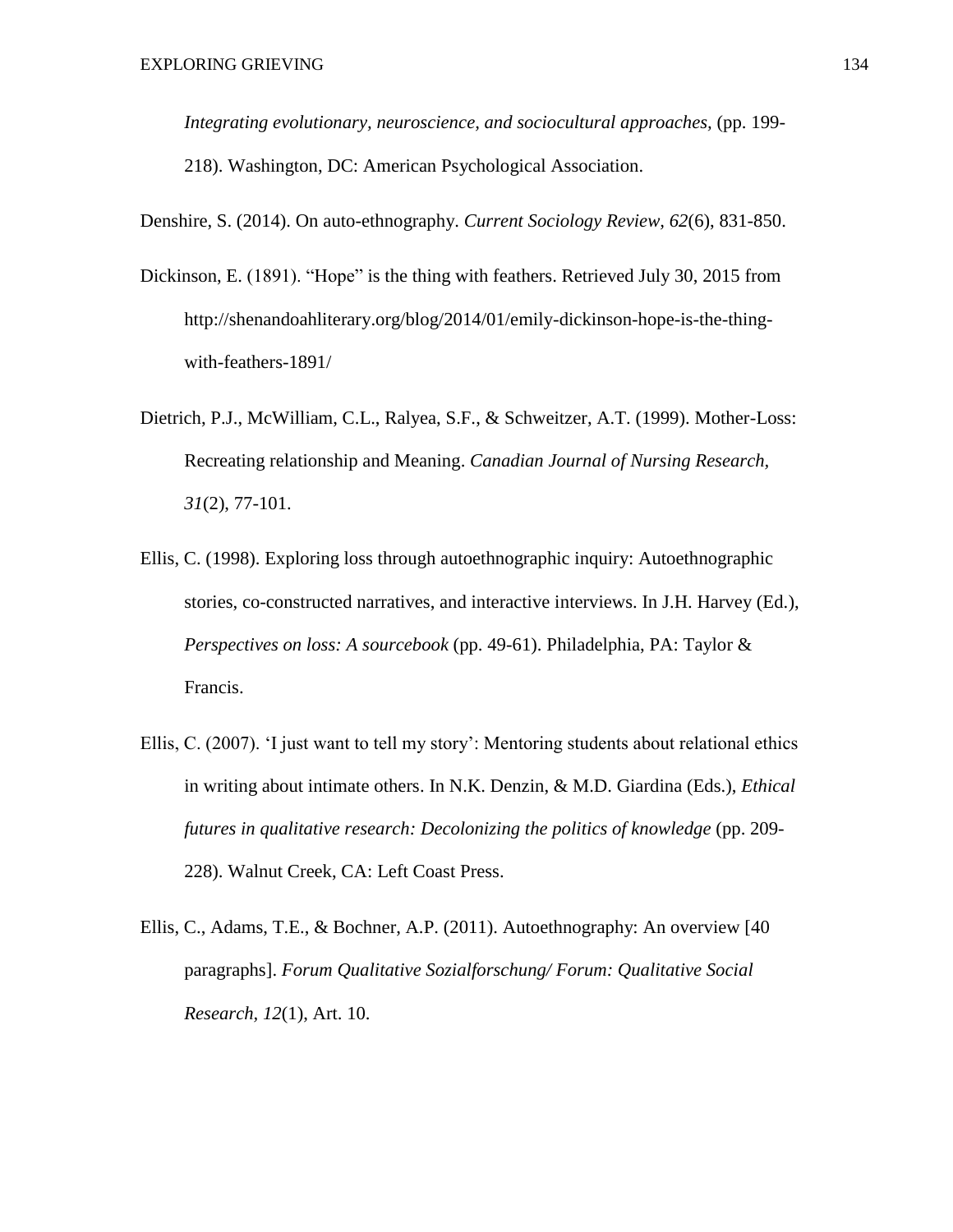- Ellis, C. & Bochner, A.P. (2000). Autoethnography, personal narrative, reflexivity: Researcher as subject. In N. Denzin and Y. Lincoln (Eds.), *Handbook of qualitative research methods* (2nd ed., pp. 733-768). Thousand Oaks, CA: Sage.
- Epstein, R., Kalus, C., & Berger, M. (2006). The continuing bond of the bereaved towards the deceased and adjustment to loss. *Mortality, 11*, 253-269.
- Field, N.P., Gao, B., & Paderna, L. (2005). Continuing bonds in bereavement: An attachment theory perspective. *Death Studies, 29*, 277-299.
- Frye, M.E. (1932). Do not stand at my grave and weep. Retrieved April 30, 2015 from http://poemhunter.com/poem/do-not-stand-at-my-grave-and-weep/
- Granek, L. (2010). Grief as pathology: The evolution of grief theory in psychology from Freud to the present. *History of Psychology, 13*(1), 46-73.
- Greenspan, M. (2003). *Healing through the dark emotions: The wisdom of grief, fear, and despair.* Boston, MA: Shambhala.
- Hare-Mustin, R.T. (2004). Can we demystify theory? Examining masculinity discourses and feminist postmodern theory. *Journal of Theoretical and Philosophical Psychology, 24*(1), 14-29.
- Hayes, J.A., Yeh, J., & Eisenberg, A. (2007). Good grief and no-so-good grief: Countertransference in bereavement therapy. *Journal of Clinical Psychology, 63*(4), 345-355.
- Hedtke, L. (2014). Creating stories of hope: A narrative approach to illness, death and grief. *Australian and New Zealand Journal of Family Therapy, 35*, 4-19.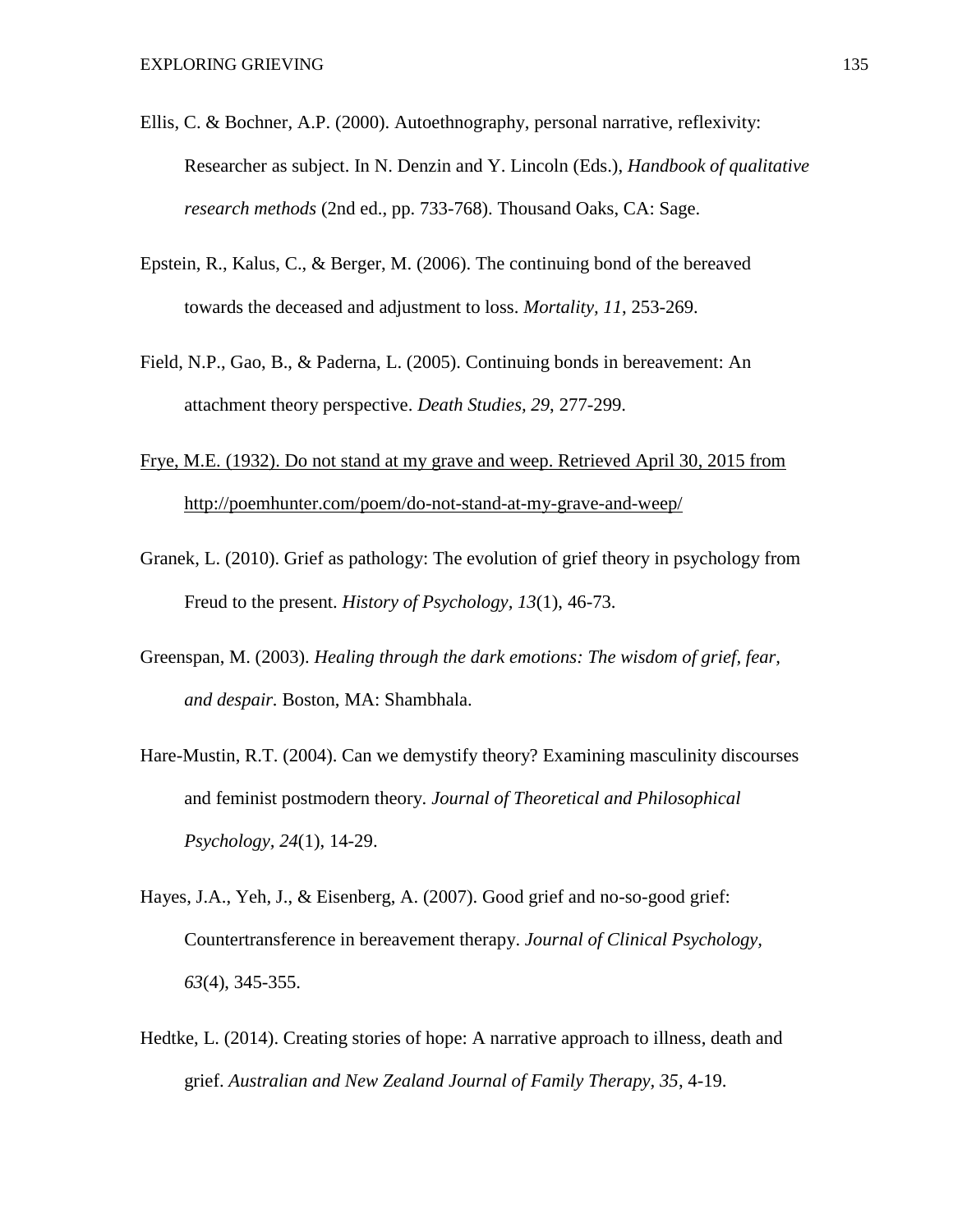- Klass, D. (2006). Continuing conversation about continuing bonds. *Death Studies, 30*, 843-858.
- Klass, D., Silverman, P.R., & Nickman, S.L. (Eds.) (1996). *Continuing bonds: New understandings of grief*. Washington, DC: Taylor & Francis.
- Koenig Kellas, J. & Trees, A.R. (2006). Finding meaning in difficult family experiences: Sense-Making and interaction processes during joint family storytelling. *The Journal of Family Communication, 6*(1), 49-76.
- Konigsberg, R.D. (2011). *The truth about grief: The myth of its five stages and the new science of loss*. New York, NY: Simon & Schuster.
- Lewis, L. & Brown, J.B. (2008). Accessing Mother Within: A study of midlife daughters' use of maternal belongings in mourning. *Journal of the association for research on mothering, 10*(2), 134-145.
- Lewis, L. & Hoy, W.G. (2011). Bereavement rituals and the creation of legacy. In R.A. Neimeyer, D.L. Harris, H.R. Winokuer, & G.F. Thornton (Eds.), *Grief and bereavement in contemporary society: Bridging research and practice* (pp. 315- 323). New York, NY: Routledge.
- Martin, T.L., & Doka, K.J. (2011). The influence of gender and socialization on grieving styles. In R.A. Neimeyer, D.L. Harris, H.R. Winokuer, & G.F. Thornton (Eds.), *Grief and bereavement in contemporary society: Bridging research and practice* (pp. 69-77). New York, NY: Routledge.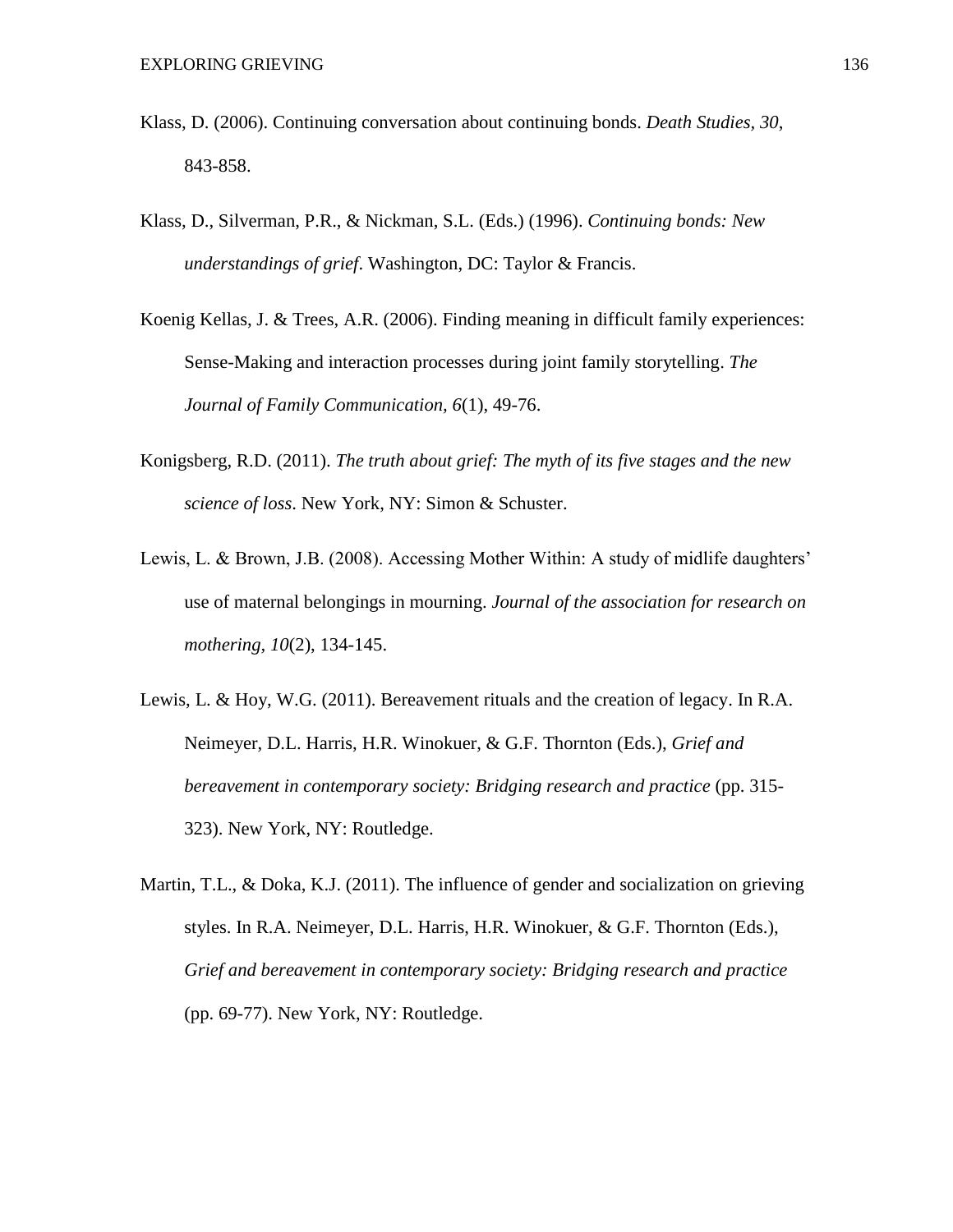- Muncey, T. (2005). Doing autoethnography. *International Journal of Qualitative Methods, 4*(1), 69-86.
- Neff, K.D. (2003). Self-Compassion: An alternative conceptualization of a healthy attitude toward oneself. *Self and Identity, 2*, 85-102.
- Neimeyer, R.A. (1999). Narrative strategies in grief therapy. *Journal of Constructivist Psychology, 12*(1), 65-85.
- Neimeyer, R.A. (2000). Searching for the meaning of meaning: Grief therapy and the process of reconstruction. *Death Studies, 24*, 541-558.
- Neimeyer, R.A. (2001). The language of loss: Grief therapy as a process of meaning reconstruction, In R.A. Neimeyer, (Ed.), *Meaning Reconstruction and the Experience of Loss,* (261-292). Washington, DC: American Psychological Association.
- Neimeyer, R.A. (2010). Reconstructing the continuing bond: A constructivist approach to grief therapy, In J.D. Raskin, S.K. Bridges, & R.A. Neimeyer, (Eds.), *Studies in meaning 4: Constructivist perspectives on theory, practice, and social justice* (65- 91). New York, NY: Pace University Press.
- Neimeyer, R.A., Botella, L., Herrero, O., Pacheco, M., Figueras, S., & Werner-Wilder, L.A. (2002). The meaning of your absence: Traumatic loss and narrative reconstruction, In J. Kauffman (Ed.), *Loss of the assumptive world: A theory of traumatic loss* (31-47). New York, NY: Brunner-Routledge.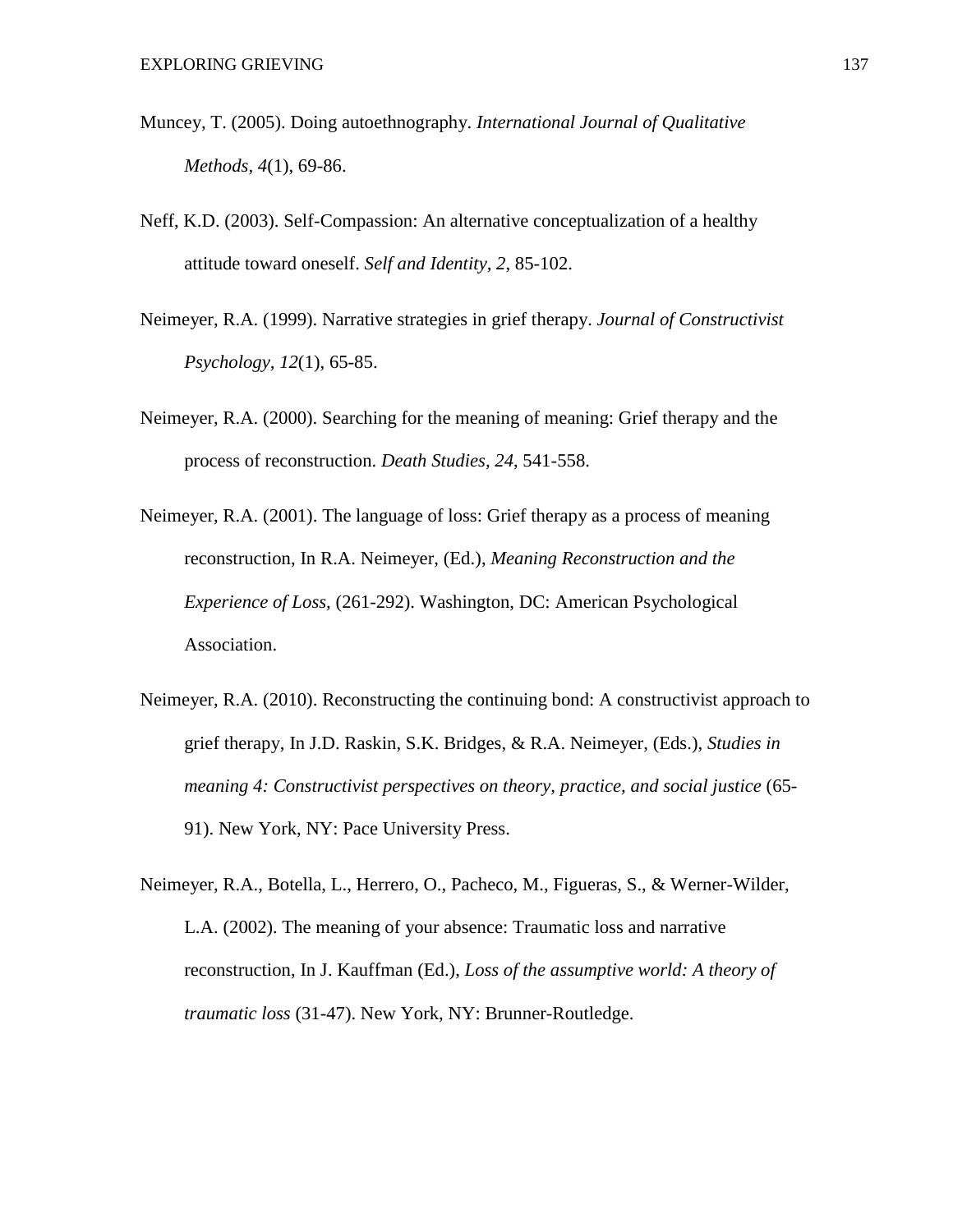- Neimeyer, R.A., Burke, L.A., Mackay, M.M, & van Dyke Stringer, J.G. (2010). Grief therapy and the reconstruction of meaning: From principles to practice. *Journal of Contemporary Psychotherapy, 40*, 73-83.
- Park, C.L. & Halifax, R.J. (2011). Religion and Spirituality in Adjusting to Bereavement: Grief as Burden, Grief as Gift. In R.A. Neimeyer, D.L. Harris, H.R. Winokuer, & G.F. Thornton (Eds.), *Grief and bereavement in contemporary society: Bridging research and practice* (pp. 355-363). New York, NY: Routledge.
- Philaretou, A.G. & Allen, K.A. (2006). Researching sensitive topics through autoethnographic means. *The Journal of Men's Studies, 14*(1), 65-78.
- Ponterotto, J.G. (2005). Qualitative research in counselling psychology: A primer on research paradigms and philosophy of science. *Journal of Counselling Psychology, 52*(2), 126-136.
- Remen, R.N. (1996). *Kitchen table wisdom: Stories that heal*. New York, NY: The Berkley Publishing Group.
- Roisin, J. (2015). The necessity of counselor individuation for fostering reflective practice. *Journal of Counselling & Development, 93*, 88-95.
- Root, B.L. & Exline, J.J. (2014). The role of continuing bonds in coping with grief: Overview and future directions. *Death Studies, 38*, 1-8.
- Sanders, C.J. (2007). Compassionate practice in substance misuse therapy. In C. Brown & T. Augusta-Scott (Eds.), *Narrative therapy: Making meaning, making lives* (pp.59-76). Thousand Oaks: Sage.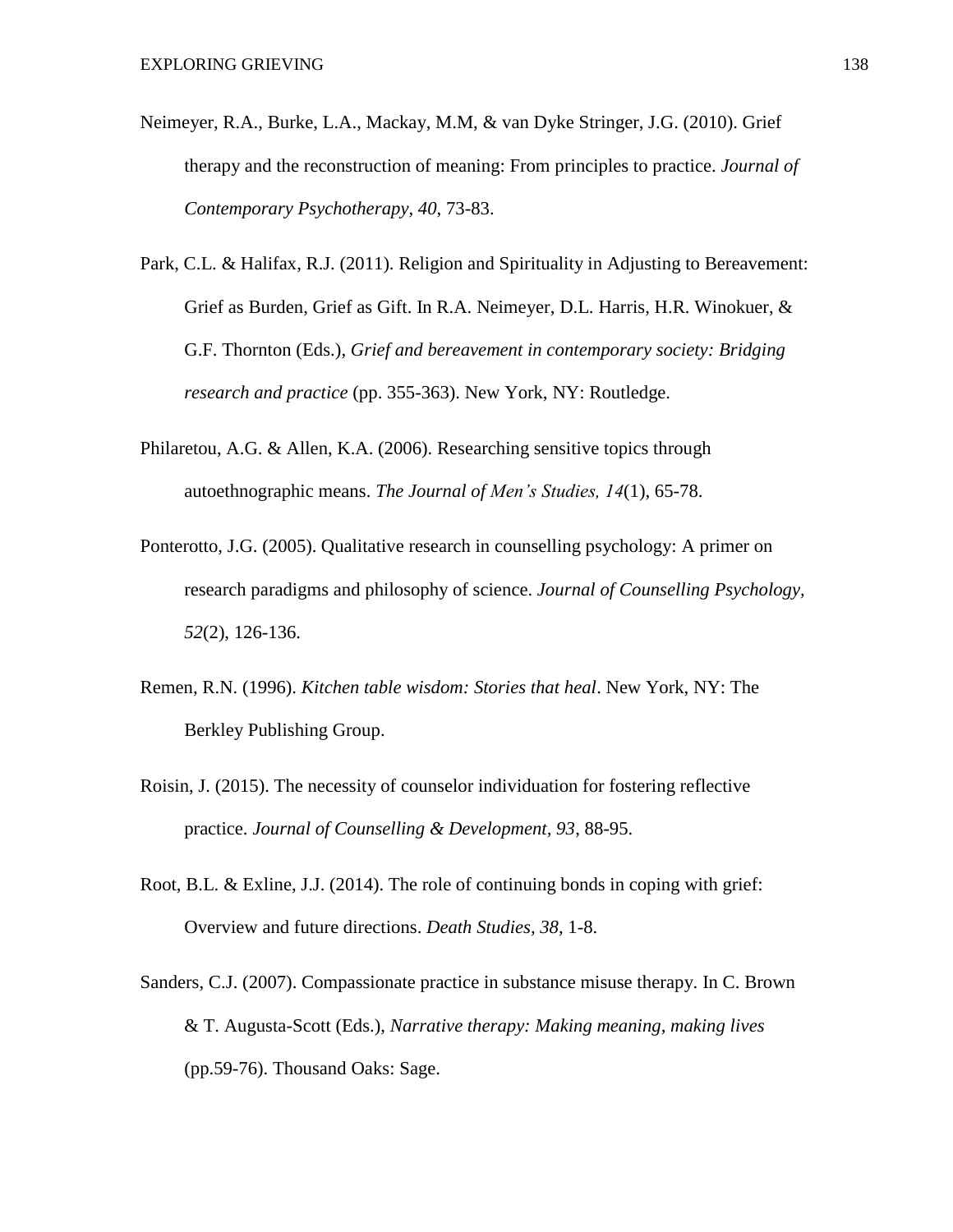- Stroebe, M.S., Abakoumkin, G., Stroebe, W., & Schut, H. (2012). Continuing bonds in adjustment to bereavement: Impact of abrupt versus gradual separation. *Personal Relationships, 19*, 255-266.
- Stroebe, M. & Schut, H. (2010). The dual process model of coping with bereavement: A decade on. *Omega, 61*(4), 273-289.
- Stroebe, M., Schut, H. & Boerner, K. (2010). Continuing bonds in adaptation to bereavement: Toward theoretical integration. *Clinical Psychology Review, 30*, 259- 268.
- Tolich, M. (2010). A critique of current Practice: Ten foundational guidelines for autoethnographers. *Qualitative Health Research, 20*(12), 1599-1610.
- Vale-Taylor, P. (2009). "We will remember them": A mixed-method study to explore which post-funeral rememberance activities are most significant and important to bereaved people living with loss, and why those particular activities are chosen. *Palliative Medicine, 23*, 537-544.
- Wall, S. (2006). An autoethnography on learning about autoethnography. *International Journal of Qualitative Methods, 5*(2), 1-12.
- Wall, S. (2008). Easier said than done: Writing an autoethnography. *International Journal of Qualitative Methods, 7*(1), 38-53.
- Winokuer, H.R. & Harris, D.L. (2012). *Principles and practice of grief counselling*. New York, NY: Springer.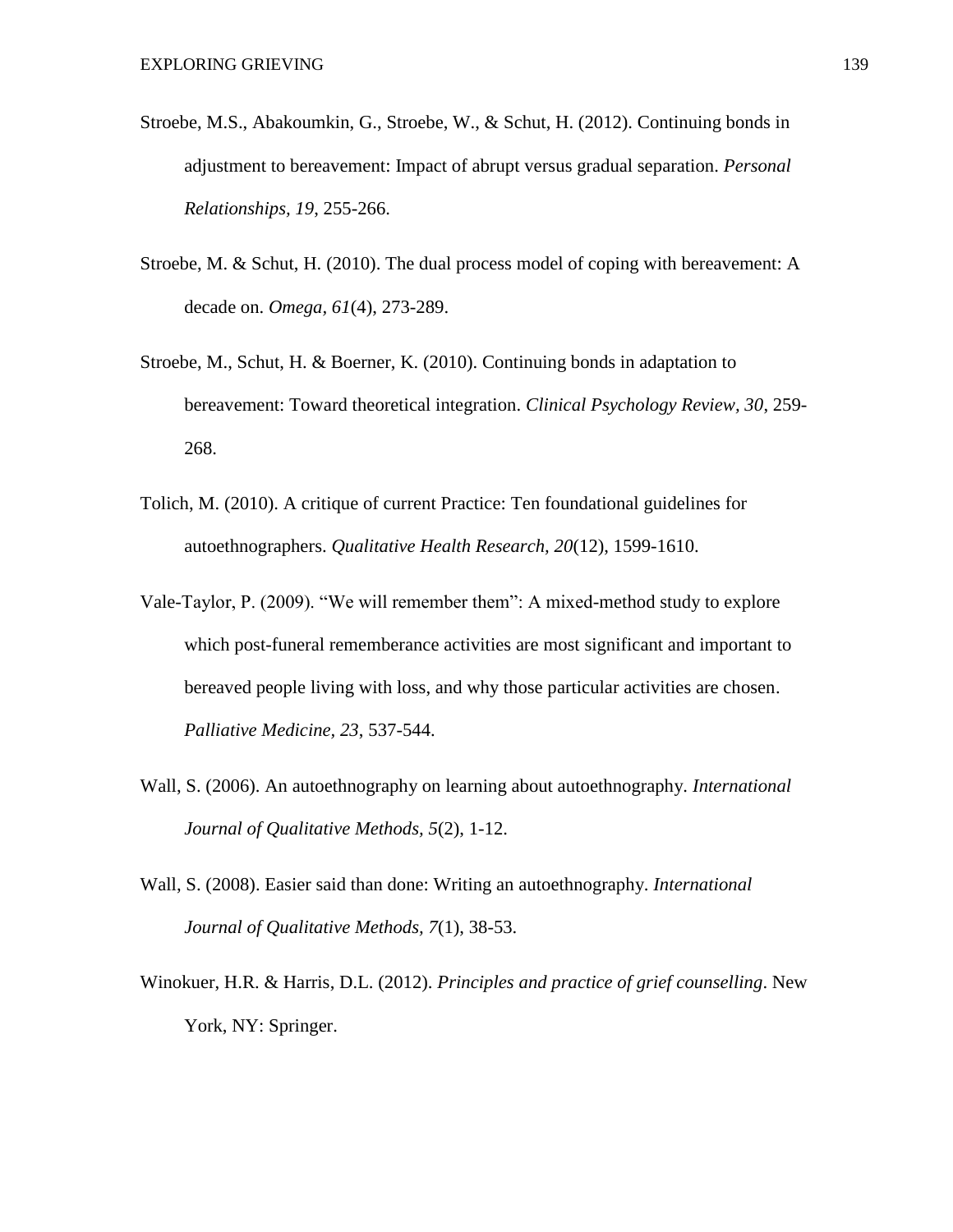Yalom, I.D. (2002). *The gift of therapy: An open letter to a new generation of therapists and their patients*. New York, NY: HarpersCollins.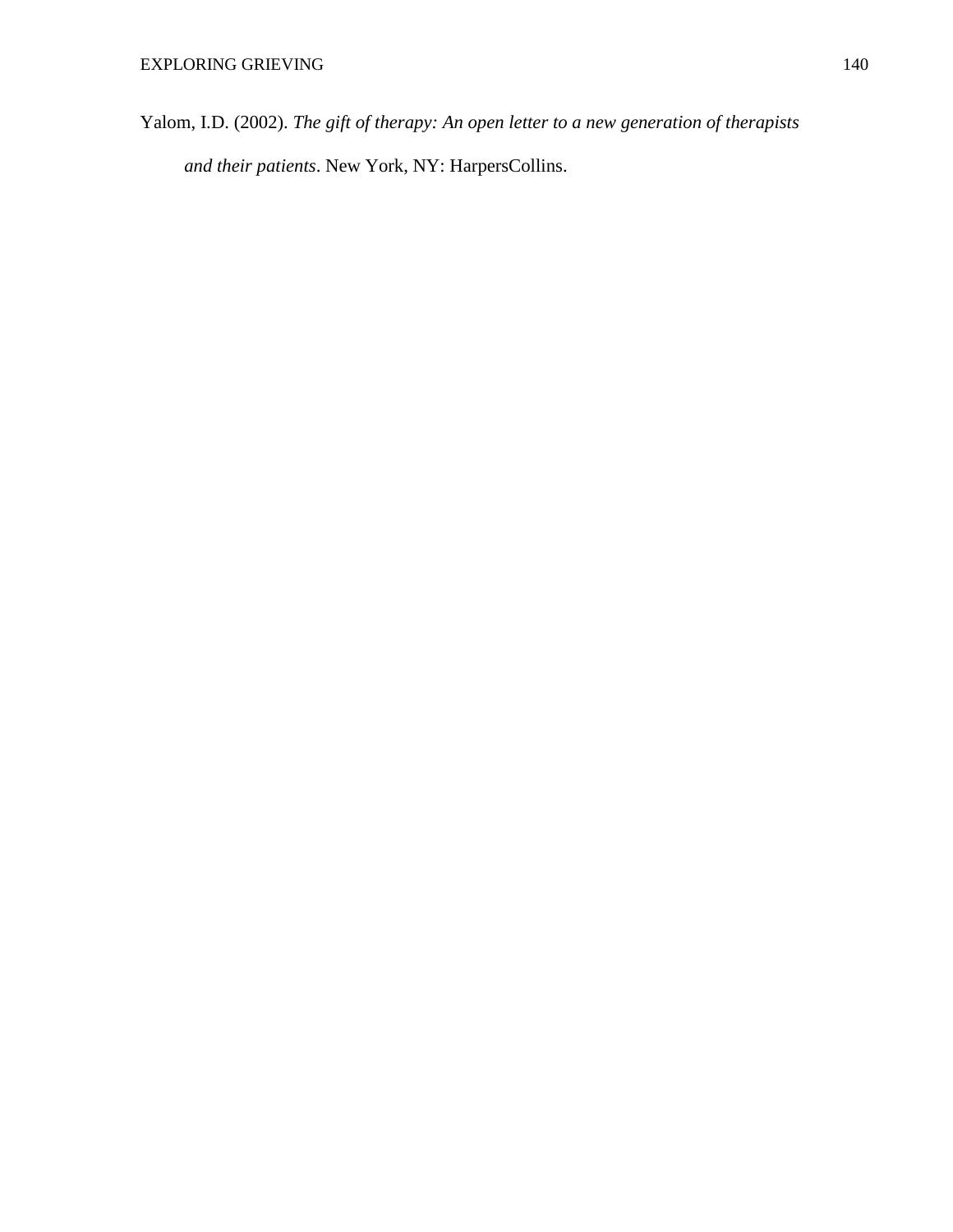### **Appendix A: Consent Letter for Research Participants**

Dear \_\_\_\_\_\_\_\_\_\_\_\_\_\_\_,

You are aware that I am currently working towards my Master of Counselling degree and that writing a thesis is a requirement to graduate from this program. I intend to write on the topic of "Exploring a Grieving Process: An Autoethnography."

In order to explore the topic above, I will engaging in autoethnographic research which will involve exploring my personal experience of grieving, reflecting on my process, and relating it to scholarly literature. I also intend to use my own journal, photographs, home videos, and cards and artifacts that belonged to my mother as part of my research process, but I only plan to include quotes from these sources if they are from myself or my mother and I will not reveal any of my family members names or identities.

As I explore my grief process and the loss of my mother when I was 21, I may mention my family or my relationships with my family members, and that may include you. I will not mention anyone by name, but there is a possibility that you may be able to be identified due to the circumstances or the relationship I describe in my research. For example, I may mention "my father" or "my brother" or I may mention "my family" as a whole, of which you are a part. Therefore, you may be identified because of our relationship. Since this thesis may be available online after completion, it may be possible that you could be identified by those who read it.

I would like to know if you are comfortable with possibly being mentioned in my research. If you are not, please do not hesitate to inform me, and I will not mention you or my relationship with you in any form. I will leave you out of my research by avoiding all mention of my relationship with you and speaking only of my own experience and my relationship with my mother. Also, if you wish to withdraw your consent for me to mention "my siblings" or "my family" at any time, you may do so without any negative consequences.

When I have completed my thesis, I will provide you with a copy for you to review in order to ensure that you are comfortable with what I have written about you. If for any reason you would like to revoke your consent to be mentioned in my study, you can do so without question. I will then remove any mention of you from the study and I will only leave in information regarding my personal experience and relationship with my mother, in relation to my grieving process after her death. I will also provide you with a revised copy of my thesis, so that you can ensure that I have removed any mention of you to your satisfaction.

If you consent to possibly being mentioned in my study, please know that what I write about you will be protected by me using a name other than your own, and that my thesis will be on my password protected computer.

**Appendix B: CityU Research Participant Informed Consent**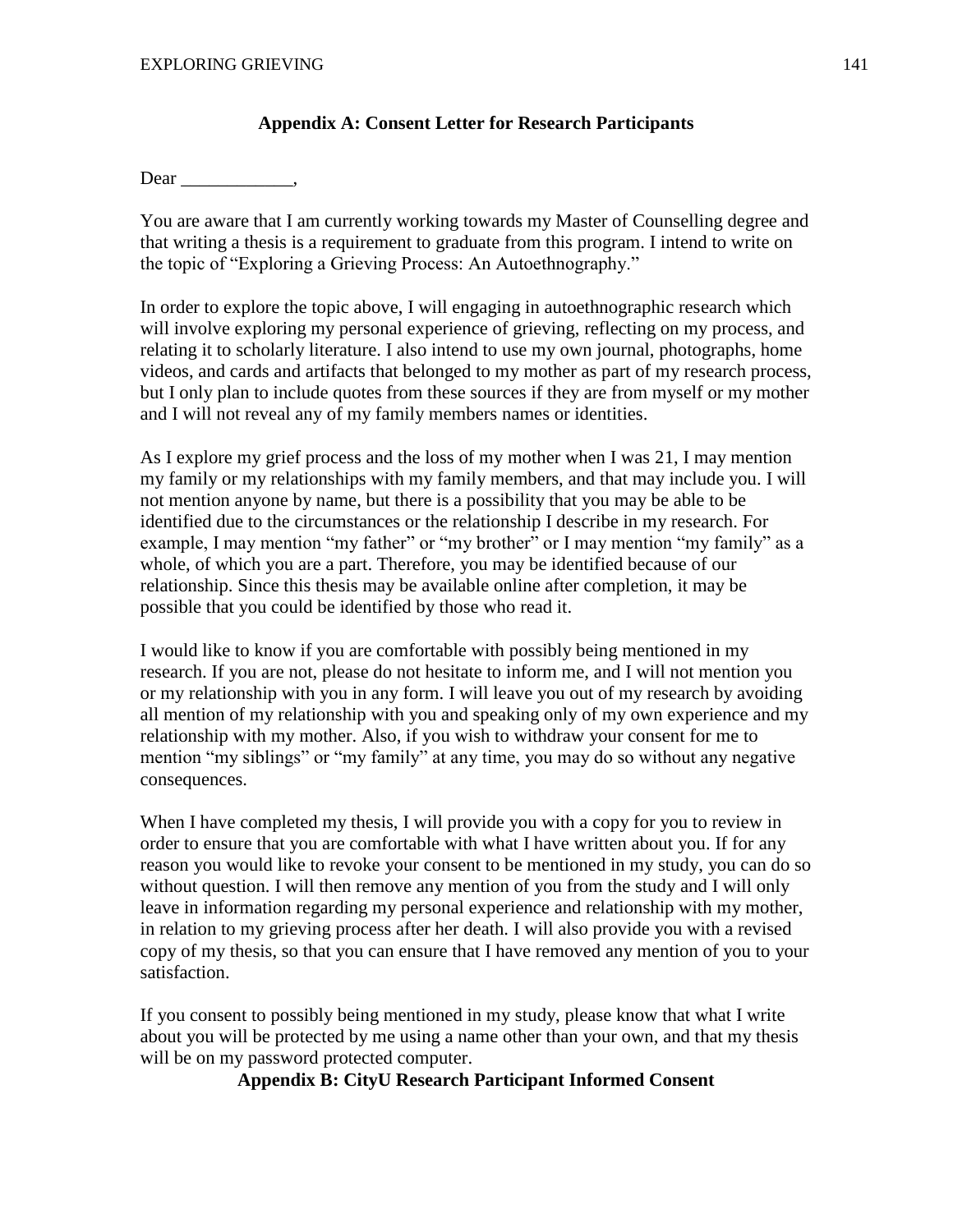

School/Division of

### **CITYU RESEARCH PARTICIPANT INFORMED CONSENT**

I, \_\_\_\_, agree to participate in the following research project to be conducted by \_\_\_\_,

 $\Box$  faculty member or  $\Box$  student, in the  $\Box$  Program. I understand this research study

has been approved by the City University of Seattle Institutional Review Board.

I acknowledge that I have received a copy of this consent form, signed by all persons involved. I further acknowledge that I have been provided an overview of the research protocol as well as a detailed explanation of the informed consent process.

**Title of Project:** 

**Name and Title of Researcher(s):** 

*For Faculty Researcher(s):*

**Department:** 

**Telephone:** 

**Email:** 

**Immediate Supervisor:** 

*For Student Researcher(s):*

**Faculty Supervisor:** 

**Department:** 

**Telephone:**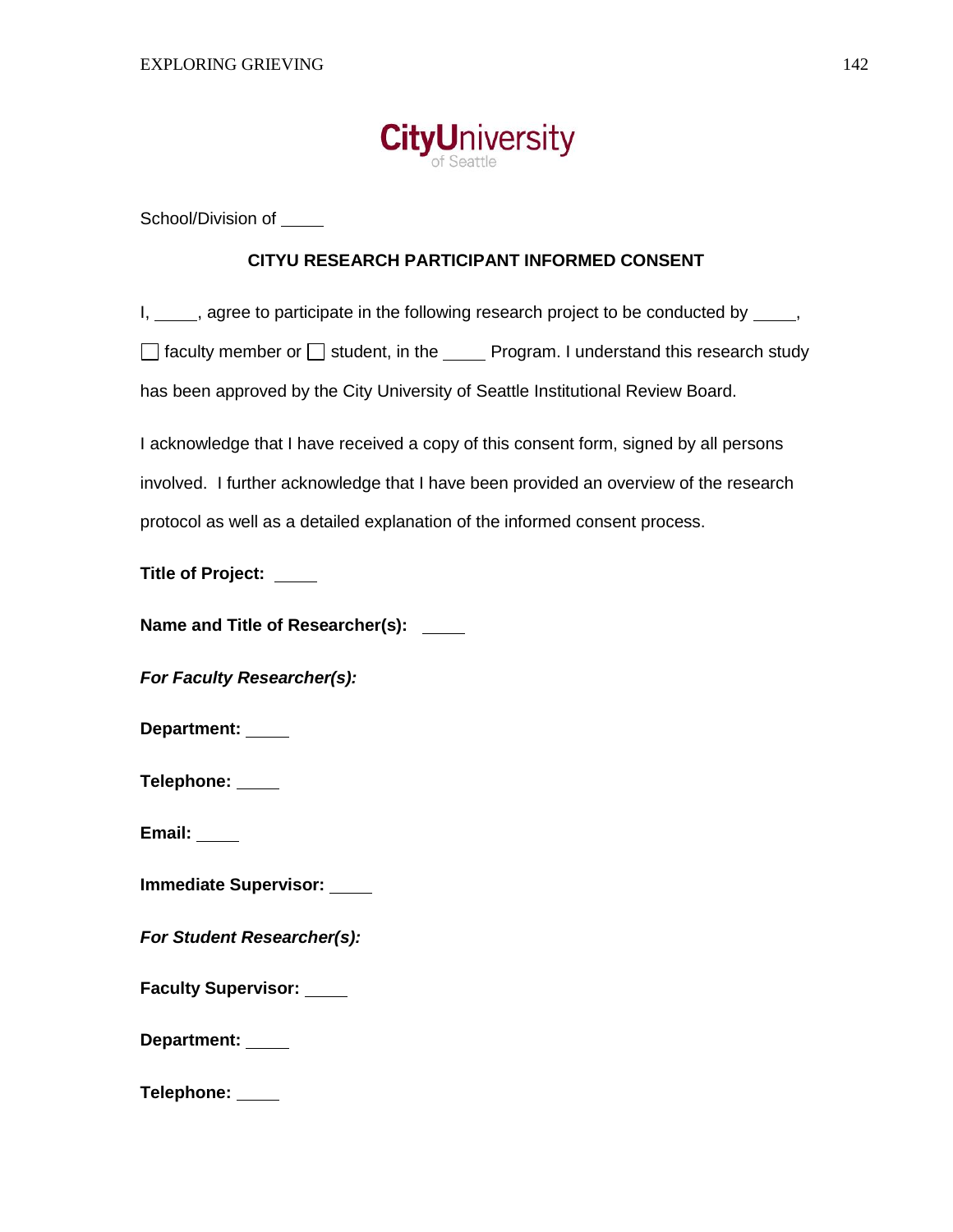**E-mail:** 

**Program Coordinator (or Program Director):**

**Sponsor, if any:**

**Purpose of Study:**

#### **Research Participation:**

I understand I am being asked to participate in this study in one or more of the following ways (the checked options below apply):

| $\Box$ Respond to in-person and/or telephone Interview questions;             |
|-------------------------------------------------------------------------------|
| Answer written questionnaire(s);                                              |
| $\Box$ Participate in other data gathering activities, specifically, $\Box$ ; |
| $\Box$ Other, specifically, $\Box$                                            |

I further understand that my involvement is voluntary and I may refuse to participate or withdraw my participation at any time without negative consequences. I have been advised that I may request a copy of the final research study report. Should I request a copy, I understand I may be asked to pay the costs of photocopying and mailing.

## **Confidentiality**

I understand that participation is confidential to the limits of applicable privacy laws. No one except the faculty researcher or student researcher, his/her supervisor and Program Coordinator (or Program Director) will be allowed to view any information or data collected whether by questionnaire, interview and/or other means. If the student researcher's cooperating classroom teacher will also have access to raw data, the following box will be checked.  $\Box$  All data (the questionnaires, audio/video tapes, typed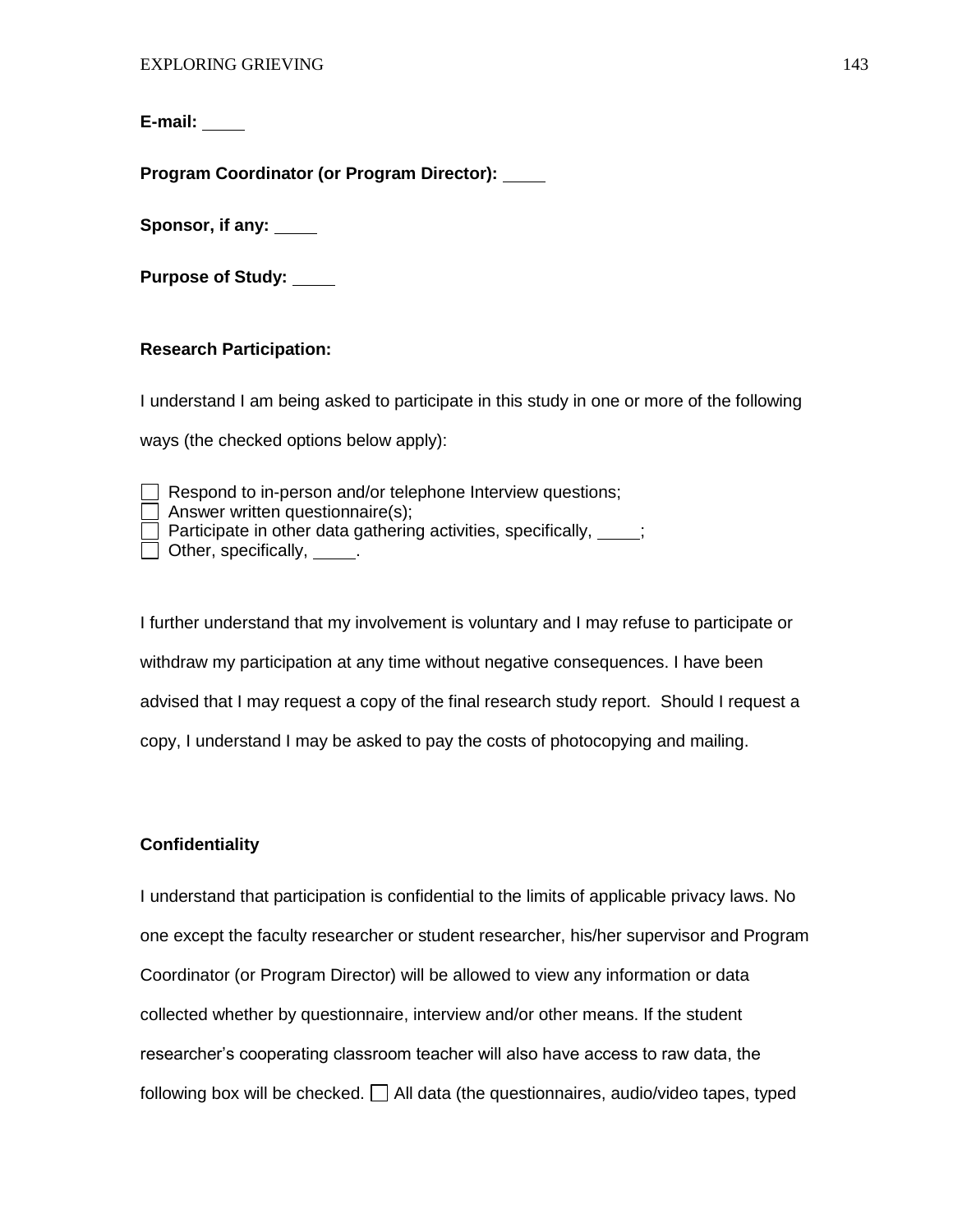records of the interview, interview notes, informed consent forms, computer discs, any backup of computer discs and any other storage devices) are kept locked and password protected by the researcher. The research data will be stored for years (5 years or more if required by local regulations). At the end of that time all data of whatever nature will be permanently destroyed. The published results of the study will contain data from which no individual participant can be identified.

# **Signatures**

**I have carefully reviewed and understand this consent form. I understand the description of the research protocol and consent process provided to me by the researcher. My signature on this form indicates that I understand to my satisfaction the information provided to me about my participation in this research project. My signature also indicates that I have been apprised of the potential risks involved in my participation. Lastly, my signature indicates that I agree to participate as a research subject.** 

My consent to participate does not waive my legal rights nor release the researchers,

sponsors, and/or City University of Seattle from their legal and professional

responsibilities with respect to this research. I understand I am free to withdraw from this

research project at any time. I further understand that I may ask for clarification or new

information throughout my participation at any time during this research.

Participant's Name:

Please Print

Participant's Signature: etc. All and the Date: the Date: the Legislation of the Legislation of the Legislation

Researcher's Name:

Please Print